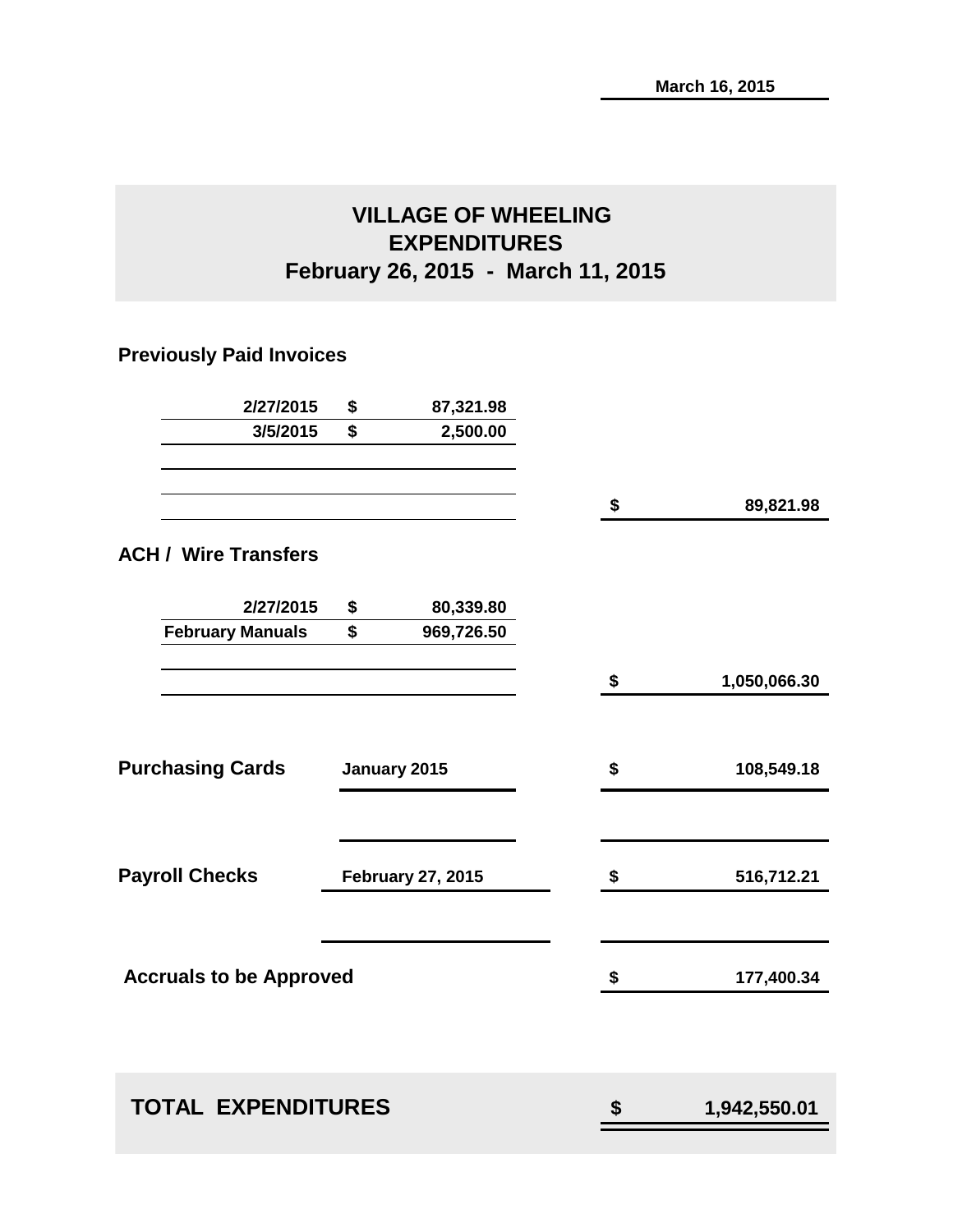SUNGARD PENTAMATION SUNGARD PENTAMATION SUNGARD PAGE NUMBER: 1 SELECTION CRITERIA: ALL

DATE: 02/27/2015 VILLAGE OF WHEELING ACCTPA51CASH REQUIREMENTS - CHECK FORMAT - DUE DATE: 02/27/2015

ACCOUNTING PERIOD: 2/15

| VENDOR                                             | <b>ORGANIZATION</b> | <b>ACCOUNT</b> | PURCHASE OR INVOICE |            | AMOUNT           | DESCRIPTION              |
|----------------------------------------------------|---------------------|----------------|---------------------|------------|------------------|--------------------------|
| 8547<br>ADVANCED TREECARE                          | 1430                | 5299           | 14002995            | 1031-8356I | 9,565.11         | EAB TREE REMOVAL         |
| TOTAL CHECK                                        |                     |                |                     |            | 9,565.11         |                          |
| 8768<br>AFSCME COUNCIL 31<br>TOTAL CHECK           | 50                  | 2124           |                     |            | 738.56<br>738.56 | DED:094 AFSCME DUE       |
|                                                    |                     |                |                     |            |                  |                          |
| 8848<br>ARTHUR B ADLER & ASSOCIATES<br>TOTAL CHECK | 50                  | 2126           |                     |            | 198.15<br>198.15 | DED:505 MISC DED         |
| 4920                                               | 1600                | 5238           | 15000549            |            | 5,621.79         | 911 PHONE LINES          |
| AT&T<br>TOTAL CHECK                                |                     |                |                     |            | 5,621.79         |                          |
| 6255                                               | 1600                | 5239           | 15000490            |            | 271.38           | CELLULAR SERVICES        |
| AT&T MOBILITY<br>TOTAL CHECK                       |                     |                |                     |            | 271.38           |                          |
| 8013                                               | 2100                | 5242           | 15000502            |            | 48.90            | L DAWSON RX-MAR          |
| BLUE MEDICARE RX (PDP)<br>TOTAL CHECK              |                     |                |                     |            | 48.90            |                          |
| 397                                                | 1600                | 5238           | 15000271            |            | 16,421.97        | PHONE SERVICE            |
| CALL ONE<br>TOTAL CHECK                            |                     |                |                     |            | 16,421.97        |                          |
| 6560                                               | 1900                | 5218           | 15000508            | 121        | 630.00           | ADMIN HEARING OFFICER -- |
| CAMIC JOHNSON, LTD<br>TOTAL CHECK                  |                     |                |                     |            | 630.00           |                          |
| 8751                                               | 3410                | 5206           | 14000195            | 22089      | 1,543.86         | PHASE II JEFFERY AVE     |
| CIORBA GROUP INC<br>TOTAL CHECK                    |                     |                |                     |            | 1,543.86         |                          |
| 7259                                               | 1900                | 5218           | 15000507            |            | 2,441.25         | LABOR LEGAL FEES         |
| CLARK BAIRD SMITH LLP<br>TOTAL CHECK               |                     |                |                     |            | 2,441.25         |                          |
| 555                                                | 1170                | 5232           | 15000540            |            | 9,913.59         | METRA LEASE              |
| COMED<br>TOTAL CHECK                               |                     |                |                     |            | 9,913.59         |                          |
| 3317                                               | 2100                | 5105           | 15000557            |            | 237.50           | TRAINING PARKING FEE     |
| CPS PARKING<br>TOTAL CHECK                         |                     |                |                     |            | 237.50           |                          |
| 3606                                               | 50                  | 2119           |                     |            | 9,342.75         | DED:340 1ST PPO S        |
| GUARDIAN<br>TOTAL CHECK                            |                     |                |                     |            | 9,342.75         |                          |
| 1094<br>HR SIMPLIFIED                              | 1800                | 5206           | 15000503            | 41514      | 74.00            | JAN COBRA NOTICES        |
| TOTAL CHECK                                        |                     |                |                     |            | 74.00            |                          |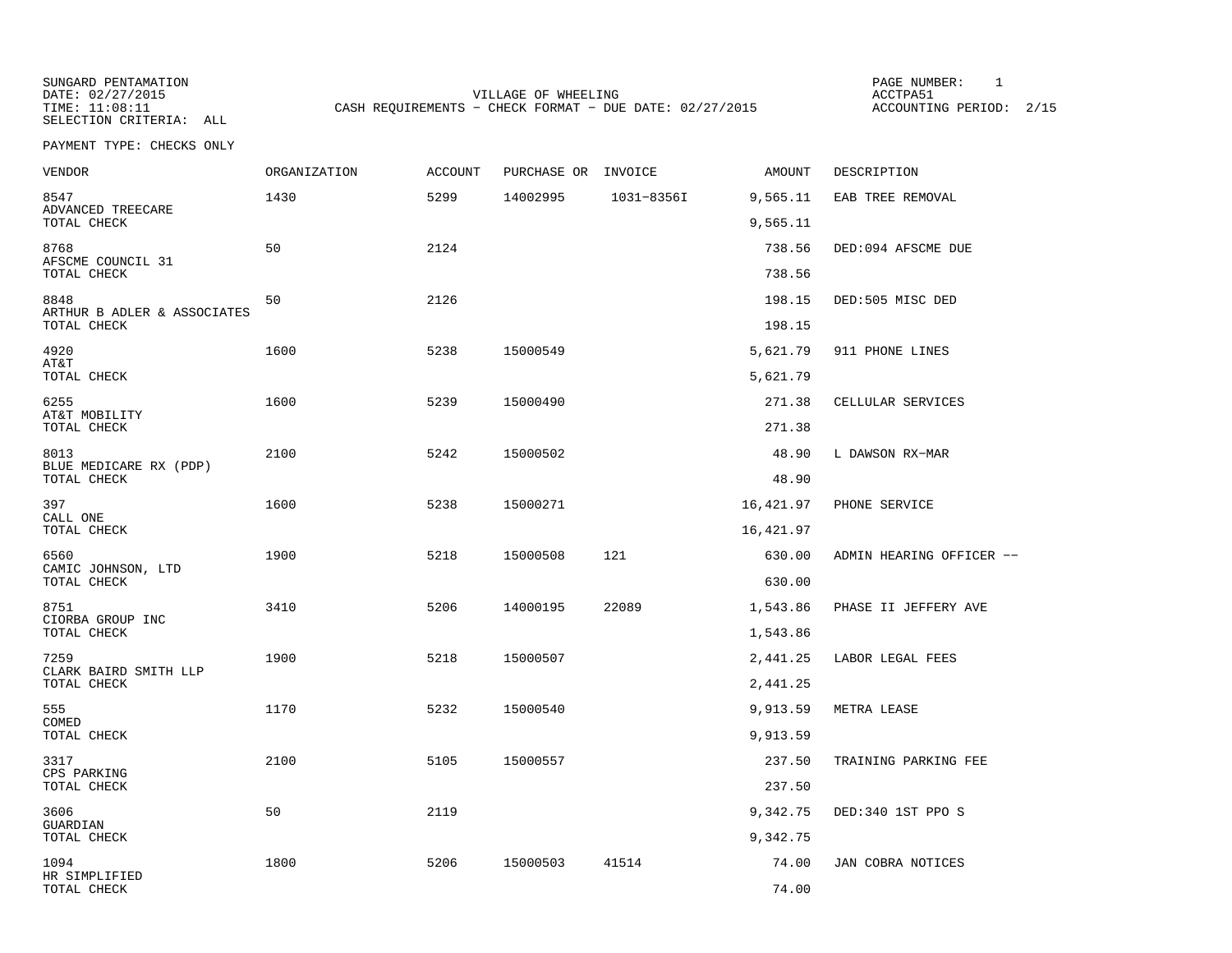SUNGARD PENTAMATION PAGE NUMBER: 2TIME: 11:08:11 CASH REQUIREMENTS - CHECK FORMAT - DUE DATE: 02/27/2015

DATE: 02/27/2015 VILLAGE OF WHEELING ACCTPA51

ACCOUNTING PERIOD: 2/15

SELECTION CRITERIA: ALLPAYMENT TYPE: CHECKS ONLY

| VENDOR                                              | <b>ORGANIZATION</b> | <b>ACCOUNT</b> | PURCHASE OR INVOICE |            | AMOUNT               | DESCRIPTION              |
|-----------------------------------------------------|---------------------|----------------|---------------------|------------|----------------------|--------------------------|
| 6386<br>IL WORKERS' COMPENSATION COM<br>TOTAL CHECK | 51                  | 5213           | 15000537            |            | 1,667.00<br>1,667.00 | WORKERS' COMP ASSESSMENT |
| 1239<br>INSITUFORM TECHNOLOGIES USA                 | 4340                | 5502           | 14001344            | 3          | 20,934.69            | 2014 SEWER LINING        |
| TOTAL CHECK                                         |                     |                |                     |            | 20,934.69            |                          |
| 7422<br>LORI LEE SMITH<br>TOTAL CHECK               | 50                  | 2134           |                     |            | 636.00<br>636.00     | DED:192 MISC DEDUC       |
| 8444                                                | 1430                | 5217           | 15000463            | 16344      | 495.00               | MOWING VIOLATIONS        |
| MILIEU DESIGN LLC<br>TOTAL CHECK                    |                     |                |                     |            | 495.00               |                          |
| 16                                                  | 50                  | 2110           |                     |            | 576.00               | DED:052 NCPERS LIF       |
| NCPERS-IL IMRF<br>TOTAL CHECK                       |                     |                |                     |            | 576.00               |                          |
| 5495                                                | 50                  | 2138           |                     |            | 157.00               | DED:191 MISC DEDUC       |
| OFFICE OF CHAPTER 13 TRUSTEE<br>TOTAL CHECK         |                     |                |                     |            | 157.00               |                          |
| 9226                                                | 50                  | 2131           |                     |            | 295.88               | DED:189 MISC DEDUC       |
| SMITH, LALUZERNE & HARTMAN L<br>TOTAL CHECK         |                     |                |                     |            | 295.88               |                          |
| 5415<br><b>STAPLES</b>                              | 2100                | 5318           | 15000501            | 8033113205 | 445.54               | OFFICE SUPPLIES          |
| TOTAL CHECK                                         |                     |                |                     |            | 445.54               |                          |
| 2440                                                | 50                  | 2140           |                     |            | 332.00               | DED:198 MISC DEDUC       |
| STATE DISBURSEMENT UNIT<br>TOTAL CHECK              |                     |                |                     |            | 332.00               |                          |
| 2441                                                | 50                  | 2136           |                     |            | 527.00               | DED:193 MISC DEDUC       |
| STATE DISBURSEMENT UNIT<br>TOTAL CHECK              |                     |                |                     |            | 527.00               |                          |
| 2443<br>STATE DISBURSEMENT UNIT                     | 50                  | 2139           |                     |            | 722.49               | DED:197 MISC DEDUC       |
| TOTAL CHECK                                         |                     |                |                     |            | 722.49               |                          |
| 2444<br>STATE DISBURSEMENT UNIT                     | 50                  | 2136           |                     |            | 628.93               | DED:502 MISC DEDUC       |
| TOTAL CHECK                                         |                     |                |                     |            | 628.93               |                          |
| 2447<br>STATE DISBURSEMENT UNIT                     | 50                  | 2136           |                     |            | 494.77               | DED:194 MISC DEDUC       |
| TOTAL CHECK                                         |                     |                |                     |            | 494.77               |                          |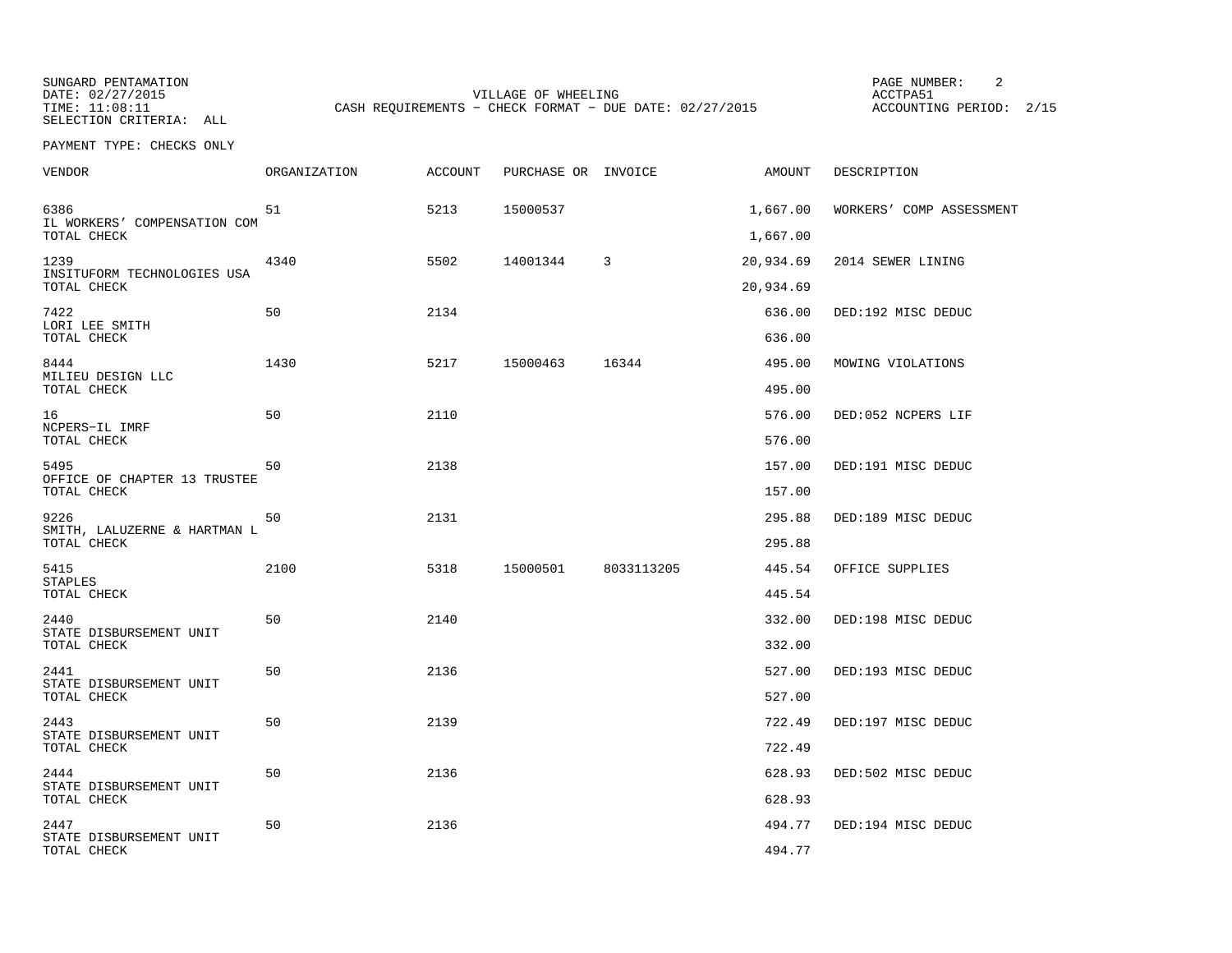SUNGARD PENTAMATION PAGE NUMBER: 3

DATE: 02/27/2015 VILLAGE OF WHEELING ACCTPA51TIME: 11:08:11 CASH REQUIREMENTS - CHECK FORMAT - DUE DATE: 02/27/2015

ACCOUNTING PERIOD: 2/15

SELECTION CRITERIA: ALLPAYMENT TYPE: CHECKS ONLY

| <b>VENDOR</b>                                            | ORGANIZATION | <b>ACCOUNT</b> | PURCHASE OR          | INVOICE                  | AMOUNT             | DESCRIPTION                           |
|----------------------------------------------------------|--------------|----------------|----------------------|--------------------------|--------------------|---------------------------------------|
| 8200<br>STATE DISBURSEMENT UNIT                          | 50           | 2136           |                      |                          | 703.85             | DED:504 MISC DED                      |
| TOTAL CHECK                                              |              |                |                      |                          | 703.85             |                                       |
| 9066<br>SEBUH TORIAN                                     | 01           | 4215           | 14002435             | 02000017712              | 35.00              | REFUND RENTAL LICENSE                 |
| TOTAL CHECK                                              |              |                |                      |                          | 35.00              |                                       |
| 2666<br><b>UPS</b>                                       | 1600         | 5227           | 15000040             | 328T1T075                | 119.94             | OVERNIGHT DELIVERY                    |
| TOTAL CHECK                                              |              |                |                      |                          | 119.94             |                                       |
| 2700<br>VERIZON WIRELESS                                 | 1600<br>15   | 5239<br>5231   | 15000498<br>15000472 | 9740025656<br>9740035054 | 1,159.97<br>342.11 | WIRELESS BROAD BAND<br>CAD SYSTEM FEE |
| TOTAL CHECK                                              |              |                |                      |                          | 1,502.08           |                                       |
| TOTAL CASHABLE CHECKS                                    |              |                |                      |                          | 87,321.98          |                                       |
| TOTAL EFT VOUCHERS                                       |              |                |                      |                          | .00                |                                       |
| TOTAL REPORT<br>TOTAL NUMBER OF CHECKS TO BE ISSUED - 31 |              |                |                      |                          | 87,321.98          |                                       |

TOTAL NUMBER OF EFT VOUCHERS TO BE ISSUED − 0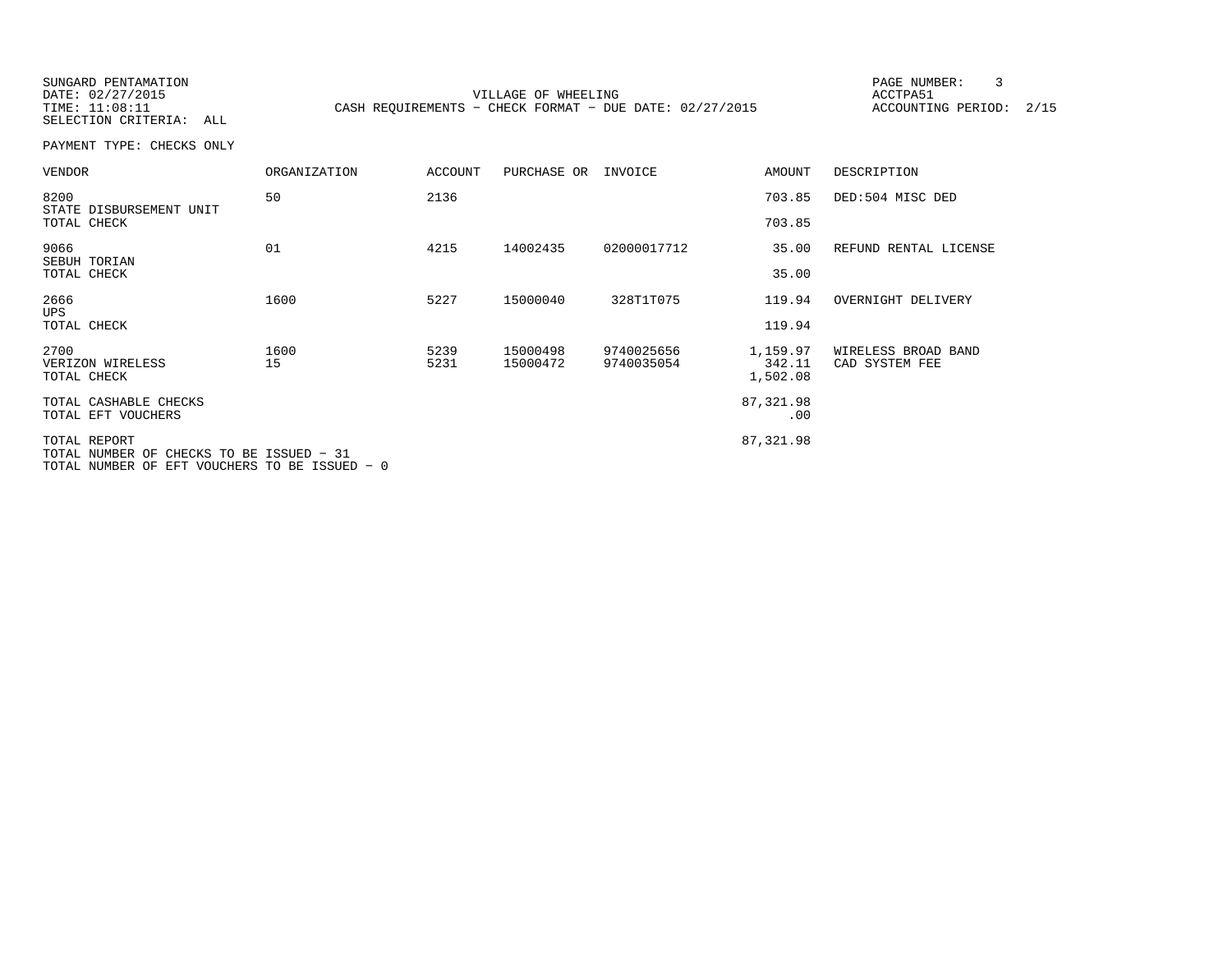| SUNGARD PENTAMATION                          |                                                         | PAGE NUMBER:            |  |
|----------------------------------------------|---------------------------------------------------------|-------------------------|--|
| DATE: 03/05/2015                             | VILLAGE OF WHEELING                                     | ACCTPA51                |  |
| TIME: 09:33:31                               | CASH REOUIREMENTS - CHECK FORMAT - DUE DATE: 03/05/2015 | ACCOUNTING PERIOD: 3/15 |  |
| SELECTION CRITERIA: payable.batch='AMM03/05' |                                                         |                         |  |

PAYMENT TYPE: CHECKS ONLY

| VENDOR                                      | ORGANIZATION | ACCOUNT | PURCHASE OR | INVOICE | AMOUNT          | DESCRIPTION       |
|---------------------------------------------|--------------|---------|-------------|---------|-----------------|-------------------|
| 9285<br>PERFECT AUTO SALES INC              | 51           | 5272    | 15000599    |         | 2,500.00        | RELEASE OF CLAIMS |
| TOTAL CHECK                                 |              |         |             |         | 2,500.00        |                   |
| TOTAL CASHABLE CHECKS<br>TOTAL EFT VOUCHERS |              |         |             |         | 2,500.00<br>.00 |                   |
|                                             |              |         |             |         |                 |                   |
| TOTAL REPORT                                |              |         |             |         | 2,500.00        |                   |

TOTAL NUMBER OF CHECKS TO BE ISSUED − 1 TOTAL NUMBER OF EFT VOUCHERS TO BE ISSUED − 0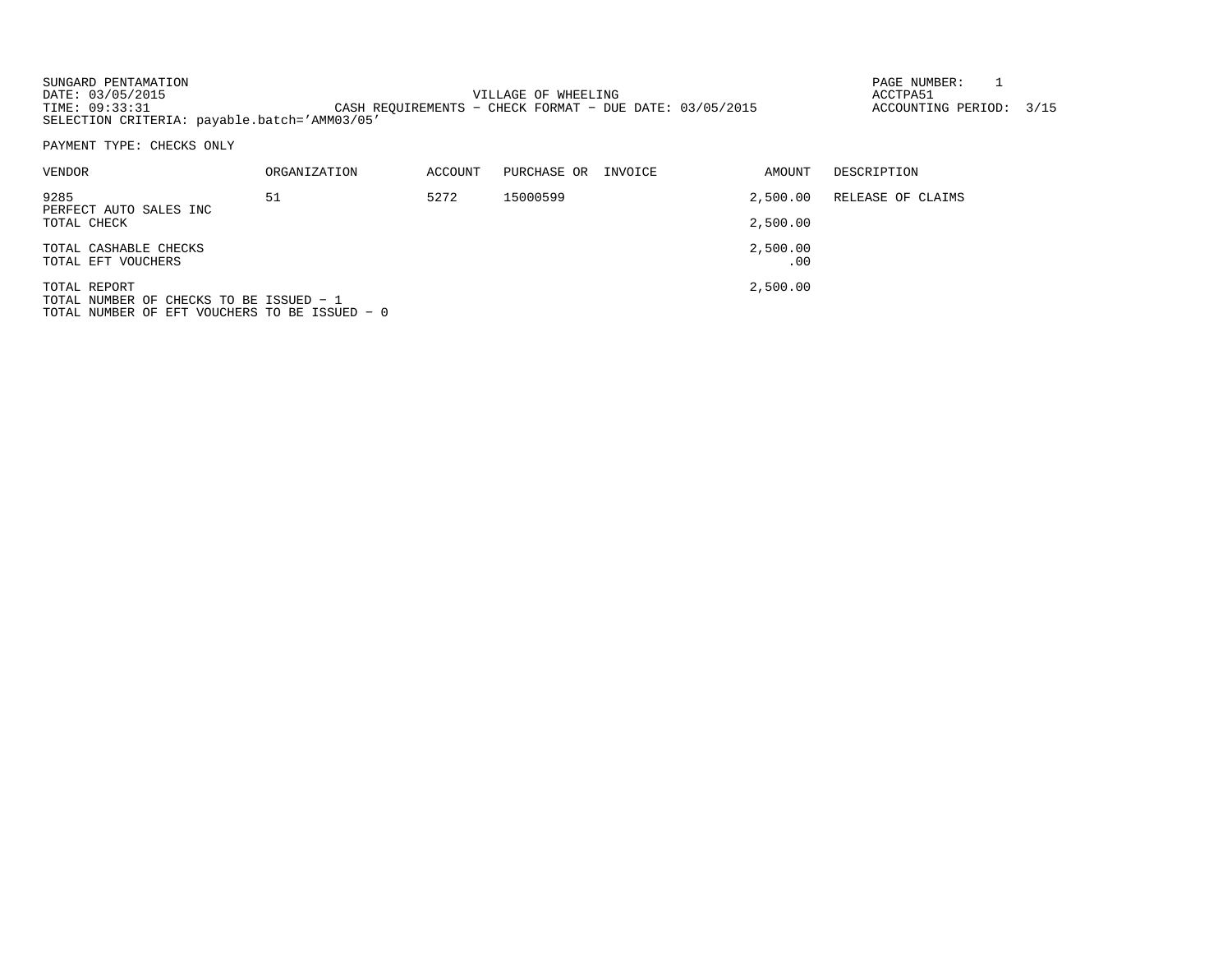SUNGARD PENTAMATION PAGE NUMBER: 1SELECTION CRITERIA: ALL

DATE: 02/27/2015 VILLAGE OF WHEELING ACCTPA51TIME: 11:07:15 CASH REQUIREMENTS - CHECK FORMAT - DUE DATE: 02/27/2015

ACCOUNTING PERIOD: 2/15

PAYMENT TYPE: EFT ONLY

| <b>VENDOR</b>                                         | ORGANIZATION | <b>ACCOUNT</b> | PURCHASE OR INVOICE | AMOUNT                 | DESCRIPTION           |
|-------------------------------------------------------|--------------|----------------|---------------------|------------------------|-----------------------|
| 554<br>COMBINED COUNTIES POLICE ASN                   | 50           | 2108           |                     | 927.00                 | DED:090 CCPA DUES     |
| TOTAL VOUCHER                                         |              |                |                     | 927.00                 |                       |
| 4972<br>DIVERSIFIED 457 INVESTMENT A<br>TOTAL VOUCHER | 50           | 2115           |                     | 4,175.88               | DED:042 DIVERS 457    |
|                                                       |              |                |                     | 4,175.88               |                       |
| 1106<br>I C M A RETIREMENT TRUST-457<br>TOTAL VOUCHER | 50           | 2101           |                     | 12,269.44<br>12,269.44 | DED:030 457 ICMA      |
|                                                       |              |                |                     |                        |                       |
| 6327<br>JENNIFER KANCHES<br>TOTAL VOUCHER             | 50           | 2136           |                     | 584.07<br>584.07       | DED:199 MISC DEDUC    |
| 1396                                                  | 2100         | 5105           | 15000546            | 80.00                  | TRAINING PARKING FEE  |
| <b>JOSEPH KOPECKY</b><br>TOTAL VOUCHER                |              |                |                     | 80.00                  |                       |
| 2326                                                  | 1220         | 5106           | 15000480            | 84.39                  | UNIFORM REIMBURSEMENT |
| SEAN LINDSAY<br>TOTAL VOUCHER                         |              |                |                     | 84.39                  |                       |
| 1869                                                  | 50           | 2112           |                     | 20,657.57              | DED:040 457 NTWIDE    |
| NATIONWIDE RETIREMENT SOLUTI<br>TOTAL VOUCHER         |              |                |                     | 20,657.57              |                       |
| 995                                                   | 4100         | 5105           | 15000460            | 15.00                  | CDL LICENSE RENEWAL   |
| GREG SCHULZ<br>TOTAL VOUCHER                          | 4200         | 5105           | 15000460            | 15.00<br>30.00         | CDL LICENSE RENEWAL   |
| 2052                                                  | 2100         | 5106           | 15000482            | 23.40                  | UNIFORM ALLOWANCE     |
| PAUL SMITH<br>TOTAL VOUCHER                           |              |                |                     | 23.40                  |                       |
| 2323                                                  | 1420         | 5105           | 15000479            | 15.00                  | CDL LICENSE RENEWAL   |
| SCOTT STIFF<br>TOTAL VOUCHER                          | 1430         | 5105           | 15000479            | 15.00<br>30.00         | CDL LICENSE RENEWAL   |
| 1639                                                  | 2100         | 5106           | 15000534            | 253.77                 | UNIFORM ALLOWANCE     |
| MARK WEBER<br>TOTAL VOUCHER                           |              |                |                     | 253.77                 |                       |
| 2735                                                  | 50           | 2107           |                     | 17,138.94              | DED:012 FIRE PENS     |
| WHEELING FIRE PENSION FUND<br>TOTAL VOUCHER           |              |                |                     | 17,138.94              |                       |
| 2792                                                  | 50           | 2111           |                     | 2,124.90               | DED:091 FIRE ASC      |
| WHEELING FIREFIGHTER'S ASSN<br>TOTAL VOUCHER          |              |                |                     | 2,124.90               |                       |
| 2736                                                  | 50           | 2106           |                     | 21,960.44              | DED:011 POL PENS      |
| WHEELING POLICE PENSION FUND<br>TOTAL VOUCHER         |              |                |                     | 21,960.44              |                       |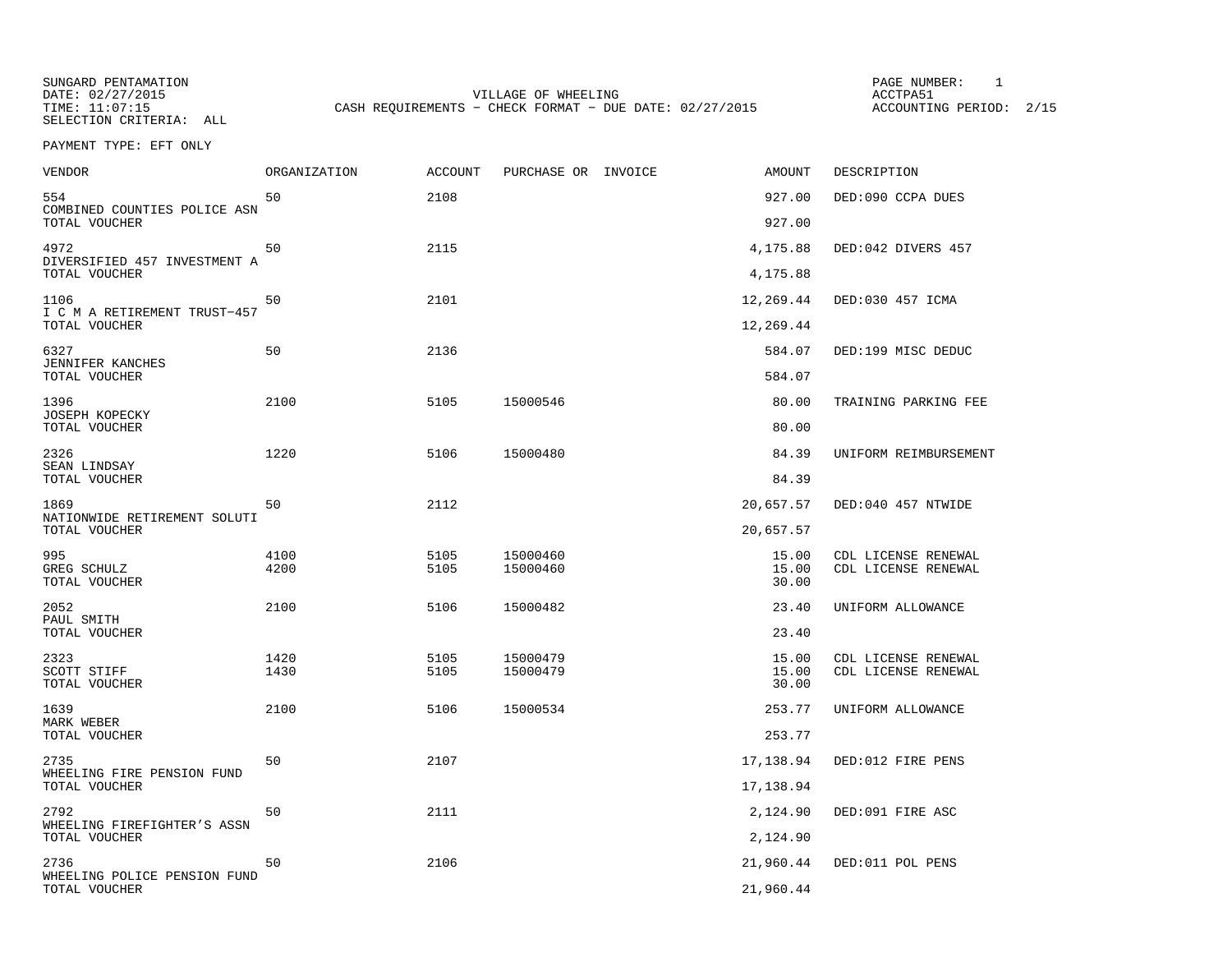| SUNGARD PENTAMATION<br>DATE: 02/27/2015<br>TIME: 11:07:15<br>SELECTION CRITERIA: ALL                      |                     |         | VILLAGE OF WHEELING<br>CASH REOUIREMENTS - CHECK FORMAT - DUE DATE: 02/27/2015 |         |                  | 2<br>PAGE NUMBER:<br>ACCTPA51<br>ACCOUNTING PERIOD: 2/15 |  |
|-----------------------------------------------------------------------------------------------------------|---------------------|---------|--------------------------------------------------------------------------------|---------|------------------|----------------------------------------------------------|--|
| PAYMENT TYPE: EFT ONLY                                                                                    |                     |         |                                                                                |         |                  |                                                          |  |
| VENDOR                                                                                                    | <b>ORGANIZATION</b> | ACCOUNT | PURCHASE OR                                                                    | INVOICE | AMOUNT           | DESCRIPTION                                              |  |
| TOTAL CASHABLE CHECKS<br>TOTAL EFT VOUCHERS                                                               |                     |         |                                                                                |         | .00<br>80,339.80 |                                                          |  |
| TOTAL REPORT<br>TOTAL NUMBER OF CHECKS TO BE ISSUED - 0<br>TOTAL NUMBER OF EFT VOUCHERS TO BE ISSUED - 14 |                     |         |                                                                                |         | 80,339.80        |                                                          |  |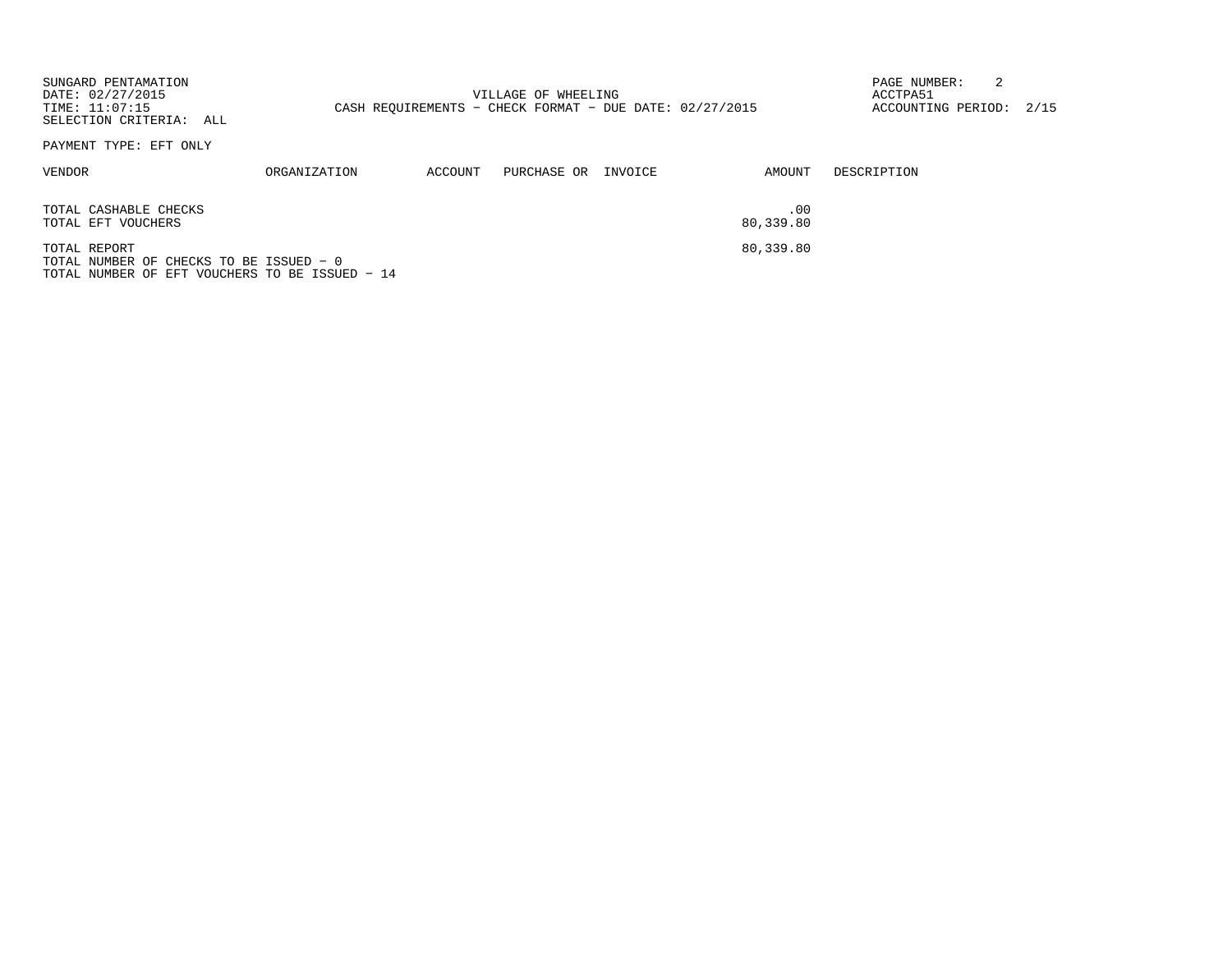#### SUNGARD PENTAMATION PAGE NUMBER: 1 DATE: 03/11/2015 VILLAGE OF WHEELING DAILY51

SELECTION CRITERIA:

MANUAL CHECK ACTIVITY

ACCOUNTING PERIOD: 2/15

FUND − 01 − GENERAL FUND

| ORGANIZATION                                                               | <b>ACCOUNT</b><br>CONTROL | <b>VENDOR</b><br>DESCRIPTION               | 1099 PURCHASE ORDE TRANSACT PROJ/TAS CASH ACCT<br>T/C INVOICE | CHK DATE ACCOUNT     | CHECK NO          | SALES TAX<br><b>USE TAX</b> | DISC DATE<br>DISC AMT | CHECK AMT<br>NET PAYABLE   |
|----------------------------------------------------------------------------|---------------------------|--------------------------------------------|---------------------------------------------------------------|----------------------|-------------------|-----------------------------|-----------------------|----------------------------|
| 01                                                                         | 2011<br><b>RBS0215</b>    | <b>IPBC</b><br>FEB '15 INS PREMIUMS 20     | N                                                             | 02/02/15<br>02/02/15 | 1003<br>2015019   | 0.00<br>0.00                | 0.00                  | 99313.68<br>99313.68       |
| 01                                                                         | 2011<br><b>RBS0215</b>    | IPBC<br>FEB '15 INS PREMIUMS 20            | N                                                             | 02/06/15<br>02/02/15 | 1003<br>2015019 V | 0.00<br>0.00                | 0.00                  | $-99313.68$<br>$-99313.68$ |
| 01                                                                         | 2011<br><b>RBS0215</b>    | IPBC<br>FEB 15 INS PREMIUMS                | N<br>20                                                       | 02/06/15<br>02/02/15 | 1071<br>2015020   | 0.00<br>0.00                | 0.00                  | 99313.68<br>99313.68       |
| TOTAL VENDOR CHECK AMT<br>TOTAL VENDOR NET PAYABLE                         |                           |                                            |                                                               |                      |                   |                             |                       | 99313.68<br>99313.68       |
| TOTAL GENERAL FUND CHECK AMT<br>TOTAL GENERAL FUND NET PAYABLE             |                           |                                            |                                                               |                      |                   |                             |                       | 99313.68<br>99313.68       |
| 1160                                                                       | 5231<br><b>RBS0225</b>    | WELLS FARGO BANK, N.A N<br>FEB SWANCC FEES | 20                                                            | 02/25/15<br>02/25/15 | 1003<br>20150260  | 0.00<br>0.00                | 0.00                  | 29760.52<br>29760.52       |
| TOTAL SOLID WASTE SYSTEM CHECK AMT<br>TOTAL SOLID WASTE SYSTEM NET PAYABLE |                           |                                            |                                                               |                      |                   |                             |                       | 29760.52<br>29760.52       |
| 1600                                                                       | 5227<br><b>RBS0215</b>    | POSTMASTER PERMIT 3 N<br>2015 CAPS FEE     | 20                                                            | 02/19/15<br>02/19/15 | 1003<br>2015036   | 0.00<br>0.00                | 0.00                  | 220.00<br>220.00           |
| TOTAL ADMIN & BOT CHECK AMT<br>TOTAL ADMIN & BOT NET PAYABLE               |                           |                                            |                                                               |                      |                   |                             |                       | 220.00<br>220.00           |
| 1700                                                                       | 5299<br>RBS0215           | DISCOVERY BENEFITS<br>FEB PROCESSING FEE   | N<br>20                                                       | 02/25/15<br>02/25/15 | 1003<br>2015025   | 0.00<br>0.00                | 0.00                  | 369.00<br>369.00           |
| TOTAL FINANCE DEPARTMENT CHECK AMT<br>TOTAL FINANCE DEPARTMENT NET PAYABLE |                           |                                            |                                                               |                      |                   |                             |                       | 369.00<br>369.00           |
| TOTAL GENERAL FUND CHECK AMT<br>TOTAL GENERAL FUND NET PAYABLE             |                           |                                            |                                                               |                      |                   |                             |                       | 129663.20<br>129663.20     |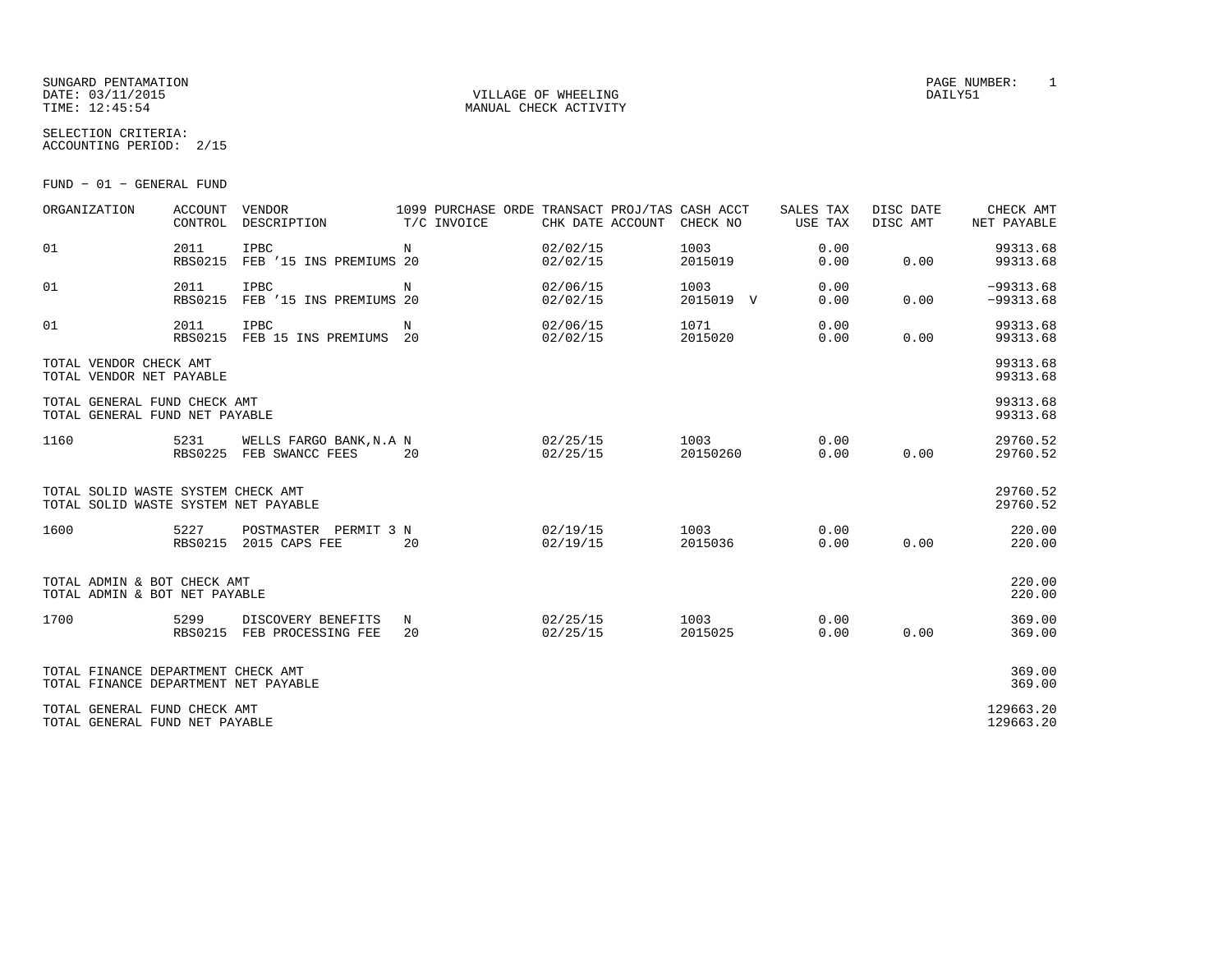SUNGARD PENTAMATION PAGE NUMBER: 2DATE: 03/11/2015 QUELLAGE OF WHEELING QUELLAGE OF WHEELING QUELLAGE OF WHEELING

TIME:  $12:45:54$  MANUAL CHECK ACTIVITY

SELECTION CRITERIA:ACCOUNTING PERIOD: 2/15

FUND − 23 − 2009 GEN OBLIG BOND FUND

| ORGANIZATION                             | ACCOUNT<br>CONTROL     | VENDOR<br>DESCRIPTION                      |    | T/C INVOICE | CHK DATE ACCOUNT     | 1099 PURCHASE ORDE TRANSACT PROJ/TAS CASH ACCT<br>CHECK NO | SALES TAX<br>USE TAX |              | DISC DATE<br>DISC AMT | CHECK AMT<br>NET PAYABLE |
|------------------------------------------|------------------------|--------------------------------------------|----|-------------|----------------------|------------------------------------------------------------|----------------------|--------------|-----------------------|--------------------------|
| -23                                      | 5624<br><b>RBS0215</b> | BANK OF AMERICA, CHI N<br>FEB SWAP PAYMENT | 20 |             | 02/02/15<br>02/02/15 | 1003<br>2015018                                            |                      | 0.00<br>0.00 | 0.00                  | 27666.07<br>27666.07     |
| TOTAL 2009 GEN OBLIG BOND FUND CHECK AMT |                        | TOTAL 2009 GEN OBLIG BOND FUND NET PAYABLE |    |             |                      |                                                            |                      |              |                       | 27666.07<br>27666.07     |
| TOTAL 2009 GEN OBLIG BOND FUND CHECK AMT |                        | TOTAL 2009 GEN OBLIG BOND FUND NET PAYABLE |    |             |                      |                                                            |                      |              |                       | 27666.07<br>27666.07     |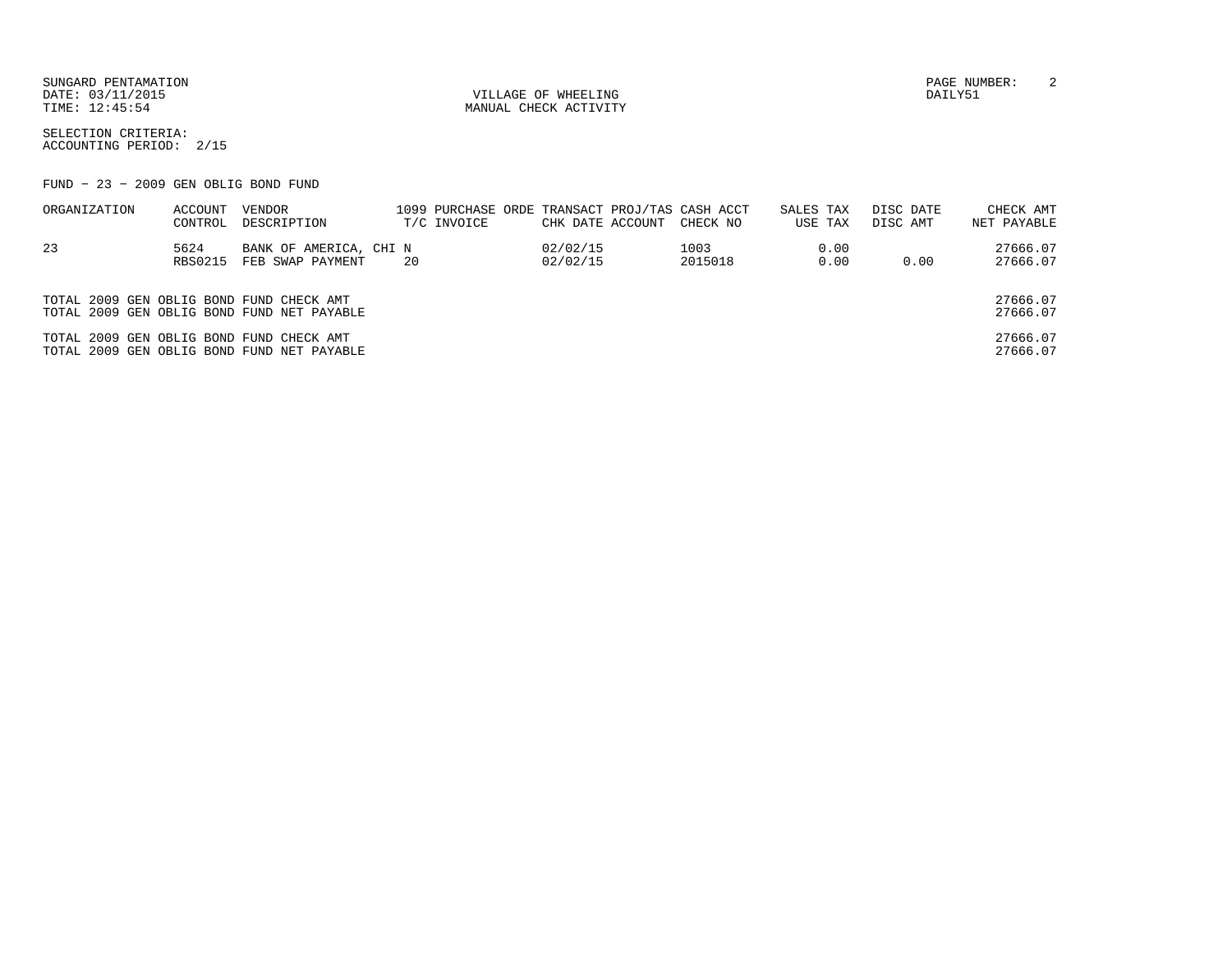#### SUNGARD PENTAMATION PAGE NUMBER: 3DATE: 03/11/2015 QUELLAGE OF WHEELING QUELLAGE OF WHEELING QUELLAGE OF WHEELING TIME:  $12:45:54$  MANUAL CHECK ACTIVITY

SELECTION CRITERIA:

ACCOUNTING PERIOD: 2/15

FUND − 50 − PAYROLL FUND

| ORGANIZATION                                       | ACCOUNT<br>CONTROL     | VENDOR<br>DESCRIPTION                             | T/C INVOICE      | 1099 PURCHASE ORDE TRANSACT PROJ/TAS CASH ACCT<br>CHK DATE ACCOUNT | CHECK NO          | SALES TAX<br>USE TAX | DISC DATE<br>DISC AMT | CHECK AMT<br>NET PAYABLE     |
|----------------------------------------------------|------------------------|---------------------------------------------------|------------------|--------------------------------------------------------------------|-------------------|----------------------|-----------------------|------------------------------|
| 50                                                 | 2102<br><b>RBS0215</b> | INTERNAL REVENUE SER N<br>PAYROLL DEDUCT 02131 20 |                  | 02/12/15<br>02/12/15                                               | 1003<br>2015022   | 0.00<br>0.00         | 0.00                  | 115046.89<br>115046.89       |
| 50                                                 | 2105<br><b>RBS0215</b> | INTERNAL REVENUE SER N<br>PAYROLL DEDUCT 02131 20 |                  | 02/12/15<br>02/12/15                                               | 1003<br>2015022   | 0.00<br>0.00         | 0.00                  | 74822.76<br>74822.76         |
| 50                                                 | 2105<br><b>RBS0225</b> | INTERNAL REVENUE SER N<br>PAYROLL DEDUCT 0227 20  |                  | 02/25/15<br>02/25/15                                               | 1003<br>2015027   | 0.00<br>0.00         | 0.00                  | 67489.56<br>67489.56         |
| 50                                                 | 2102<br><b>RBS0225</b> | INTERNAL REVENUE SER N<br>PAYROLL DEDUCT 0227 20  |                  | 02/25/15<br>02/25/15                                               | 1003<br>2015027   | 0.00<br>0.00         | 0.00                  | 101605.55<br>101605.55       |
| TOTAL VENDOR CHECK AMT<br>TOTAL VENDOR NET PAYABLE |                        |                                                   |                  |                                                                    |                   |                      |                       | 358964.76<br>358964.76       |
| 50                                                 | 2103<br><b>RBS0215</b> | ILLINOIS DEPARTMENT N<br>PAYROLL DEDUCT 02131 20  |                  | 02/13/15<br>02/13/15                                               | 1003<br>2015023   | 0.00<br>0.00         | 0.00                  | 27724.69<br>27724.69         |
| 50                                                 | 2103                   | ILLINOIS DEPARTMENT<br>RBS0227 PR DEDUCT 022715   | $_{\rm N}$<br>20 | 02/27/15<br>02/27/15                                               | 1003<br>2015028   | 0.00<br>0.00         | 0.00                  | 25473.23<br>25473.23         |
| TOTAL VENDOR CHECK AMT<br>TOTAL VENDOR NET PAYABLE |                        |                                                   |                  |                                                                    |                   |                      |                       | 53197.92<br>53197.92         |
| 50                                                 | 2117<br><b>RBS0215</b> | IPBC<br>FEB '15 INS PREMIUMS 20                   | N                | 02/02/15<br>02/02/15                                               | 1003<br>2015019   | 0.00<br>0.00         | 0.00                  | 127815.80<br>127815.80       |
| 50                                                 | 2118<br><b>RBS0215</b> | <b>IPBC</b><br>FEB '15 INS PREMIUMS 20            | N                | 02/02/15<br>02/02/15                                               | 1003<br>2015019   | 0.00<br>0.00         | 0.00                  | 194603.24<br>194603.24       |
| 50                                                 | 2118                   | IPBC<br>RBS0215 FEB '15 INS PREMIUMS 20           | N                | 02/06/15<br>02/02/15                                               | 1003<br>2015019 V | 0.00<br>0.00         | 0.00                  | $-194603.24$<br>$-194603.24$ |
| 50                                                 | 2118<br><b>RBS0215</b> | <b>IPBC</b><br>FEB 15 INS PREMIUMS 20             | N                | 02/06/15<br>02/02/15                                               | 1071<br>2015020   | 0.00<br>0.00         | 0.00                  | 194603.24<br>194603.24       |
| 50                                                 | 2117<br><b>RBS0215</b> | <b>IPBC</b><br>FEB '15 INS PREMIUMS 20            | N                | 02/06/15<br>02/02/15                                               | 1003<br>2015019 V | 0.00<br>0.00         | 0.00                  | $-127815.80$<br>$-127815.80$ |
| 50                                                 | 2117<br><b>RBS0215</b> | <b>IPBC</b><br>FEB 15 INS PREMIUMS 20             | N                | 02/06/15<br>02/02/15                                               | 1071<br>2015020   | 0.00<br>0.00         | 0.00                  | 127815.80<br>127815.80       |
| TOTAL VENDOR CHECK AMT<br>TOTAL VENDOR NET PAYABLE |                        |                                                   |                  |                                                                    |                   |                      |                       | 322419.04<br>322419.04       |
| 50                                                 | 2109<br><b>RBS0227</b> | WISCONSIN DEPARTMENT N<br>PR DEDUCT 02 2015       | 20               | 02/27/15<br>02/27/15                                               | 1003<br>2015029   | 0.00<br>0.00         | 0.00                  | 688.16<br>688.16             |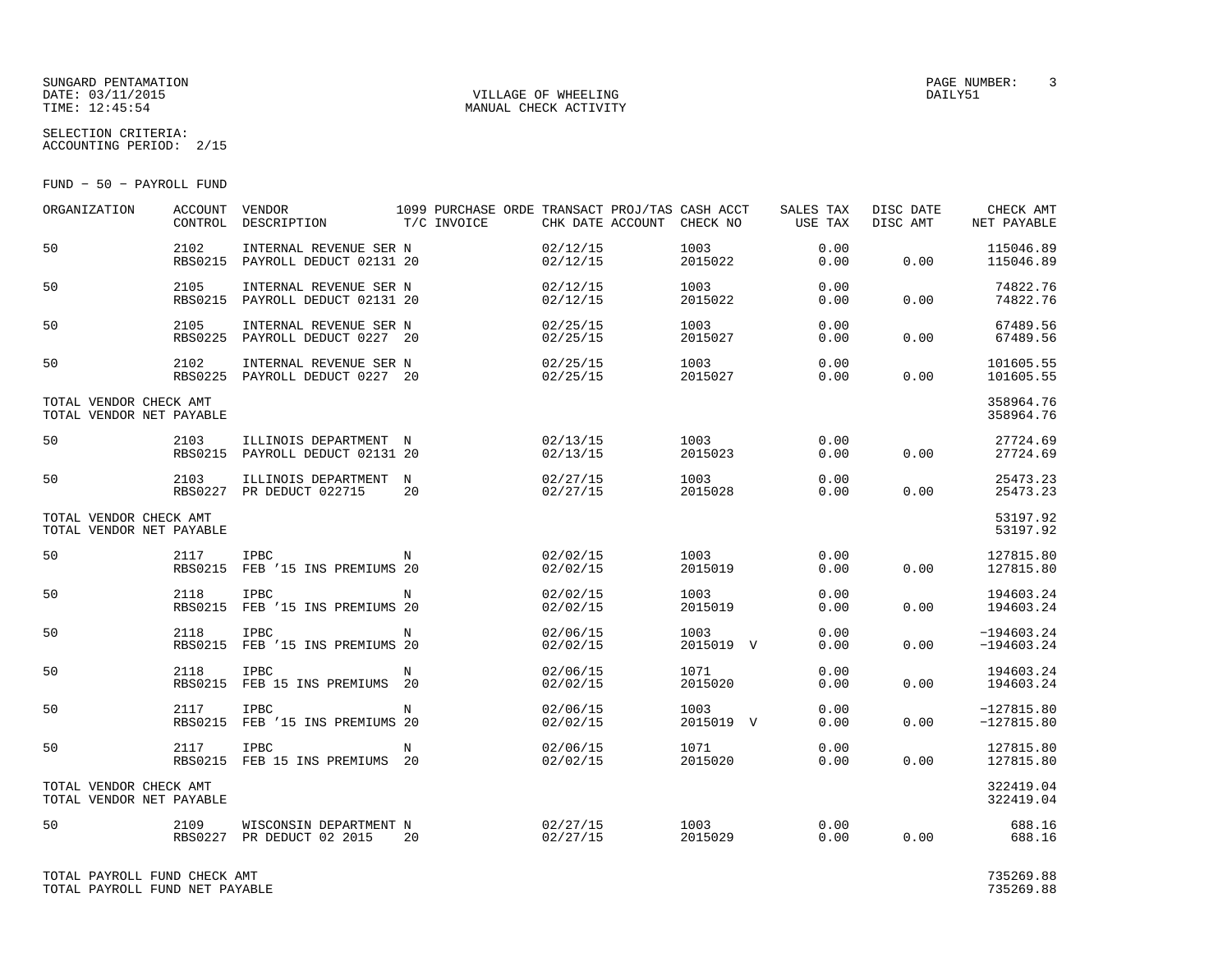| SUNGARD PENTAMATION<br>DATE: 03/11/2015<br>TIME: 12:45:54 | VILLAGE OF WHEELING<br>MANUAL CHECK ACTIVITY |                       |  |             |  |                  |  |                                                            |                      |  | $\overline{4}$<br>PAGE NUMBER:<br>DAILY51 |  |                          |  |
|-----------------------------------------------------------|----------------------------------------------|-----------------------|--|-------------|--|------------------|--|------------------------------------------------------------|----------------------|--|-------------------------------------------|--|--------------------------|--|
| SELECTION CRITERIA:<br>ACCOUNTING PERIOD: 2/15            |                                              |                       |  |             |  |                  |  |                                                            |                      |  |                                           |  |                          |  |
| FUND - 50 - PAYROLL FUND                                  |                                              |                       |  |             |  |                  |  |                                                            |                      |  |                                           |  |                          |  |
| ORGANIZATION                                              | ACCOUNT<br>CONTROL                           | VENDOR<br>DESCRIPTION |  | T/C INVOICE |  | CHK DATE ACCOUNT |  | 1099 PURCHASE ORDE TRANSACT PROJ/TAS CASH ACCT<br>CHECK NO | SALES TAX<br>USE TAX |  | DISC DATE<br>DISC AMT                     |  | CHECK AMT<br>NET PAYABLE |  |

TOTAL PAYROLL FUND CHECK AMT 735269.88TOTAL PAYROLL FUND NET PAYABLE

735269.88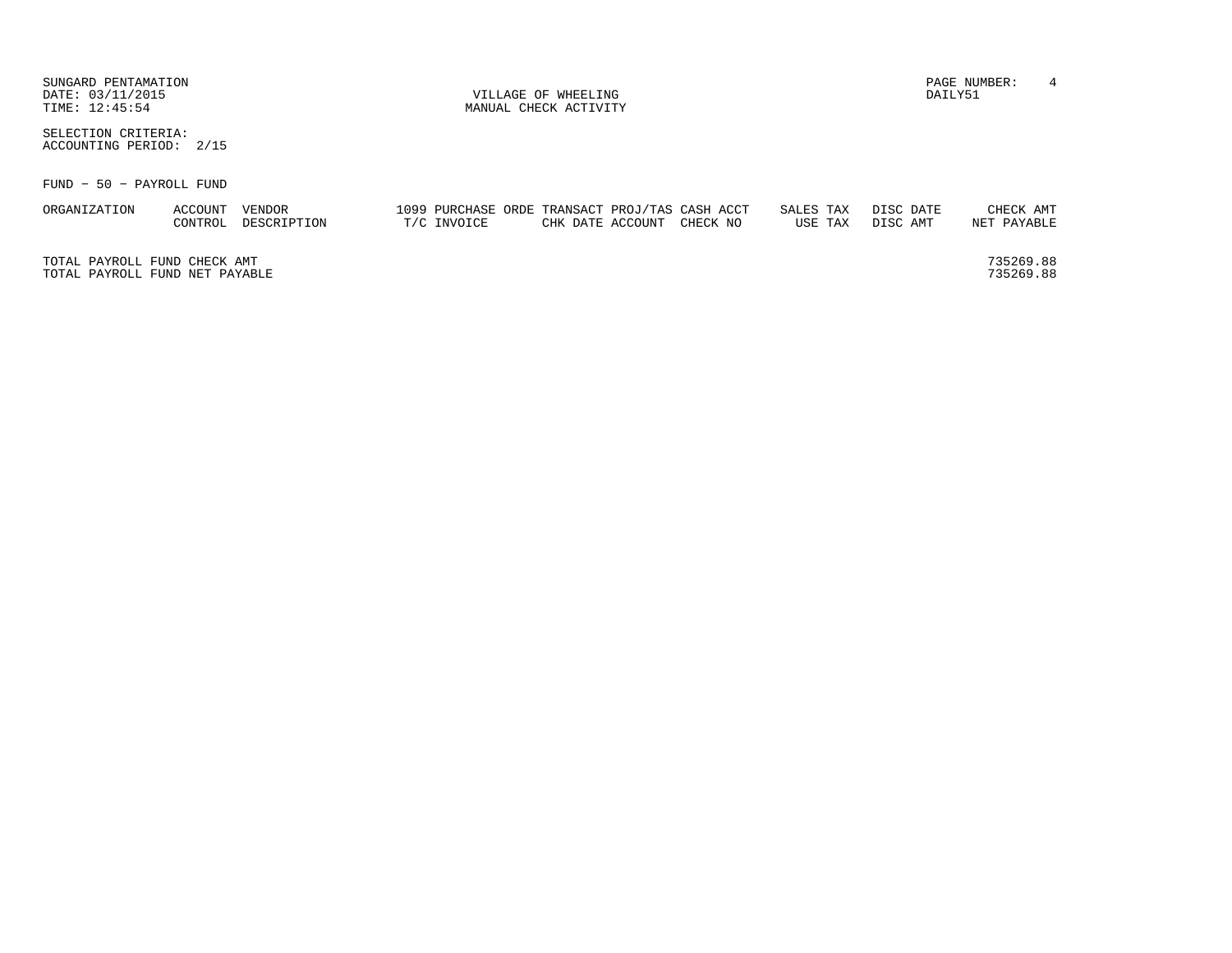SUNGARD PENTAMATION PAGE NUMBER: 5DATE: 03/11/2015 QUELLAGE OF WHEELING QUELLAGE OF WHEELING QUELLAGE OF WHEELING TIME:  $12:45:54$  MANUAL CHECK ACTIVITY

SELECTION CRITERIA:ACCOUNTING PERIOD: 2/15

FUND − 51 − LIABILITY INSURANCE FUND

| ORGANIZATION                                       | ACCOUNT<br>CONTROL     | VENDOR<br>DESCRIPTION                                   |     | T/C INVOICE | CHK DATE ACCOUNT     | 1099 PURCHASE ORDE TRANSACT PROJ/TAS CASH ACCT<br>CHECK NO | SALES TAX<br>USE TAX | DISC DATE<br>DISC AMT | CHECK AMT<br>NET PAYABLE |
|----------------------------------------------------|------------------------|---------------------------------------------------------|-----|-------------|----------------------|------------------------------------------------------------|----------------------|-----------------------|--------------------------|
| 51                                                 | 1002<br><b>RBS0215</b> | ALTERNATE SERVICE CO N<br>JAN ESCROW FUNDING            | -20 |             | 02/02/15<br>02/02/15 | 1003<br>2015017                                            | 0.00<br>0.00         | 0.00                  | 45000.00<br>45000.00     |
| 51                                                 | 1002<br>RBS0215        | ALTERNATE SERVICE CO N<br>ESCROW FUNDING - FEB 20       |     |             | 02/24/15<br>02/24/15 | 1003<br>2015024                                            | 0.00<br>0.00         | 0.00                  | 30327.35<br>30327.35     |
| TOTAL VENDOR CHECK AMT<br>TOTAL VENDOR NET PAYABLE |                        |                                                         |     |             |                      |                                                            |                      |                       | 75327.35<br>75327.35     |
| TOTAL LIABILITY INSURANCE FUND                     |                        | CHECK AMT<br>TOTAL LIABILITY INSURANCE FUND NET PAYABLE |     |             |                      |                                                            |                      |                       | 75327.35<br>75327.35     |
| TOTAL LIABILITY INSURANCE FUND                     |                        | CHECK AMT<br>TOTAL LIABILITY INSURANCE FUND NET PAYABLE |     |             |                      |                                                            |                      |                       | 75327.35<br>75327.35     |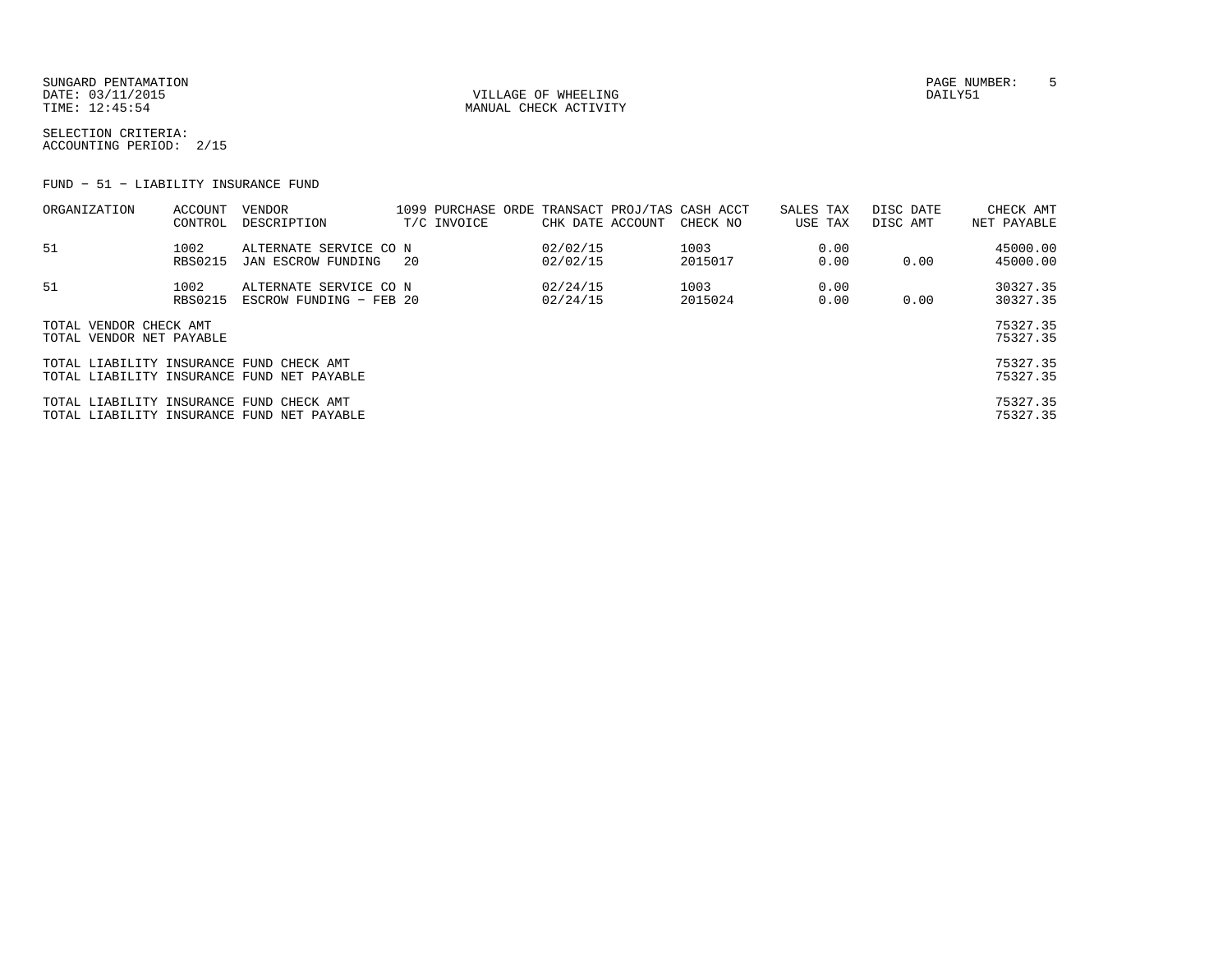SUNGARD PENTAMATION PAGE NUMBER: 6DATE: 03/11/2015 VILLAGE OF WHEELING DAILY51

MANUAL CHECK ACTIVITY

SELECTION CRITERIA:ACCOUNTING PERIOD: 2/15

FUND − 55 − GRANT FUND

| ORGANIZATION                                               | ACCOUNT<br>CONTROL     | VENDOR<br>DESCRIPTION                             | T/C INVOICE | CHK DATE ACCOUNT |                        | 1099 PURCHASE ORDE TRANSACT PROJ/TAS CASH ACCT<br>CHECK NO | SALES TAX<br>USE TAX | DISC DATE<br>DISC AMT | CHECK AMT<br>NET PAYABLE |
|------------------------------------------------------------|------------------------|---------------------------------------------------|-------------|------------------|------------------------|------------------------------------------------------------|----------------------|-----------------------|--------------------------|
| 55                                                         | 4370<br><b>RBS0215</b> | STATE OF IL-OFFICE O N<br>RETURN TWNS GRANT \$ 20 |             | 02/10/15 4370    | 02/10/15 2013-004 1071 | 2015021                                                    | 0.00<br>0.00         | 0.00                  | 1800.00<br>1800.00       |
| TOTAL GRANT FUND CHECK AMT<br>TOTAL GRANT FUND NET PAYABLE |                        |                                                   |             |                  |                        |                                                            |                      |                       | 1800.00<br>1800.00       |
| TOTAL GRANT FUND CHECK AMT<br>TOTAL GRANT FUND NET PAYABLE |                        |                                                   |             |                  |                        |                                                            |                      |                       | 1800.00<br>1800.00       |
| TOTAL REPORT CHECK AMT<br>TOTAL REPORT NET PAYABLE         |                        |                                                   |             |                  |                        |                                                            |                      |                       | 969726.50<br>969726.50   |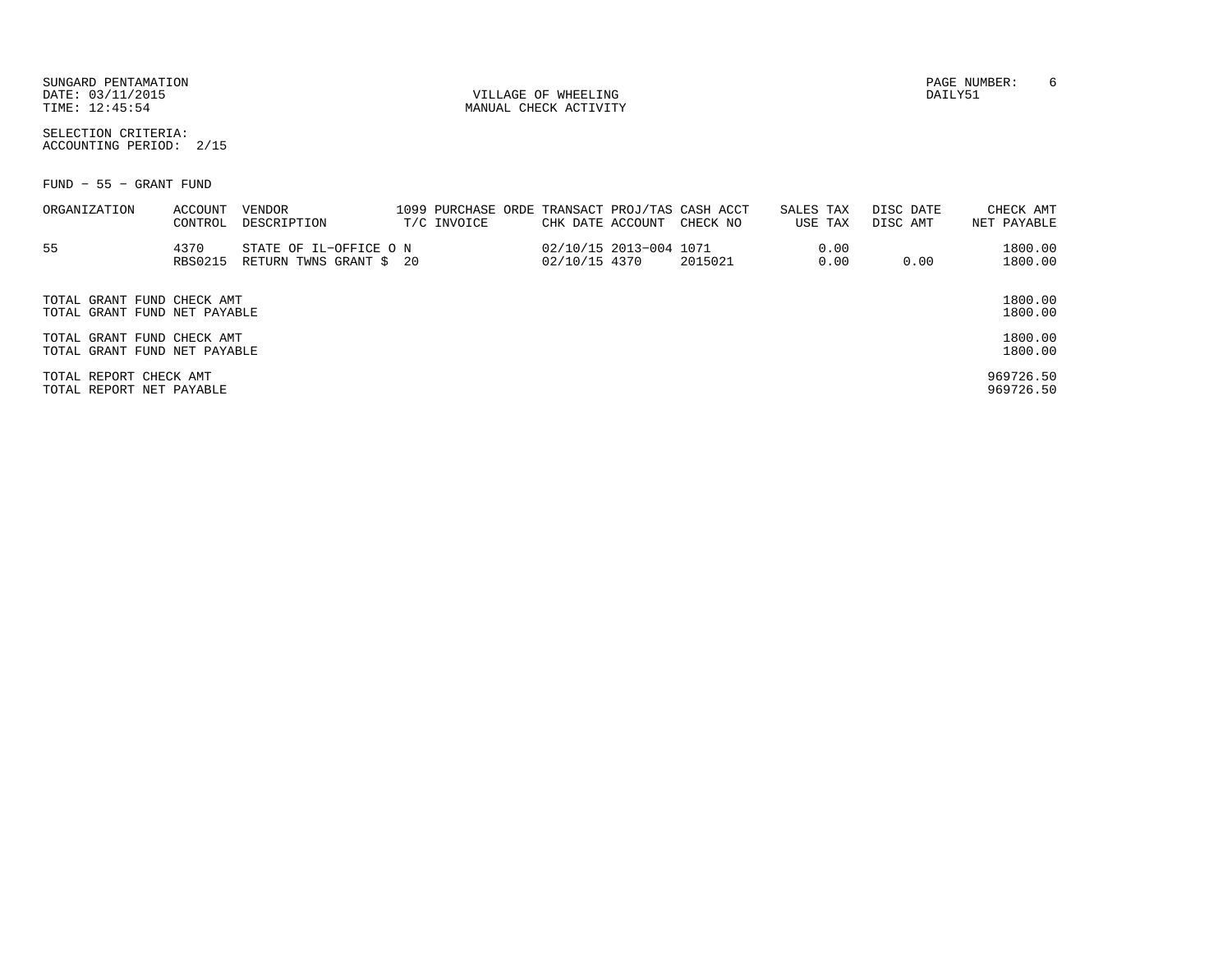# PURCHASE CARD REPORT January, 2015

**(01/05/2015 through 02/04/2015)**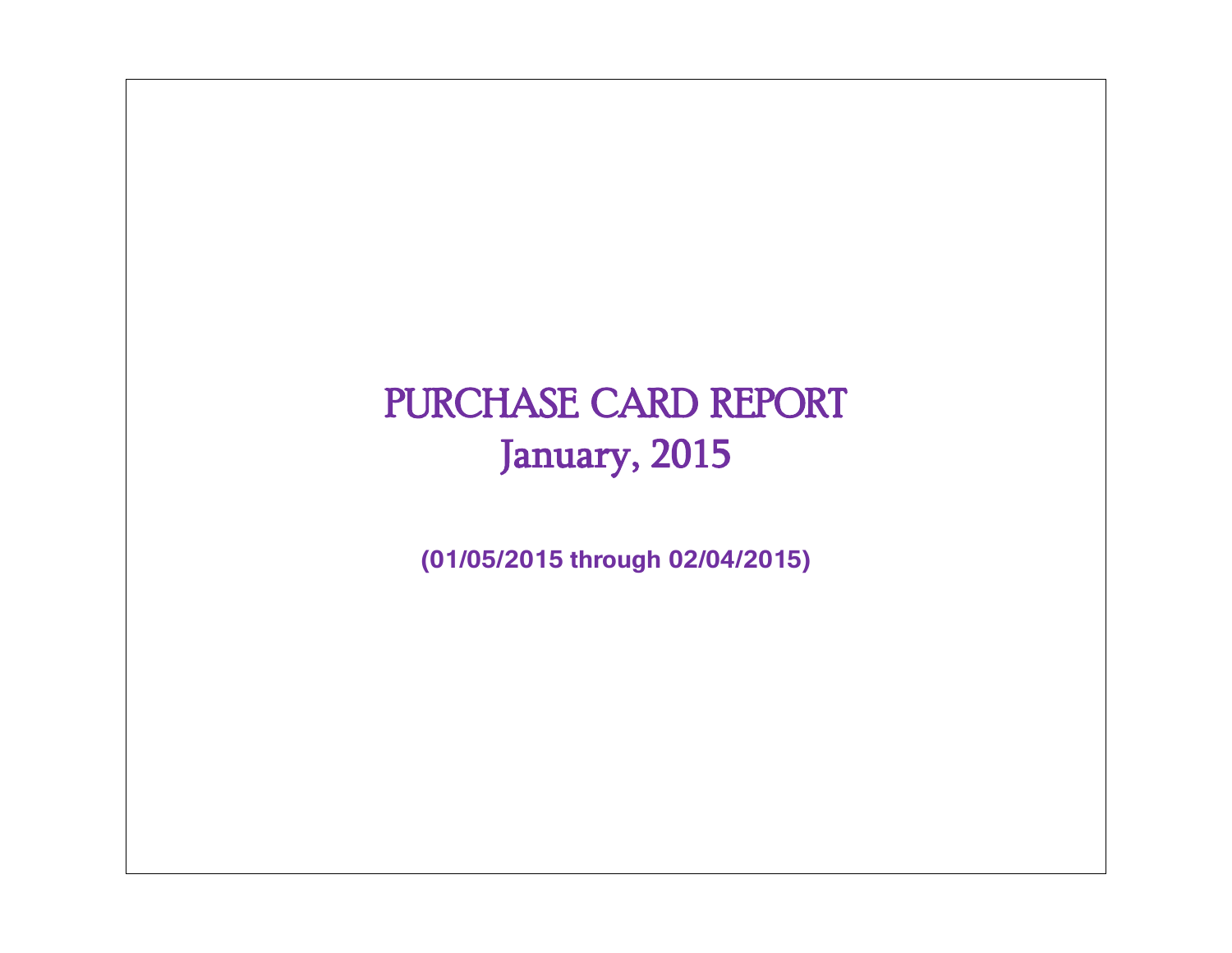## Account Statement

Posting Date: 01/05/2015 - 02/04/2015

|                                | Transaction             | Transaction |
|--------------------------------|-------------------------|-------------|
| <b>Account Name</b>            | Count                   | Amount      |
| <b>ALYSIA MILLER GOLDSTEIN</b> | 3                       | (157.95)    |
| <b>ANGELA MORRIS</b>           | 4                       | 7,045.47    |
| <b>CHRISTIE REVELAND</b>       | 8                       | 1,429.77    |
| <b>CHRISTINE BAJOR</b>         | 1                       | 36.00       |
| <b>CHUCK SPRATT</b>            | 52                      | 19,178.20   |
| <b>DARLA CALLANAN</b>          | 12                      | 4,637.17    |
| <b>DEAN ARGIRIS</b>            | 4                       | 232.65      |
| <b>DERRYL SHAPIRO</b>          | 5                       | 13,440.90   |
| DONALD WENNERSTROM             | 7                       | 2,048.20    |
| <b>DRUCILLA GARCIA</b>         | 15                      | 2,496.03    |
| <b>JOHN MELANIPHY III</b>      | $\overline{2}$          | 41.00       |
| <b>JOHNNY PEREZ</b>            | 15                      | 2,776.22    |
| <b>JON SFONDILIS</b>           | 6                       | 403.46      |
| <b>JOSHUA BERMAN</b>           | 5                       | 1,315.18    |
| <b>LANA RUDNIK</b>             | 16                      | 3,683.86    |
| <b>LINA COLUNGA</b>            | 7                       | 4,254.46    |
| <b>LORI HAZLEWOOD</b>          | 10                      | 13,479.15   |
| <b>LOUIS MAGURNO</b>           | 3                       | 4,914.05    |
| <b>LUCA URSAN</b>              | 47                      | 9,575.66    |
| <b>MELODY BONK</b>             | 5                       | 668.78      |
| <b>MICHAEL BLIEFERNICH</b>     | 6                       | 5,793.53    |
| <b>MICHAEL CROTTY</b>          | $\overline{3}$          | 541.20      |
| MICHAEL MONDSCHAIN             | 3                       | 830.70      |
| <b>MICHAEL SCHROEDER</b>       | $\overline{2}$          | 947.24      |
| PETER RODGERS                  | 7                       | 2,559.27    |
| <b>SCOTT WILSON</b>            | 6                       | 1,668.38    |
| <b>SEAN LINDSAY</b>            | 5                       | 1,616.88    |
| <b>SHARI MATTHEWS HUIZAR</b>   | 3                       | 456.83      |
| <b>SUSAN GORDON</b>            | 6                       | 461.67      |
| <b>THOMAS LUEDERS</b>          | $\overline{2}$          | 916.35      |
| <b>TODD WOLFF</b>              | 1                       | 18.89       |
| TY JOHNSON                     | 4                       | 841.70      |
| <b>VINCENT HOFFMAN</b>         | $\overline{\mathbf{3}}$ | 398.28      |
| <b>Report Totals</b>           | 278                     | 108,549.18  |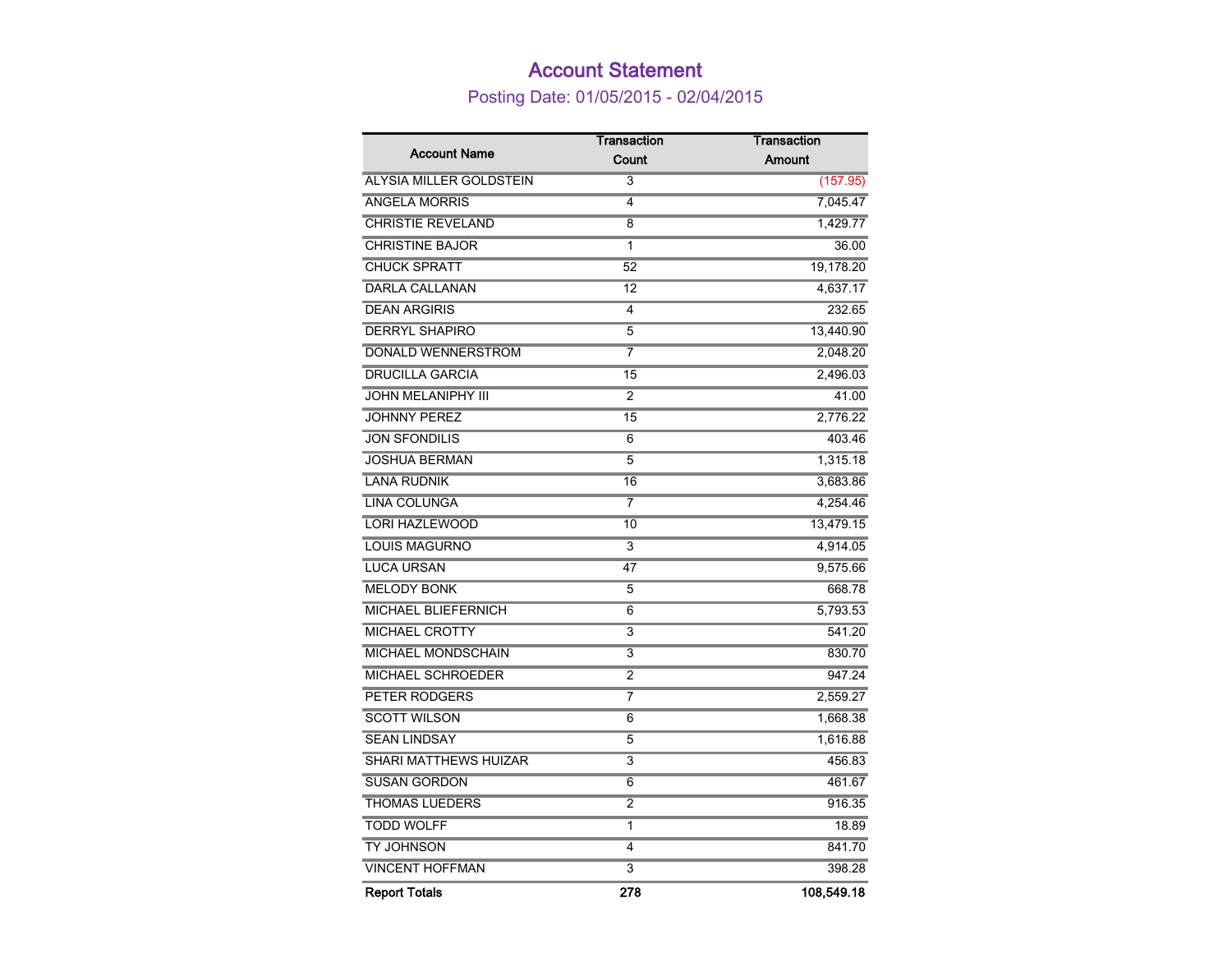### Expense Report

Posting Date: 01/05/2015 - 02/04/2015

#### ALYSIA MILLER GOLDSTEIN

Card Transactions

| Posting<br>Date                                                                        |                               | Description                                    | Receipt<br><b>Amount</b>    |          | <b>Expense</b><br>Amount | Reviewed |
|----------------------------------------------------------------------------------------|-------------------------------|------------------------------------------------|-----------------------------|----------|--------------------------|----------|
| 01/16/2015                                                                             | 01/14/2015                    | PINOTS PALETTE THE GLE-GLENVIEW, IL, 60026     |                             | (250.00) | (250.00)                 | v        |
| <b>Expense Description: Deposit Refund</b><br><b>FUND/PROGRAM:</b><br><b>PROJECT#:</b> | 1320 SENIOR CITIZENS SERVICES | <b>EXPENDITURE ACCOUNTS:</b>                   | 5205 CONFERENCES & MEETINGS |          |                          |          |
| 01/26/2015                                                                             | 01/22/2015                    | DRURY LANE THEATRE-OAKBROOK<br>TERR, IL, 60515 |                             | 78.00    | 78.00                    |          |
| <b>Expense Description:</b> Trip Dep White Xmas 11/12                                  |                               |                                                |                             |          |                          |          |
| <b>FUND/PROGRAM:</b><br><b>PROJECT#:</b>                                               | 1320 SENIOR CITIZENS SERVICES | <b>EXPENDITURE ACCOUNTS:</b>                   | 5297 PROGRAMS/ACTIVITIES    |          |                          |          |
| 01/27/2015                                                                             | 01/26/2015                    | MICHAELS STORES 8625-NILES, IL, 60714          |                             | 14.05    | 14.05                    |          |
| <b>Expense Description: Program Supplies</b>                                           |                               |                                                |                             |          |                          |          |
| <b>FUND/PROGRAM:</b><br><b>PROJECT#:</b>                                               | 1320 SENIOR CITIZENS SERVICES | <b>EXPENDITURE ACCOUNTS.</b>                   | 5297 PROGRAMS/ACTIVITIES    |          |                          |          |
|                                                                                        |                               | <b>Card Subtotal</b>                           |                             |          | (157.95)                 |          |

#### ANGELA MORRIS

| Posting                                          |                                    |                                 | Receipt                        | Expense  |              |
|--------------------------------------------------|------------------------------------|---------------------------------|--------------------------------|----------|--------------|
| Date                                             |                                    | Description                     | <b>Amount</b>                  | Amount   | Reviewed     |
|                                                  |                                    | DAILYHERALD/TWNSQR/REF-847-     |                                |          |              |
| 01/14/2015                                       | 01/12/2015                         | 4274300, IL, 60005              | 326.70                         | 326.70   | $\checkmark$ |
| <b>Expense Description: Bid Notice-Standpipe</b> |                                    |                                 |                                |          |              |
| <b>FUND/PROGRAM:</b>                             | 1600 ADMIN & BOT                   | <b>EXPENDITURE ACCOUNTS:</b>    | 5201 ADVERTISING & PUBLISHING  |          |              |
| <b>PROJECT#:</b>                                 |                                    |                                 |                                |          |              |
| 01/15/2015                                       | 01/14/2015                         | COMCAST-866-511-6489, PA, 19462 | 3.047.26                       | 1,523.63 |              |
| <b>Expense Description: High Speed Internet</b>  |                                    |                                 |                                |          |              |
| <b>FUND/PROGRAM:</b>                             | 1750 INFORMATION SYSTEMS           | <b>EXPENDITURE ACCOUNTS:</b>    | 5207 IS SERV & MAINT AGREEMENT |          |              |
| <b>PROJECT#:</b>                                 |                                    |                                 |                                |          |              |
| 01/15/2015                                       | 01/14/2015                         | COMCAST-866-511-6489, PA, 19462 | 3.047.26                       | 1,523.63 |              |
| <b>Expense Description: High Speed Internet</b>  |                                    |                                 |                                |          |              |
| <b>FUND/PROGRAM:</b>                             | 0015 EMERGENCY TELEPHONE SYS (911) | <b>EXPENDITURE ACCOUNTS:</b>    | 5207 IS SERV & MAINT AGREEMENT |          |              |
| <b>PROJECT#:</b>                                 | 2014-037                           |                                 |                                |          |              |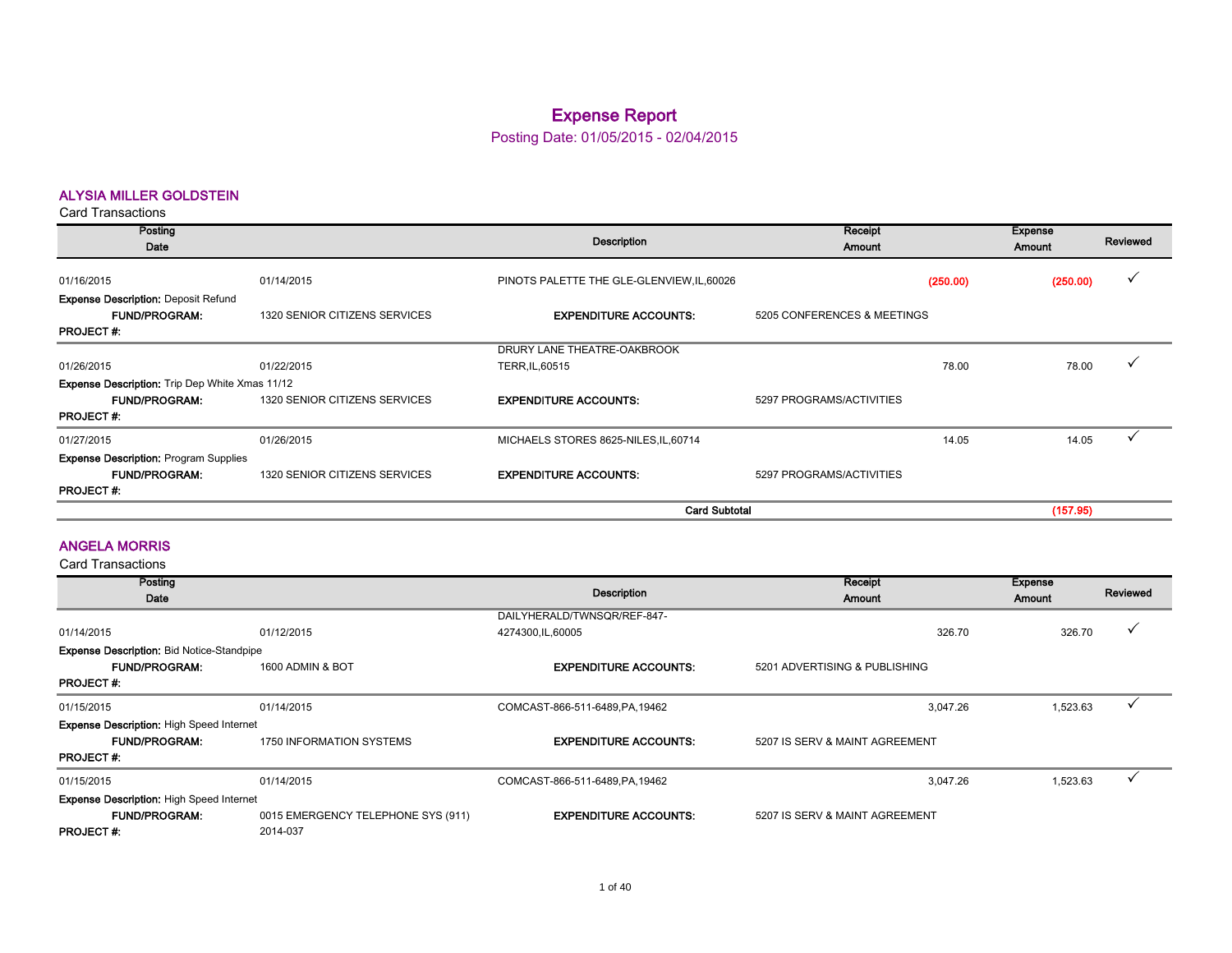| 01/16/2015                                            | 01/14/2015                 | VZWRLSS MY VZ VB P-ALPHARETTA, GA, 30004 |                               | 3.581.06 | 3.581.06 | $\overline{\phantom{a}}$ |
|-------------------------------------------------------|----------------------------|------------------------------------------|-------------------------------|----------|----------|--------------------------|
| <b>Expense Description: Cellular Service</b>          |                            |                                          |                               |          |          |                          |
| <b>FUND/PROGRAM:</b>                                  | 1600 ADMIN & BOT           | <b>EXPENDITURE ACCOUNTS:</b>             | 5239 CELLULAR SERVICES        |          |          |                          |
| <b>PROJECT#:</b>                                      |                            |                                          |                               |          |          |                          |
|                                                       |                            | DAILYHERALD/TWNSQR/REF-847-              |                               |          |          |                          |
| 01/29/2015                                            | 01/27/2015                 | 4274300, IL, 60005                       |                               | 90.45    | 90.45    |                          |
| <b>Expense Description: Notice Doc#2015-1 A&amp;B</b> |                            |                                          |                               |          |          |                          |
| <b>FUND/PROGRAM:</b>                                  | 1300 COMMUNITY DEVELOPMENT | <b>EXPENDITURE ACCOUNTS:</b>             | 5201 ADVERTISING & PUBLISHING |          |          |                          |
| <b>PROJECT#:</b>                                      |                            |                                          |                               |          |          |                          |
|                                                       |                            | <b>Card Subtotal</b>                     | 4.045.47                      |          |          |                          |

#### CHRISTIE REVELAND

| Posting<br>Date                                    |                            | <b>Description</b>                             | Receipt<br>Amount            |        | <b>Expense</b><br>Amount | Reviewed |
|----------------------------------------------------|----------------------------|------------------------------------------------|------------------------------|--------|--------------------------|----------|
| 01/07/2015                                         | 01/05/2015                 | THERMOWORKS INC-08017567705,UT,84042           |                              | 176.99 | 176.99                   | ✓        |
| <b>Expense Description: Thermapens-Health Dept</b> |                            |                                                |                              |        |                          |          |
| <b>FUND/PROGRAM:</b>                               | 1300 COMMUNITY DEVELOPMENT | <b>EXPENDITURE ACCOUNTS:</b>                   | 5315 SMALL TOOLS & EQUIPMENT |        |                          |          |
| <b>PROJECT#:</b>                                   |                            |                                                |                              |        |                          |          |
| 01/07/2015                                         | 01/06/2015                 | ILLINOIS ENVIRONMEN-815-9775884,IL,61107       |                              | 90.00  | 90.00                    |          |
| Expense Description: IEHA Dues-BS & SF             |                            |                                                |                              |        |                          |          |
| <b>FUND/PROGRAM:</b>                               | 1300 COMMUNITY DEVELOPMENT | <b>EXPENDITURE ACCOUNTS:</b>                   | 5222 MEMBERSHIP DUES         |        |                          |          |
| <b>PROJECT#:</b>                                   |                            |                                                |                              |        |                          |          |
| 01/07/2015                                         | 01/06/2015                 | OFFICE DEPOT #1105-800-463-3768, IL, 60188     |                              | 42.69  | 42.69                    |          |
| <b>Expense Description: Office Supplies</b>        |                            |                                                |                              |        |                          |          |
| <b>FUND/PROGRAM:</b>                               | 1300 COMMUNITY DEVELOPMENT | <b>EXPENDITURE ACCOUNTS:</b>                   | 5318 OFFICE SUPPLIES         |        |                          |          |
| <b>PROJECT#:</b>                                   |                            |                                                |                              |        |                          |          |
| 01/13/2015                                         | 01/09/2015                 | QUILL CORPORATION-08007898965, IL, 60069       |                              | 180.13 | 180.13                   | ✓        |
| <b>Expense Description: Office Supplies</b>        |                            |                                                |                              |        |                          |          |
| <b>FUND/PROGRAM:</b>                               | 1300 COMMUNITY DEVELOPMENT | <b>EXPENDITURE ACCOUNTS:</b>                   | 5318 OFFICE SUPPLIES         |        |                          |          |
| <b>PROJECT#:</b>                                   |                            |                                                |                              |        |                          |          |
| 01/13/2015                                         | 01/13/2015                 | INT'L CODE COUNCIL INC-888-422-7233, IL, 60478 |                              | 125.00 | 125.00                   |          |
| Expense Description: Member Dues-2015              |                            |                                                |                              |        |                          |          |
| <b>FUND/PROGRAM:</b>                               | 1300 COMMUNITY DEVELOPMENT | <b>EXPENDITURE ACCOUNTS:</b>                   | 5222 MEMBERSHIP DUES         |        |                          |          |
| <b>PROJECT#:</b>                                   |                            |                                                |                              |        |                          |          |
| 01/14/2015                                         | 01/12/2015                 | QUILL CORPORATION-08007898965,IL,60069         |                              | 306.98 | 306.98                   | ✓        |
| <b>Expense Description: Office Supplies</b>        |                            |                                                |                              |        |                          |          |
| <b>FUND/PROGRAM:</b>                               | 1300 COMMUNITY DEVELOPMENT | <b>EXPENDITURE ACCOUNTS:</b>                   | 5318 OFFICE SUPPLIES         |        |                          |          |
| <b>PROJECT#:</b>                                   |                            |                                                |                              |        |                          |          |
| 01/27/2015                                         | 01/23/2015                 | QUILL CORPORATION-08007898965,IL,60069         |                              | 107.98 | 107.98                   | ✓        |
| <b>Expense Description: Office Supplies</b>        |                            |                                                |                              |        |                          |          |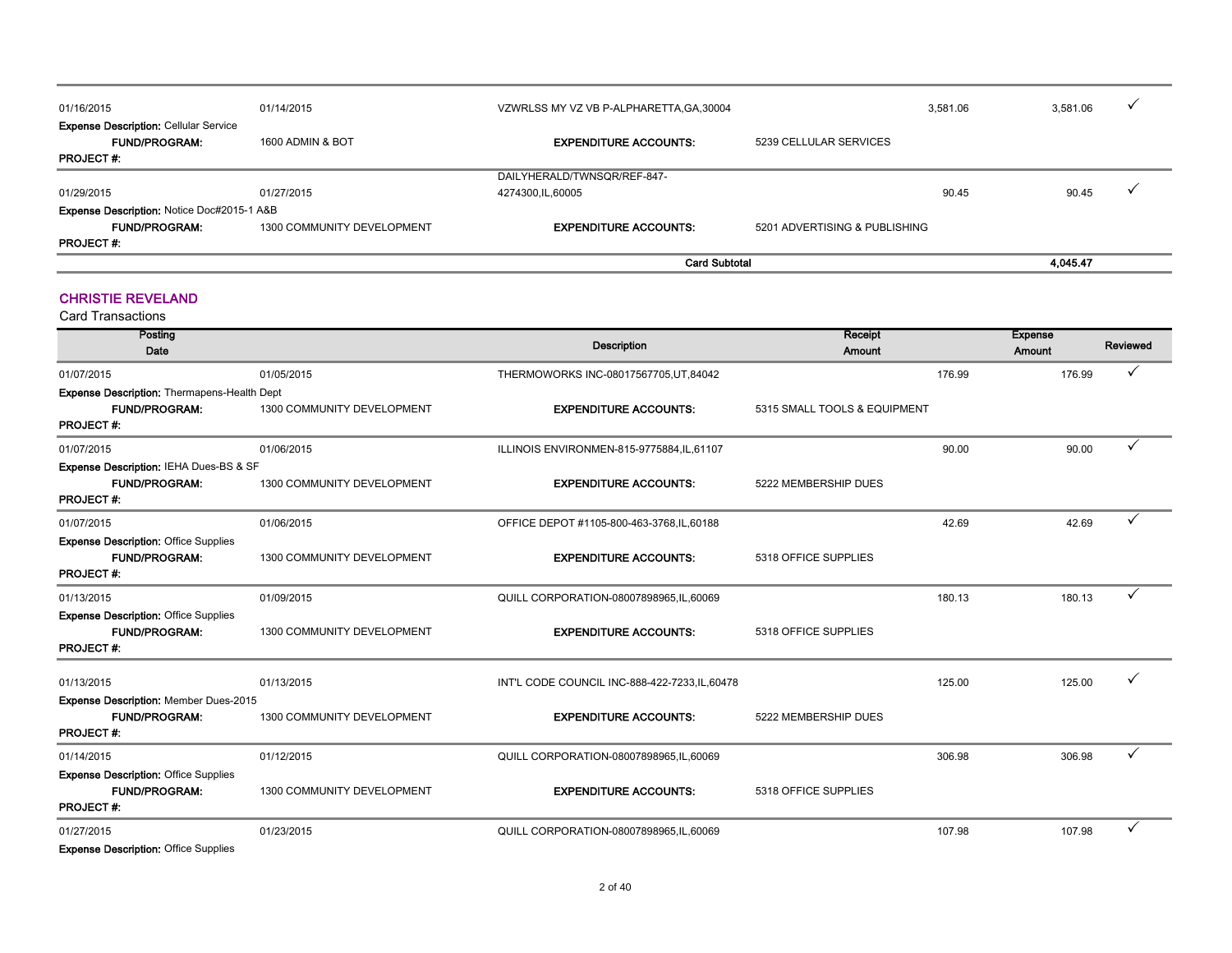| <b>FUND/PROGRAM:</b>                               | 1300 COMMUNITY DEVELOPMENT | <b>EXPENDITURE ACCOUNTS:</b> | 5318 OFFICE SUPPLIES |        |          |  |
|----------------------------------------------------|----------------------------|------------------------------|----------------------|--------|----------|--|
| <b>PROJECT #.</b>                                  |                            |                              |                      |        |          |  |
|                                                    |                            | APA MEMBERSHIPS AND SU-      |                      |        |          |  |
| 02/02/2015                                         | 02/01/2015                 | 03124319100,IL,60603         |                      | 400.00 | 400.00   |  |
| <b>Expense Description: Plan Commissioner Dues</b> |                            |                              |                      |        |          |  |
| <b>FUND/PROGRAM:</b>                               | 1300 COMMUNITY DEVELOPMENT | <b>EXPENDITURE ACCOUNTS:</b> | 5222 MEMBERSHIP DUES |        |          |  |
| <b>PROJECT #:</b>                                  |                            |                              |                      |        |          |  |
|                                                    |                            | <b>Card Subtotal</b>         |                      |        | 1.429.77 |  |

#### CHRISTINE BAJOR

Card Transactions

| Posting<br>Date                          |                                       | Description                  | Receipt<br>Amount       |       | Expense<br><b>Amount</b> | Reviewed |
|------------------------------------------|---------------------------------------|------------------------------|-------------------------|-------|--------------------------|----------|
|                                          |                                       | AMERICAN PUBLIC WORKS-       |                         |       |                          |          |
| 01/15/2015                               | 01/14/2015                            | 08164726100, MO, 84108       |                         | 36.00 | 36.00                    |          |
| <b>Expense Description: APWA Posters</b> |                                       |                              |                         |       |                          |          |
| <b>FUND/PROGRAM:</b>                     | <b>1500 PUBLIC WORKS ADMINISTRATI</b> | <b>EXPENDITURE ACCOUNTS:</b> | 5228 PRINTING & BINDING |       |                          |          |
| <b>PROJECT#:</b>                         |                                       |                              |                         |       |                          |          |
|                                          |                                       | <b>Card Subtotal</b>         |                         |       | 36.00                    |          |

#### CHUCK SPRATT

| Posting                                             |                        | <b>Description</b>                     | Receipt                    |         | <b>Expense</b> | Reviewed |
|-----------------------------------------------------|------------------------|----------------------------------------|----------------------------|---------|----------------|----------|
| Date                                                |                        |                                        | Amount                     |         | Amount         |          |
| 01/05/2015                                          | 01/02/2015             | CARQUEST 2780-WHEELING, IL, 60090      |                            | (55.00) | (55.00)        | ✓        |
| <b>Expense Description: Battery Core Return</b>     |                        |                                        |                            |         |                |          |
| <b>FUND/PROGRAM:</b>                                | 4200 SEWER DIVISION    | <b>EXPENDITURE ACCOUNTS:</b>           | 5310 VEHICLE MAINTENANCE   |         |                |          |
| <b>PROJECT#:</b>                                    |                        |                                        |                            |         |                |          |
| 01/06/2015                                          | 01/05/2015             | CARQUEST 2780-WHEELING, IL, 60090      |                            | 15.38   | 15.38          |          |
| <b>Expense Description: Bulb</b>                    |                        |                                        |                            |         |                |          |
| <b>FUND/PROGRAM:</b>                                | 2100 POLICE DEPARTMENT | <b>EXPENDITURE ACCOUNTS:</b>           | 5310 VEHICLE MAINTENANCE   |         |                |          |
| <b>PROJECT#:</b>                                    |                        |                                        |                            |         |                |          |
| 01/06/2015                                          | 01/05/2015             | AUTOZONE #3569-800-288-6966, IL, 60090 |                            | 23.94   | 23.94          |          |
| <b>Expense Description: Windshield Washer Fluid</b> |                        |                                        |                            |         |                |          |
| <b>FUND/PROGRAM:</b>                                | 2100 POLICE DEPARTMENT | <b>EXPENDITURE ACCOUNTS:</b>           | 5310 VEHICLE MAINTENANCE   |         |                |          |
| <b>PROJECT#:</b>                                    |                        |                                        |                            |         |                |          |
| 01/06/2015                                          | 01/05/2015             | CARQUEST 2780-WHEELING, IL, 60090      |                            | 281.37  | 281.37         | ✓        |
| <b>Expense Description: Marine Battery</b>          |                        |                                        |                            |         |                |          |
| <b>FUND/PROGRAM:</b>                                | 4200 SEWER DIVISION    | <b>EXPENDITURE ACCOUNTS:</b>           | 5237 TELEMETRY EQUIP MAINT |         |                |          |
| <b>PROJECT#:</b>                                    |                        |                                        |                            |         |                |          |
| 01/06/2015                                          | 01/05/2015             | CARQUEST 2780-WHEELING, IL, 60090      |                            | 158.18  | 158.18         | ✓        |
| <b>Expense Description: Auto Batteries</b>          |                        |                                        |                            |         |                |          |
| <b>FUND/PROGRAM:</b>                                | 1240 FLEET SERVICES    | <b>EXPENDITURE ACCOUNTS:</b>           | 5310 VEHICLE MAINTENANCE   |         |                |          |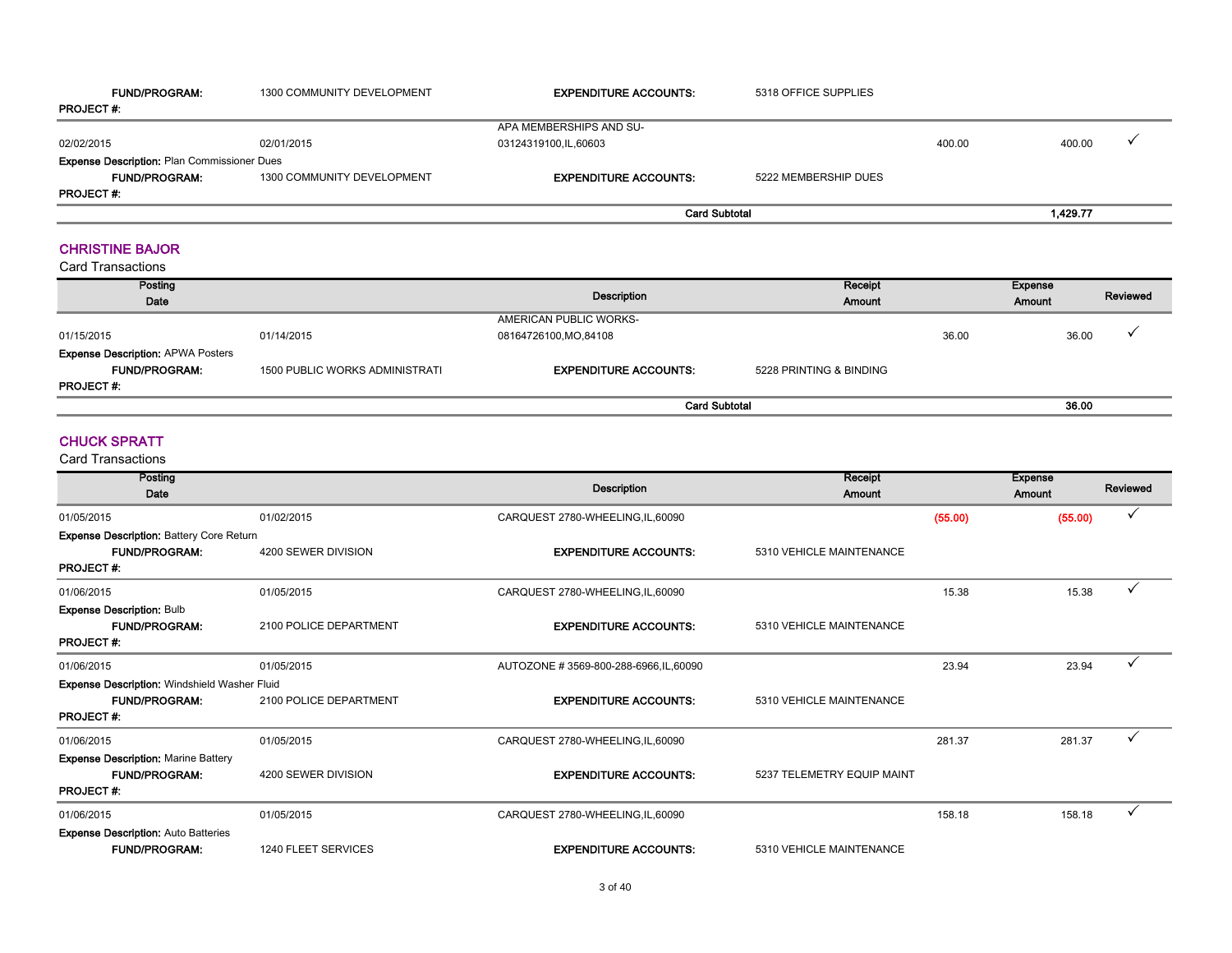| 01/07/2015                                                                                        | 01/06/2015                    | CARQUEST 2780-WHEELING, IL, 60090          | 266.75                        | 266.75   | ✓ |
|---------------------------------------------------------------------------------------------------|-------------------------------|--------------------------------------------|-------------------------------|----------|---|
| <b>Expense Description: Parts for #842</b><br><b>FUND/PROGRAM:</b><br><b>PROJECT#:</b>            | 4100 WATER DIVISION           | <b>EXPENDITURE ACCOUNTS:</b>               | 5310 VEHICLE MAINTENANCE      |          |   |
| 01/07/2015                                                                                        | 01/06/2015                    | TCE HRDIRECT/GNEIL-800-888-4040, FL, 33325 | 58.34                         | 58.34    | ✓ |
| Expense Description: 2015 Supervisor Journal                                                      |                               |                                            |                               |          |   |
| FUND/PROGRAM:<br><b>PROJECT#:</b>                                                                 | 1240 FLEET SERVICES           | <b>EXPENDITURE ACCOUNTS:</b>               | 5302 BOOKS & SUBSCRIPTIONS    |          |   |
| 01/07/2015                                                                                        | 01/06/2015                    | BAR BARCODES INC-800-351-9962, IL, 60604   | 50.86                         | 50.86    | ✓ |
| <b>Expense Description: Part Labels</b>                                                           |                               |                                            |                               |          |   |
| <b>FUND/PROGRAM:</b><br><b>PROJECT#:</b>                                                          | 1240 FLEET SERVICES           | <b>EXPENDITURE ACCOUNTS:</b>               | 5317 MISC OPERATING SUPPLIES  |          |   |
|                                                                                                   |                               | ULTRA STROBE COMMUNICA-CRYSTAL             |                               |          |   |
| 01/08/2015                                                                                        | 01/06/2015                    | LAKE, IL, 60014                            | 6,138.54                      | 6,138.54 | ✓ |
| <b>Expense Description: Prisoner Transport System</b><br><b>FUND/PROGRAM:</b><br><b>PROJECT#:</b> | 0051 LIABILITY INSURANCE FUND | <b>EXPENDITURE ACCOUNTS:</b>               | 5272 INSURANCE CLAIMS         |          |   |
|                                                                                                   |                               | MENARDS MOUNT PROSPECT-MT                  |                               |          |   |
| 01/08/2015                                                                                        | 01/07/2015                    | PROSPECT, IL, 60056                        | 73.14                         | 73.14    | ✓ |
| Expense Description: Pipe Elbow & Wrap                                                            |                               |                                            |                               |          |   |
| <b>FUND/PROGRAM:</b>                                                                              | 1220 BUILDING SERVICES        | <b>EXPENDITURE ACCOUNTS:</b>               | 5311 BLDG/GROUNDS MAINTENANCE |          |   |
| <b>PROJECT#:</b>                                                                                  |                               |                                            |                               |          |   |
| 01/08/2015                                                                                        | 01/07/2015                    | CARQUEST 2780-WHEELING, IL, 60090          | 204.08                        | 90.99    | ✓ |
| Expense Description: Battery/164                                                                  |                               |                                            |                               |          |   |
| <b>FUND/PROGRAM:</b><br><b>PROJECT#:</b>                                                          | 2100 POLICE DEPARTMENT        | <b>EXPENDITURE ACCOUNTS:</b>               | 5310 VEHICLE MAINTENANCE      |          |   |
| 01/08/2015                                                                                        | 01/07/2015                    | CARQUEST 2780-WHEELING, IL, 60090          | 204.08                        | 113.09   | ✓ |
| Expense Description: Tie Rod End/#111                                                             |                               |                                            |                               |          |   |
| <b>FUND/PROGRAM:</b><br><b>PROJECT#:</b>                                                          | 1420 STREETS DIVISION         | <b>EXPENDITURE ACCOUNTS:</b>               | 5310 VEHICLE MAINTENANCE      |          |   |
| 01/08/2015                                                                                        | 01/07/2015                    | ZBATTERY-8006248681, MI, 49085             | 925.87                        | 192.07   | ✓ |
| <b>Expense Description: Battery Protector</b><br><b>FUND/PROGRAM:</b><br><b>PROJECT#:</b>         | 2200 FIRE DEPARTMENT          | <b>EXPENDITURE ACCOUNTS:</b>               | 5310 VEHICLE MAINTENANCE      |          |   |
| 01/08/2015                                                                                        | 01/07/2015                    | ZBATTERY-8006248681, MI, 49085             | 925.87                        | 733.80   | ✓ |
| <b>Expense Description: Maglite Battery &amp; Charger</b>                                         |                               |                                            |                               |          |   |
| <b>FUND/PROGRAM:</b><br><b>PROJECT#:</b>                                                          | 2100 POLICE DEPARTMENT        | <b>EXPENDITURE ACCOUNTS:</b>               | 5310 VEHICLE MAINTENANCE      |          |   |
| 01/09/2015                                                                                        | 01/08/2015                    | CARQUEST 2780-WHEELING, IL, 60090          | 102.03                        | 102.03   | ✓ |
| Expense Description: Muffler & Clamp/#345                                                         |                               |                                            |                               |          |   |
| FUND/PROGRAM:                                                                                     | 1240 FLEET SERVICES           | <b>EXPENDITURE ACCOUNTS:</b>               | 5310 VEHICLE MAINTENANCE      |          |   |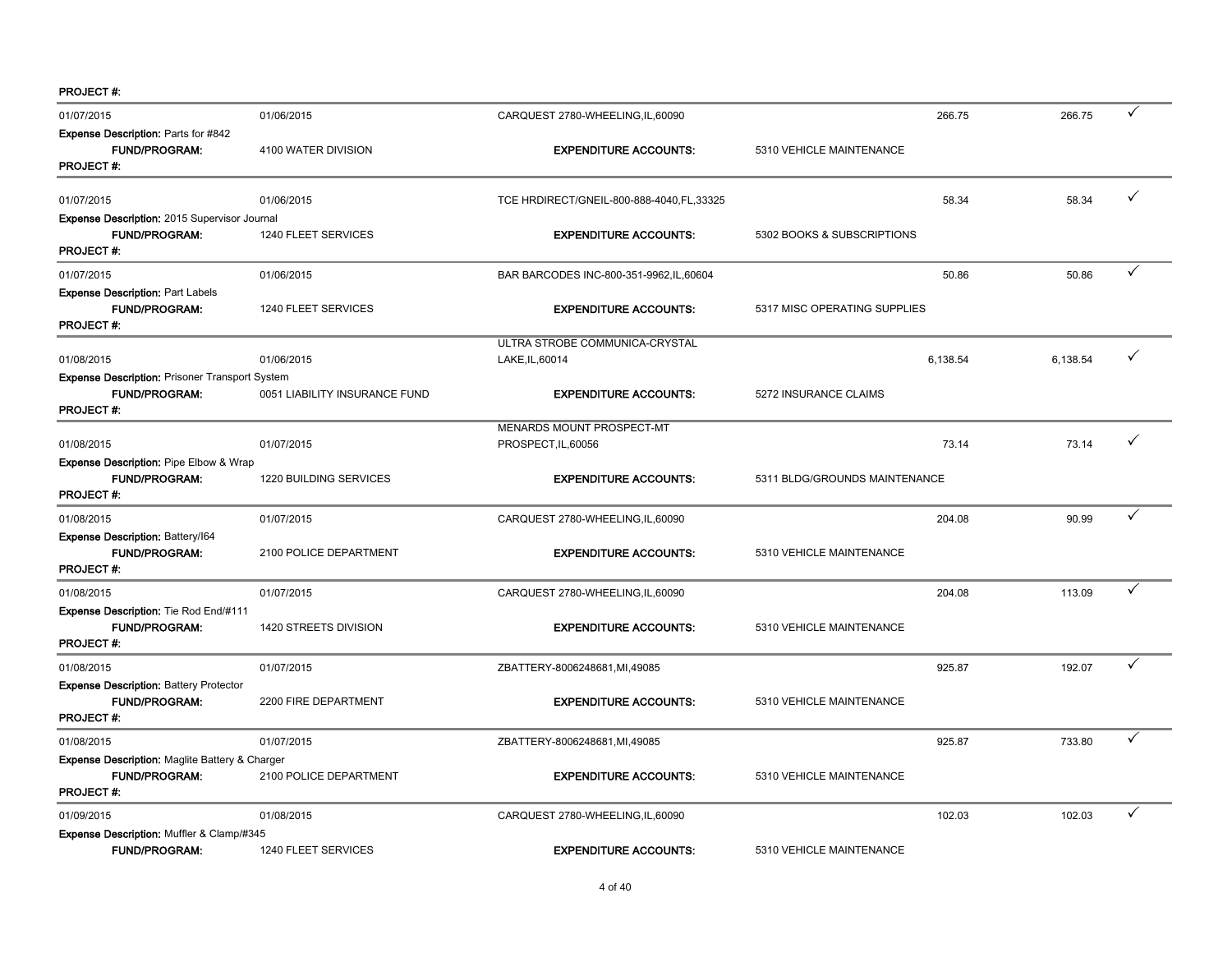| 01/09/2015                                                          | 01/08/2015                     | CARQUEST 2780-WHEELING, IL, 60090          |                              | 20.46  | 20.46  | ✓            |
|---------------------------------------------------------------------|--------------------------------|--------------------------------------------|------------------------------|--------|--------|--------------|
| <b>Expense Description: Blower Motor Resistor/111</b>               |                                |                                            |                              |        |        |              |
| FUND/PROGRAM:                                                       | 1420 STREETS DIVISION          | <b>EXPENDITURE ACCOUNTS:</b>               | 5310 VEHICLE MAINTENANCE     |        |        |              |
| <b>PROJECT#:</b>                                                    |                                |                                            |                              |        |        |              |
| 01/09/2015                                                          | 01/08/2015                     | CARQUEST 2780-WHEELING, IL, 60090          |                              | 4.89   | 4.89   | ✓            |
| Expense Description: Hyd Filter/#624                                |                                |                                            |                              |        |        |              |
| <b>FUND/PROGRAM:</b><br><b>PROJECT#:</b>                            | 2200 FIRE DEPARTMENT           | <b>EXPENDITURE ACCOUNTS:</b>               | 5310 VEHICLE MAINTENANCE     |        |        |              |
|                                                                     |                                |                                            |                              |        |        |              |
| 01/13/2015                                                          | 01/12/2015                     | CARQUEST 2780-WHEELING, IL, 60090          |                              | 53.91  | 10.80  | ✓            |
| <b>Expense Description: Fuel Filter</b>                             |                                |                                            |                              |        |        |              |
| <b>FUND/PROGRAM:</b>                                                | 4100 WATER DIVISION            | <b>EXPENDITURE ACCOUNTS:</b>               | 5310 VEHICLE MAINTENANCE     |        |        |              |
| <b>PROJECT#:</b>                                                    |                                |                                            |                              |        |        |              |
| 01/13/2015                                                          | 01/12/2015                     | CARQUEST 2780-WHEELING, IL, 60090          |                              | 53.91  | 43.11  | ✓            |
| <b>Expense Description: Brake Pads</b>                              |                                |                                            |                              |        |        |              |
| FUND/PROGRAM.                                                       | 1300 COMMUNITY DEVELOPMENT     | <b>EXPENDITURE ACCOUNTS:</b>               | 5310 VEHICLE MAINTENANCE     |        |        |              |
| <b>PROJECT#:</b>                                                    |                                |                                            |                              |        |        |              |
| 01/13/2015                                                          | 01/12/2015                     | PAYPAL UNGTWAREHOU-4029357733,CA,95131     |                              | 7.08   | 7.08   | ✓            |
| Expense Description: Stihl Fuel Tank Vent                           |                                |                                            |                              |        |        |              |
| <b>FUND/PROGRAM:</b>                                                | 2200 FIRE DEPARTMENT           | <b>EXPENDITURE ACCOUNTS:</b>               | 5310 VEHICLE MAINTENANCE     |        |        |              |
| <b>PROJECT#:</b>                                                    |                                |                                            |                              |        |        |              |
|                                                                     |                                |                                            |                              |        |        |              |
| 01/15/2015                                                          | 01/13/2015                     | GOTPLOWPARTS.COM-PORT CHESTER, NY, 10573   |                              | 85.13  | 85.13  |              |
| Expense Description: Headlight Housing/#112<br><b>FUND/PROGRAM:</b> | 1420 STREETS DIVISION          | <b>EXPENDITURE ACCOUNTS:</b>               | 5310 VEHICLE MAINTENANCE     |        |        |              |
| <b>PROJECT#:</b>                                                    |                                |                                            |                              |        |        |              |
|                                                                     |                                | MENARDS MOUNT PROSPECT-MT                  |                              |        |        |              |
| 01/15/2015                                                          | 01/14/2015                     | PROSPECT, IL, 60056                        |                              | 82.19  | 82.19  | ✓            |
| <b>Expense Description: Lamp &amp; USB Surg</b>                     |                                |                                            |                              |        |        |              |
| <b>FUND/PROGRAM:</b>                                                | 1240 FLEET SERVICES            | <b>EXPENDITURE ACCOUNTS:</b>               | 5317 MISC OPERATING SUPPLIES |        |        |              |
| <b>PROJECT#:</b>                                                    |                                |                                            |                              |        |        |              |
| 01/15/2015                                                          | 01/14/2015                     | CARQUEST 2780-WHEELING, IL, 60090          |                              | 39.38  | 39.38  | $\checkmark$ |
| Expense Description: Manifold Set/C55                               |                                |                                            |                              |        |        |              |
| <b>FUND/PROGRAM:</b>                                                | 2100 POLICE DEPARTMENT         | <b>EXPENDITURE ACCOUNTS:</b>               | 5310 VEHICLE MAINTENANCE     |        |        |              |
| <b>PROJECT#:</b>                                                    |                                |                                            |                              |        |        |              |
| 01/16/2015                                                          | 01/15/2015                     | OFFICE DEPOT #1105-800-463-3768, IL, 60188 |                              | 200.80 | 200.80 | ✓            |
| <b>Expense Description: Laminating Pouches</b>                      |                                |                                            |                              |        |        |              |
| <b>FUND/PROGRAM:</b>                                                | 1500 PUBLIC WORKS ADMINISTRATI | <b>EXPENDITURE ACCOUNTS:</b>               | 5318 OFFICE SUPPLIES         |        |        |              |
| <b>PROJECT#:</b>                                                    |                                |                                            |                              |        |        |              |
| 01/16/2015                                                          | 01/15/2015                     | CARQUEST 2780-WHEELING, IL, 60090          |                              | 10.08  | 10.08  | ✓            |
| <b>Expense Description: Thermostat/C55</b>                          |                                |                                            |                              |        |        |              |
| <b>FUND/PROGRAM:</b>                                                | 2100 POLICE DEPARTMENT         | <b>EXPENDITURE ACCOUNTS:</b>               | 5310 VEHICLE MAINTENANCE     |        |        |              |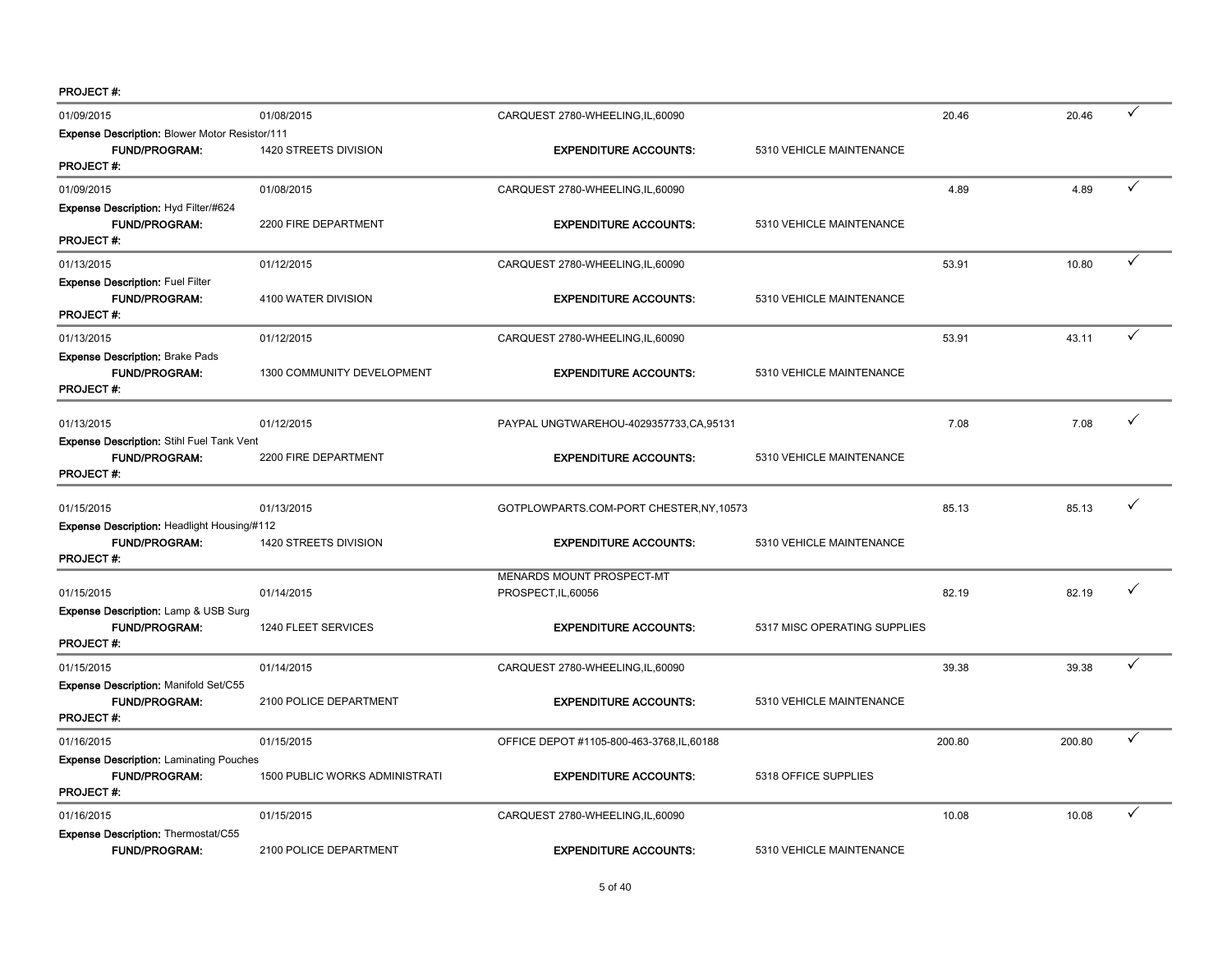| 01/19/2015                                                                               | 01/16/2015             | CARQUEST 2780-WHEELING, IL, 60090        |                              | 727.98 | 181.99 | ✓            |
|------------------------------------------------------------------------------------------|------------------------|------------------------------------------|------------------------------|--------|--------|--------------|
| Expense Description: Hyd Hose & Fluid<br>FUND/PROGRAM:<br><b>PROJECT#:</b>               | 1220 BUILDING SERVICES | <b>EXPENDITURE ACCOUNTS:</b>             | 5310 VEHICLE MAINTENANCE     |        |        |              |
| 01/19/2015                                                                               | 01/16/2015             | CARQUEST 2780-WHEELING, IL, 60090        |                              | 727.98 | 181.99 | $\checkmark$ |
| Expense Description: Hyd Hose & Fluid<br><b>FUND/PROGRAM:</b><br><b>PROJECT#:</b>        | 2200 FIRE DEPARTMENT   | <b>EXPENDITURE ACCOUNTS:</b>             | 5310 VEHICLE MAINTENANCE     |        |        |              |
| 01/19/2015                                                                               | 01/16/2015             | CARQUEST 2780-WHEELING, IL, 60090        |                              | 727.98 | 182.00 | ✓            |
| Expense Description: Hyd Hose & Fluid<br><b>FUND/PROGRAM:</b><br><b>PROJECT#:</b>        | 4100 WATER DIVISION    | <b>EXPENDITURE ACCOUNTS:</b>             | 5310 VEHICLE MAINTENANCE     |        |        |              |
| 01/19/2015                                                                               | 01/16/2015             | CARQUEST 2780-WHEELING, IL, 60090        |                              | 727.98 | 182.00 | ✓            |
| Expense Description: Hyd Hose & Fluid<br><b>FUND/PROGRAM:</b><br><b>PROJECT#:</b>        | 4200 SEWER DIVISION    | <b>EXPENDITURE ACCOUNTS:</b>             | 5310 VEHICLE MAINTENANCE     |        |        |              |
| 01/19/2015                                                                               | 01/16/2015             | CARQUEST 2780-WHEELING, IL, 60090        |                              | 131.64 | 32.91  | ✓            |
| <b>Expense Description: Repair Parts</b><br><b>FUND/PROGRAM:</b><br><b>PROJECT#:</b>     | 1220 BUILDING SERVICES | <b>EXPENDITURE ACCOUNTS:</b>             | 5310 VEHICLE MAINTENANCE     |        |        |              |
| 01/19/2015                                                                               | 01/16/2015             | CARQUEST 2780-WHEELING, IL, 60090        |                              | 131.64 | 32.91  | ✓            |
| <b>Expense Description: Repair Parts</b><br><b>FUND/PROGRAM:</b><br><b>PROJECT#:</b>     | 2200 FIRE DEPARTMENT   | <b>EXPENDITURE ACCOUNTS:</b>             | 5310 VEHICLE MAINTENANCE     |        |        |              |
| 01/19/2015                                                                               | 01/16/2015             | CARQUEST 2780-WHEELING, IL, 60090        |                              | 131.64 | 32.91  | ✓            |
| <b>Expense Description: Repair Parts</b><br>FUND/PROGRAM:<br>PROJECT#:                   | 4100 WATER DIVISION    | <b>EXPENDITURE ACCOUNTS:</b>             | 5310 VEHICLE MAINTENANCE     |        |        |              |
| 01/19/2015                                                                               | 01/16/2015             | CARQUEST 2780-WHEELING, IL, 60090        |                              | 131.64 | 32.91  | ✓            |
| <b>Expense Description: Repair Parts</b><br><b>FUND/PROGRAM:</b><br><b>PROJECT#:</b>     | 4200 SEWER DIVISION    | <b>EXPENDITURE ACCOUNTS:</b>             | 5310 VEHICLE MAINTENANCE     |        |        |              |
| 01/19/2015                                                                               | 01/16/2015             | BAR BARCODES INC-800-351-9962, IL, 60604 |                              | 70.70  | 70.70  | $\checkmark$ |
| <b>Expense Description: Labels</b><br><b>FUND/PROGRAM:</b><br><b>PROJECT#:</b>           | 1240 FLEET SERVICES    | <b>EXPENDITURE ACCOUNTS:</b>             | 5317 MISC OPERATING SUPPLIES |        |        |              |
| 01/19/2015                                                                               | 01/16/2015             | CARQUEST 2780-WHEELING, IL, 60090        |                              | 19.34  | 19.34  | $\checkmark$ |
| Expense Description: Drain Pan & Ant. Tester<br><b>FUND/PROGRAM:</b><br><b>PROJECT#:</b> | 1240 FLEET SERVICES    | <b>EXPENDITURE ACCOUNTS:</b>             | 5317 MISC OPERATING SUPPLIES |        |        |              |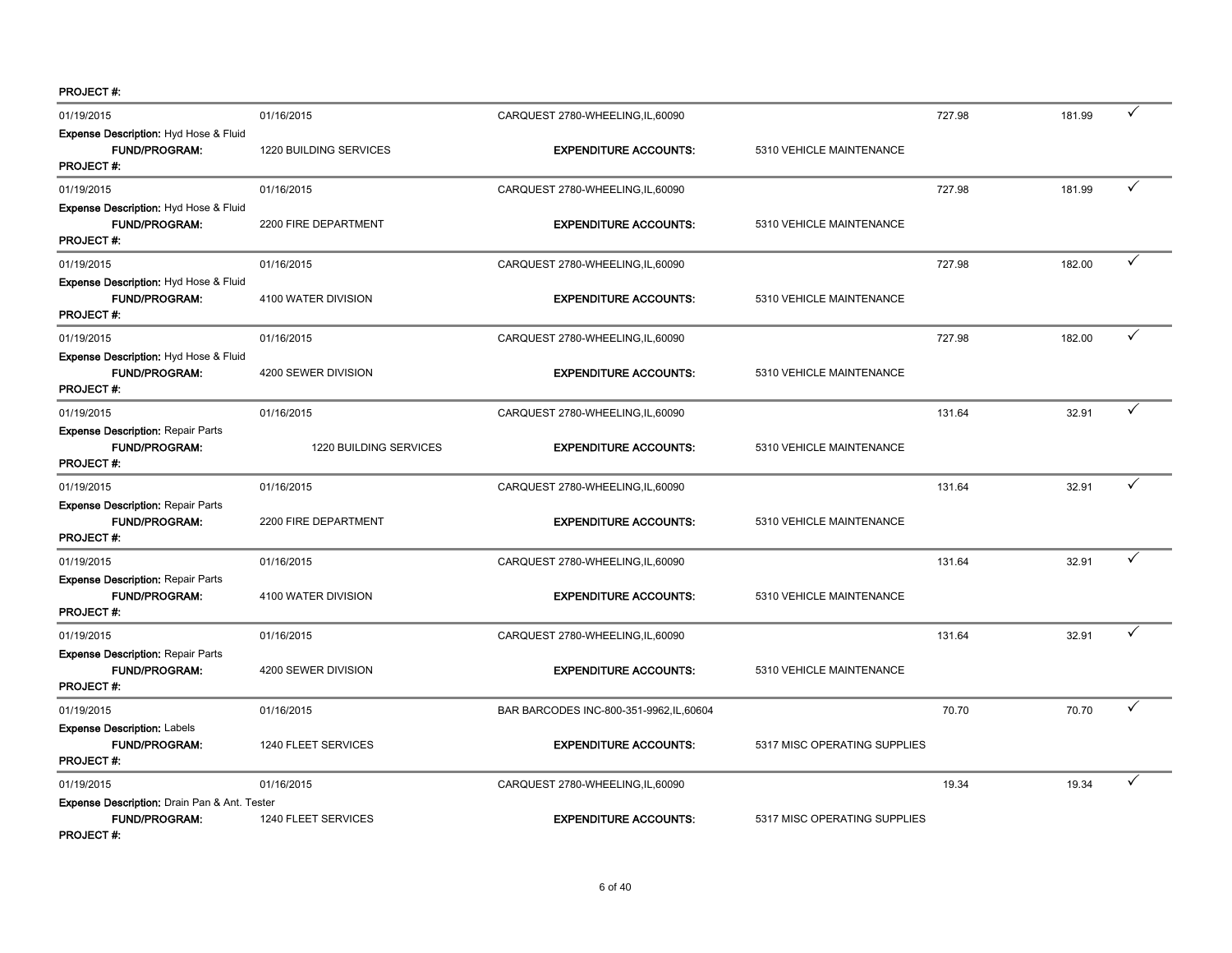| 01/19/2015                                                                                     | 01/16/2015             | FASTENAL COMPANY01-WHEELING,IL,60090     |                              | 216.56   | 216.56   | ✓ |
|------------------------------------------------------------------------------------------------|------------------------|------------------------------------------|------------------------------|----------|----------|---|
| <b>Expense Description: Misc Nuts &amp; Bolts</b><br><b>FUND/PROGRAM:</b><br><b>PROJECT #:</b> | 1240 FLEET SERVICES    | <b>EXPENDITURE ACCOUNTS:</b>             | 5317 MISC OPERATING SUPPLIES |          |          |   |
| 01/19/2015                                                                                     | 01/16/2015             | AUTOZONE #3569-800-288-6966, IL, 60090   |                              | 99.76    | 99.76    |   |
| Expense Description: Finewire Plat Plug/A4<br><b>FUND/PROGRAM:</b><br><b>PROJECT#:</b>         | 1240 FLEET SERVICES    | <b>EXPENDITURE ACCOUNTS:</b>             | 5317 MISC OPERATING SUPPLIES |          |          |   |
| 01/19/2015                                                                                     | 01/18/2015             | ARAMARK UNIFORM-800-504-0328, KY, 40509  |                              | 383.46   | 172.50   | ✓ |
| <b>Expense Description: Mat Service</b><br>FUND/PROGRAM:<br>PROJECT #.                         | 1220 BUILDING SERVICES | <b>EXPENDITURE ACCOUNTS:</b>             | 5215 JANITORIAL SERVICES     |          |          |   |
| 01/19/2015                                                                                     | 01/18/2015             | ARAMARK UNIFORM-800-504-0328, KY, 40509  |                              | 383.46   | 210.96   | ✓ |
| Expense Description: Uniform Service<br><b>FUND/PROGRAM:</b><br><b>PROJECT #:</b>              | 1240 FLEET SERVICES    | <b>EXPENDITURE ACCOUNTS:</b>             | 5106 UNIFORM ALLOWANCE       |          |          |   |
| 01/20/2015                                                                                     | 01/19/2015             | AUTOZONE #3569-800-288-6966, IL, 60090   |                              | 7.64     | 7.64     |   |
| Expense Description: Gasket Adhesive/#651<br><b>FUND/PROGRAM:</b><br><b>PROJECT#:</b>          | 2200 FIRE DEPARTMENT   | <b>EXPENDITURE ACCOUNTS:</b>             | 5310 VEHICLE MAINTENANCE     |          |          |   |
| 01/20/2015                                                                                     | 01/19/2015             | FASTENAL COMPANY01-WHEELING, IL, 60090   |                              | 14.25    | 14.25    | ✓ |
| Expense Description: Repair parts/#651<br><b>FUND/PROGRAM:</b><br><b>PROJECT#:</b>             | 2200 FIRE DEPARTMENT   | <b>EXPENDITURE ACCOUNTS:</b>             | 5310 VEHICLE MAINTENANCE     |          |          |   |
| 01/20/2015                                                                                     | 01/19/2015             | CARQUEST 2780-WHEELING, IL, 60090        |                              | 210.95   | 210.95   | ✓ |
| <b>Expense Description: Ball Joints/C56</b><br><b>FUND/PROGRAM:</b><br><b>PROJECT#:</b>        | 2100 POLICE DEPARTMENT | <b>EXPENDITURE ACCOUNTS:</b>             | 5310 VEHICLE MAINTENANCE     |          |          |   |
| 01/21/2015                                                                                     | 01/20/2015             | CARQUEST 2780-WHEELING, IL, 60090        |                              | 139.12   | 139.12   | ✓ |
| Expense Description: Brake Pads & Filter/C56<br><b>FUND/PROGRAM:</b><br>PROJECT #:             | 2100 POLICE DEPARTMENT | <b>EXPENDITURE ACCOUNTS:</b>             | 5310 VEHICLE MAINTENANCE     |          |          |   |
| 01/23/2015                                                                                     | 01/22/2015             | BAR BARCODES INC-800-351-9962, IL, 60604 |                              | 20.10    | 20.10    | ✓ |
| Expense Description: Black Wax Ribbon<br><b>FUND/PROGRAM:</b><br><b>PROJECT#:</b>              | 1240 FLEET SERVICES    | <b>EXPENDITURE ACCOUNTS:</b>             | 5317 MISC OPERATING SUPPLIES |          |          |   |
| 01/23/2015                                                                                     | 01/22/2015             | PAYPAL AUTO PARTS-4029357733, CA, 95131  |                              | 116.79   | 116.79   | ✓ |
| <b>Expense Description: Radiator</b><br><b>FUND/PROGRAM:</b><br><b>PROJECT#:</b>               | 1240 FLEET SERVICES    | <b>EXPENDITURE ACCOUNTS:</b>             | 5310 VEHICLE MAINTENANCE     |          |          |   |
| 01/23/2015                                                                                     | 01/22/2015             | INTERMOTIVE INC-05308231048,CA,95602     |                              | 4,243.09 | 4,243.09 | ✓ |
|                                                                                                |                        |                                          |                              |          |          |   |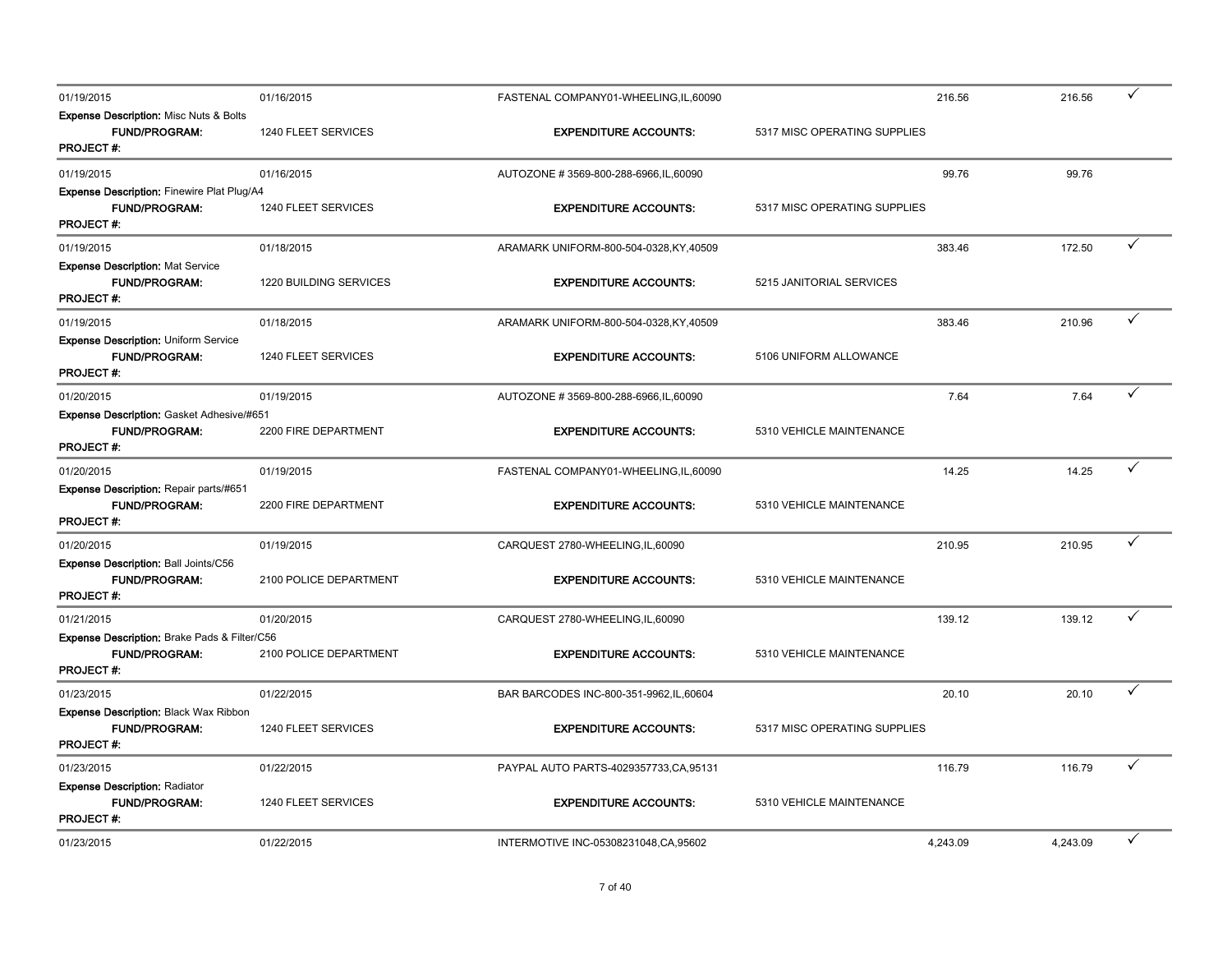Expense Description: EcoLock Idle Reduction

| <b>FUND/PROGRAM:</b><br><b>PROJECT#:</b>                                                        | 2100 POLICE DEPARTMENT        | <b>EXPENDITURE ACCOUNTS:</b>                      | 5310 VEHICLE MAINTENANCE     |          |         |   |
|-------------------------------------------------------------------------------------------------|-------------------------------|---------------------------------------------------|------------------------------|----------|---------|---|
| 01/26/2015                                                                                      | 01/23/2015                    | CARQUEST 2780-WHEELING, IL, 60090                 |                              | 2.95     | 2.95    | ✓ |
| <b>Expense Description: Oil Filter</b><br><b>FUND/PROGRAM:</b><br><b>PROJECT#:</b>              | 1400 CIP ENGINEERING          | <b>EXPENDITURE ACCOUNTS:</b>                      | 5310 VEHICLE MAINTENANCE     |          |         |   |
| 01/26/2015                                                                                      | 01/23/2015                    | CARQUEST 2780-WHEELING, IL, 60090                 |                              | 103.68   | 103.68  | ✓ |
| <b>Expense Description: Repair Parts</b><br><b>FUND/PROGRAM:</b><br>PROJECT#:                   | 1240 FLEET SERVICES           | <b>EXPENDITURE ACCOUNTS:</b>                      | 5317 MISC OPERATING SUPPLIES |          |         |   |
| 01/28/2015                                                                                      | 01/26/2015                    | ULTRA STROBE COMMUNICA-CRYSTAL<br>LAKE, IL, 60014 |                              | 410.85   | 410.85  | ✓ |
| Expense Description: Console/Interceptor SUV<br><b>FUND/PROGRAM:</b><br><b>PROJECT#:</b>        | 0051 LIABILITY INSURANCE FUND | <b>EXPENDITURE ACCOUNTS:</b>                      | 5272 INSURANCE CLAIMS        |          |         |   |
| 01/28/2015                                                                                      | 01/27/2015                    | CARQUEST 2780-WHEELING, IL, 60090                 |                              | 64.44    | 64.44   |   |
| <b>Expense Description: Trans &amp; Oil Filters</b><br><b>FUND/PROGRAM:</b><br><b>PROJECT#:</b> | 2200 FIRE DEPARTMENT          | <b>EXPENDITURE ACCOUNTS:</b>                      | 5310 VEHICLE MAINTENANCE     |          |         |   |
| 01/29/2015                                                                                      | 01/28/2015                    | AUTOZONE #3569-800-288-6966, IL, 60090            |                              | 36.18    | 36.18   | ✓ |
| Expense Description: Reman CV Axle<br><b>FUND/PROGRAM:</b><br><b>PROJECT#:</b>                  | 1240 FLEET SERVICES           | <b>EXPENDITURE ACCOUNTS:</b>                      | 5310 VEHICLE MAINTENANCE     |          |         |   |
| 01/29/2015                                                                                      | 01/28/2015                    | CARQUEST 2780-WHEELING, IL, 60090                 |                              | 101.54   | 101.54  | ✓ |
| <b>Expense Description: Hyd Fittings</b><br><b>FUND/PROGRAM:</b><br><b>PROJECT#:</b>            | 1240 FLEET SERVICES           | <b>EXPENDITURE ACCOUNTS:</b>                      | 5317 MISC OPERATING SUPPLIES |          |         |   |
| 01/29/2015                                                                                      | 01/28/2015                    | CARQUEST 2780-WHEELING, IL, 60090                 |                              | 5.88     | 5.88    |   |
| Expense Description: Epoxy/#929<br><b>FUND/PROGRAM:</b><br><b>PROJECT#:</b>                     | 4200 SEWER DIVISION           | <b>EXPENDITURE ACCOUNTS:</b>                      | 5310 VEHICLE MAINTENANCE     |          |         |   |
| 02/02/2015                                                                                      | 01/30/2015                    | CARQUEST 2780-WHEELING, IL, 60090                 |                              | (142.00) | (71.00) |   |
| <b>Expense Description: Dryer Cartridge</b><br><b>FUND/PROGRAM:</b><br><b>PROJECT#:</b>         | 1420 STREETS DIVISION         | <b>EXPENDITURE ACCOUNTS:</b>                      | 5310 VEHICLE MAINTENANCE     |          |         |   |
| 02/02/2015                                                                                      | 01/30/2015                    | CARQUEST 2780-WHEELING, IL, 60090                 |                              | (142.00) | (71.00) | ✓ |
| <b>Expense Description: Dryer Cartridge</b><br><b>FUND/PROGRAM:</b><br><b>PROJECT#:</b>         | 4100 WATER DIVISION           | <b>EXPENDITURE ACCOUNTS:</b>                      | 5310 VEHICLE MAINTENANCE     |          |         |   |
| 02/02/2015<br>Evannan Benediction: Mine Ellisse                                                 | 01/30/2015                    | CARQUEST 2780-WHEELING, IL, 60090                 |                              | 1,180.74 | 549.13  | ✓ |

Expense Description: Misc Filters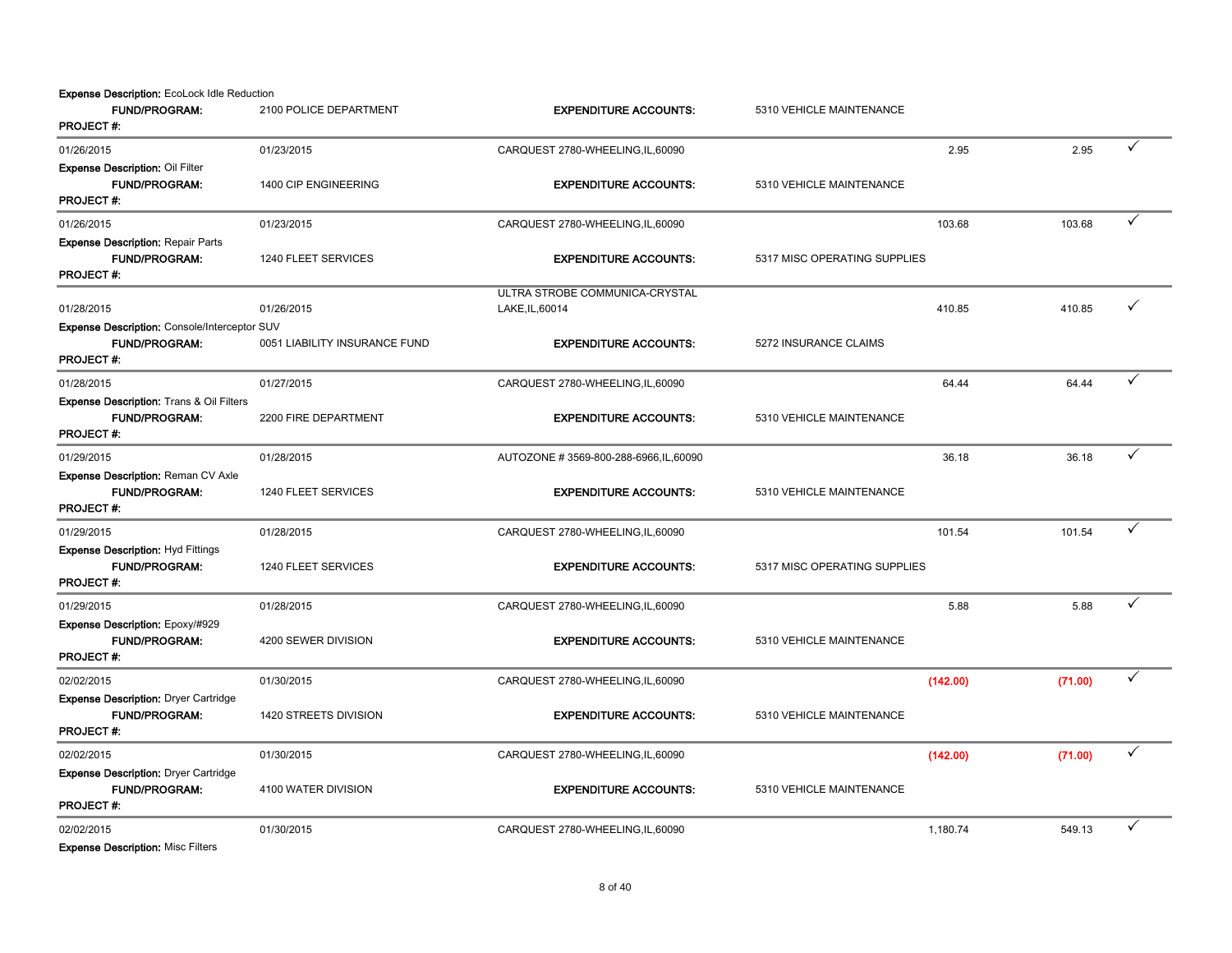| <b>FUND/PROGRAM:</b><br>PROJECT#:                                                        | 2200 FIRE DEPARTMENT       | <b>EXPENDITURE ACCOUNTS:</b>             | 5310 VEHICLE MAINTENANCE |          |         |              |
|------------------------------------------------------------------------------------------|----------------------------|------------------------------------------|--------------------------|----------|---------|--------------|
| 02/02/2015                                                                               | 01/30/2015                 | CARQUEST 2780-WHEELING, IL, 60090        |                          | 1,180.74 | 157.61  | $\checkmark$ |
| <b>Expense Description: Misc Filters</b><br><b>FUND/PROGRAM:</b><br><b>PROJECT#:</b>     | 2100 POLICE DEPARTMENT     | <b>EXPENDITURE ACCOUNTS:</b>             | 5310 VEHICLE MAINTENANCE |          |         |              |
| 02/02/2015                                                                               | 01/30/2015                 | CARQUEST 2780-WHEELING, IL, 60090        |                          | 1,180.74 | 36.19   | ✓            |
| <b>Expense Description: Misc Filters</b><br><b>FUND/PROGRAM:</b><br><b>PROJECT#:</b>     | 1430 FORESTRY DIVISION     | <b>EXPENDITURE ACCOUNTS:</b>             | 5310 VEHICLE MAINTENANCE |          |         |              |
| 02/02/2015                                                                               | 01/30/2015                 | CARQUEST 2780-WHEELING, IL, 60090        |                          | 1,180.74 | 125.29  | ✓            |
| <b>Expense Description: Misc Filters</b><br>FUND/PROGRAM:<br><b>PROJECT#:</b>            | 1420 STREETS DIVISION      | <b>EXPENDITURE ACCOUNTS:</b>             | 5310 VEHICLE MAINTENANCE |          |         |              |
| 02/02/2015                                                                               | 01/30/2015                 | CARQUEST 2780-WHEELING, IL, 60090        |                          | 1,180.74 | 15.90   | ✓            |
| <b>Expense Description:</b><br><b>FUND/PROGRAM:</b><br><b>PROJECT#:</b>                  | 1300 COMMUNITY DEVELOPMENT | <b>EXPENDITURE ACCOUNTS:</b>             | 5310 VEHICLE MAINTENANCE |          |         |              |
| 02/02/2015                                                                               | 01/30/2015                 | CARQUEST 2780-WHEELING, IL, 60090        |                          | 1,180.74 | 264.24  | ✓            |
| <b>Expense Description: Misc Filters</b><br><b>FUND/PROGRAM:</b><br><b>PROJECT#:</b>     | 4100 WATER DIVISION        | <b>EXPENDITURE ACCOUNTS:</b>             | 5310 VEHICLE MAINTENANCE |          |         |              |
| 02/02/2015                                                                               | 01/30/2015                 | CARQUEST 2780-WHEELING, IL, 60090        |                          | 1,180.74 | 27.54   | ✓            |
| <b>Expense Description: Misc Filters</b><br>FUND/PROGRAM:<br><b>PROJECT#:</b>            | 4200 SEWER DIVISION        | <b>EXPENDITURE ACCOUNTS:</b>             | 5310 VEHICLE MAINTENANCE |          |         |              |
| 02/02/2015                                                                               | 01/30/2015                 | CARQUEST 2780-WHEELING, IL, 60090        |                          | 1,180.74 | 4.84    | ✓            |
| <b>Expense Description: Misc Filters</b><br><b>FUND/PROGRAM:</b><br><b>PROJECT#:</b>     | 1220 BUILDING SERVICES     | <b>EXPENDITURE ACCOUNTS:</b>             | 5310 VEHICLE MAINTENANCE |          |         |              |
| 02/02/2015                                                                               | 01/30/2015                 | AUTOZONE #3569-800-288-6966, IL, 60090   |                          | (36.18)  | (36.18) | ✓            |
| Expense Description: Refund/Return<br><b>FUND/PROGRAM:</b><br>PROJECT#:                  | 1240 FLEET SERVICES        | <b>EXPENDITURE ACCOUNTS:</b>             | 5310 VEHICLE MAINTENANCE |          |         |              |
| 02/02/2015                                                                               | 02/01/2015                 | AUTOZONE 4418-ARLINGTON HEI, IL, 60004   |                          | 20.70    | 20.70   |              |
| Expense Description: U-Joint/#825<br><b>FUND/PROGRAM:</b><br><b>PROJECT#:</b>            | 4100 WATER DIVISION        | <b>EXPENDITURE ACCOUNTS:</b>             | 5310 VEHICLE MAINTENANCE |          |         |              |
| 02/03/2015                                                                               | 02/02/2015                 | PAYPAL STORKS AUTO-4029357733, PA, 19506 |                          | 521.19   | 260.60  | ✓            |
| <b>Expense Description: Joystick Control</b><br><b>FUND/PROGRAM:</b><br><b>PROJECT#:</b> | 1220 BUILDING SERVICES     | <b>EXPENDITURE ACCOUNTS:</b>             | 5310 VEHICLE MAINTENANCE |          |         |              |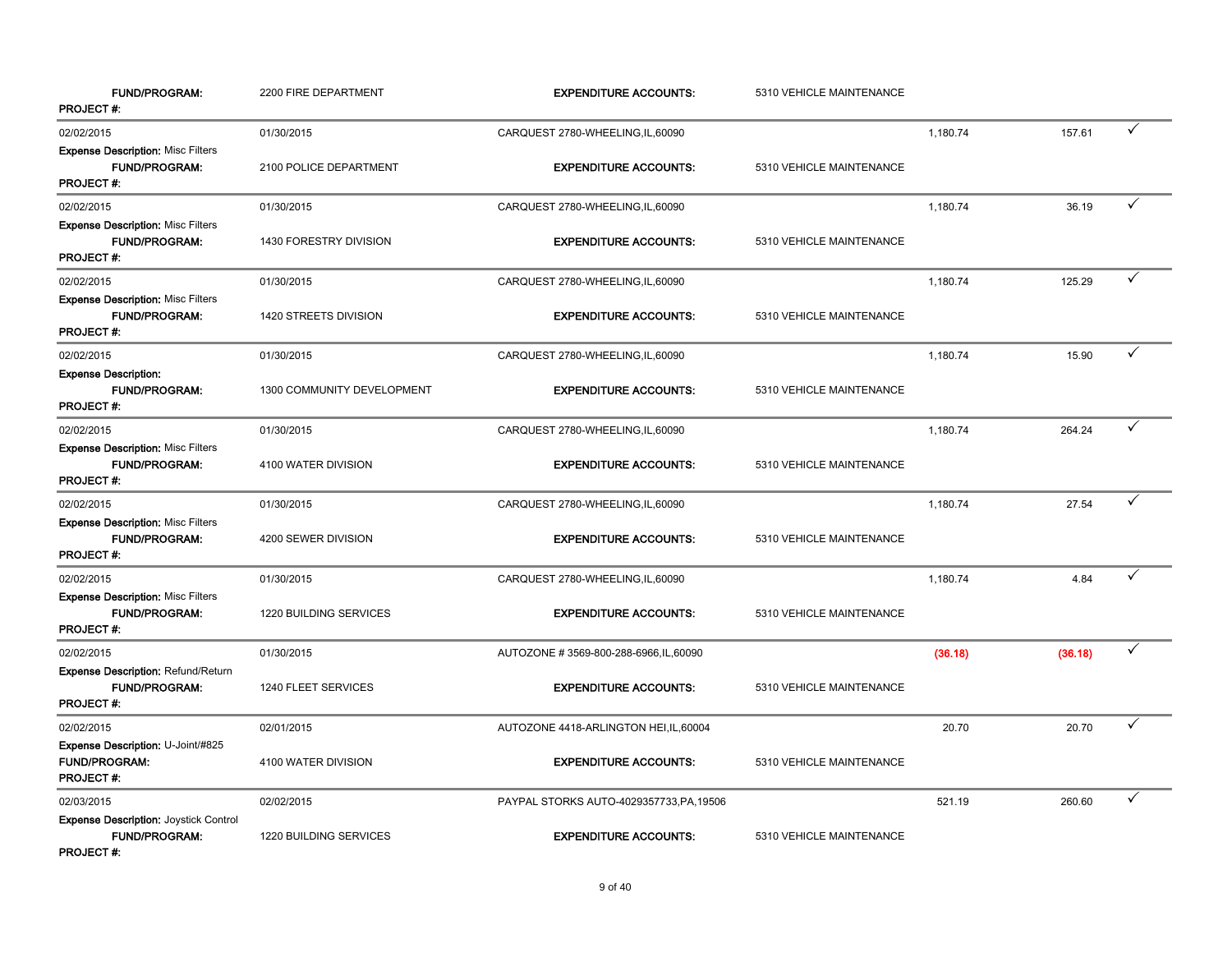|                                                                                          |                               | <b>Card Subtotal</b>                     |                              |          | 19.178.20 |              |
|------------------------------------------------------------------------------------------|-------------------------------|------------------------------------------|------------------------------|----------|-----------|--------------|
| Expense Description: U-Joint/#204<br><b>FUND/PROGRAM:</b><br><b>PROJECT#:</b>            | 1430 FORESTRY DIVISION        | <b>EXPENDITURE ACCOUNTS:</b>             | 5310 VEHICLE MAINTENANCE     |          |           |              |
| 02/04/2015                                                                               | 02/03/2015                    | AUTOZONE #3569-800-288-6966, IL, 60090   |                              | 34.18    | 34.18     | $\checkmark$ |
| <b>FUND/PROGRAM:</b><br><b>PROJECT#:</b>                                                 | 4200 SEWER DIVISION           | <b>EXPENDITURE ACCOUNTS:</b>             | 5310 VEHICLE MAINTENANCE     |          |           |              |
| 02/04/2015<br><b>Expense Description: Mirror Glass</b>                                   | 02/03/2015                    | PAYPAL AUTO PARTS-4029357733, CA, 90746  |                              | 19.69    | 19.69     | ✓            |
| Expense Description: Wheel Alignment Tool<br><b>FUND/PROGRAM:</b><br><b>PROJECT#:</b>    | 1240 FLEET SERVICES           | <b>EXPENDITURE ACCOUNTS:</b>             | 5315 SMALL TOOLS & EQUIPMENT |          |           |              |
| 02/04/2015                                                                               | 02/03/2015                    | AUTOMOTIVETOOLS.COM-08889663976,MI,48315 |                              | 310.58   | 310.58    |              |
| <b>Expense Description: LD Transmission</b><br><b>FUND/PROGRAM:</b><br><b>PROJECT#:</b>  | <b>1220 BUILDING SERVICES</b> | <b>EXPENDITURE ACCOUNTS:</b>             | 5310 VEHICLE MAINTENANCE     |          |           |              |
| 02/04/2015                                                                               | 02/03/2015                    | ATR INC-866-738-7267, IL, 60060          |                              | 1,395.00 | 1,395.00  | $\checkmark$ |
| <b>Expense Description: Joystick Control</b><br><b>FUND/PROGRAM:</b><br><b>PROJECT#:</b> | 4100 WATER DIVISION           | <b>EXPENDITURE ACCOUNTS:</b>             | 5310 VEHICLE MAINTENANCE     |          |           |              |
| 02/03/2015                                                                               | 02/02/2015                    | PAYPAL STORKS AUTO-4029357733, PA, 19506 |                              | 521.19   | 260.59    |              |

#### DARLA CALLANAN

| Posting<br>Date                                                                       |                      | Description                                   | Receipt<br>Amount             | <b>Expense</b><br><b>Amount</b> | Reviewed |
|---------------------------------------------------------------------------------------|----------------------|-----------------------------------------------|-------------------------------|---------------------------------|----------|
| 01/07/2015                                                                            | 01/06/2015           | WALGREENS #5609-WHEELING, IL, 60090           |                               | 11.49<br>11.49                  |          |
| <b>Expense Description: 3v Battery</b><br><b>FUND/PROGRAM:</b><br><b>PROJECT#:</b>    | 2200 FIRE DEPARTMENT | <b>EXPENDITURE ACCOUNTS:</b>                  | 5220 MAINT OFF/SPEC EQUIPMENT |                                 |          |
| 01/20/2015                                                                            | 01/19/2015           | BEST BUY MHT 00003186-VERNON HILLS, IL, 60061 | 122.91                        | 122.91                          |          |
| <b>Expense Description: 9 IPad Stylus</b><br><b>FUND/PROGRAM:</b><br><b>PROJECT#:</b> | 2200 FIRE DEPARTMENT | <b>EXPENDITURE ACCOUNTS:</b>                  | 5313 IS MISC EQPT & SUPPLIES  |                                 |          |
| 01/20/2015                                                                            | 01/19/2015           | BEST BUY MHT 00003186-VERNON HILLS, IL, 60061 | 119.91                        | 119.91                          |          |
| <b>Expense Description: 9 IPad Covers</b><br><b>FUND/PROGRAM:</b><br><b>PROJECT#:</b> | 2200 FIRE DEPARTMENT | <b>EXPENDITURE ACCOUNTS:</b>                  | 5313 IS MISC EQPT & SUPPLIES  |                                 |          |
| 01/20/2015                                                                            | 01/19/2015           | BEST BUY MHT 00003186-VERNON HILLS, IL, 60061 | 1,979.91                      | 1,979.91                        |          |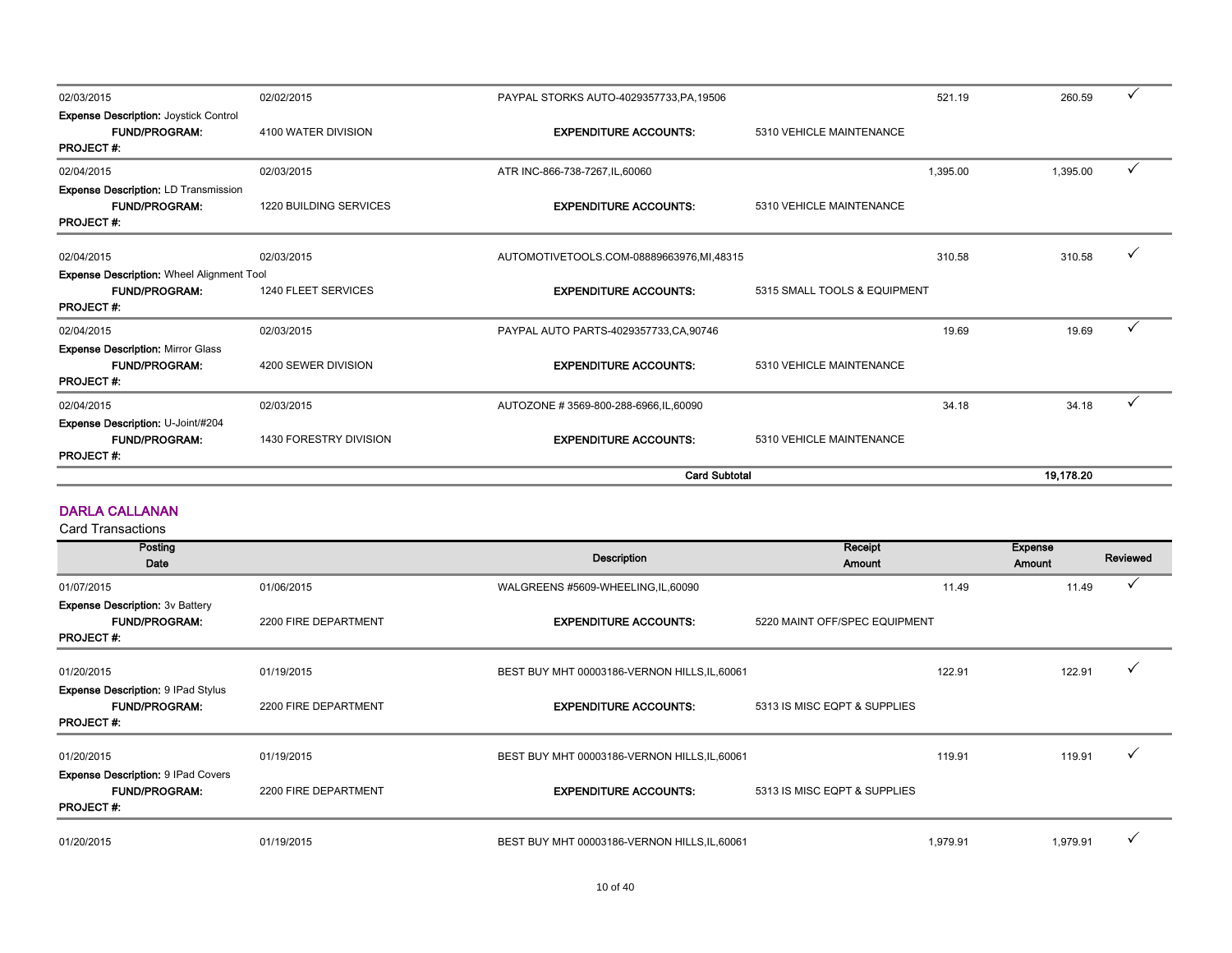Expense Description: 9 IPad Minis Wi-Fi

| <b>FUND/PROGRAM:</b><br><b>PROJECT#:</b>                                                      | 2200 FIRE DEPARTMENT | <b>EXPENDITURE ACCOUNTS:</b>                      | 5313 IS MISC EQPT & SUPPLIES  |          |          |              |
|-----------------------------------------------------------------------------------------------|----------------------|---------------------------------------------------|-------------------------------|----------|----------|--------------|
| 01/20/2015                                                                                    | 01/19/2015           | BEST BUY MHT 00003186-VERNON HILLS, IL, 60061     |                               | 1,979.91 | 1,979.91 | $\checkmark$ |
| <b>Expense Description: 9 IPad Minis</b><br><b>FUND/PROGRAM:</b><br><b>PROJECT#:</b>          | 2200 FIRE DEPARTMENT | <b>EXPENDITURE ACCOUNTS:</b>                      | 5313 IS MISC EQPT & SUPPLIES  |          |          |              |
| 01/20/2015                                                                                    | 01/19/2015           | BEST BUY MHT 00003186-VERNON HILLS, IL, 60061     |                               | 122.91   | 122.91   | ✓            |
| <b>Expense Description: 9 IPad Stylus</b><br><b>FUND/PROGRAM:</b><br><b>PROJECT#:</b>         | 2200 FIRE DEPARTMENT | <b>EXPENDITURE ACCOUNTS:</b>                      | 5313 IS MISC EQPT & SUPPLIES  |          |          |              |
| 01/20/2015                                                                                    | 01/19/2015           | BEST BUY MHT 00003186-VERNON HILLS, IL, 60061     |                               | 119.91   | 119.91   | ✓            |
| <b>Expense Description: 9 IPad Covers</b><br><b>FUND/PROGRAM:</b><br><b>PROJECT#:</b>         | 2200 FIRE DEPARTMENT | <b>EXPENDITURE ACCOUNTS:</b>                      | 5313 IS MISC EQPT & SUPPLIES  |          |          |              |
| 01/26/2015                                                                                    | 01/23/2015           | RADIOSHACK COR00164228-WHEELING, IL, 60090        |                               | 66.96    | 66.96    | ✓            |
| <b>Expense Description: Power Cord</b><br><b>FUND/PROGRAM:</b><br><b>PROJECT#:</b>            | 2200 FIRE DEPARTMENT | <b>EXPENDITURE ACCOUNTS:</b>                      | 5313 IS MISC EQPT & SUPPLIES  |          |          |              |
| 01/27/2015                                                                                    | 01/26/2015           | ZENGELER CLEANERS-NORTHBROOK, IL, 60062           |                               | 3.95     | 3.95     | ✓            |
| <b>Expense Description: Cleaning/Bunting</b><br>FUND/PROGRAM:<br><b>PROJECT#:</b>             | 2200 FIRE DEPARTMENT | <b>EXPENDITURE ACCOUNTS:</b>                      | 5311 BLDG/GROUNDS MAINTENANCE |          |          |              |
| 01/28/2015                                                                                    | 01/27/2015           | AMAZON MKTPLACE PMTS-<br>AMZN.COM/BILL, WA, 98109 |                               | 39.34    | 39.34    |              |
| <b>Expense Description: IPad Case &amp; Cover</b><br><b>FUND/PROGRAM:</b><br><b>PROJECT#:</b> | 2200 FIRE DEPARTMENT | <b>EXPENDITURE ACCOUNTS:</b>                      | 5313 IS MISC EQPT & SUPPLIES  |          |          |              |
| 01/28/2015                                                                                    | 01/27/2015           | HIGHDING TECHNOLOG-HONG KONG, HKG,                |                               | 29.99    | 29.99    | ✓            |
| Expense Description: Charger Power Supply Unit<br><b>FUND/PROGRAM:</b><br><b>PROJECT#:</b>    | 2200 FIRE DEPARTMENT | <b>EXPENDITURE ACCOUNTS:</b>                      | 5313 IS MISC EQPT & SUPPLIES  |          |          |              |
| 02/04/2015                                                                                    | 02/03/2015           | RADIOSHACK COR00164228-WHEELING, IL, 60090        |                               | 39.98    | 39.98    | ✓            |
| Expense Description: USB Adaptor<br><b>FUND/PROGRAM:</b><br><b>PROJECT#:</b>                  | 2200 FIRE DEPARTMENT | <b>EXPENDITURE ACCOUNTS:</b>                      | 5313 IS MISC EQPT & SUPPLIES  |          |          |              |
|                                                                                               |                      | <b>Card Subtotal</b>                              |                               |          | 4,637.17 |              |

DEAN ARGIRIS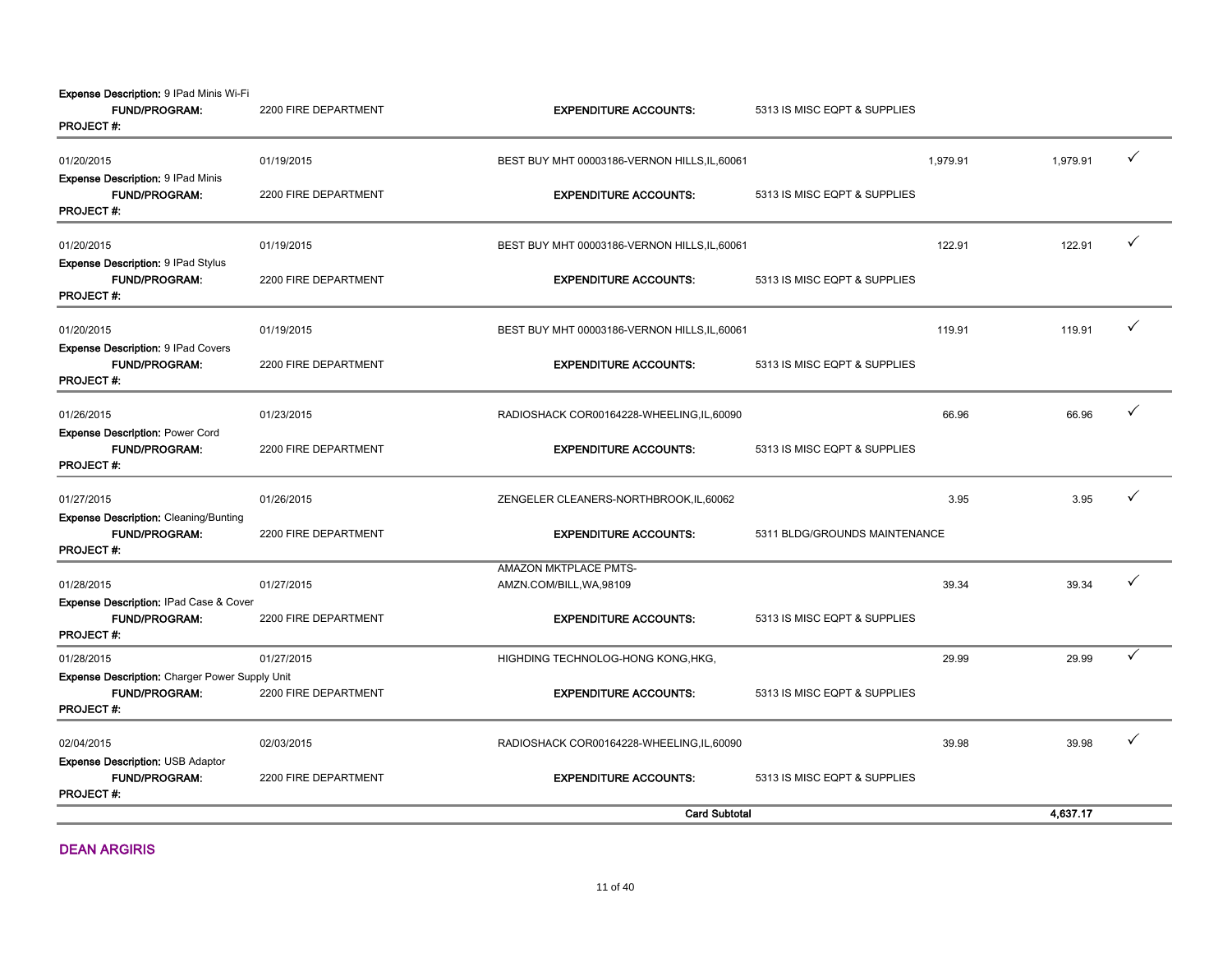Card Transactions

| Posting                                        |                  | <b>Description</b>                         | Receipt       | <b>Expense</b><br>Reviewed |
|------------------------------------------------|------------------|--------------------------------------------|---------------|----------------------------|
| Date                                           |                  |                                            | Amount        | Amount                     |
| 01/08/2015                                     | 01/06/2015       | SPEARS-WHEELING, IL, 60090                 | 78.72         | 78.72                      |
| Expense Description: Mtg w/Trustee Lang re CEA |                  |                                            |               |                            |
| <b>FUND/PROGRAM:</b>                           | 1600 ADMIN & BOT | <b>EXPENDITURE ACCOUNTS:</b>               | 5105 TRAINING |                            |
| <b>PROJECT#:</b>                               |                  |                                            |               |                            |
| 01/16/2015                                     | 01/14/2015       | MARKET SQUARE RESTAURA-WHEELING, IL, 60090 | 48.37         | 48.37                      |
| <b>Expense Description:</b> To be reimbursed   |                  |                                            |               |                            |
| <b>FUND/PROGRAM:</b>                           | 1600 ADMIN & BOT | <b>EXPENDITURE ACCOUNTS:</b>               | 5105 TRAINING |                            |
| <b>PROJECT#:</b>                               |                  |                                            |               |                            |
| 01/21/2015                                     | 01/20/2015       | MARKET SQUARE RESTAURA-WHEELING, IL, 60090 | 14.72         | 14.72                      |
| Expense Description: Mtg w/Arlene Gould D21    |                  |                                            |               |                            |
| <b>FUND/PROGRAM:</b>                           | 1600 ADMIN & BOT | <b>EXPENDITURE ACCOUNTS:</b>               | 5105 TRAINING |                            |
| <b>PROJECT#:</b>                               |                  |                                            |               |                            |
| 01/26/2015                                     | 01/22/2015       | MARKET SQUARE RESTAURA-WHEELING, IL, 60090 | 90.84         | 90.84                      |
| Expense Description: To be reimbursed          |                  |                                            |               |                            |
| <b>FUND/PROGRAM:</b>                           | 1600 ADMIN & BOT | <b>EXPENDITURE ACCOUNTS:</b>               | 5105 TRAINING |                            |
| <b>PROJECT#:</b>                               |                  |                                            |               |                            |
|                                                |                  | <b>Card Subtotal</b>                       |               | 232.65                     |

#### DERRYL SHAPIRO

| Posting                                             |                            | Description                            | Receipt                       | <b>Expense</b> | Reviewed     |
|-----------------------------------------------------|----------------------------|----------------------------------------|-------------------------------|----------------|--------------|
| Date                                                |                            |                                        | Amount                        | <b>Amount</b>  |              |
| 01/05/2015                                          | 01/05/2015                 | AMAZON.COM-AMZN.COM/BILL, WA, 98101    | (389.99)                      | (389.99)       | $\checkmark$ |
| <b>Expense Description: Refund/Returned Printer</b> |                            |                                        |                               |                |              |
| <b>FUND/PROGRAM:</b>                                | 1300 COMMUNITY DEVELOPMENT | <b>EXPENDITURE ACCOUNTS:</b>           | 5315 SMALL TOOLS & EQUIPMENT  |                |              |
| <b>PROJECT#:</b>                                    |                            |                                        |                               |                |              |
| 01/16/2015                                          | 01/15/2015                 | WAREHOUSE DIRECT-8479521925, IL, 60056 | 1,060.79                      | 159.99         | ✓            |
| <b>Expense Description: Copies Dec 2014</b>         |                            |                                        |                               |                |              |
| <b>FUND/PROGRAM:</b>                                | 2100 POLICE DEPARTMENT     | <b>EXPENDITURE ACCOUNTS:</b>           | 5220 MAINT OFF/SPEC EQUIPMENT |                |              |
| <b>PROJECT#:</b>                                    |                            |                                        |                               |                |              |
| 01/16/2015                                          | 01/15/2015                 | WAREHOUSE DIRECT-8479521925, IL, 60056 | 1.060.79                      | 52.19          | $\checkmark$ |
| <b>Expense Description: Copies Dec 2014</b>         |                            |                                        |                               |                |              |
| <b>FUND/PROGRAM:</b>                                | 1300 COMMUNITY DEVELOPMENT | <b>EXPENDITURE ACCOUNTS:</b>           | 5220 MAINT OFF/SPEC EQUIPMENT |                |              |
| <b>PROJECT#:</b>                                    |                            |                                        |                               |                |              |
| 01/16/2015                                          | 01/15/2015                 | WAREHOUSE DIRECT-8479521925, IL, 60056 | 1,060.79                      | 5.80           |              |
| <b>Expense Description: Copies Dec 2014</b>         |                            |                                        |                               |                |              |
| <b>FUND/PROGRAM:</b>                                | 1750 INFORMATION SYSTEMS   | <b>EXPENDITURE ACCOUNTS:</b>           | 5220 MAINT OFF/SPEC EQUIPMENT |                |              |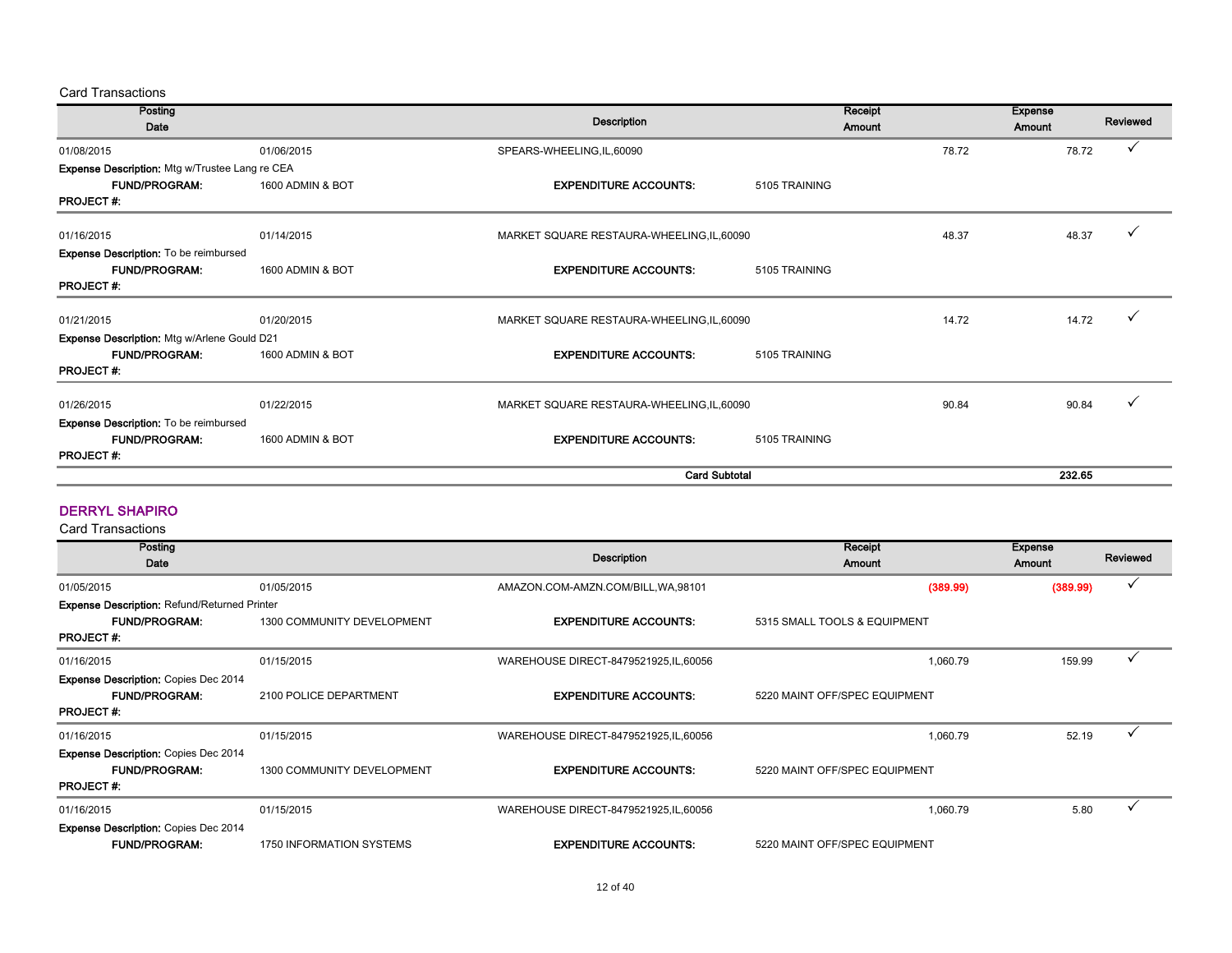| 01/16/2015                                                                              | 01/15/2015                            | WAREHOUSE DIRECT-8479521925, IL, 60056 | 1,060.79                       | 66.63  | ✓ |
|-----------------------------------------------------------------------------------------|---------------------------------------|----------------------------------------|--------------------------------|--------|---|
| <b>Expense Description: Copies Dec 2014</b><br>FUND/PROGRAM:<br><b>PROJECT#:</b>        | 2200 FIRE DEPARTMENT                  | <b>EXPENDITURE ACCOUNTS:</b>           | 5220 MAINT OFF/SPEC EQUIPMENT  |        |   |
| 01/16/2015                                                                              | 01/15/2015                            | WAREHOUSE DIRECT-8479521925, IL, 60056 | 1,060.79                       | 97.46  | ✓ |
| Expense Description: Copies Dec 2014<br><b>FUND/PROGRAM:</b><br><b>PROJECT#:</b>        | 1600 ADMIN & BOT                      | <b>EXPENDITURE ACCOUNTS:</b>           | 5220 MAINT OFF/SPEC EQUIPMENT  |        |   |
| 01/16/2015                                                                              | 01/15/2015                            | WAREHOUSE DIRECT-8479521925, IL, 60056 | 1,060.79                       | 46.75  | ✓ |
| Expense Description: Copies Dec 2014<br><b>FUND/PROGRAM:</b><br><b>PROJECT#:</b>        | <b>1500 PUBLIC WORKS ADMINISTRATI</b> | <b>EXPENDITURE ACCOUNTS:</b>           | 5220 MAINT OFF/SPEC EQUIPMENT  |        |   |
| 01/16/2015                                                                              | 01/15/2015                            | WAREHOUSE DIRECT-8479521925, IL, 60056 | 1.060.79                       | 97.93  | ✓ |
| Expense Description: Copies Dec 2014<br><b>FUND/PROGRAM:</b><br><b>PROJECT#:</b>        | 1320 SENIOR CITIZENS SERVICES         | <b>EXPENDITURE ACCOUNTS:</b>           | 5220 MAINT OFF/SPEC EQUIPMENT  |        |   |
| 01/16/2015                                                                              | 01/15/2015                            | WAREHOUSE DIRECT-8479521925, IL, 60056 | 1,060.79                       | 140.71 | ✓ |
| Expense Description: Copies Dec 2014<br><b>FUND/PROGRAM:</b><br>PROJECT#:               | 1700 FINANCE DEPARTMENT               | <b>EXPENDITURE ACCOUNTS:</b>           | 5220 MAINT OFF/SPEC EQUIPMENT  |        |   |
| 01/16/2015                                                                              | 01/15/2015                            | WAREHOUSE DIRECT-8479521925,IL,60056   | 1,060.79                       | 75.82  |   |
| Expense Description: Copies Dec 2014<br><b>FUND/PROGRAM:</b><br><b>PROJECT#:</b>        | 2100 POLICE DEPARTMENT                | <b>EXPENDITURE ACCOUNTS:</b>           | 5220 MAINT OFF/SPEC EQUIPMENT  |        |   |
| 01/16/2015                                                                              | 01/15/2015                            | WAREHOUSE DIRECT-8479521925, IL, 60056 | 1,060.79                       | 105.84 | ✓ |
| Expense Description: Copies Dec 2014<br>FUND/PROGRAM:<br>PROJECT#:                      | 1500 PUBLIC WORKS ADMINISTRATI        | <b>EXPENDITURE ACCOUNTS:</b>           | 5207 IS SERV & MAINT AGREEMENT |        |   |
| 01/16/2015                                                                              | 01/15/2015                            | WAREHOUSE DIRECT-8479521925, IL, 60056 | 1,060.79                       | 105.84 |   |
| <b>Expense Description: Copies Dec 2014</b><br><b>FUND/PROGRAM:</b><br><b>PROJECT#:</b> | 4200 SEWER DIVISION                   | <b>EXPENDITURE ACCOUNTS:</b>           | 5207 IS SERV & MAINT AGREEMENT |        |   |
| 01/16/2015                                                                              | 01/15/2015                            | WAREHOUSE DIRECT-8479521925, IL, 60056 | 1,060.79                       | 105.83 |   |
| Expense Description: Copies Dec 2014<br><b>FUND/PROGRAM:</b><br><b>PROJECT#:</b>        | 4100 WATER DIVISION                   | <b>EXPENDITURE ACCOUNTS:</b>           | 5207 IS SERV & MAINT AGREEMENT |        |   |
| 01/20/2015                                                                              | 01/19/2015                            | CBI IPSWITCH-800-799-9570, IL, 60604   | 60.03                          | 60.03  | ✓ |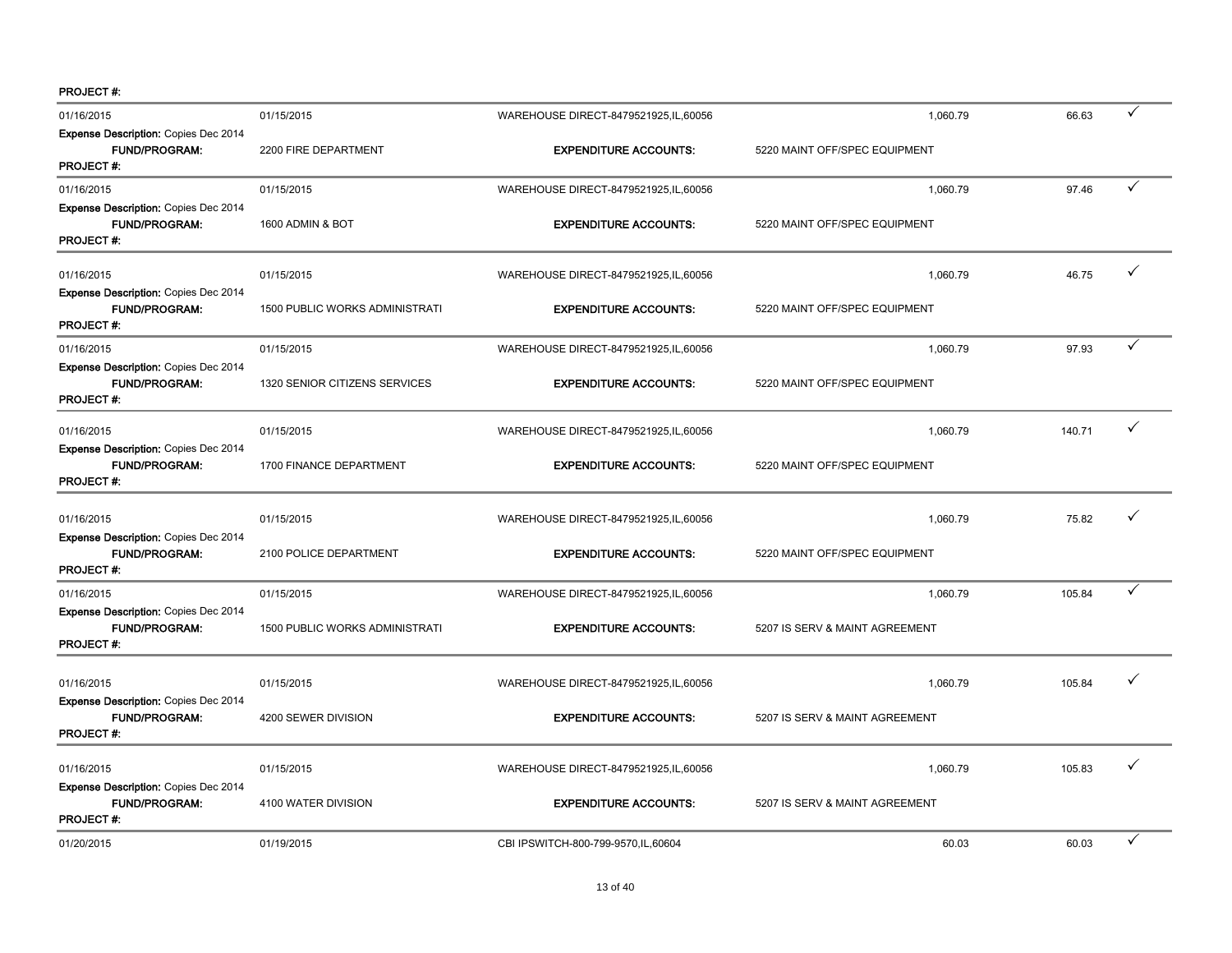Expense Description: WS\_FTP Pro Software

| <b>FUND/PROGRAM:</b><br><b>PROJECT#:</b>             | 1750 INFORMATION SYSTEMS | <b>EXPENDITURE ACCOUNTS:</b>             | 5327 IS MISC SOFTWARE          |           |           |  |
|------------------------------------------------------|--------------------------|------------------------------------------|--------------------------------|-----------|-----------|--|
| 01/21/2015                                           | 01/20/2015               | CBI IPSWITCH-800-799-9570, IL, 60604     |                                | (5.08)    | (5.08)    |  |
| <b>Expense Description: Refund Sales Tax</b>         |                          |                                          |                                |           |           |  |
| <b>FUND/PROGRAM:</b>                                 | 1750 INFORMATION SYSTEMS | <b>EXPENDITURE ACCOUNTS:</b>             | 5327 IS MISC SOFTWARE          |           |           |  |
| <b>PROJECT#:</b>                                     |                          |                                          |                                |           |           |  |
| 01/26/2015                                           | 01/24/2015               | DMI DELL K-12/GOVT-800-981-3355.TX.78682 |                                | 12.715.15 | 12.715.15 |  |
| <b>Expense Description: RenewalServerMaintenance</b> |                          |                                          |                                |           |           |  |
| <b>FUND/PROGRAM:</b>                                 | 1750 INFORMATION SYSTEMS | <b>EXPENDITURE ACCOUNTS:</b>             | 5207 IS SERV & MAINT AGREEMENT |           |           |  |
| <b>PROJECT#:</b>                                     |                          |                                          |                                |           |           |  |
|                                                      |                          | <b>Card Subtotal</b>                     |                                |           | 13.440.90 |  |

#### DONALD WENNERSTROM

| Posting                                              |                     |                                            | Receipt                       | <b>Expense</b> |          |
|------------------------------------------------------|---------------------|--------------------------------------------|-------------------------------|----------------|----------|
| Date                                                 |                     | <b>Description</b>                         | <b>Amount</b>                 | Amount         | Reviewed |
| 01/06/2015                                           | 01/05/2015          | WW GRAINGER-877-2022594, PA, 15201-1416    | 194.27                        | 194.27         |          |
| <b>Expense Description: Limit Switch</b>             |                     |                                            |                               |                |          |
| <b>FUND/PROGRAM:</b>                                 | 4100 WATER DIVISION | <b>EXPENDITURE ACCOUNTS:</b>               | 5243 PUMPHOUSE MAINTENANCE    |                |          |
| <b>PROJECT#:</b>                                     |                     |                                            |                               |                |          |
| 01/07/2015                                           | 01/06/2015          | WW GRAINGER-877-2022594, PA, 15201-1416    | 628.47                        | 628.47         | ✓        |
| <b>Expense Description: Electric Heater</b>          |                     |                                            |                               |                |          |
| <b>FUND/PROGRAM:</b>                                 | 4100 WATER DIVISION | <b>EXPENDITURE ACCOUNTS:</b>               | 5243 PUMPHOUSE MAINTENANCE    |                |          |
| <b>PROJECT#:</b>                                     |                     |                                            |                               |                |          |
| 01/09/2015                                           | 01/08/2015          | LOGIC 1 ENGINEERING-05409868406, VA, 24153 | 379.50                        | 379.50         |          |
| <b>Expense Description: Recalibrate Line Locater</b> |                     |                                            |                               |                |          |
| <b>FUND/PROGRAM:</b>                                 | 4200 SEWER DIVISION | <b>EXPENDITURE ACCOUNTS:</b>               | 5220 MAINT OFF/SPEC EQUIPMENT |                |          |
| <b>PROJECT#:</b>                                     |                     |                                            |                               |                |          |
| 01/12/2015                                           | 01/09/2015          | FULLIFE SAFETY-ROSELLE, IL, 60172          | 195.45                        | 195.45         | ✓        |
| <b>Expense Description: Gloves</b>                   |                     |                                            |                               |                |          |
| <b>FUND/PROGRAM:</b>                                 | 4100 WATER DIVISION | <b>EXPENDITURE ACCOUNTS:</b>               | 5319 PROTECTIVE CLOTHING      |                |          |
| <b>PROJECT#:</b>                                     |                     |                                            |                               |                |          |
| 01/12/2015                                           | 01/09/2015          | FULLIFE SAFETY-ROSELLE, IL, 60172          | 449.16                        | 449.16         | ✓        |
| <b>Expense Description: Rubber &amp; Artic Boots</b> |                     |                                            |                               |                |          |
| <b>FUND/PROGRAM:</b>                                 | 4200 SEWER DIVISION | <b>EXPENDITURE ACCOUNTS:</b>               | 5319 PROTECTIVE CLOTHING      |                |          |
| <b>PROJECT#:</b>                                     |                     |                                            |                               |                |          |
|                                                      |                     | NORTHWEST ELECTRICAL S-MT                  |                               |                |          |
| 01/20/2015                                           | 01/19/2015          | PROSPECT, IL, 60056                        | 219.47                        | 219.47         |          |
| Expense Description: LED Wall Pack Light             |                     |                                            |                               |                |          |
| <b>FUND/PROGRAM:</b>                                 | 4100 WATER DIVISION | <b>EXPENDITURE ACCOUNTS:</b>               | 5243 PUMPHOUSE MAINTENANCE    |                |          |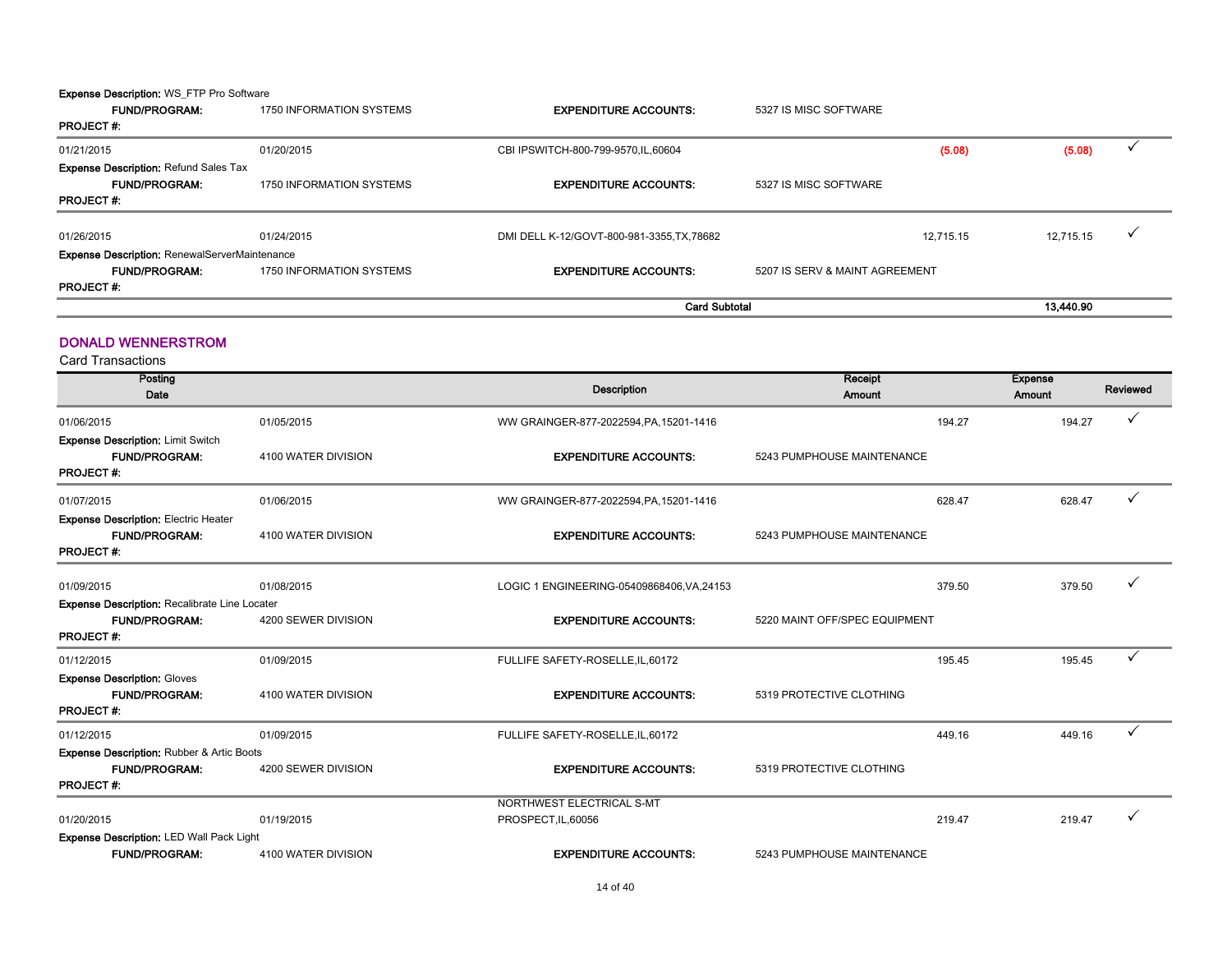| 01/21/2015                                                           | 01/19/2015          | NORTHWEST ELECTRICAL S-847-255-<br>3700,IL,60056 | (18.12)                    | (18.12)  |
|----------------------------------------------------------------------|---------------------|--------------------------------------------------|----------------------------|----------|
| <b>Expense Description: Refund Sales Tax</b><br><b>FUND/PROGRAM:</b> | 4100 WATER DIVISION | <b>EXPENDITURE ACCOUNTS:</b>                     | 5243 PUMPHOUSE MAINTENANCE |          |
| <b>PROJECT#:</b>                                                     |                     |                                                  |                            |          |
|                                                                      |                     | <b>Card Subtotal</b>                             |                            | 2.048.20 |

#### DRUCILLA GARCIA

| Posting<br>Date                                                                           |                                           | <b>Description</b>                  | Receipt<br>Amount |        | <b>Expense</b><br>Reviewed<br>Amount |
|-------------------------------------------------------------------------------------------|-------------------------------------------|-------------------------------------|-------------------|--------|--------------------------------------|
| 01/07/2015                                                                                | 01/06/2015                                | ICSC-NEW YORK, NY, 10020            |                   | 190.00 | 31.67                                |
| Expense Description: ED Reg ICSC MWIDX<br><b>FUND/PROGRAM:</b><br><b>PROJECT#:</b>        | 3100 CROSSROAD TIF IMPLEMENT.<br>2015-016 | <b>EXPENDITURE ACCOUNTS:</b>        | 5105 TRAINING     |        |                                      |
| 01/07/2015                                                                                | 01/06/2015                                | ICSC-NEW YORK, NY, 10020            |                   | 190.00 | 31.67                                |
| Expense Description: ED Reg ICSC MWIDX<br><b>FUND/PROGRAM:</b><br><b>PROJECT#:</b>        | 3200 SOUTH TIF DISTRICT<br>2015-016       | <b>EXPENDITURE ACCOUNTS:</b>        | 5105 TRAINING     |        |                                      |
| 01/07/2015                                                                                | 01/06/2015                                | ICSC-NEW YORK, NY, 10020            |                   | 190.00 | 31.67                                |
| <b>Expense Description: ED Reg ICSC MWIDX</b><br><b>FUND/PROGRAM:</b><br><b>PROJECT#:</b> | 3500 Town Center 2 TIF<br>2015-016        | <b>EXPENDITURE ACCOUNTS:</b>        | 5105 TRAINING     |        |                                      |
| 01/07/2015                                                                                | 01/06/2015                                | ICSC-NEW YORK, NY, 10020            |                   | 190.00 | 31.67                                |
| <b>Expense Description: ED Reg ICSC MWIDX</b><br><b>FUND/PROGRAM:</b><br><b>PROJECT#:</b> | 3600 Southeast 2 TIF<br>2015-016          | <b>EXPENDITURE ACCOUNTS:</b>        | 5105 TRAINING     |        |                                      |
| 01/07/2015                                                                                | 01/06/2015                                | ICSC-NEW YORK, NY, 10020            |                   | 190.00 | 31.67                                |
| Expense Description: ED Reg ICSC MWIDX<br>FUND/PROGRAM:<br><b>PROJECT#:</b>               | 3900 NORTH TIF DISTRICT<br>2015-016       | <b>EXPENDITURE ACCOUNTS:</b>        | 5105 TRAINING     |        |                                      |
| 01/07/2015                                                                                | 01/06/2015                                | ICSC-NEW YORK, NY, 10020            |                   | 190.00 | 31.65                                |
| Expense Description: ED Reg ICSC MWIDX<br><b>FUND/PROGRAM:</b><br><b>PROJECT#:</b>        | 1600 ADMIN & BOT<br>2015-016              | <b>EXPENDITURE ACCOUNTS:</b>        | 5105 TRAINING     |        |                                      |
| 01/15/2015                                                                                | 01/14/2015                                | CHI TAXI 4971-CHICAGO, IL, 60606    |                   | 8.65   | 8.65                                 |
| Expense Description: Taxi: Ck Cty PTx Wkg Grp<br><b>FUND/PROGRAM:</b><br><b>PROJECT#:</b> | 1600 ADMIN & BOT                          | <b>EXPENDITURE ACCOUNTS:</b>        | 5105 TRAINING     |        |                                      |
| 01/15/2015                                                                                | 01/14/2015                                | METRA OGIVIE QPS-CHICAGO, IL, 60661 |                   | 5.25   | 5.25                                 |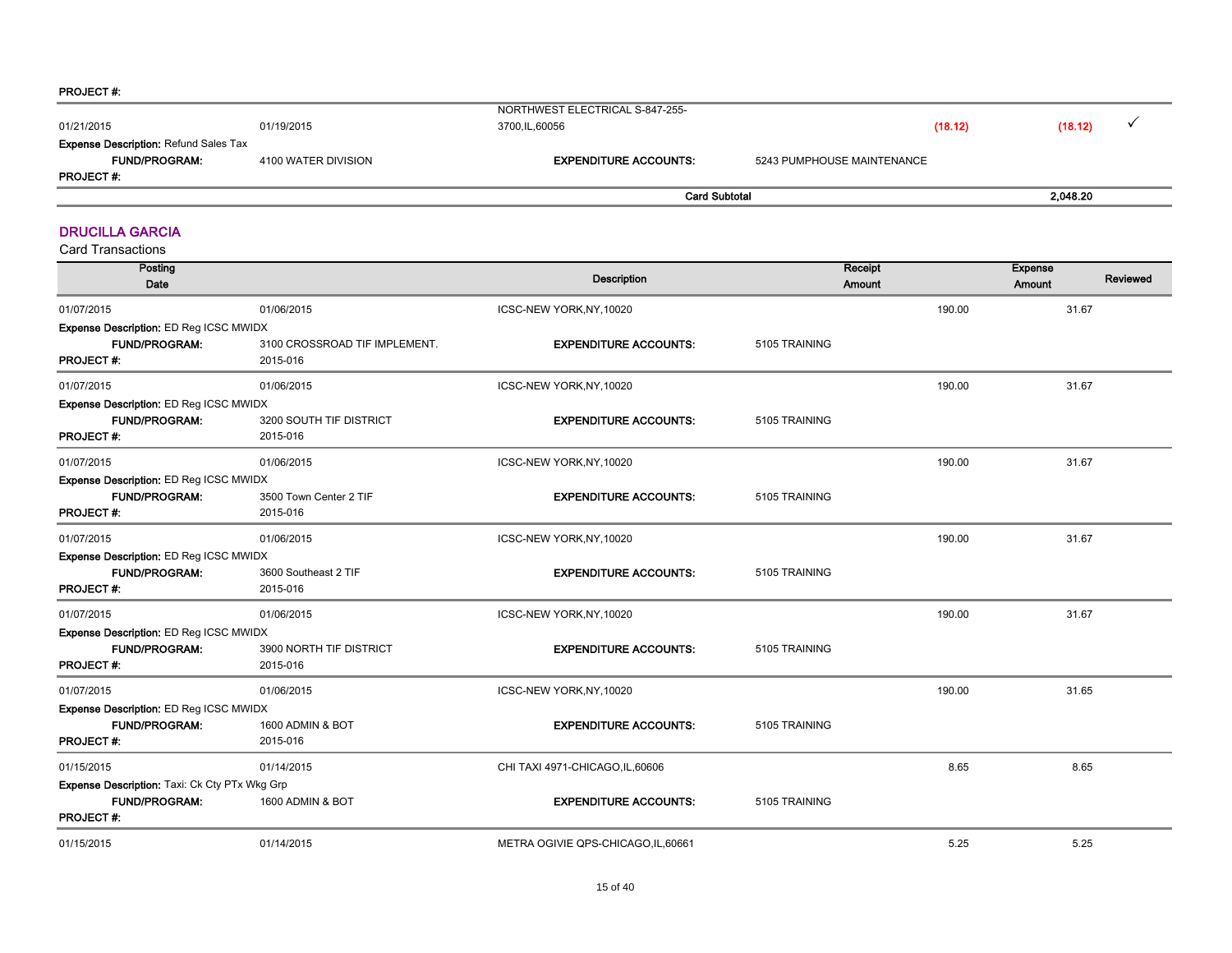| Expense Description: Metra: Ck Cty Ptx Grp Mtg<br><b>FUND/PROGRAM:</b><br><b>PROJECT#:</b>     | 1600 ADMIN & BOT                          | <b>EXPENDITURE ACCOUNTS:</b>                  | 5105 TRAINING |        |        |
|------------------------------------------------------------------------------------------------|-------------------------------------------|-----------------------------------------------|---------------|--------|--------|
| 01/16/2015                                                                                     | 01/14/2015                                | CHI TAXI 4900-CHICAGO, IL, 60606              |               | 10.85  | 10.85  |
| Expense Description: Taxi to OTC: Ck Cty Mtg<br><b>FUND/PROGRAM:</b><br><b>PROJECT#:</b>       | 1600 ADMIN & BOT                          | <b>EXPENDITURE ACCOUNTS:</b>                  | 5105 TRAINING |        |        |
| 01/20/2015                                                                                     | 01/19/2015                                | WHEELING PROSPECT HEIG-847-5410170,IL,60090   |               | 420.00 | 420.00 |
| <b>Expense Description: SOTV Reg VOW attendees</b><br><b>FUND/PROGRAM:</b><br><b>PROJECT#:</b> | 1600 ADMIN & BOT                          | <b>EXPENDITURE ACCOUNTS:</b>                  | 5105 TRAINING |        |        |
| 01/20/2015                                                                                     | 01/19/2015                                | PAYPAL LAKECOUNTYP-4029357733,IL,60069        |               | 50.00  | 50.00  |
| Expense Description: BDC Reg Lake Cty ED Evnt<br><b>FUND/PROGRAM:</b><br><b>PROJECT#:</b>      | 1600 ADMIN & BOT                          | <b>EXPENDITURE ACCOUNTS:</b>                  | 5105 TRAINING |        |        |
| 01/20/2015                                                                                     | 01/19/2015                                | PAYPAL LAKECOUNTYP-4029357733, IL, 60069      |               | 50.00  | 50.00  |
| Expense Description: JCM Reg Lake Cty ED Evnt<br><b>FUND/PROGRAM:</b><br><b>PROJECT#:</b>      | 1600 ADMIN & BOT                          | <b>EXPENDITURE ACCOUNTS:</b>                  | 5105 TRAINING |        |        |
| 01/21/2015                                                                                     | 01/20/2015                                | WHEELING PROSPECT HEIG-847-5410170, IL, 60090 |               | 175.00 | 175.00 |
| Expense Description: VOW Reg SOTV<br><b>FUND/PROGRAM:</b><br><b>PROJECT#:</b>                  | 1600 ADMIN & BOT                          | <b>EXPENDITURE ACCOUNTS:</b>                  | 5105 TRAINING |        |        |
| 01/22/2015                                                                                     | 01/21/2015                                | WHEELING PROSPECT HEIG-847-5410170, IL, 60090 |               | 35.00  | 35.00  |
| Expense Description: VIg Clrk Reg SOTV<br>FUND/PROGRAM:<br><b>PROJECT#:</b>                    | 1600 ADMIN & BOT                          | <b>EXPENDITURE ACCOUNTS:</b>                  | 5105 TRAINING |        |        |
| 01/23/2015                                                                                     | 01/22/2015                                | CDFA-405-843-6550, OK, 73134                  |               | 725.00 | 120.83 |
| <b>Expense Description: EDFinanceWebCrse</b><br><b>FUND/PROGRAM:</b><br><b>PROJECT#:</b>       | 3100 CROSSROAD TIF IMPLEMENT.<br>2015-016 | <b>EXPENDITURE ACCOUNTS:</b>                  | 5105 TRAINING |        |        |
| 01/23/2015                                                                                     | 01/22/2015                                | CDFA-405-843-6550, OK, 73134                  |               | 725.00 | 120.83 |
| Expense Description: EDFinanceWebCrse<br><b>FUND/PROGRAM:</b><br><b>PROJECT#:</b>              | 3200 SOUTH TIF DISTRICT<br>2015-016       | <b>EXPENDITURE ACCOUNTS:</b>                  | 5105 TRAINING |        |        |
| 01/23/2015                                                                                     | 01/22/2015                                | CDFA-405-843-6550, OK, 73134                  |               | 725.00 | 120.83 |
| <b>Expense Description: EDFinanceWebCrse</b><br><b>FUND/PROGRAM:</b><br><b>PROJECT#:</b>       | 3500 Town Center 2 TIF<br>2015-016        | <b>EXPENDITURE ACCOUNTS:</b>                  | 5105 TRAINING |        |        |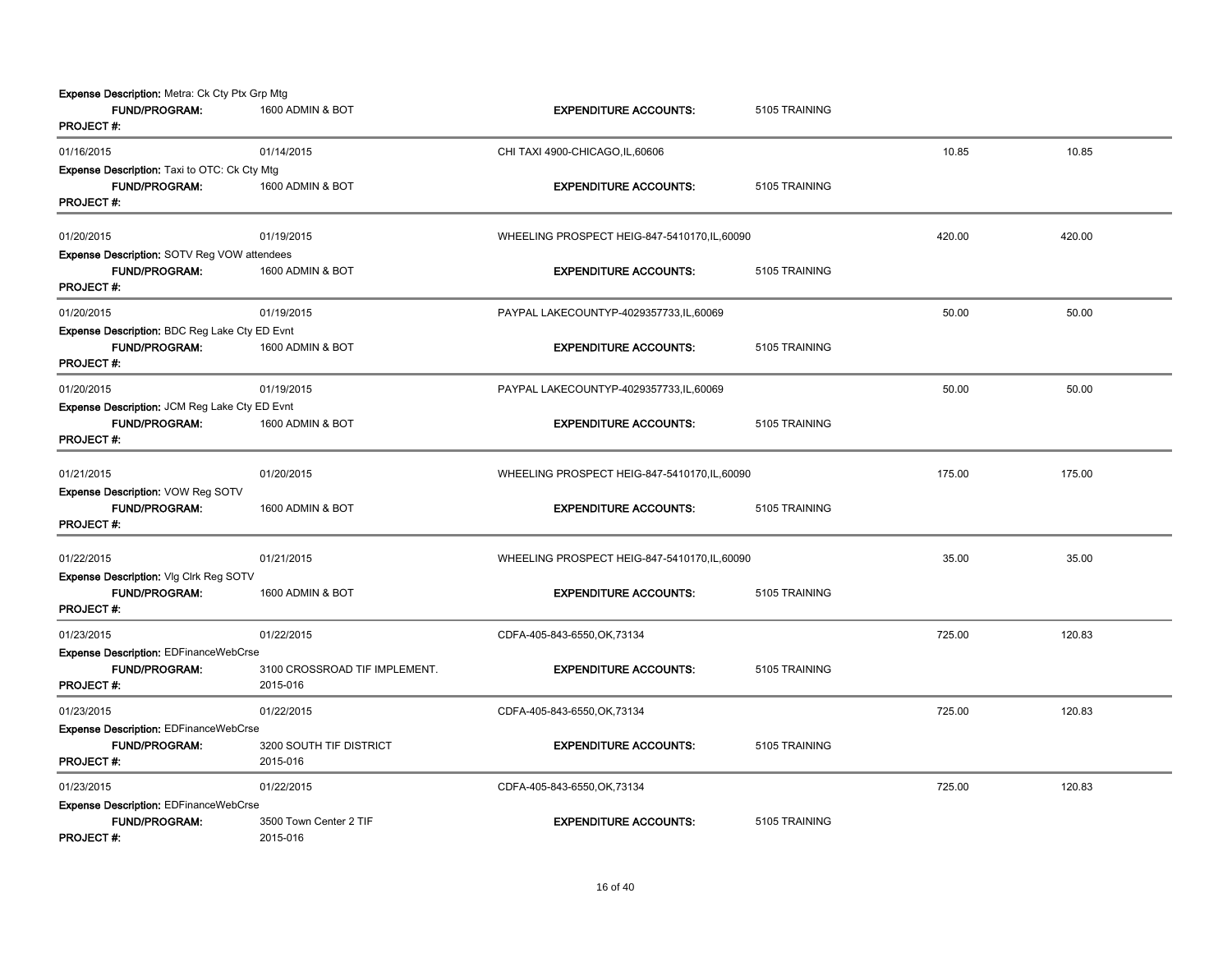| 01/28/2015                                                                                 | 01/26/2015                          | BISNOW-818-284-5558,DC,20036                  |                            | 158.00 | 158.00 |  |
|--------------------------------------------------------------------------------------------|-------------------------------------|-----------------------------------------------|----------------------------|--------|--------|--|
| Expense Description: ED Reg Bisnow Retail Cnf<br>FUND/PROGRAM:                             | 1600 ADMIN & BOT                    | <b>EXPENDITURE ACCOUNTS:</b>                  | 5105 TRAINING              |        |        |  |
| Expense Description: VOW Reps Reg SOTV<br><b>FUND/PROGRAM:</b><br><b>PROJECT#:</b>         | 1600 ADMIN & BOT                    | <b>EXPENDITURE ACCOUNTS:</b>                  | 5105 TRAINING              |        |        |  |
| <b>PROJECT#:</b><br>01/27/2015                                                             | 01/26/2015                          | WHEELING PROSPECT HEIG-847-5410170, IL, 60090 |                            | 70.00  | 70.00  |  |
| <b>Expense Description: Bulk File Svc Sbscrptn</b><br>FUND/PROGRAM:                        | 1600 ADMIN & BOT                    | <b>EXPENDITURE ACCOUNTS:</b>                  | 5302 BOOKS & SUBSCRIPTIONS |        |        |  |
| 01/26/2015                                                                                 | 01/24/2015                          | HTL HIGHTAIL-669-222-8281, CA, 95008          |                            | 15.99  | 15.99  |  |
| Expense Description: Pkg: DG at ULI Retail Evt<br><b>FUND/PROGRAM:</b><br><b>PROJECT#:</b> | 1600 ADMIN & BOT                    | <b>EXPENDITURE ACCOUNTS:</b>                  | 5105 TRAINING              |        |        |  |
| 01/26/2015                                                                                 | 01/22/2015                          | SOUTH LOOP-CHICAGO, IL, 60604                 |                            | 32.00  | 32.00  |  |
| Expense Description: EDFinanceWebCrse<br><b>FUND/PROGRAM:</b><br><b>PROJECT#:</b>          | 1600 ADMIN & BOT<br>2015-016        | <b>EXPENDITURE ACCOUNTS:</b>                  | 5105 TRAINING              |        |        |  |
| 01/23/2015                                                                                 | 01/22/2015                          | CDFA-405-843-6550, OK, 73134                  |                            | 725.00 | 120.85 |  |
| <b>FUND/PROGRAM:</b><br><b>PROJECT#:</b>                                                   | 3900 NORTH TIF DISTRICT<br>2015-016 | <b>EXPENDITURE ACCOUNTS:</b>                  | 5105 TRAINING              |        |        |  |
| 01/23/2015<br>Expense Description: EDFinanceWebCrse                                        | 01/22/2015                          | CDFA-405-843-6550, OK, 73134                  |                            | 725.00 | 120.83 |  |
| <b>PROJECT#:</b>                                                                           | 2015-016                            |                                               |                            |        |        |  |
| <b>Expense Description: EDFinanceWebCrse</b><br><b>FUND/PROGRAM:</b>                       | 3600 Southeast 2 TIF                | <b>EXPENDITURE ACCOUNTS:</b>                  | 5105 TRAINING              |        |        |  |
| 01/23/2015                                                                                 | 01/22/2015                          | CDFA-405-843-6550, OK, 73134                  |                            | 725.00 | 120.83 |  |

#### **JOHN MELANIPHY III**

| Posting<br>Date |            | Description                   | Receipt<br><b>Amount</b> |       | <b>Expense</b><br><b>Amount</b> | Reviewed |
|-----------------|------------|-------------------------------|--------------------------|-------|---------------------------------|----------|
| 01/26/2015      | 01/22/2015 | SOUTH LOOP-CHICAGO, IL, 60604 |                          | 32.00 | 32.00                           |          |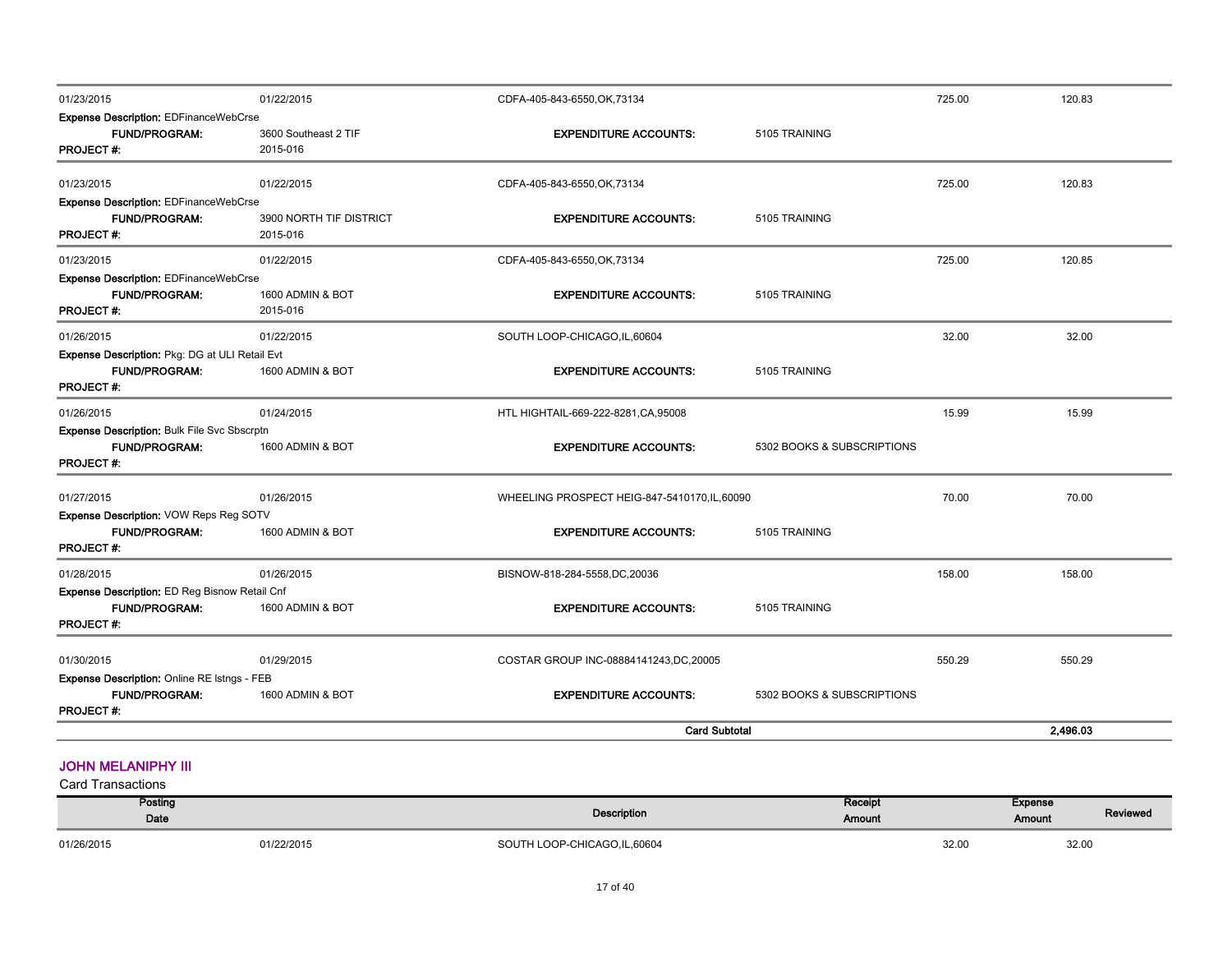#### Expense Description: Parking-ULI Meeing

| <b>FUND/PROGRAM:</b>                             | 1600 ADMIN & BOT | <b>EXPENDITURE ACCOUNTS:</b>                | 5205 CONFERENCES & MEETINGS |      |       |  |
|--------------------------------------------------|------------------|---------------------------------------------|-----------------------------|------|-------|--|
| <b>PROJECT#:</b>                                 |                  |                                             |                             |      |       |  |
| 02/02/2015                                       | 01/30/2015       | IA CITY PARKING OFFICE-IOWA CITY, IA, 52240 |                             | 9.00 | 9.00  |  |
| <b>Expense Description: Parking-Flix Opening</b> |                  |                                             |                             |      |       |  |
| <b>FUND/PROGRAM:</b>                             | 1600 ADMIN & BOT | <b>EXPENDITURE ACCOUNTS:</b>                | 5205 CONFERENCES & MEETINGS |      |       |  |
| <b>PROJECT#:</b>                                 |                  |                                             |                             |      |       |  |
|                                                  |                  | <b>Card Subtotal</b>                        |                             |      | 41.00 |  |

#### JOHNNY PEREZ

| Posting<br>Date                                                                              |                               | <b>Description</b>                      | Receipt<br>Amount                                          | <b>Expense</b><br>Amount | Reviewed     |
|----------------------------------------------------------------------------------------------|-------------------------------|-----------------------------------------|------------------------------------------------------------|--------------------------|--------------|
| 01/09/2015                                                                                   | 01/08/2015                    | CERAMICMH WEBSITE-8886613511, CA, 90813 | 193.37                                                     | 40.28                    | $\checkmark$ |
| <b>Expense Description: Bulbs</b><br><b>FUND/PROGRAM:</b><br><b>PROJECT#:</b>                | 2200 FIRE DEPARTMENT          | <b>EXPENDITURE ACCOUNTS:</b>            | 5311 BLDG/GROUNDS MAINTENANCE                              |                          |              |
| 01/09/2015                                                                                   | 01/08/2015                    | CERAMICMH WEBSITE-8886613511, CA, 90813 | 193.37                                                     | 153.09                   |              |
| <b>Expense Description: Bulbs</b><br><b>FUND/PROGRAM:</b><br><b>PROJECT#:</b>                | 1220 BUILDING SERVICES        |                                         | <b>EXPENDITURE ACCOUNTS: 5311 BLDG/GROUNDS MAINTENANCE</b> |                          |              |
| 01/09/2015                                                                                   | 01/08/2015                    | WW GRAINGER-877-2022594, PA, 15201-1416 | 358.34                                                     | 32.28                    |              |
| <b>Expense Description: Photo Control Sensor</b><br><b>FUND/PROGRAM:</b><br><b>PROJECT#:</b> | 1320 SENIOR CITIZENS SERVICES | <b>EXPENDITURE ACCOUNTS:</b>            | 5311 BLDG/GROUNDS MAINTENANCE                              |                          |              |
| 01/09/2015                                                                                   | 01/08/2015                    | WW GRAINGER-877-2022594, PA, 15201-1416 | 358.34                                                     | 64.56                    |              |
| <b>Expense Description: Photo Control Sensor</b><br><b>FUND/PROGRAM:</b><br><b>PROJECT#:</b> | 1220 BUILDING SERVICES        | <b>EXPENDITURE ACCOUNTS:</b>            | 5311 BLDG/GROUNDS MAINTENANCE                              |                          |              |
| 01/09/2015                                                                                   | 01/08/2015                    | WW GRAINGER-877-2022594, PA, 15201-1416 | 358.34                                                     | 130.75                   |              |
| <b>Expense Description: Batteries</b><br><b>FUND/PROGRAM:</b><br><b>PROJECT#:</b>            | 4100 WATER DIVISION           | <b>EXPENDITURE ACCOUNTS:</b>            | 5243 PUMPHOUSE MAINTENANCE                                 |                          |              |
| 01/09/2015                                                                                   | 01/08/2015                    | WW GRAINGER-877-2022594, PA, 15201-1416 | 358.34                                                     | 130.75                   |              |
| <b>Expense Description: Batteries</b><br><b>FUND/PROGRAM:</b><br><b>PROJECT#:</b>            | 1220 BUILDING SERVICES        | <b>EXPENDITURE ACCOUNTS:</b>            | 5317 MISC OPERATING SUPPLIES                               |                          |              |
| 01/09/2015                                                                                   | 01/08/2015                    | WW GRAINGER-877-2022594, PA, 15201-1416 | 24.00                                                      | 24.00                    |              |
| <b>Expense Description: Gloves</b><br><b>FUND/PROGRAM:</b><br><b>PROJECT#:</b>               | 1220 BUILDING SERVICES        | <b>EXPENDITURE ACCOUNTS:</b>            | 5319 PROTECTIVE CLOTHING                                   |                          |              |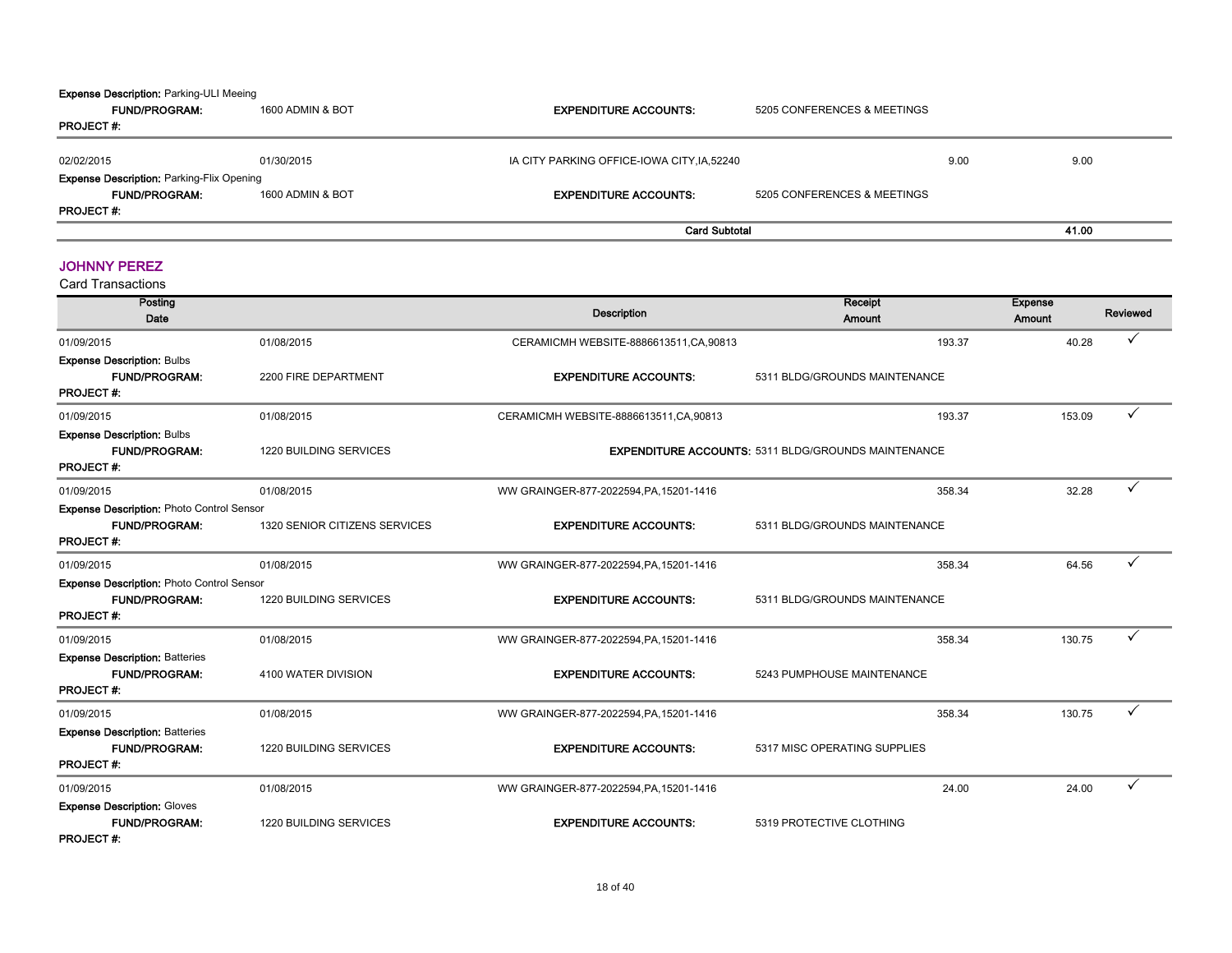| 01/09/2015                                                                                | 01/08/2015                           | WW GRAINGER-877-2022594, PA, 15201-1416            | 24.00                                   | 24.00  | ✓            |
|-------------------------------------------------------------------------------------------|--------------------------------------|----------------------------------------------------|-----------------------------------------|--------|--------------|
| <b>Expense Description: Gloves</b><br><b>FUND/PROGRAM:</b><br>PROJECT #:                  | 1220 BUILDING SERVICES               | <b>EXPENDITURE ACCOUNTS:</b>                       | 5319 PROTECTIVE CLOTHING                |        |              |
| 01/15/2015                                                                                | 01/14/2015                           | BULBSDEPOT-8883073700,OH,45227                     | 414.96                                  | 414.96 | $\checkmark$ |
| <b>Expense Description: Ballast</b><br>FUND/PROGRAM:<br><b>PROJECT#:</b>                  | 2200 FIRE DEPARTMENT                 | <b>EXPENDITURE ACCOUNTS:</b>                       | 5311 BLDG/GROUNDS MAINTENANCE           |        |              |
| 01/16/2015                                                                                | 01/15/2015                           | NORTH AMERICAN CORP-8478324000, IL, 60025          | 842.77                                  | 842.77 | ✓            |
| Expense Description: Vacuum Cleaner<br><b>FUND/PROGRAM:</b><br><b>PROJECT#:</b>           | 1220 BUILDING SERVICES               | <b>EXPENDITURE ACCOUNTS:</b>                       | 5315 SMALL TOOLS & EQUIPMENT            |        |              |
| 01/16/2015                                                                                | 01/15/2015                           | PROVANTAGE LLC-800-3361166, OH, 44720-6902         | 148.85                                  | 49.62  | ✓            |
| <b>Expense Description: Battery Backup</b><br><b>FUND/PROGRAM:</b><br><b>PROJECT#:</b>    | 1430 FORESTRY DIVISION               | <b>EXPENDITURE ACCOUNTS:</b>                       | 5311 BLDG/GROUNDS MAINTENANCE           |        |              |
| 01/16/2015                                                                                | 01/15/2015                           | PROVANTAGE LLC-800-3361166, OH, 44720-6902         | 148.85                                  | 99.23  | ✓            |
| <b>Expense Description: Battery Backup</b><br><b>FUND/PROGRAM:</b><br><b>PROJECT#:</b>    | 1420 STREETS DIVISION                | <b>EXPENDITURE ACCOUNTS:</b>                       | 5311 BLDG/GROUNDS MAINTENANCE           |        |              |
| 01/19/2015                                                                                | 01/16/2015                           | HENRICHSENS FIRE AND S-WHEELING, IL, 60090         | 26.04                                   | 26.04  |              |
| <b>Expense Description: Fire Extinguisher</b><br><b>FUND/PROGRAM:</b><br><b>PROJECT#:</b> | 2100 POLICE DEPARTMENT               | <b>EXPENDITURE ACCOUNTS:</b>                       | 5310 VEHICLE MAINTENANCE                |        |              |
| 01/26/2015                                                                                | 01/22/2015                           | HOME PRO VACUUM CENTER-801-<br>5530788, UT, 84088  | 35.15                                   | 35.15  |              |
| <b>Expense Description: Vacuum Parts</b><br><b>FUND/PROGRAM:</b><br><b>PROJECT#:</b>      | 1220 BUILDING SERVICES               | <b>EXPENDITURE ACCOUNTS:</b>                       | 5311 BLDG/GROUNDS MAINTENANCE           |        |              |
|                                                                                           |                                      | HOME PRO VACUUM CENTER-801-                        |                                         |        | ✓            |
| 01/26/2015<br>Expense Description: Vacuum Parts<br>FUND/PROGRAM:                          | 01/22/2015<br>1220 BUILDING SERVICES | 5530788, UT, 84088<br><b>EXPENDITURE ACCOUNTS:</b> | 186.22<br>5311 BLDG/GROUNDS MAINTENANCE | 186.22 |              |
| <b>PROJECT#:</b>                                                                          |                                      |                                                    |                                         |        |              |
| 01/26/2015                                                                                | 01/23/2015                           | AUTOMATIONDIRECT.COM-07708897588,GA,30040          | 101.00                                  | 101.00 |              |
| <b>Expense Description: Fuses</b><br><b>FUND/PROGRAM:</b><br><b>PROJECT#:</b>             | 1220 BUILDING SERVICES               | <b>EXPENDITURE ACCOUNTS:</b>                       | 5311 BLDG/GROUNDS MAINTENANCE           |        |              |
| 01/26/2015<br><b>Expense Description: Vacuum Filter Bags</b>                              | 01/23/2015                           | WW GRAINGER-877-2022594, PA, 15201-1416            | 32.59                                   | 32.59  | ✓            |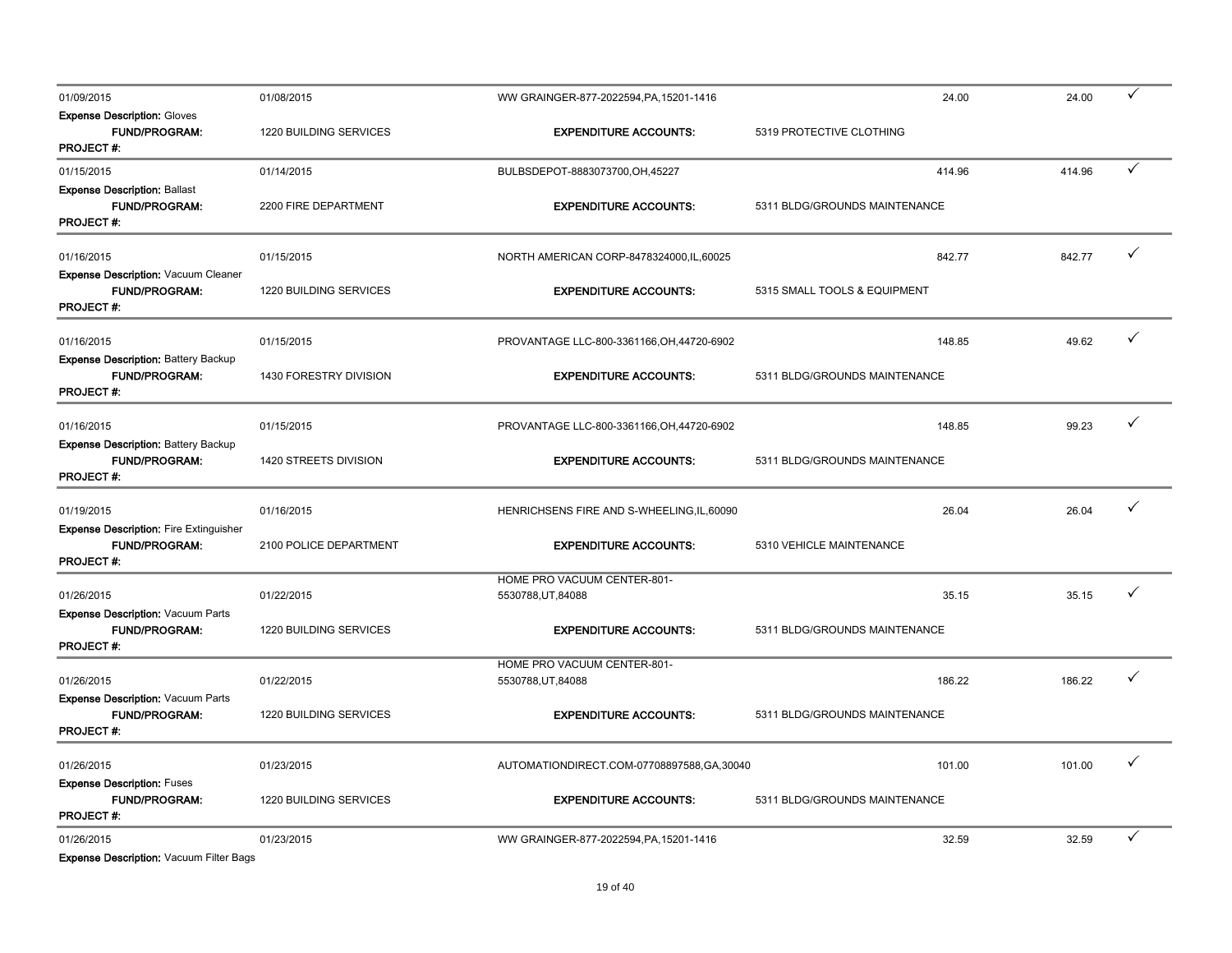| <b>FUND/PROGRAM:</b><br><b>PROJECT#:</b>     | <b>1220 BUILDING SERVICES</b> | <b>EXPENDITURE ACCOUNTS:</b>              | 5309 JANITORIAL SUPPLIES      |                        |
|----------------------------------------------|-------------------------------|-------------------------------------------|-------------------------------|------------------------|
| 01/26/2015                                   | 01/24/2015                    | DKC DIGI KEY CORP-800-344-4539, MN, 56701 | 202.73                        | 202.73                 |
| <b>Expense Description: Lighting Control</b> |                               |                                           |                               |                        |
| <b>FUND/PROGRAM:</b>                         | <b>1220 BUILDING SERVICES</b> | <b>EXPENDITURE ACCOUNTS:</b>              | 5311 BLDG/GROUNDS MAINTENANCE |                        |
| <b>PROJECT#:</b>                             |                               |                                           |                               |                        |
|                                              |                               | <b>HOME PRO VACUUM CENTER-801-</b>        |                               |                        |
| 01/29/2015                                   | 01/27/2015                    | 5530788, UT, 84088                        | 119.99                        | 119.99<br>$\checkmark$ |
| <b>Expense Description: Vacuum Parts</b>     |                               |                                           |                               |                        |
| <b>FUND/PROGRAM:</b>                         | <b>1220 BUILDING SERVICES</b> | <b>EXPENDITURE ACCOUNTS:</b>              | 5311 BLDG/GROUNDS MAINTENANCE |                        |
| <b>PROJECT#:</b>                             |                               |                                           |                               |                        |
| 01/29/2015                                   | 01/28/2015                    | 1000BULBS.COM-800-624-4488,TX,75041       | 66.21                         | 66.21                  |
| <b>Expense Description: Ballast</b>          |                               |                                           |                               |                        |
| <b>FUND/PROGRAM:</b>                         | <b>1220 BUILDING SERVICES</b> | <b>EXPENDITURE ACCOUNTS:</b>              | 5311 BLDG/GROUNDS MAINTENANCE |                        |
| <b>PROJECT#:</b>                             |                               |                                           |                               |                        |
|                                              |                               | <b>Card Subtotal</b>                      |                               | 2.776.22               |

#### JON SFONDILIS

| Posting<br>Date                                 |                  | <b>Description</b>                            | Receipt<br>Amount          |        | <b>Expense</b><br>Amount | Reviewed     |
|-------------------------------------------------|------------------|-----------------------------------------------|----------------------------|--------|--------------------------|--------------|
| 01/06/2015                                      | 01/05/2015       | NATL PUBLIC EMPLOYER L-07604331686, CA, 94043 |                            | 195.00 | 195.00                   |              |
| Expense Description: Employment Law Seminar-JS  |                  |                                               |                            |        |                          |              |
| <b>FUND/PROGRAM:</b><br><b>PROJECT#:</b>        | 1600 ADMIN & BOT | <b>EXPENDITURE ACCOUNTS:</b>                  | 5105 TRAINING              |        |                          |              |
| 01/07/2015                                      | 01/05/2015       | FTD FTD.COM-DOWNERS GROVE, IL, 60515          |                            | 88.74  | 88.74                    | $\checkmark$ |
| Expense Description: Flowers/Joan Wiener        |                  |                                               |                            |        |                          |              |
| <b>FUND/PROGRAM:</b><br><b>PROJECT#:</b>        | 1600 ADMIN & BOT | <b>EXPENDITURE ACCOUNTS:</b>                  | 5323 AWARDS/DECORATIONS    |        |                          |              |
| 01/08/2015                                      | 01/07/2015       | RAM RESTAURANT WHEELI-WHEELING, IL, 60090     |                            | 32.73  | 32.73                    |              |
| Expense Description: Employee Party Mtg         |                  |                                               |                            |        |                          |              |
| <b>FUND/PROGRAM:</b><br><b>PROJECT#:</b>        | 1600 ADMIN & BOT | <b>EXPENDITURE ACCOUNTS:</b>                  | 5105 TRAINING              |        |                          |              |
| 01/14/2015                                      | 01/12/2015       | JOURNALTOPICSCOM-DES PLAINES, IL, 60016       |                            | 25.00  | 25.00                    |              |
| <b>Expense Description: Online Subscription</b> |                  |                                               |                            |        |                          |              |
| <b>FUND/PROGRAM:</b><br><b>PROJECT#:</b>        | 1600 ADMIN & BOT | <b>EXPENDITURE ACCOUNTS:</b>                  | 5302 BOOKS & SUBSCRIPTIONS |        |                          |              |
| 01/22/2015                                      | 01/20/2015       | SARANELLOS WHEELING-WHEELING, IL, 60090       |                            | 44.47  | 44.47                    |              |
| <b>Expense Description: Mtg w/ Rep Nekritz</b>  |                  |                                               |                            |        |                          |              |
| <b>FUND/PROGRAM:</b>                            | 1600 ADMIN & BOT | <b>EXPENDITURE ACCOUNTS:</b>                  | 5105 TRAINING              |        |                          |              |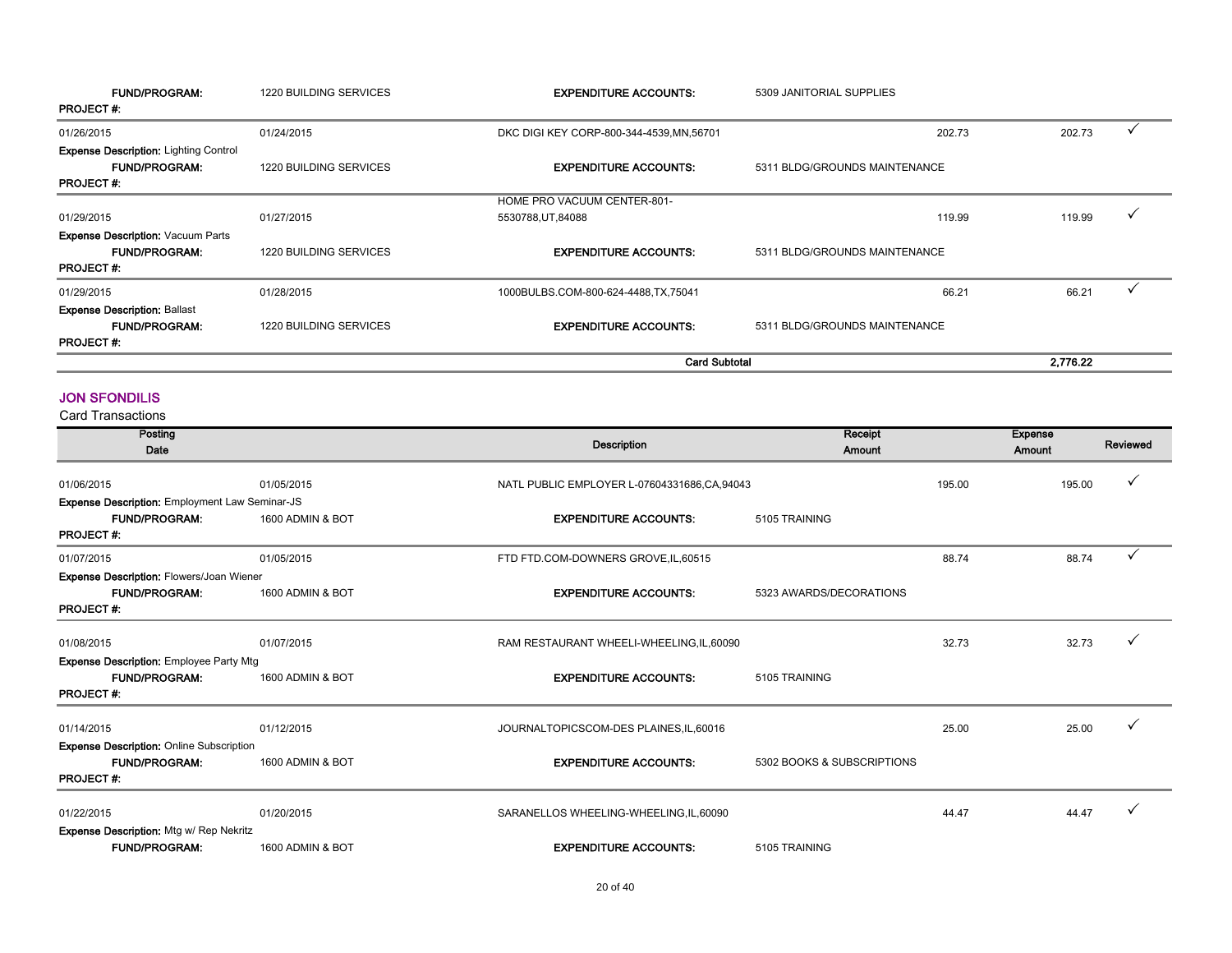| <b>FUND/PROGRAM:</b> | 1600 ADMIN & BOT | <b>EXPENDITURE ACCOUNTS:</b> | 5105 TRAINING |        |  |
|----------------------|------------------|------------------------------|---------------|--------|--|
| <b>PROJECT#:</b>     |                  | <b>Card Subtotal</b>         |               | 403.46 |  |

#### JOSHUA BERMAN

| Posting<br>Date                                                                    |                     | <b>Description</b>                          | Receipt<br>Amount             | <b>Expense</b><br>Reviewed<br>Amount |
|------------------------------------------------------------------------------------|---------------------|---------------------------------------------|-------------------------------|--------------------------------------|
|                                                                                    |                     | DIAS AND DIAS ELECTRON-MISSISSAUGA, ON, L5J |                               |                                      |
| 01/22/2015                                                                         | 01/20/2015          | 3M <sub>5</sub>                             | 276.71                        | 138.36                               |
| Expense Description: Locator Repair<br><b>FUND/PROGRAM:</b><br><b>PROJECT#:</b>    | 4100 WATER DIVISION | <b>EXPENDITURE ACCOUNTS:</b>                | 5220 MAINT OFF/SPEC EQUIPMENT |                                      |
|                                                                                    |                     | DIAS AND DIAS ELECTRON-MISSISSAUGA, ON, L5J |                               |                                      |
| 01/22/2015                                                                         | 01/20/2015          | 3M <sub>5</sub>                             | 276.71                        | 138.35                               |
| Expense Description: Locator Repair<br><b>FUND/PROGRAM:</b><br><b>PROJECT#:</b>    | 4200 SEWER DIVISION | <b>EXPENDITURE ACCOUNTS:</b>                | 5220 MAINT OFF/SPEC EQUIPMENT |                                      |
| 01/26/2015                                                                         | 01/23/2015          | WW GRAINGER-877-2022594, PA, 15201-1416     | 3.94                          | 3.94                                 |
| <b>Expense Description: Electrical Tape</b><br>FUND/PROGRAM:<br><b>PROJECT#:</b>   | 4100 WATER DIVISION | <b>EXPENDITURE ACCOUNTS:</b>                | 5311 BLDG/GROUNDS MAINTENANCE |                                      |
| 01/26/2015                                                                         | 01/24/2015          | PLATT ELECTRIC 800-05036416121, OR, 97005   | 23.19                         | 23.19                                |
| <b>Expense Description: Ball Contactor</b><br>FUND/PROGRAM:<br><b>PROJECT#:</b>    | 4100 WATER DIVISION | <b>EXPENDITURE ACCOUNTS:</b>                | 5311 BLDG/GROUNDS MAINTENANCE |                                      |
|                                                                                    |                     | RUSSO POWER - HAINESVI-                     |                               |                                      |
| 01/30/2015                                                                         | 01/29/2015          | HAINESVILLE, IL, 600300000                  | 445.88                        | 222.94                               |
| <b>Expense Description: Shovels</b><br><b>FUND/PROGRAM:</b><br><b>PROJECT#:</b>    | 4100 WATER DIVISION | <b>EXPENDITURE ACCOUNTS:</b>                | 5315 SMALL TOOLS & EQUIPMENT  |                                      |
|                                                                                    |                     | RUSSO POWER - HAINESVI-                     |                               |                                      |
| 01/30/2015                                                                         | 01/29/2015          | HAINESVILLE, IL, 600300000                  | 445.88                        | 222.94                               |
| <b>Expense Description: Shovels</b><br><b>FUND/PROGRAM:</b><br><b>PROJECT#:</b>    | 4200 SEWER DIVISION | <b>EXPENDITURE ACCOUNTS:</b>                | 5315 SMALL TOOLS & EQUIPMENT  |                                      |
| 02/02/2015                                                                         | 01/30/2015          | SEARS ROEBUCK 1620-VERNON HILLS, IL, 60061  | 565.46                        | 282.73                               |
| <b>Expense Description: Hand Tools</b><br><b>FUND/PROGRAM:</b><br><b>PROJECT#:</b> | 4100 WATER DIVISION | <b>EXPENDITURE ACCOUNTS:</b>                | 5315 SMALL TOOLS & EQUIPMENT  |                                      |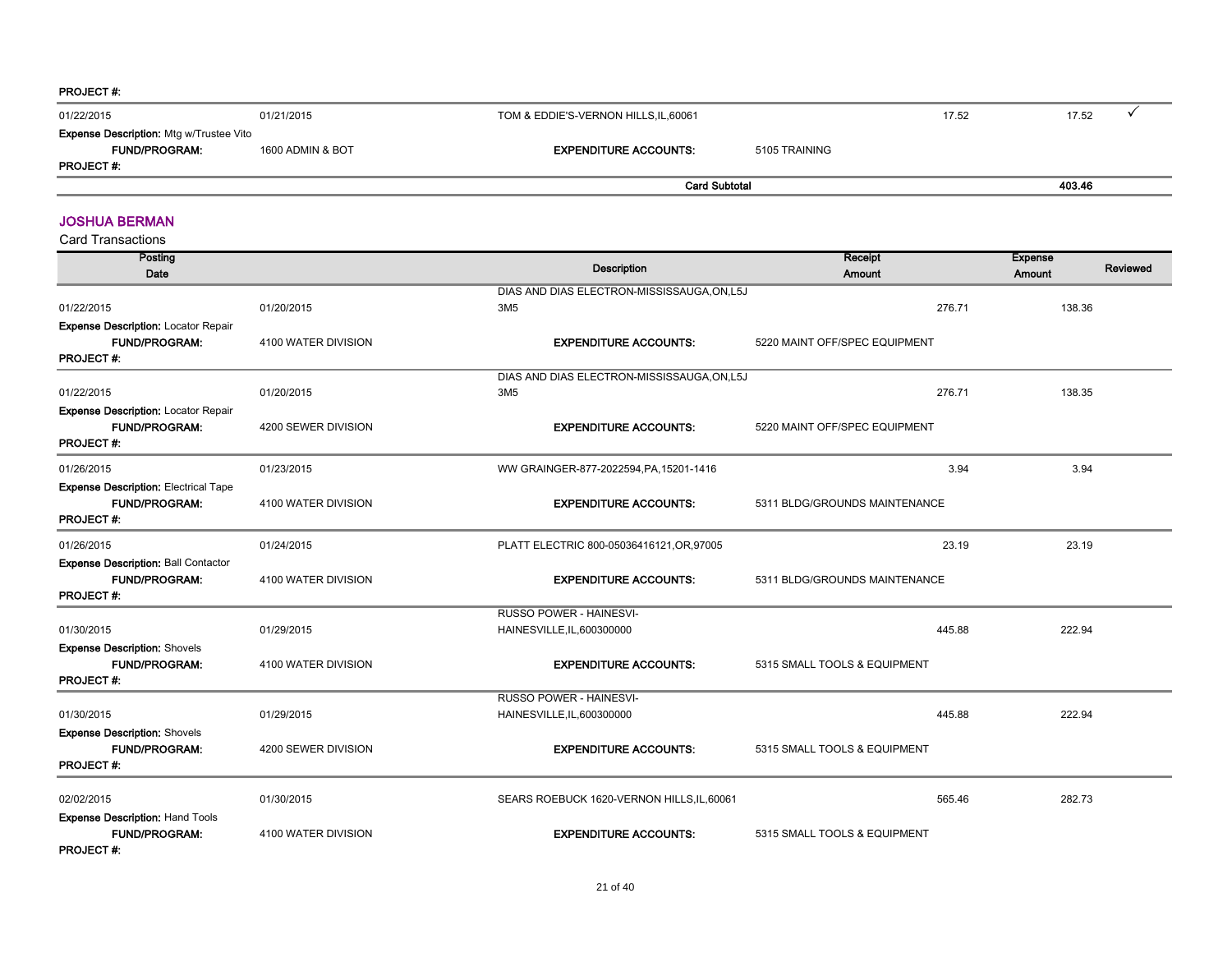| 02/02/2015                                                                          | 01/30/2015          | SEARS ROEBUCK 1620-VERNON HILLS, IL, 60061 |                              | 565.46 | 282.73   |
|-------------------------------------------------------------------------------------|---------------------|--------------------------------------------|------------------------------|--------|----------|
| <b>Expense Description: Hand Tools</b><br><b>FUND/PROGRAM:</b><br><b>PROJECT #:</b> | 4200 SEWER DIVISION | <b>EXPENDITURE ACCOUNTS:</b>               | 5315 SMALL TOOLS & EQUIPMENT |        |          |
|                                                                                     |                     | <b>Card Subtotal</b>                       |                              |        | 1.315.18 |

#### LANA RUDNIK

| Posting<br>Date                                                                                  |                      | <b>Description</b>                       | Receipt<br><b>Amount</b>     |        | <b>Expense</b><br><b>Amount</b> | Reviewed     |
|--------------------------------------------------------------------------------------------------|----------------------|------------------------------------------|------------------------------|--------|---------------------------------|--------------|
| 01/08/2015                                                                                       | 01/07/2015           | OFFICE DEPOT #1105-800-463-3768,IL,60188 |                              | 114.74 | 114.74                          | ✓            |
| <b>Expense Description: Storage Boxes</b><br><b>FUND/PROGRAM:</b><br><b>PROJECT#:</b>            | 1400 CIP ENGINEERING | <b>EXPENDITURE ACCOUNTS:</b>             | 5317 MISC OPERATING SUPPLIES |        |                                 |              |
| 01/09/2015                                                                                       | 01/08/2015           | AMAZON.COM-AMZN.COM/BILL, WA, 98101      |                              | 180.48 | 180.48                          | ✓            |
| <b>Expense Description: Printer Toner Cartridges</b>                                             |                      |                                          |                              |        |                                 |              |
| <b>Accounting Codes</b><br>FUND/PROGRAM:<br><b>PROJECT#:</b>                                     | 1400 CIP ENGINEERING | <b>EXPENDITURE ACCOUNTS:</b>             | 5313 IS MISC EQPT & SUPPLIES |        |                                 |              |
| 01/09/2015                                                                                       | 01/08/2015           | AMAZON.COM-AMZN.COM/BILL, WA, 98101      |                              | 422.58 | 422.58                          | ✓            |
| <b>Expense Description: Printer Toner Cartridges</b><br><b>FUND/PROGRAM:</b><br><b>PROJECT#:</b> | 1400 CIP ENGINEERING | <b>EXPENDITURE ACCOUNTS:</b>             | 5313 IS MISC EQPT & SUPPLIES |        |                                 |              |
| 01/09/2015                                                                                       | 01/09/2015           | AMAZON.COM-AMZN.COM/BILL, WA, 98101      |                              | 123.22 | 123.22                          | ✓            |
| Expense Description: Printer Drum Unit Set<br><b>FUND/PROGRAM:</b><br><b>PROJECT#:</b>           | 1400 CIP ENGINEERING | <b>EXPENDITURE ACCOUNTS:</b>             | 5313 IS MISC EQPT & SUPPLIES |        |                                 |              |
| 01/09/2015                                                                                       | 01/09/2015           | AMAZON.COM-AMZN.COM/BILL, WA, 98101      |                              | 196.58 | 196.58                          | ✓            |
| <b>Expense Description: Fellows Binding Machine</b><br><b>FUND/PROGRAM:</b><br><b>PROJECT#:</b>  | 1400 CIP ENGINEERING | <b>EXPENDITURE ACCOUNTS:</b>             | 5313 IS MISC EQPT & SUPPLIES |        |                                 |              |
| 01/12/2015                                                                                       | 01/11/2015           | AMAZON.COM-AMZN.COM/BILL, WA, 98101      |                              | 535.28 | 535.28                          | $\checkmark$ |
| <b>Expense Description: Printer Toner Cartridges</b><br><b>FUND/PROGRAM:</b><br>PROJECT#:        | 1400 CIP ENGINEERING | <b>EXPENDITURE ACCOUNTS:</b>             | 5313 IS MISC EQPT & SUPPLIES |        |                                 |              |
| 01/14/2015                                                                                       | 01/13/2015           | OFFICE DEPOT #2961-800-463-3768,IL,60714 |                              | 57.86  | 57.86                           |              |
| <b>Expense Description: Office Supplies</b><br><b>FUND/PROGRAM:</b><br><b>PROJECT#:</b>          | 1400 CIP ENGINEERING | <b>EXPENDITURE ACCOUNTS:</b>             | 5228 PRINTING & BINDING      |        |                                 |              |
| 01/14/2015<br><b>Expense Description: Permit Fee/Dundee &amp; Schoe</b>                          | 01/13/2015           | LN COOKCOHWYDEPT-866-255-1857, IL, 60602 |                              | 102.13 | 102.13                          | ✓            |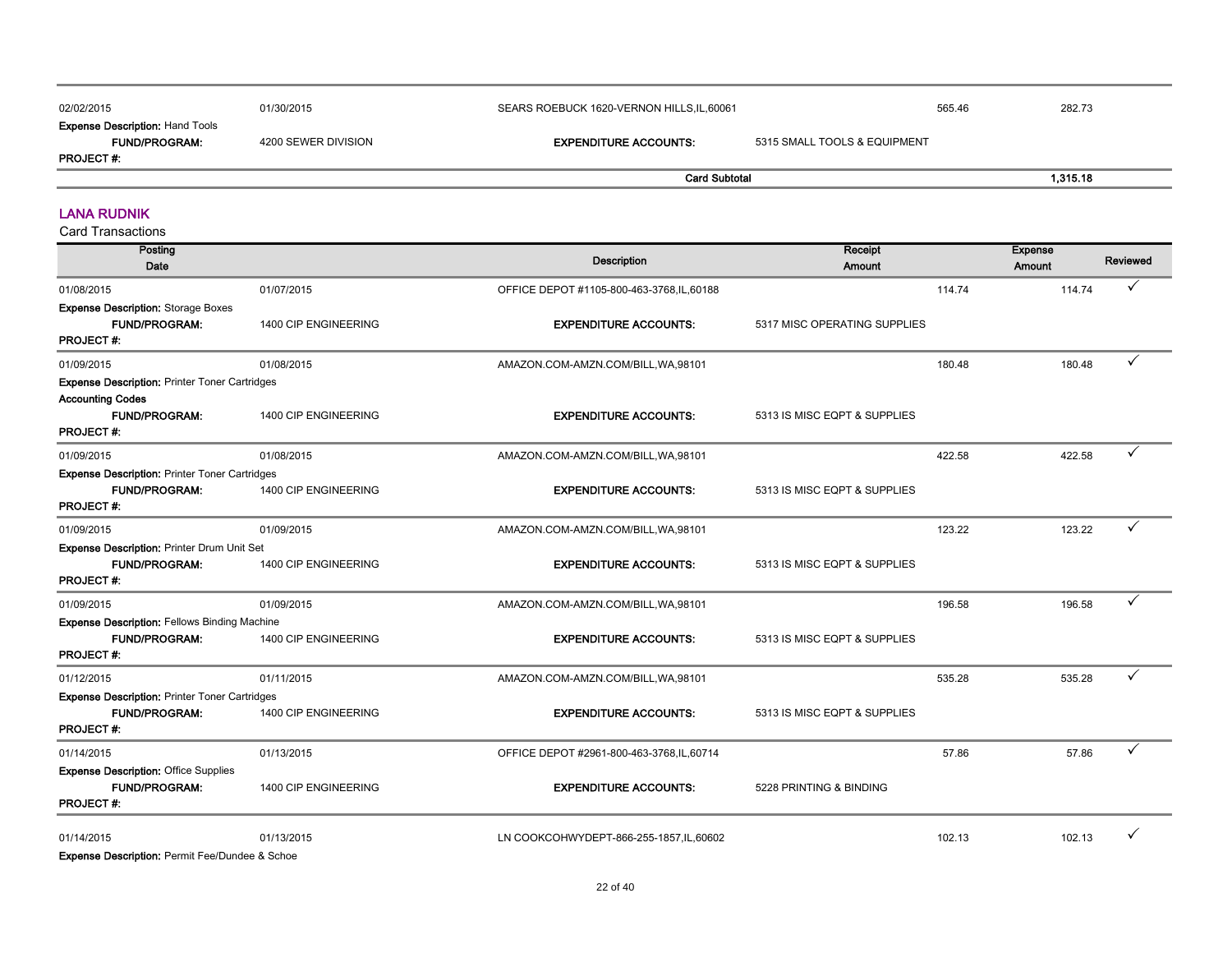| <b>FUND/PROGRAM:</b><br><b>PROJECT#:</b>                                                       | 4320 SEWER SYSTEM IMPROV'S<br>2015-014 | <b>EXPENDITURE ACCOUNTS:</b>                      | 5206 CONSULTING SERVICES       |          |          |              |
|------------------------------------------------------------------------------------------------|----------------------------------------|---------------------------------------------------|--------------------------------|----------|----------|--------------|
| 01/15/2015                                                                                     | 01/14/2015                             | OFFICE DEPOT #1105-800-463-3768, IL, 60188        |                                | 204.29   | 125.24   | ✓            |
| <b>Expense Description: Binding Supplies</b><br>FUND/PROGRAM:<br><b>PROJECT#:</b>              | 1400 CIP ENGINEERING                   | <b>EXPENDITURE ACCOUNTS:</b>                      | 5228 PRINTING & BINDING        |          |          |              |
| 01/15/2015                                                                                     | 01/14/2015                             | OFFICE DEPOT #1105-800-463-3768, IL, 60188        |                                | 204.29   | 56.95    | ✓            |
| <b>Expense Description: Office Supplies</b><br><b>FUND/PROGRAM:</b><br>PROJECT#:               | 1400 CIP ENGINEERING                   | <b>EXPENDITURE ACCOUNTS:</b>                      | 5318 OFFICE SUPPLIES           |          |          |              |
| 01/15/2015                                                                                     | 01/14/2015                             | OFFICE DEPOT #1105-800-463-3768, IL, 60188        |                                | 204.29   | 22.10    | ✓            |
| Expense Description: Hand Sanitizer, Misc.<br><b>FUND/PROGRAM:</b><br><b>PROJECT#:</b>         | 1400 CIP ENGINEERING                   | <b>EXPENDITURE ACCOUNTS:</b>                      | 5317 MISC OPERATING SUPPLIES   |          |          |              |
| 01/15/2015                                                                                     | 01/14/2015                             | OFFICE DEPOT #1090-800-463-3768, MA, 55441        |                                | 3.10     | 3.10     | ✓            |
| <b>Expense Description: Spines</b><br><b>FUND/PROGRAM:</b><br><b>PROJECT#:</b>                 | 1400 CIP ENGINEERING                   | <b>EXPENDITURE ACCOUNTS:</b>                      | 5228 PRINTING & BINDING        |          |          |              |
| 01/15/2015                                                                                     | 01/14/2015                             | OFFICE DEPOT #1214-800-463-3768, GA, 30518        |                                | 12.86    | 12.86    | $\checkmark$ |
| <b>Expense Description: Flyer Paper</b><br><b>FUND/PROGRAM:</b><br><b>PROJECT#:</b>            | 1400 CIP ENGINEERING                   | <b>EXPENDITURE ACCOUNTS:</b>                      | 5318 OFFICE SUPPLIES           |          |          |              |
| 01/28/2015                                                                                     | 01/26/2015                             | INTERNATIONAL PAVEMENT-678-<br>3134051, GA, 30152 |                                | 9.95     | 9.95     | ✓            |
| <b>Expense Description: Better Roads Book</b><br><b>FUND/PROGRAM:</b><br><b>PROJECT#:</b>      | 1400 CIP ENGINEERING                   | <b>EXPENDITURE ACCOUNTS:</b>                      | 5302 BOOKS & SUBSCRIPTIONS     |          |          |              |
| 01/30/2015                                                                                     | 01/28/2015                             | TRIMBLE NAVIGATION LTD-SUNNYVALE, CA, 94085       |                                | 1,650.00 | 1,650.00 | $\checkmark$ |
| <b>Expense Description: GPS Subscription</b><br><b>FUND/PROGRAM:</b><br><b>PROJECT#:</b>       | 1400 CIP ENGINEERING                   | <b>EXPENDITURE ACCOUNTS:</b>                      | 5207 IS SERV & MAINT AGREEMENT |          |          |              |
| 01/30/2015                                                                                     | 01/29/2015                             | ROSEMONT #2-CHICAGO,IL,60018                      |                                | 5.00     | 5.00     | ✓            |
| <b>Expense Description: Parking-Record Easmnt</b><br><b>FUND/PROGRAM:</b><br><b>PROJECT#:</b>  | 1400 CIP ENGINEERING                   | <b>EXPENDITURE ACCOUNTS:</b>                      | 5105 TRAINING                  |          |          |              |
| 01/30/2015                                                                                     | 01/29/2015                             | VENTRA VENDING 05403-CHICAGO,IL,60618             |                                | 9.00     | 9.00     |              |
| <b>Expense Description: Travel-Record Easement</b><br><b>FUND/PROGRAM:</b><br><b>PROJECT#:</b> | 1400 CIP ENGINEERING                   | <b>EXPENDITURE ACCOUNTS:</b>                      | 5105 TRAINING                  |          |          |              |
| 02/02/2015                                                                                     | 01/31/2015                             | ULINE SHIP SUPPLIES-800-295-5510, IL, 60044       |                                | 56.79    | 56.79    |              |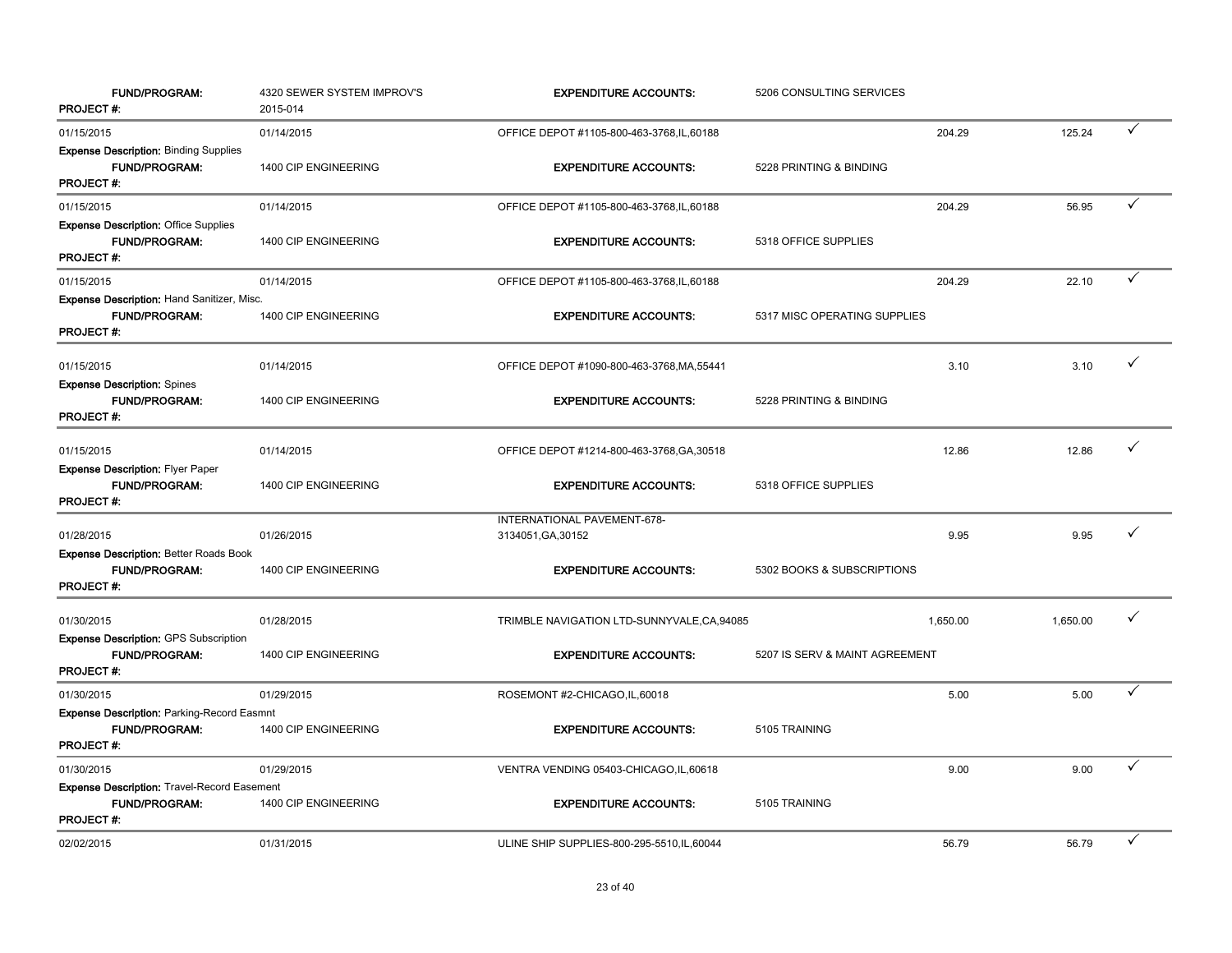#### Expense Description: Boxes

| <b>Expense Description: BOXES</b><br><b>FUND/PROGRAM:</b><br><b>PROJECT #:</b> | 1400 CIP ENGINEERING | <b>EXPENDITURE ACCOUNTS:</b> | 5317 MISC OPERATING SUPPLIES |                 |
|--------------------------------------------------------------------------------|----------------------|------------------------------|------------------------------|-----------------|
|                                                                                |                      | <b>Card Subtotal</b>         |                              | 3,683.86        |
| <b>LINA COLUNGA</b>                                                            |                      |                              |                              |                 |
| <b>Card Transactions</b><br>$B = B - B$                                        |                      |                              | <b>B</b> and the state of    | <b>Property</b> |

| Posting<br>Date                                                                            |                                    | <b>Description</b>                          | Receipt<br><b>Amount</b>      | <b>Expense</b><br><b>Amount</b> | Reviewed     |
|--------------------------------------------------------------------------------------------|------------------------------------|---------------------------------------------|-------------------------------|---------------------------------|--------------|
| 01/13/2015                                                                                 | 01/12/2015                         | D'AGOSTINO'S WHEELING-WHEELING, IL, 60090   | 69.90                         | 69.90                           | ✓            |
| <b>Expense Description: Test Committee Refreshmen</b>                                      |                                    |                                             |                               |                                 |              |
| FUND/PROGRAM.<br><b>PROJECT#:</b>                                                          | 2100 POLICE DEPARTMENT             | <b>EXPENDITURE ACCOUNTS:</b>                | 5205 CONFERENCES & MEETINGS   |                                 |              |
| 01/16/2015                                                                                 | 01/15/2015                         | WM SUPERCENTER #1735-WHEELING,IL,60090      | 12.51                         | 12.51                           |              |
| <b>Expense Description: Memo Books</b><br><b>FUND/PROGRAM:</b><br><b>PROJECT#:</b>         | 2100 POLICE DEPARTMENT             | <b>EXPENDITURE ACCOUNTS:</b>                | 5318 OFFICE SUPPLIES          |                                 |              |
| 01/19/2015                                                                                 | 01/16/2015                         | POWERDMS INC-4079653286,FL,32801            | 3,605.00                      | 3,605.00                        | ✓            |
| Expense Description: CALEA Software Inv #9968<br><b>FUND/PROGRAM:</b><br><b>PROJECT#:</b>  | 2100 POLICE DEPARTMENT             | <b>EXPENDITURE ACCOUNTS:</b>                | 5220 MAINT OFF/SPEC EQUIPMENT |                                 |              |
| 01/21/2015                                                                                 | 01/20/2015                         | PAYPAL ILLINOISDIV-4029357733,CA,95131      | 250.00                        | 250.00                          | $\checkmark$ |
| Expense Description: IDIAI Conf Reg-BC<br><b>FUND/PROGRAM:</b><br><b>PROJECT#:</b>         | 2100 POLICE DEPARTMENT             | <b>EXPENDITURE ACCOUNTS:</b>                | 5105 TRAINING                 |                                 |              |
| 01/28/2015                                                                                 | 01/28/2015                         | HP SERVICES-800-325-5372, CA, 94304         | 114.00                        | 114.00                          |              |
| <b>Expense Description: Printer Paper Tray</b><br><b>FUND/PROGRAM:</b><br><b>PROJECT#:</b> | 2100 POLICE DEPARTMENT             | <b>EXPENDITURE ACCOUNTS:</b>                | 5313 IS MISC EQPT & SUPPLIES  |                                 |              |
| 02/03/2015                                                                                 | 01/30/2015                         | SOLIDSIGNAL.COM-248-479-2210,MI,48375       | 158.07                        | 158.07                          | ✓            |
| Expense Description: Desktop Power Center<br><b>FUND/PROGRAM:</b><br><b>PROJECT#:</b>      | 0015 EMERGENCY TELEPHONE SYS (911) | <b>EXPENDITURE ACCOUNTS:</b>                | 5313 IS MISC EQPT & SUPPLIES  |                                 |              |
| 02/03/2015                                                                                 | 02/03/2015                         | VZWRLSS MW M5761-01-800-922-0204, GA, 30004 | 44.98                         | 44.98                           |              |
| Expense Description: iPhone Case & Charger<br><b>FUND/PROGRAM:</b><br>PROJECT#:            | 2100 POLICE DEPARTMENT             | <b>EXPENDITURE ACCOUNTS:</b>                | 5317 MISC OPERATING SUPPLIES  |                                 |              |
|                                                                                            |                                    | <b>Card Subtotal</b>                        |                               | 4,254.46                        |              |

LORI HAZLEWOOD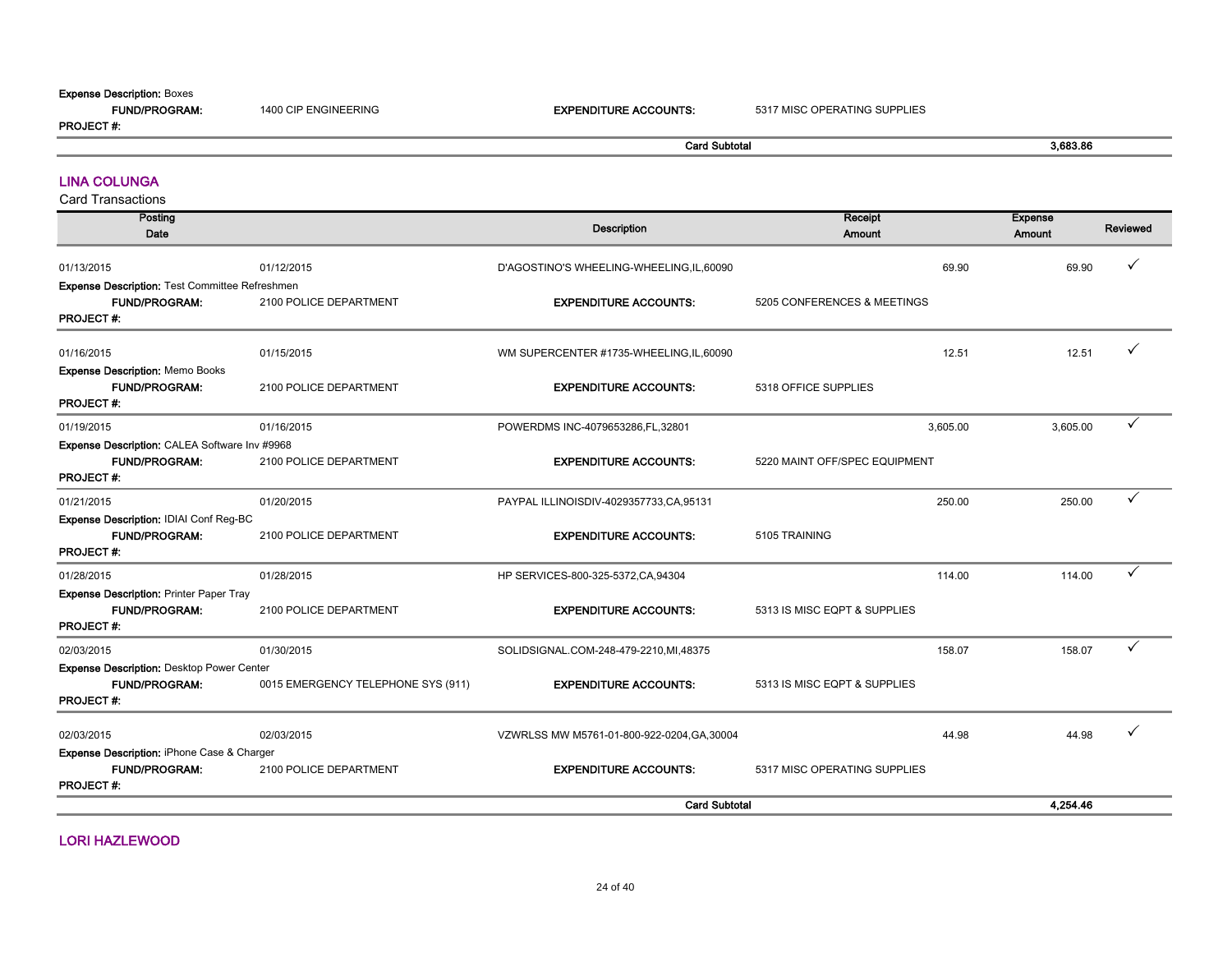| Posting                                               |                        |                                              | Receipt                       | <b>Expense</b> |                 |
|-------------------------------------------------------|------------------------|----------------------------------------------|-------------------------------|----------------|-----------------|
| Date                                                  |                        | <b>Description</b>                           | Amount                        | Amount         | <b>Reviewed</b> |
|                                                       |                        | RUSSO HARDWARE - SCHIL-SCHILLER              |                               |                |                 |
| 01/15/2015                                            | 01/14/2015             | PRK, IL, 601760000                           | 1.540.00                      | 1.540.00       | ✓               |
| <b>Expense Description: Chain Saws</b>                |                        |                                              |                               |                |                 |
| <b>FUND/PROGRAM:</b>                                  | 1430 FORESTRY DIVISION | <b>EXPENDITURE ACCOUNTS:</b>                 | 5315 SMALL TOOLS & EQUIPMENT  |                |                 |
| <b>PROJECT#:</b>                                      |                        |                                              |                               |                |                 |
| 01/15/2015                                            | 01/14/2015             | THE MULCH CENTER-DEERFIELD, IL, 60015        | 765.00                        | 765.00         | ✓               |
| <b>Expense Description:</b> Dump Fee Logs/Chips       |                        |                                              |                               |                |                 |
| <b>FUND/PROGRAM:</b>                                  | 1430 FORESTRY DIVISION | <b>EXPENDITURE ACCOUNTS:</b>                 | 5208 DEBRIS DUMP CHARGES      |                |                 |
| <b>PROJECT#:</b>                                      |                        |                                              |                               |                |                 |
| 01/16/2015                                            | 01/14/2015             | FULLIFE SAFETY-ROSELLE, IL, 60172            | 17.64                         | 17.64          | ✓               |
| <b>Expense Description: Rain Pants</b>                |                        |                                              |                               |                |                 |
| <b>FUND/PROGRAM:</b>                                  | 1420 STREETS DIVISION  | <b>EXPENDITURE ACCOUNTS:</b>                 | 5319 PROTECTIVE CLOTHING      |                |                 |
| <b>PROJECT#:</b>                                      |                        |                                              |                               |                |                 |
| 01/16/2015                                            | 01/14/2015             | FULLIFE SAFETY-ROSELLE, IL, 60172            | 467.80                        | 467.80         | $\checkmark$    |
| Expense Description: Chaps                            |                        |                                              |                               |                |                 |
| <b>FUND/PROGRAM:</b>                                  | 1430 FORESTRY DIVISION | <b>EXPENDITURE ACCOUNTS:</b>                 | 5319 PROTECTIVE CLOTHING      |                |                 |
| <b>PROJECT#:</b>                                      |                        |                                              |                               |                |                 |
|                                                       |                        | ZIMMERMANN'S TRUE VALU-BUFFALO               |                               |                |                 |
| 01/20/2015                                            | 01/19/2015             | GROVE, IL, 60089                             | 39.99                         | 39.99          | ✓               |
| <b>Expense Description: Street Sign Bolts</b>         |                        |                                              |                               |                |                 |
| <b>FUND/PROGRAM:</b>                                  | 1420 STREETS DIVISION  | <b>EXPENDITURE ACCOUNTS:</b>                 | 5320 STREET SIGNS             |                |                 |
| <b>PROJECT#:</b>                                      |                        |                                              |                               |                |                 |
| 01/22/2015                                            | 01/21/2015             | AFLORAL.COM-JAMESTOWN,NY,14701               | 4,994.32                      | 4,994.32       | ✓               |
| <b>Expense Description: Silk Flower Baskets</b>       |                        |                                              |                               |                |                 |
| <b>FUND/PROGRAM:</b>                                  | 1430 FORESTRY DIVISION | <b>EXPENDITURE ACCOUNTS:</b>                 | 5311 BLDG/GROUNDS MAINTENANCE |                |                 |
| <b>PROJECT#:</b>                                      |                        |                                              |                               |                |                 |
| 01/26/2015                                            | 01/23/2015             | IN THE MULCH CENTER L-847-4597200, IL, 60015 | 165.00                        | 165.00         |                 |
| Expense Description: Dump Fee Logs/Chips              |                        |                                              |                               |                |                 |
| <b>FUND/PROGRAM:</b>                                  | 1430 FORESTRY DIVISION | <b>EXPENDITURE ACCOUNTS:</b>                 | 5208 DEBRIS DUMP CHARGES      |                |                 |
| <b>PROJECT#:</b>                                      |                        |                                              |                               |                |                 |
|                                                       |                        |                                              |                               |                |                 |
| 01/28/2015                                            | 01/27/2015             | PAYPAL 2CHECKOUTCO-4029357733, OH, 43215     | 4,901.20                      | 4,901.20       | ✓               |
| <b>Expense Description: Silk Flower Baskets</b>       |                        |                                              |                               |                |                 |
| <b>FUND/PROGRAM:</b>                                  | 1430 FORESTRY DIVISION | <b>EXPENDITURE ACCOUNTS:</b>                 | 5311 BLDG/GROUNDS MAINTENANCE |                |                 |
| <b>PROJECT#:</b>                                      |                        |                                              |                               |                |                 |
|                                                       |                        | MOTION INDUSTRIES IL33-205-957-              |                               |                |                 |
| 01/28/2015                                            | 01/27/2015             | 5214, IL, 600900000                          | 573.20                        | 573.20         | ✓               |
| <b>Expense Description: Rollers for Salt Conveyer</b> |                        |                                              |                               |                |                 |
| <b>FUND/PROGRAM:</b>                                  | 1420 STREETS DIVISION  | <b>EXPENDITURE ACCOUNTS:</b>                 | 5311 BLDG/GROUNDS MAINTENANCE |                |                 |
| PROJECT#:                                             |                        |                                              |                               |                |                 |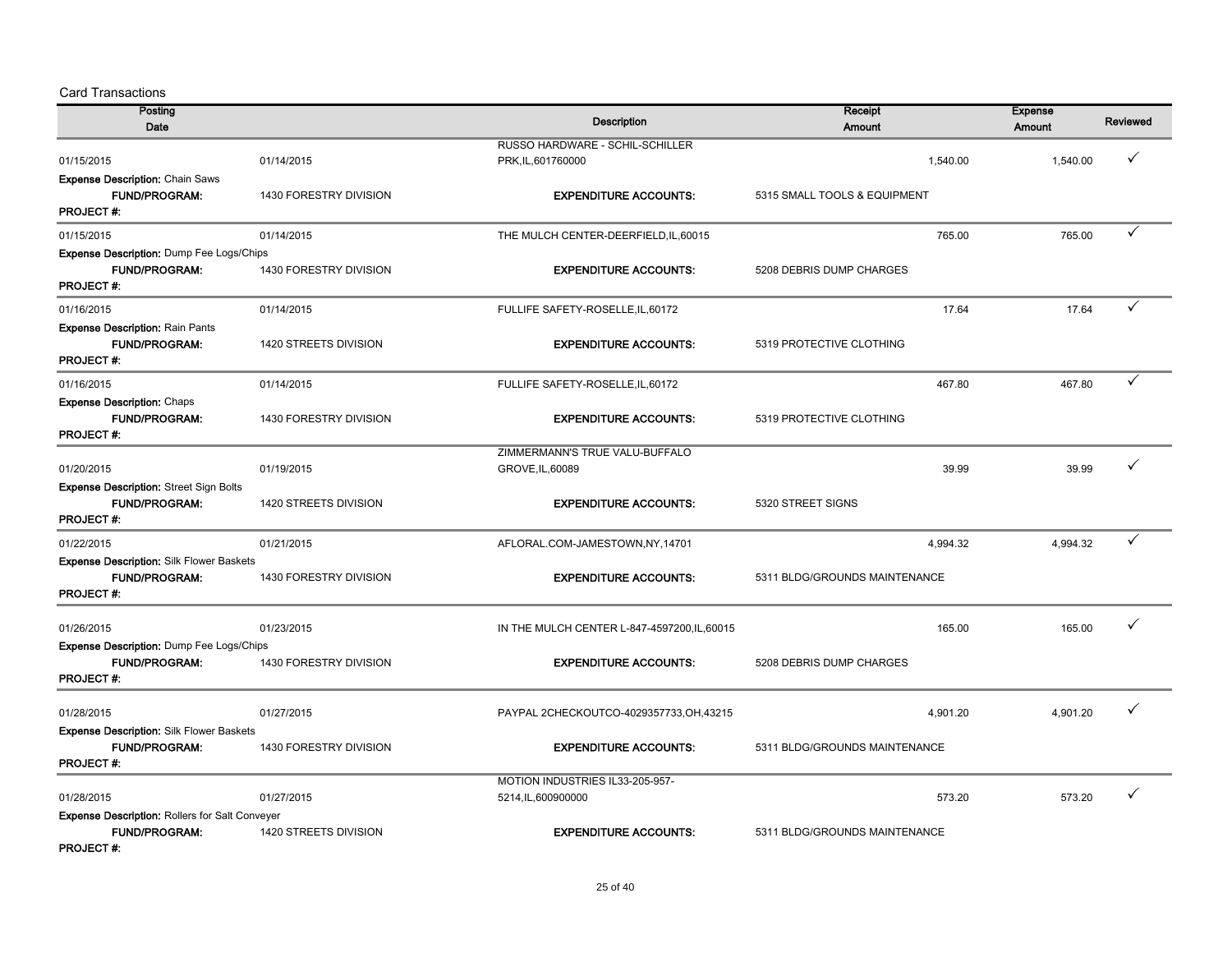| 01/29/2015                                                           | 01/27/2015             | THE HOME DEPOT 1927-PALATINE, IL, 600740000 |                               | 15.00 | 15.00     |  |
|----------------------------------------------------------------------|------------------------|---------------------------------------------|-------------------------------|-------|-----------|--|
| <b>Expense Description: Backpack Sprayer</b><br><b>FUND/PROGRAM:</b> | 1430 FORESTRY DIVISION | <b>EXPENDITURE ACCOUNTS:</b>                | 5311 BLDG/GROUNDS MAINTENANCE |       |           |  |
| <b>PROJECT#:</b>                                                     |                        |                                             |                               |       |           |  |
|                                                                      |                        | <b>Card Subtotal</b>                        |                               |       | 13,479.15 |  |

#### LOUIS MAGURNO

Card Transactions

| Posting<br>Date                                                |                               | <b>Description</b>                           | Receipt<br><b>Amount</b>      |          | <b>Expense</b><br>Amount | Reviewed |
|----------------------------------------------------------------|-------------------------------|----------------------------------------------|-------------------------------|----------|--------------------------|----------|
|                                                                |                               | <b>BANNER PLUMBING SUPPLY-BUFFALO</b>        |                               |          |                          | ✓        |
| 01/05/2015                                                     | 01/02/2015                    | GROVE, IL, 60089                             |                               | 288.83   | 288.83                   |          |
| Expense Description: New Toilet & Seat<br><b>FUND/PROGRAM:</b> | 1220 BUILDING SERVICES        | <b>EXPENDITURE ACCOUNTS:</b>                 | 5311 BLDG/GROUNDS MAINTENANCE |          |                          |          |
| <b>PROJECT#:</b>                                               |                               |                                              |                               |          |                          |          |
| 01/09/2015                                                     | 01/09/2015                    | ULINE SHIP SUPPLIES-800-295-5510, IL, 60044  |                               | 651.22   | 651.22                   | ✓        |
| <b>Expense Description: 95gal Clear Trash Bags</b>             |                               |                                              |                               |          |                          |          |
| <b>FUND/PROGRAM:</b><br><b>PROJECT#:</b>                       | 1220 BUILDING SERVICES        | <b>EXPENDITURE ACCOUNTS:</b>                 | 5309 JANITORIAL SUPPLIES      |          |                          |          |
|                                                                |                               |                                              |                               |          |                          |          |
| 01/15/2015                                                     | 01/14/2015                    | SQ INTERNATIONAL FIRE-LAKE ZURICH, IL, 60047 |                               | 3,974.00 | 428.50                   | ✓        |
| <b>Expense Description: Fire Alarm Maintenance</b>             |                               |                                              |                               |          |                          |          |
| FUND/PROGRAM:<br><b>PROJECT#:</b>                              | 1320 SENIOR CITIZENS SERVICES | <b>EXPENDITURE ACCOUNTS:</b>                 | 5220 MAINT OFF/SPEC EQUIPMENT |          |                          |          |
| 01/15/2015                                                     | 01/14/2015                    | SQ INTERNATIONAL FIRE-LAKE ZURICH, IL, 60047 |                               | 3,974.00 | 305.00                   |          |
| <b>Expense Description:</b> Fire Alarm Maintenance             |                               |                                              |                               |          |                          |          |
| <b>FUND/PROGRAM:</b>                                           | 1170 COMMUTER PARKING         | <b>EXPENDITURE ACCOUNTS:</b>                 | 5220 MAINT OFF/SPEC EQUIPMENT |          |                          |          |
| <b>PROJECT#:</b>                                               |                               |                                              |                               |          |                          |          |
| 01/15/2015                                                     | 01/14/2015                    | SQ INTERNATIONAL FIRE-LAKE ZURICH, IL, 60047 |                               | 3.974.00 | 790.50                   |          |
| Expense Description: Fire Alarm Maintenance                    |                               |                                              |                               |          |                          |          |
| <b>FUND/PROGRAM:</b><br><b>PROJECT#:</b>                       | 2200 FIRE DEPARTMENT          | <b>EXPENDITURE ACCOUNTS:</b>                 | 5211 EXTINGUISHER SERVICE     |          |                          |          |
|                                                                |                               |                                              |                               |          |                          |          |
| 01/15/2015                                                     | 01/14/2015                    | SQ INTERNATIONAL FIRE-LAKE ZURICH, IL, 60047 |                               | 3,974.00 | 2,450.00                 |          |
| <b>Expense Description: Fire Alarm Maintenance</b>             |                               |                                              |                               |          |                          |          |
| <b>FUND/PROGRAM:</b><br><b>PROJECT#:</b>                       | 1220 BUILDING SERVICES        | <b>EXPENDITURE ACCOUNTS:</b>                 | 5220 MAINT OFF/SPEC EQUIPMENT |          |                          |          |
|                                                                |                               | <b>Card Subtotal</b>                         |                               |          | 4,914.05                 |          |
| <b>ILLOS LIMOSE</b>                                            |                               |                                              |                               |          |                          |          |

LUCA URSAN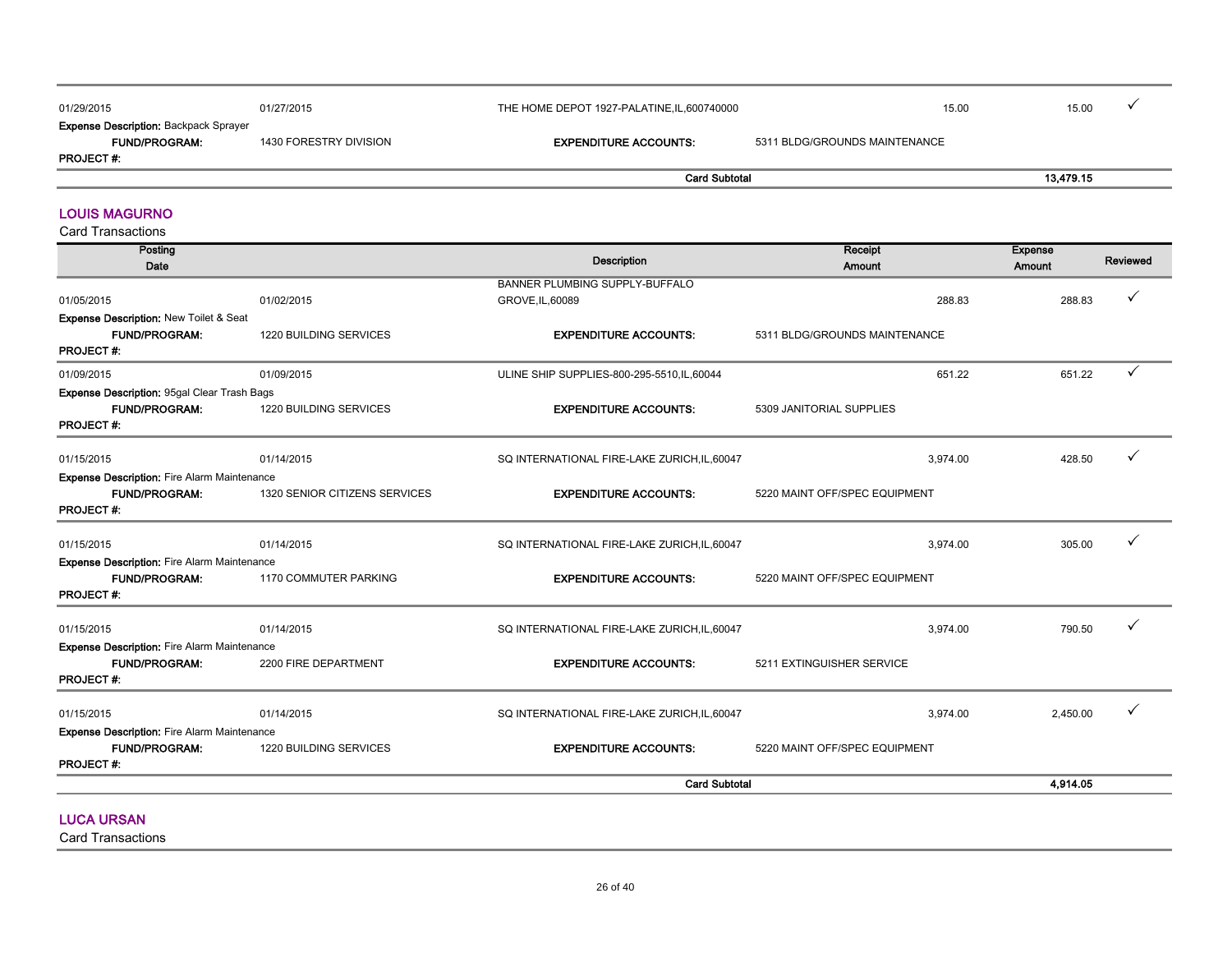| Posting<br>Date                                                                                 |                          | <b>Description</b>                                 | Receipt<br><b>Amount</b>       | <b>Expense</b><br><b>Amount</b> |          | <b>Reviewed</b> |
|-------------------------------------------------------------------------------------------------|--------------------------|----------------------------------------------------|--------------------------------|---------------------------------|----------|-----------------|
| 01/05/2015                                                                                      | 01/02/2015               | PAYFLOW/PAYPAL-08888839770, TX, 78729              |                                | 19.95                           | 19.95    |                 |
| <b>Expense Description: Webpayments System Fees</b><br><b>FUND/PROGRAM:</b><br><b>PROJECT#:</b> | 1750 INFORMATION SYSTEMS | <b>EXPENDITURE ACCOUNTS:</b>                       | 5207 IS SERV & MAINT AGREEMENT |                                 |          |                 |
| 01/05/2015                                                                                      | 01/03/2015               | AT&T DATA-08003310500, GA, 30004                   |                                | 14.99                           | 14.99    | ✓               |
| <b>Expense Description: Wireless Data Svcs</b><br>FUND/PROGRAM:<br><b>PROJECT#:</b>             | 1600 ADMIN & BOT         | <b>EXPENDITURE ACCOUNTS:</b>                       | 5239 CELLULAR SERVICES         |                                 |          |                 |
| 01/05/2015                                                                                      | 01/03/2015               | AT&T DATA-08003310500, GA, 30004                   |                                | 25.00                           | 25.00    |                 |
| <b>Expense Description: Wireless Data Svcs</b><br><b>FUND/PROGRAM:</b><br><b>PROJECT#:</b>      | 1600 ADMIN & BOT         | <b>EXPENDITURE ACCOUNTS:</b>                       | 5239 CELLULAR SERVICES         |                                 |          |                 |
| 01/05/2015                                                                                      | 01/03/2015               | AT&T DATA-08003310500, GA, 30004                   |                                | 25.00                           | 25.00    |                 |
| <b>Expense Description: Wireless Data Svcs</b><br>FUND/PROGRAM:<br><b>PROJECT#:</b>             | 1600 ADMIN & BOT         | <b>EXPENDITURE ACCOUNTS:</b>                       | 5239 CELLULAR SERVICES         |                                 |          |                 |
| 01/05/2015                                                                                      | 01/04/2015               | COMCAST CHICAGO-800-COMCAST, IL, 60173             |                                | 232.85                          | 232.85   |                 |
| <b>Expense Description: HighSpeed Internet Svcs</b><br><b>FUND/PROGRAM:</b><br><b>PROJECT#:</b> | 1750 INFORMATION SYSTEMS | <b>EXPENDITURE ACCOUNTS:</b>                       | 5207 IS SERV & MAINT AGREEMENT |                                 |          |                 |
| 01/06/2015                                                                                      | 01/05/2015               | AT&T DATA-08003310500, GA, 30004                   |                                | 14.99                           | 14.99    |                 |
| <b>Expense Description: Wireless Data Svcs</b><br><b>FUND/PROGRAM:</b><br><b>PROJECT#:</b>      | 1600 ADMIN & BOT         | <b>EXPENDITURE ACCOUNTS:</b>                       | 5239 CELLULAR SERVICES         |                                 |          |                 |
| 01/06/2015                                                                                      | 01/06/2015               | SERVER CENTRAL NETWORK-312-829-<br>1111, IL, 60604 |                                | 394.00                          | 394.00   |                 |
| <b>Expense Description: Website Hosting Svcs</b><br>FUND/PROGRAM:<br><b>PROJECT#:</b>           | 1750 INFORMATION SYSTEMS | <b>EXPENDITURE ACCOUNTS:</b>                       | 5207 IS SERV & MAINT AGREEMENT |                                 |          |                 |
| 01/07/2015                                                                                      | 01/05/2015               | MYMOODMIX.COM-855-345-5223, TX, 78703              |                                | 38.09                           | 38.09    |                 |
| <b>Expense Description: Streaming Music Svcs</b><br><b>FUND/PROGRAM:</b><br><b>PROJECT#:</b>    | 1750 INFORMATION SYSTEMS | <b>EXPENDITURE ACCOUNTS:</b>                       | 5207 IS SERV & MAINT AGREEMENT |                                 |          |                 |
| 01/07/2015                                                                                      | 01/05/2015               | B&H PHOTO, 800-606-696-800-2215743, NY, 10001      |                                | 95.80                           | 95.80    |                 |
| Expense Description: Sony SOVCTVPR1<br><b>FUND/PROGRAM:</b><br><b>PROJECT#:</b>                 | 1750 INFORMATION SYSTEMS | <b>EXPENDITURE ACCOUNTS:</b>                       | 5313 IS MISC EQPT & SUPPLIES   |                                 |          |                 |
| 01/07/2015                                                                                      | 01/06/2015               | WWW.NEWEGG.COM-800-390-1119,CA,91745               | 1,508.43                       |                                 | 1,508.43 |                 |
| Expense Description: IT Equipment<br>FUND/PROGRAM:                                              | 1750 INFORMATION SYSTEMS | <b>EXPENDITURE ACCOUNTS:</b>                       | 5313 IS MISC EQPT & SUPPLIES   |                                 |          |                 |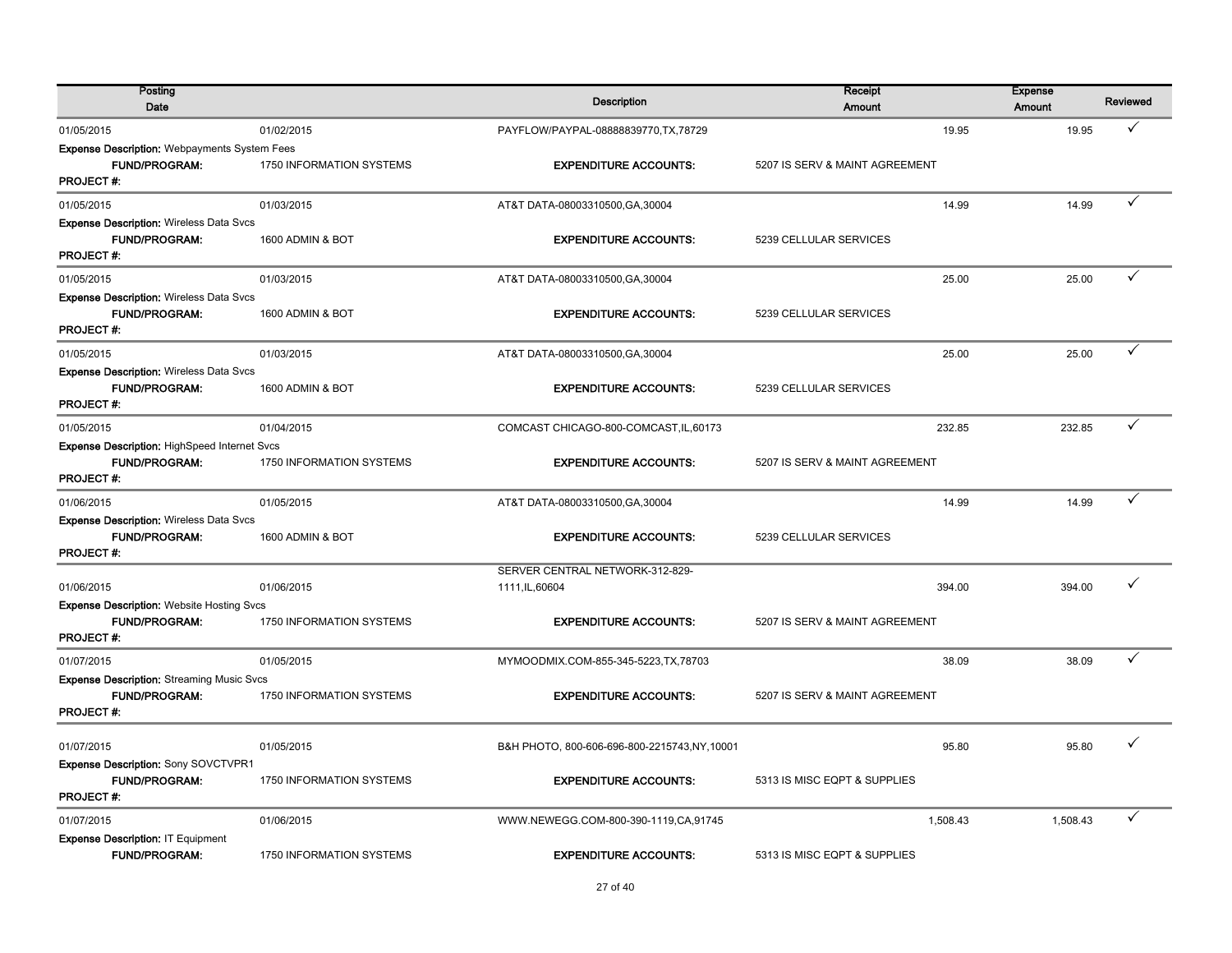| 01/07/2015                                                                                 | 01/07/2015               | WWW.NEWEGG.COM-800-390-1119,CA,91745 |                              | 461.49 | 461.49 | ✓            |
|--------------------------------------------------------------------------------------------|--------------------------|--------------------------------------|------------------------------|--------|--------|--------------|
| <b>Expense Description: IT Equipment</b><br>FUND/PROGRAM:<br><b>PROJECT#:</b>              | 1750 INFORMATION SYSTEMS | <b>EXPENDITURE ACCOUNTS:</b>         | 5313 IS MISC EQPT & SUPPLIES |        |        |              |
| 01/09/2015                                                                                 | 01/07/2015               | AT&T DATA-08003310500, GA, 30004     |                              | 30.00  | 30.00  | $\checkmark$ |
| <b>Expense Description: Wireless Data Svcs</b><br>FUND/PROGRAM:<br><b>PROJECT#:</b>        | 1600 ADMIN & BOT         | <b>EXPENDITURE ACCOUNTS:</b>         | 5239 CELLULAR SERVICES       |        |        |              |
| 01/13/2015                                                                                 | 01/11/2015               | AT&T DATA-08003310500, GA, 30004     |                              | 14.99  | 14.99  | ✓            |
| <b>Expense Description: Wireless Data Svcs</b><br><b>FUND/PROGRAM:</b><br><b>PROJECT#:</b> | 1600 ADMIN & BOT         | <b>EXPENDITURE ACCOUNTS:</b>         | 5239 CELLULAR SERVICES       |        |        |              |
| 01/14/2015                                                                                 | 01/13/2015               | AT&T DATA-08003310500, GA, 30004     |                              | 14.99  | 14.99  | $\checkmark$ |
| <b>Expense Description: Wireless Data Svcs</b><br>FUND/PROGRAM:<br><b>PROJECT#:</b>        | 1600 ADMIN & BOT         | <b>EXPENDITURE ACCOUNTS:</b>         | 5239 CELLULAR SERVICES       |        |        |              |
| 01/19/2015                                                                                 | 01/16/2015               | AT&T DATA-08003310500, GA, 30004     |                              | 14.99  | 14.99  | ✓            |
| <b>Expense Description: Wireless Data Svcs</b><br><b>FUND/PROGRAM:</b><br><b>PROJECT#:</b> | 1600 ADMIN & BOT         | <b>EXPENDITURE ACCOUNTS:</b>         | 5239 CELLULAR SERVICES       |        |        |              |
| 01/19/2015                                                                                 | 01/16/2015               | AT&T DATA-08003310500, GA, 30004     |                              | 14.99  | 14.99  | $\checkmark$ |
| <b>Expense Description: Wireless Data Svcs</b><br><b>FUND/PROGRAM:</b><br><b>PROJECT#:</b> | 1600 ADMIN & BOT         | <b>EXPENDITURE ACCOUNTS:</b>         | 5239 CELLULAR SERVICES       |        |        |              |
| 01/19/2015                                                                                 | 01/17/2015               | AT&T DATA-08003310500, GA, 30004     |                              | 14.99  | 14.99  | ✓            |
| <b>Expense Description: Wireless Data Svcs</b><br>FUND/PROGRAM:<br><b>PROJECT#:</b>        | 1600 ADMIN & BOT         | <b>EXPENDITURE ACCOUNTS:</b>         | 5239 CELLULAR SERVICES       |        |        |              |
| 01/20/2015                                                                                 | 01/19/2015               | AT&T DATA-08003310500, GA, 30004     |                              | 25.00  | 25.00  | $\checkmark$ |
| <b>Expense Description: Wireless Data Svcs</b><br><b>FUND/PROGRAM:</b><br><b>PROJECT#:</b> | 1600 ADMIN & BOT         | <b>EXPENDITURE ACCOUNTS:</b>         | 5239 CELLULAR SERVICES       |        |        |              |
| 01/20/2015                                                                                 | 01/19/2015               | AT&T DATA-08003310500, GA, 30004     |                              | 25.00  | 25.00  | ✓            |
| <b>Expense Description: Wireless Data Svcs</b><br>FUND/PROGRAM:<br>PROJECT#:               | 1600 ADMIN & BOT         | <b>EXPENDITURE ACCOUNTS:</b>         | 5239 CELLULAR SERVICES       |        |        |              |
| 01/22/2015                                                                                 | 01/20/2015               | AT&T DATA-08003310500, GA, 30004     |                              | 30.00  | 30.00  | ✓            |
| <b>Expense Description: Wireless Data Svcs</b><br><b>FUND/PROGRAM:</b><br><b>PROJECT#:</b> | 1600 ADMIN & BOT         | <b>EXPENDITURE ACCOUNTS:</b>         | 5239 CELLULAR SERVICES       |        |        |              |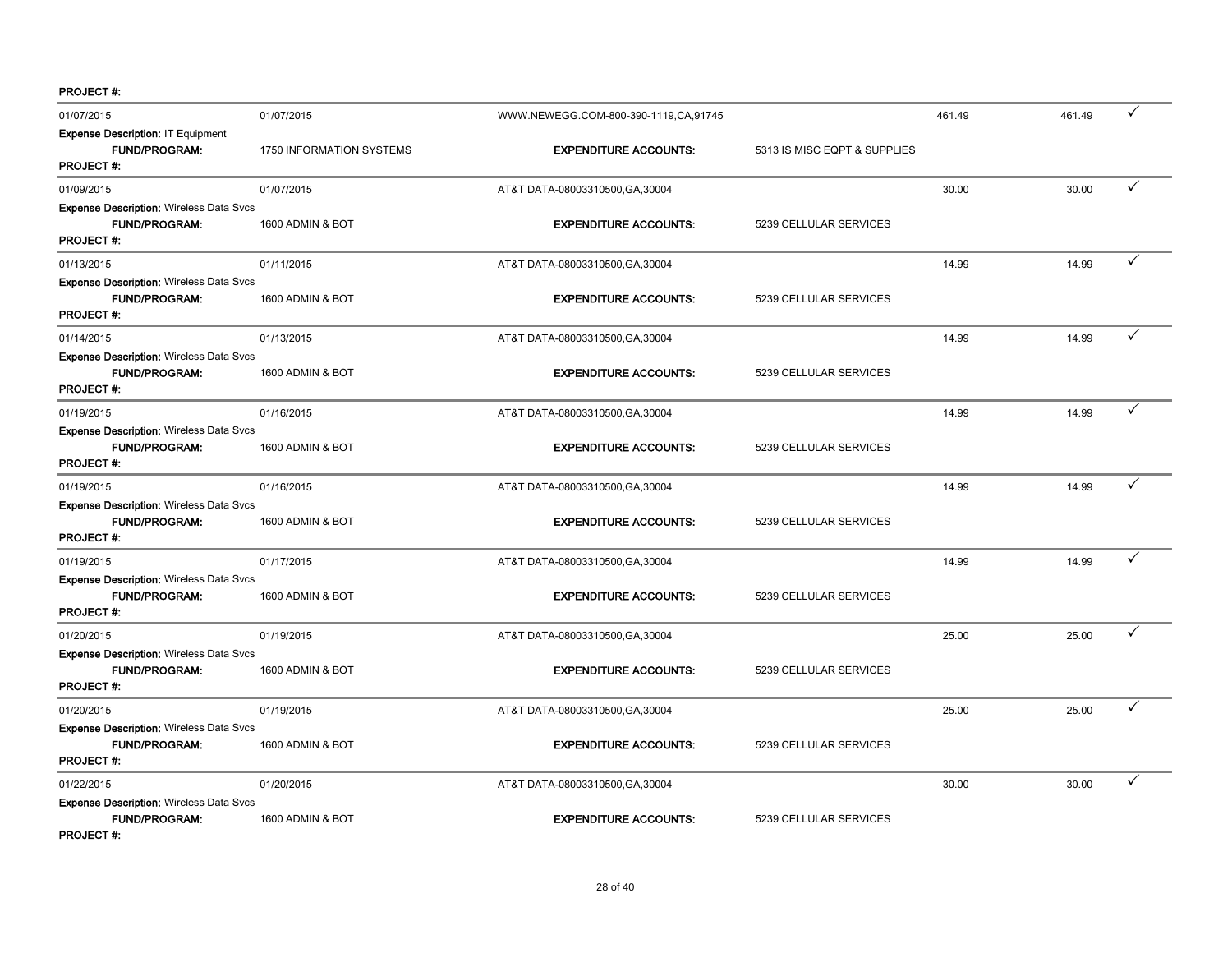| 01/22/2015                                                                                      | 01/21/2015               | AT&T DATA-08003310500, GA, 30004           | 25.00                          | 25.00    | ✓ |
|-------------------------------------------------------------------------------------------------|--------------------------|--------------------------------------------|--------------------------------|----------|---|
| <b>Expense Description: Wireless Data Svcs</b><br><b>FUND/PROGRAM:</b><br><b>PROJECT#:</b>      | 1600 ADMIN & BOT         | <b>EXPENDITURE ACCOUNTS:</b>               | 5239 CELLULAR SERVICES         |          |   |
| 01/22/2015                                                                                      | 01/21/2015               | AT&T DATA-08003310500, GA, 30004           | 14.99                          | 14.99    | ✓ |
| <b>Expense Description: Wireless Data Svcs</b><br>FUND/PROGRAM:<br><b>PROJECT#:</b>             | 1600 ADMIN & BOT         | <b>EXPENDITURE ACCOUNTS:</b>               | 5239 CELLULAR SERVICES         |          |   |
| 01/23/2015                                                                                      | 01/21/2015               | AT&T DATA-08003310500, GA, 30004           | 25.00                          | 25.00    |   |
| <b>Expense Description: Wireless Data Svcs</b><br><b>FUND/PROGRAM:</b><br><b>PROJECT#:</b>      | 1600 ADMIN & BOT         | <b>EXPENDITURE ACCOUNTS:</b>               | 5239 CELLULAR SERVICES         |          |   |
| 01/26/2015                                                                                      | 01/22/2015               | AT&T DATA-08003310500, GA, 30004           | 14.99                          | 14.99    |   |
| <b>Expense Description: Wireless Data Svcs</b><br><b>FUND/PROGRAM:</b><br>PROJECT#:             | 1600 ADMIN & BOT         | <b>EXPENDITURE ACCOUNTS:</b>               | 5239 CELLULAR SERVICES         |          |   |
| 01/27/2015                                                                                      | 01/27/2015               | COMCAST CHICAGO-800-COMCAST, IL, 60173     | 224.90                         | 224.90   | ✓ |
| <b>Expense Description: HighSpeed Internet Svcs</b><br><b>FUND/PROGRAM:</b><br><b>PROJECT#:</b> | 1750 INFORMATION SYSTEMS | <b>EXPENDITURE ACCOUNTS:</b>               | 5207 IS SERV & MAINT AGREEMENT |          |   |
| 01/28/2015                                                                                      | 01/27/2015               | STREAKWAVE WIRELESS-04082948415, CA, 95112 | 236.74                         | 236.74   |   |
| <b>Expense Description: External Power Supply</b><br><b>FUND/PROGRAM:</b><br><b>PROJECT#:</b>   | 1750 INFORMATION SYSTEMS | <b>EXPENDITURE ACCOUNTS:</b>               | 5313 IS MISC EQPT & SUPPLIES   |          |   |
| 01/29/2015                                                                                      | 01/28/2015               | HSW HOSTWAY.COM-866-4678929,IL,60606       | 126.00                         | 126.00   |   |
| <b>Expense Description: Webhosting Svcs</b><br>FUND/PROGRAM:<br><b>PROJECT#:</b>                | 1750 INFORMATION SYSTEMS | <b>EXPENDITURE ACCOUNTS:</b>               | 5207 IS SERV & MAINT AGREEMENT |          |   |
| 01/29/2015                                                                                      | 01/28/2015               | STREAKWAVE WIRELESS-04082948415, CA, 95112 | 3,147.06                       | 3,147.06 |   |
| Expense Description: IT Equipment<br><b>FUND/PROGRAM:</b><br><b>PROJECT#:</b>                   | 1750 INFORMATION SYSTEMS | <b>EXPENDITURE ACCOUNTS:</b>               | 5313 IS MISC EQPT & SUPPLIES   |          |   |
| 01/30/2015                                                                                      | 01/27/2015               | WWW.1AND1.COM-TEL8774612631,PA,19087       | 88.99                          | 88.99    | ✓ |
| <b>Expense Description: Hosting Fees</b><br><b>FUND/PROGRAM:</b><br><b>PROJECT#:</b>            | 1750 INFORMATION SYSTEMS | <b>EXPENDITURE ACCOUNTS:</b>               | 5207 IS SERV & MAINT AGREEMENT |          |   |
| 01/30/2015                                                                                      | 01/28/2015               | AT&T DATA-08003310500, GA, 30004           | 25.00                          | 25.00    | ✓ |
| <b>Expense Description: Wireless Data Svcs</b><br><b>FUND/PROGRAM:</b><br><b>PROJECT#:</b>      | 1600 ADMIN & BOT         | <b>EXPENDITURE ACCOUNTS:</b>               | 5239 CELLULAR SERVICES         |          |   |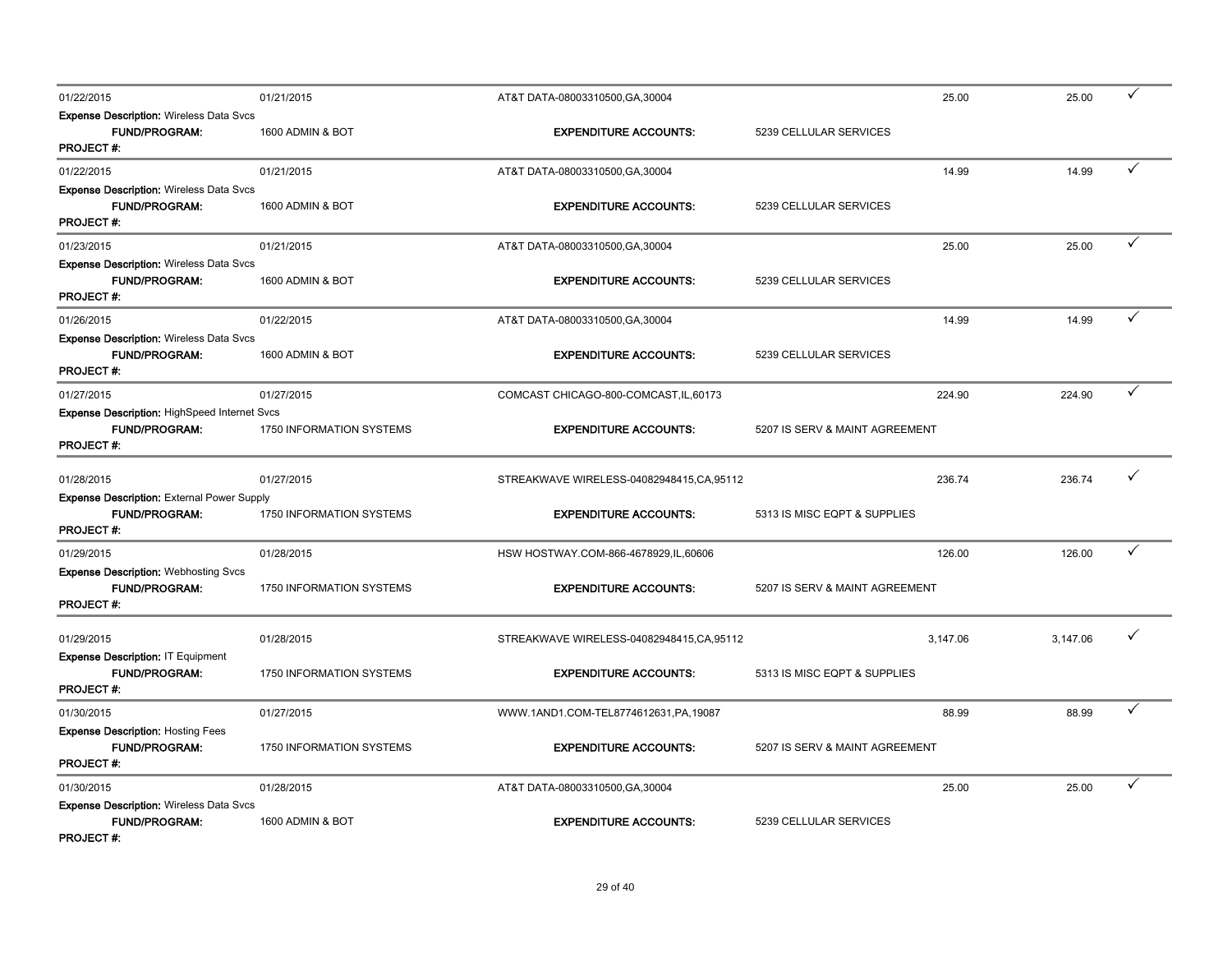| 01/30/2015                                                                                 | 01/29/2015               | AT&T DATA-08003310500, GA, 30004             |                                | 25.00    | 25.00    |   |
|--------------------------------------------------------------------------------------------|--------------------------|----------------------------------------------|--------------------------------|----------|----------|---|
| <b>Expense Description: Wireless Data Svcs</b><br><b>FUND/PROGRAM:</b><br>PROJECT#:        | 1600 ADMIN & BOT         | <b>EXPENDITURE ACCOUNTS:</b>                 | 5239 CELLULAR SERVICES         |          |          |   |
| 01/30/2015                                                                                 | 01/30/2015               | WWW.NEWEGG.COM-800-390-1119,CA,91745         |                                | 1,298.99 | 1,298.99 |   |
| Expense Description: IT Equipment<br><b>FUND/PROGRAM:</b><br><b>PROJECT#:</b>              | 1750 INFORMATION SYSTEMS | <b>EXPENDITURE ACCOUNTS:</b>                 | 5313 IS MISC EQPT & SUPPLIES   |          |          |   |
| 02/02/2015                                                                                 | 01/30/2015               | AT&T DATA-08003310500, GA, 30004             |                                | 14.99    | 14.99    | ✓ |
| <b>Expense Description: Wireless Data Svcs</b><br><b>FUND/PROGRAM:</b><br><b>PROJECT#:</b> | 1600 ADMIN & BOT         | <b>EXPENDITURE ACCOUNTS:</b>                 | 5239 CELLULAR SERVICES         |          |          |   |
| 02/02/2015                                                                                 | 01/30/2015               | WWW.NEWEGG.COM-800-390-1119,CA,91745         |                                | 221.90   | 221.90   | ✓ |
| Expense Description: IT Equipment<br><b>FUND/PROGRAM:</b><br><b>PROJECT#:</b>              | 1750 INFORMATION SYSTEMS | <b>EXPENDITURE ACCOUNTS:</b>                 | 5313 IS MISC EQPT & SUPPLIES   |          |          |   |
| 02/02/2015                                                                                 | 01/31/2015               | AT&T DATA-08003310500, GA, 30004             |                                | 30.00    | 30.00    | ✓ |
| <b>Expense Description: Wireless Data Svcs</b><br><b>FUND/PROGRAM:</b><br><b>PROJECT#:</b> | 1600 ADMIN & BOT         | <b>EXPENDITURE ACCOUNTS:</b>                 | 5239 CELLULAR SERVICES         |          |          |   |
| 02/02/2015                                                                                 | 01/31/2015               | AT&T DATA-08003310500, GA, 30004             |                                | 14.99    | 14.99    | ✓ |
| <b>Expense Description: Wireless Data Svcs</b><br><b>FUND/PROGRAM:</b><br>PROJECT#:        | 1600 ADMIN & BOT         | <b>EXPENDITURE ACCOUNTS:</b>                 | 5239 CELLULAR SERVICES         |          |          |   |
| 02/02/2015                                                                                 | 01/31/2015               | AT&T DATA-08003310500, GA, 30004             |                                | 25.00    | 25.00    | ✓ |
| <b>Expense Description: Wireless Data Svcs</b><br>FUND/PROGRAM:<br><b>PROJECT#:</b>        | 1600 ADMIN & BOT         | <b>EXPENDITURE ACCOUNTS:</b>                 | 5239 CELLULAR SERVICES         |          |          |   |
| 02/02/2015                                                                                 | 01/31/2015               | MEDIASERVE/LEAVER & CO-8003456600, TN, 37031 |                                | 60.00    | 60.00    |   |
| <b>Expense Description: Webcasting Svcs</b><br><b>FUND/PROGRAM:</b><br><b>PROJECT#:</b>    | 1750 INFORMATION SYSTEMS | <b>EXPENDITURE ACCOUNTS:</b>                 | 5207 IS SERV & MAINT AGREEMENT |          |          |   |
| 02/02/2015                                                                                 | 01/31/2015               | AT&T DATA-08003310500, GA, 30004             |                                | 14.99    | 14.99    |   |
| <b>Expense Description: Wireless Data Svcs</b><br><b>FUND/PROGRAM:</b><br><b>PROJECT#:</b> | 1600 ADMIN & BOT         | <b>EXPENDITURE ACCOUNTS:</b>                 | 5239 CELLULAR SERVICES         |          |          |   |
| 02/03/2015                                                                                 | 02/02/2015               | AT&T DATA-08003310500, GA, 30004             |                                | 25.00    | 25.00    | ✓ |
| <b>Expense Description: Wireless Data Svcs</b><br>FUND/PROGRAM:<br><b>PROJECT#:</b>        | 1600 ADMIN & BOT         | <b>EXPENDITURE ACCOUNTS:</b>                 | 5239 CELLULAR SERVICES         |          |          |   |
| 02/03/2015                                                                                 | 02/02/2015               | AT&T DATA-08003310500, GA, 30004             |                                | 25.00    | 25.00    |   |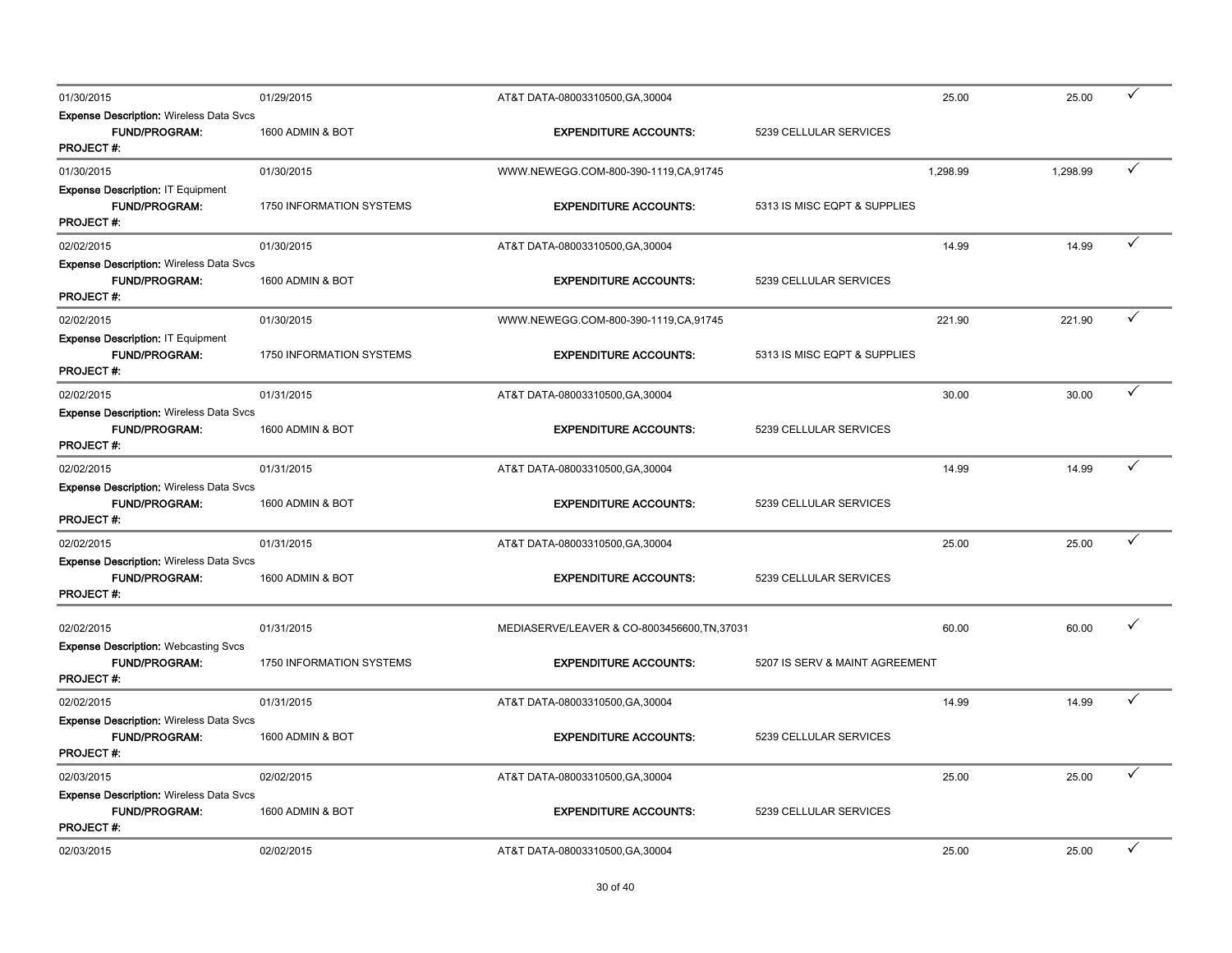**Expense Description: Wireless Data Svcs** 

| <b>FUND/PROGRAM:</b>                                | 1600 ADMIN & BOT                | <b>EXPENDITURE ACCOUNTS:</b>           | 5239 CELLULAR SERVICES         |          |              |
|-----------------------------------------------------|---------------------------------|----------------------------------------|--------------------------------|----------|--------------|
| <b>PROJECT#:</b>                                    |                                 |                                        |                                |          |              |
| 02/03/2015                                          | 02/02/2015                      | PAYFLOW/PAYPAL-08888839770, TX, 78729  | 19.95                          | 19.95    | $\checkmark$ |
| <b>Expense Description: Webpayments System Fees</b> |                                 |                                        |                                |          |              |
| <b>FUND/PROGRAM:</b>                                | 1750 INFORMATION SYSTEMS        | <b>EXPENDITURE ACCOUNTS:</b>           | 5207 IS SERV & MAINT AGREEMENT |          |              |
| <b>PROJECT#:</b>                                    |                                 |                                        |                                |          |              |
| 02/03/2015                                          | 02/02/2015                      | AT&T DATA-08003310500, GA, 30004       | 14.99                          | 14.99    | ✓            |
| <b>Expense Description: Wireless Data Svcs</b>      |                                 |                                        |                                |          |              |
| <b>FUND/PROGRAM:</b>                                | 1600 ADMIN & BOT                | <b>EXPENDITURE ACCOUNTS:</b>           | 5239 CELLULAR SERVICES         |          |              |
| PROJECT#:                                           |                                 |                                        |                                |          |              |
| 02/04/2015                                          | 02/03/2015                      | WWW.NEWEGG.COM-800-390-1119,CA,91745   | 150.82                         | 150.82   | ✓            |
| <b>Expense Description: IT Misc Supplies</b>        |                                 |                                        |                                |          |              |
| <b>FUND/PROGRAM:</b>                                | <b>1750 INFORMATION SYSTEMS</b> | <b>EXPENDITURE ACCOUNTS:</b>           | 5317 MISC OPERATING SUPPLIES   |          |              |
| <b>PROJECT#:</b>                                    |                                 |                                        |                                |          |              |
| 02/04/2015                                          | 02/03/2015                      | WWW.NEWEGG.COM-800-390-1119,CA,91745   | 57.98                          | 57.98    | ✓            |
| <b>Expense Description: IT Misc Supplies</b>        |                                 |                                        |                                |          |              |
| <b>FUND/PROGRAM:</b>                                | 1750 INFORMATION SYSTEMS        | <b>EXPENDITURE ACCOUNTS:</b>           | 5317 MISC OPERATING SUPPLIES   |          |              |
| <b>PROJECT#:</b>                                    |                                 |                                        |                                |          |              |
| 02/04/2015                                          | 02/04/2015                      | COMCAST CHICAGO-800-COMCAST, IL, 60173 | 237.85                         | 237.85   | ✓            |
| <b>Expense Description: HighSpeed Internet Svcs</b> |                                 |                                        |                                |          |              |
| <b>FUND/PROGRAM:</b>                                | 1750 INFORMATION SYSTEMS        | <b>EXPENDITURE ACCOUNTS:</b>           | 5207 IS SERV & MAINT AGREEMENT |          |              |
| <b>PROJECT#:</b>                                    |                                 |                                        |                                |          |              |
|                                                     |                                 | SERVER CENTRAL NETWORK-312-829-        |                                |          |              |
| 02/04/2015                                          | 02/04/2015                      | 1111, IL, 60604                        | 394.00                         | 394.00   |              |
| <b>Expense Description: Website Hosting Svcs</b>    |                                 |                                        |                                |          |              |
| <b>FUND/PROGRAM:</b>                                | 1750 INFORMATION SYSTEMS        | <b>EXPENDITURE ACCOUNTS:</b>           | 5207 IS SERV & MAINT AGREEMENT |          |              |
| <b>PROJECT#:</b>                                    |                                 |                                        |                                |          |              |
|                                                     |                                 | <b>Card Subtotal</b>                   |                                | 9,575.66 |              |
|                                                     |                                 |                                        |                                |          |              |

#### MELODY BONK

| <b>Card Transactions</b>                              |                        |                                             |                   |        |                   |          |
|-------------------------------------------------------|------------------------|---------------------------------------------|-------------------|--------|-------------------|----------|
| Posting<br>Date                                       |                        | Description                                 | Receipt<br>Amount |        | Expense<br>Amount | Reviewed |
| 01/08/2015                                            | 01/07/2015             | NATL PUBLIC EMPLOYER L-07604331686,CA,94043 |                   | 195.00 | 195.00            |          |
| <b>Expense Description: Employment Law Seminar-WB</b> |                        |                                             |                   |        |                   |          |
| <b>FUND/PROGRAM:</b>                                  | 2100 POLICE DEPARTMENT | <b>EXPENDITURE ACCOUNTS:</b>                | 5105 TRAINING     |        |                   |          |
| <b>PROJECT#:</b>                                      |                        |                                             |                   |        |                   |          |
| 01/08/2015                                            | 01/07/2015             | NATL PUBLIC EMPLOYER L-07604331686,CA,94043 |                   | 195.00 | 195.00            |          |
| <b>Expense Description: Employment Law Seminar-TW</b> |                        |                                             |                   |        |                   |          |
| <b>FUND/PROGRAM:</b>                                  | 2100 POLICE DEPARTMENT | <b>EXPENDITURE ACCOUNTS:</b>                | 5105 TRAINING     |        |                   |          |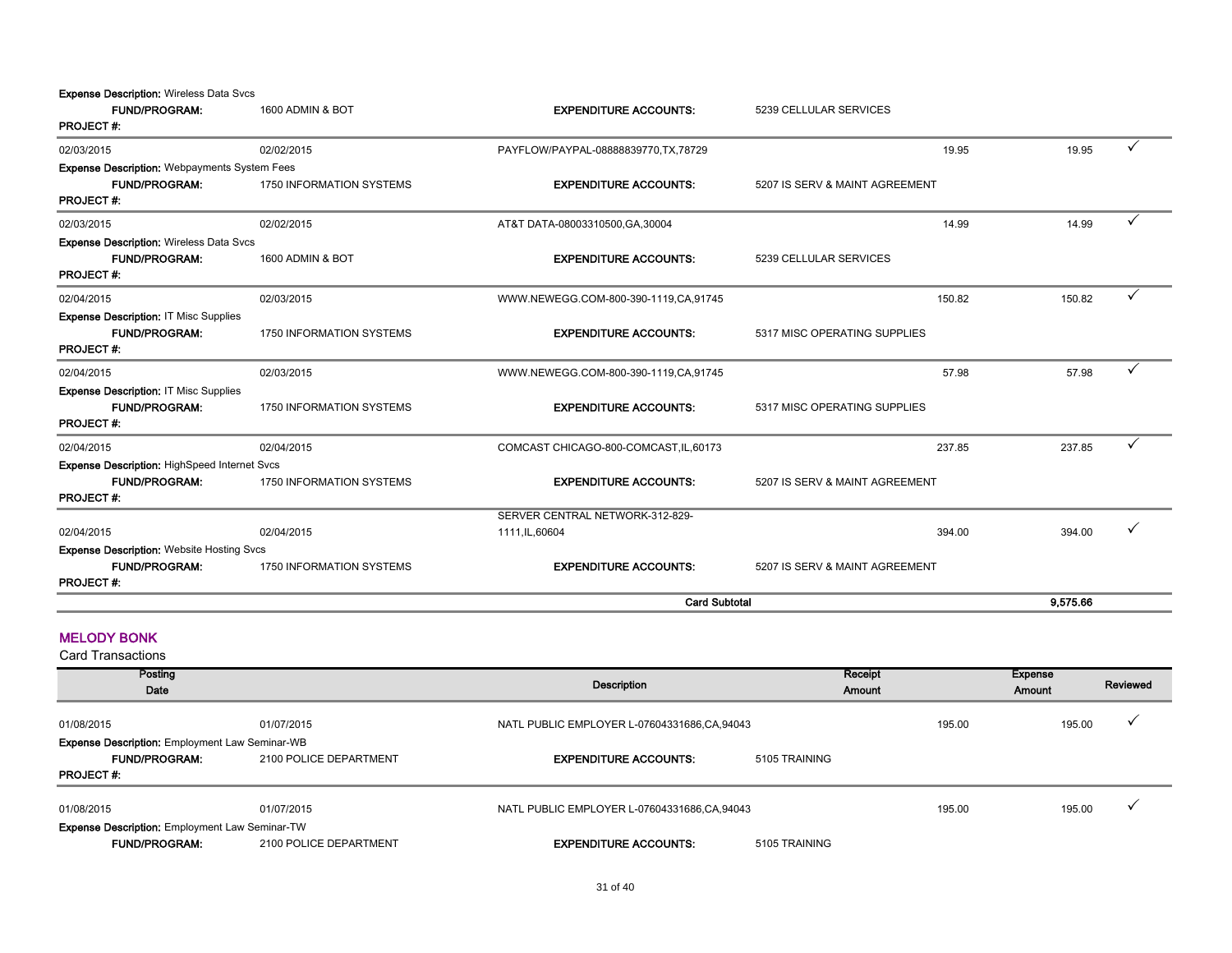| 01/19/2015                                           | 01/15/2015             | FBI NATIONAL ACADEMY A-703-6321990, VA, 22135 |                       | 95.00  | 95.00  | ✓ |
|------------------------------------------------------|------------------------|-----------------------------------------------|-----------------------|--------|--------|---|
| <b>Expense Description: Membership Dues-WB</b>       |                        |                                               |                       |        |        |   |
| <b>FUND/PROGRAM:</b>                                 | 2100 POLICE DEPARTMENT | <b>EXPENDITURE ACCOUNTS:</b>                  | 5222 MEMBERSHIP DUES  |        |        |   |
| <b>PROJECT #:</b>                                    |                        |                                               |                       |        |        |   |
| 01/29/2015                                           | 01/27/2015             | IACP-800-843-4227, VA, 22314                  |                       | 150.00 | 150.00 |   |
| <b>Expense Description: Membership Dues-WB</b>       |                        |                                               |                       |        |        |   |
| <b>FUND/PROGRAM:</b>                                 | 2100 POLICE DEPARTMENT | <b>EXPENDITURE ACCOUNTS:</b>                  | 5222 MEMBERSHIP DUES  |        |        |   |
| <b>PROJECT #:</b>                                    |                        |                                               |                       |        |        |   |
| 02/04/2015                                           | 02/03/2015             | WALGREENS #4941-WHEELING, IL, 60090           |                       | 33.78  | 33.78  |   |
| <b>Expense Description: Prisoner Meds (15-02075)</b> |                        |                                               |                       |        |        |   |
| <b>FUND/PROGRAM:</b>                                 | 2100 POLICE DEPARTMENT | <b>EXPENDITURE ACCOUNTS:</b>                  | 5229 PRISONER WELFARE |        |        |   |
| <b>PROJECT#:</b>                                     |                        |                                               |                       |        |        |   |
|                                                      |                        | <b>Card Subtotal</b>                          |                       |        | 668.78 |   |

#### MICHAEL BLIEFERNICH

| Posting                                               |                        |                                               | Receipt                       | <b>Expense</b> |              |
|-------------------------------------------------------|------------------------|-----------------------------------------------|-------------------------------|----------------|--------------|
| Date                                                  |                        | <b>Description</b>                            | Amount                        | Amount         | Reviewed     |
| 01/14/2015                                            | 01/13/2015             | WW GRAINGER-877-2022594, PA, 15201-1416       | 50.36                         | 50.36          |              |
| <b>Expense Description:</b> Surge Suppressor Outlet   |                        |                                               |                               |                |              |
| <b>FUND/PROGRAM:</b>                                  | 1220 BUILDING SERVICES | <b>EXPENDITURE ACCOUNTS:</b>                  | 5311 BLDG/GROUNDS MAINTENANCE |                |              |
| <b>PROJECT#:</b>                                      |                        |                                               |                               |                |              |
| 01/14/2015                                            | 01/13/2015             | WW GRAINGER-877-2022594, PA, 15201-1416       | 1.363.84                      | 1,363.84       | ✓            |
| <b>Expense Description: Hydronic Electric Heaters</b> |                        |                                               |                               |                |              |
| <b>FUND/PROGRAM:</b>                                  | 1220 BUILDING SERVICES | <b>EXPENDITURE ACCOUNTS:</b>                  | 5311 BLDG/GROUNDS MAINTENANCE |                |              |
| <b>PROJECT#:</b>                                      |                        |                                               |                               |                |              |
| 01/14/2015                                            | 01/13/2015             | WW GRAINGER-877-2022594, PA, 15201-1416       | 27.24                         | 27.24          | $\checkmark$ |
| Expense Description: Surge Suppressor Outlet          |                        |                                               |                               |                |              |
| <b>FUND/PROGRAM:</b>                                  | 1220 BUILDING SERVICES | <b>EXPENDITURE ACCOUNTS:</b>                  | 5311 BLDG/GROUNDS MAINTENANCE |                |              |
| <b>PROJECT#:</b>                                      |                        |                                               |                               |                |              |
| 01/19/2015                                            | 01/15/2015             | ILSTATE FIRE MARSHAL B-SPRINGFIELD, IL, 62703 | 143.29                        | 143.29         |              |
| <b>Expense Description: Boiler Certification</b>      |                        |                                               |                               |                |              |
| <b>FUND/PROGRAM:</b>                                  | 1220 BUILDING SERVICES | <b>EXPENDITURE ACCOUNTS:</b>                  | 5220 MAINT OFF/SPEC EQUIPMENT |                |              |
| <b>PROJECT#:</b>                                      |                        |                                               |                               |                |              |
| 01/29/2015                                            | 01/28/2015             | WW GRAINGER-877-2022594, PA, 15201-1416       | 720.00                        | 720.00         | $\checkmark$ |
| <b>Expense Description: LED Lighting</b>              |                        |                                               |                               |                |              |
| <b>FUND/PROGRAM:</b>                                  | 4100 WATER DIVISION    | <b>EXPENDITURE ACCOUNTS:</b>                  | 5243 PUMPHOUSE MAINTENANCE    |                |              |
| <b>PROJECT#:</b>                                      |                        |                                               |                               |                |              |
| 02/04/2015                                            | 02/03/2015             | TRUGREEN LP 5550-847-318-9770.IL.60068        | 3.488.80                      | 1.744.40       | ✓            |
| <b>Expense Description: Sidewalk Salt</b>             |                        |                                               |                               |                |              |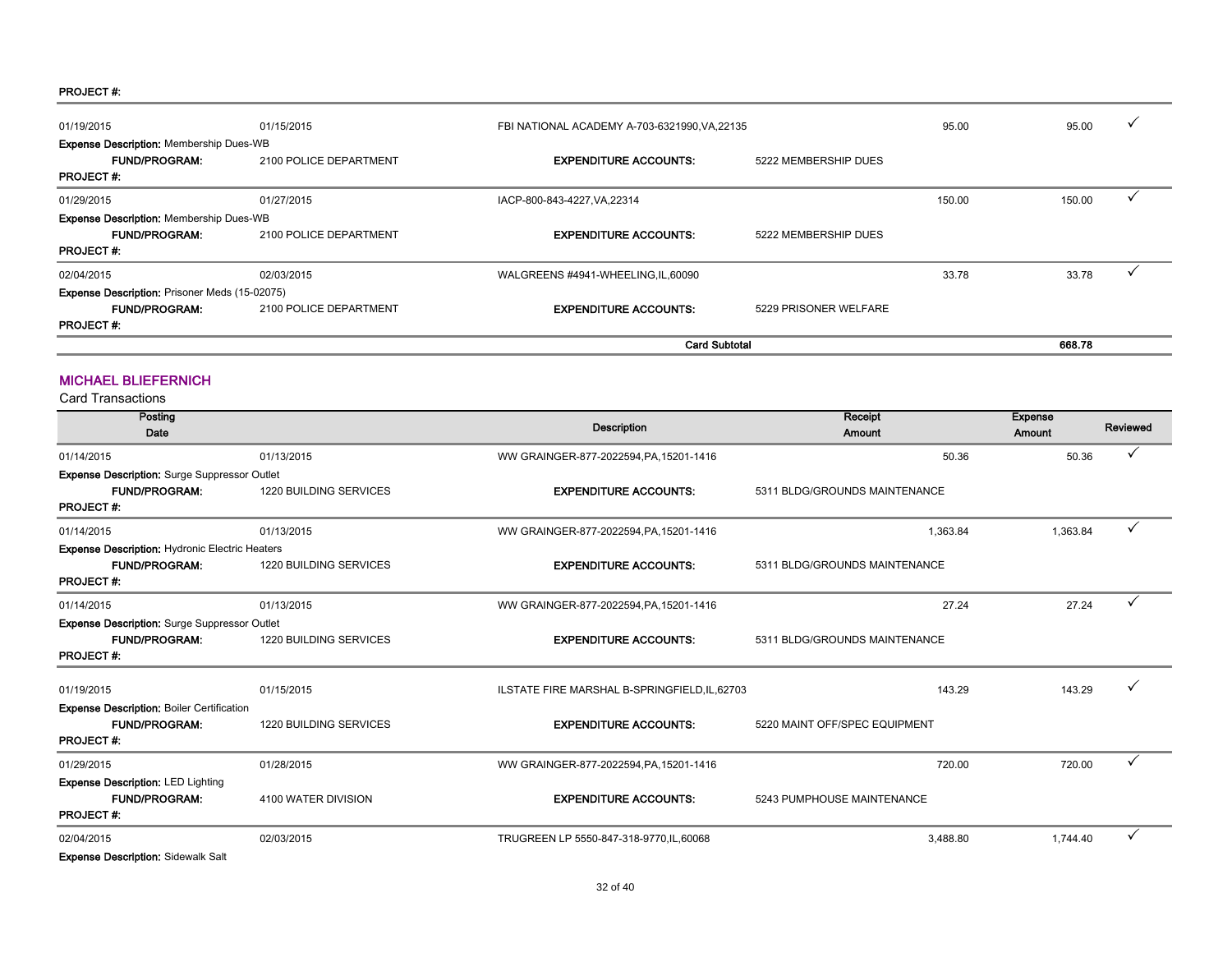| <b>FUND/PROGRAM:</b>                      | 1320 SENIOR CITIZENS SERVICES | <b>EXPENDITURE ACCOUNTS:</b>             | 5311 BLDG/GROUNDS MAINTENANCE |          |
|-------------------------------------------|-------------------------------|------------------------------------------|-------------------------------|----------|
| <b>PROJECT #:</b>                         |                               |                                          |                               |          |
| 02/04/2015                                | 02/03/2015                    | TRUGREEN LP 5550-847-318-9770, IL, 60068 | 3.488.80                      | 1.744.40 |
| <b>Expense Description: Sidewalk Salt</b> |                               |                                          |                               |          |
| <b>FUND/PROGRAM:</b>                      | 1170 COMMUTER PARKING         | <b>EXPENDITURE ACCOUNTS:</b>             | 5311 BLDG/GROUNDS MAINTENANCE |          |
| <b>PROJECT#:</b>                          |                               |                                          |                               |          |
|                                           |                               | <b>Card Subtotal</b>                     |                               | 5,793.53 |

#### MICHAEL CROTTY

Card Transactions

| Posting<br>Date                                     |                           | Description                                 | Receipt<br>Amount       |        | <b>Expense</b><br>Amount | Reviewed |
|-----------------------------------------------------|---------------------------|---------------------------------------------|-------------------------|--------|--------------------------|----------|
| 01/06/2015                                          | 01/05/2015                | NATL PUBLIC EMPLOYER L-07604331686,CA,94043 |                         | 195.00 | 195.00                   |          |
| Expense Description: IPELRA Law Seminar-MC          |                           |                                             |                         |        |                          |          |
| <b>FUND/PROGRAM:</b><br><b>PROJECT#:</b>            | 1800 HUMAN RESOURCES DEPT | <b>EXPENDITURE ACCOUNTS:</b>                | 5105 TRAINING           |        |                          |          |
| 01/12/2015                                          | 01/08/2015                | WHEELING FLOWERS-WHEELING, IL, 60090        |                         | 168.95 | 168.95                   |          |
| <b>Expense Description: Funeral Flowers-Scanlon</b> |                           |                                             |                         |        |                          |          |
| <b>FUND/PROGRAM:</b><br><b>PROJECT#:</b>            | 1800 HUMAN RESOURCES DEPT | <b>EXPENDITURE ACCOUNTS:</b>                | 5323 AWARDS/DECORATIONS |        |                          |          |
| 01/15/2015                                          | 01/14/2015                | TCE HRDIRECT/GNEIL-800-888-4040, FL, 33325  |                         | 177.25 | 177.25                   |          |
| <b>Expense Description: Birthday Cards</b>          |                           |                                             |                         |        |                          |          |
| <b>FUND/PROGRAM:</b><br><b>PROJECT#:</b>            | 1800 HUMAN RESOURCES DEPT | <b>EXPENDITURE ACCOUNTS:</b>                | 5323 AWARDS/DECORATIONS |        |                          |          |
|                                                     |                           | <b>Card Subtotal</b>                        |                         |        | 541.20                   |          |

#### MICHAEL MONDSCHAIN

| Posting<br>Date                                       |                         | Description                                 | Receipt<br>Amount    |        | <b>Expense</b><br>Amount | Reviewed |
|-------------------------------------------------------|-------------------------|---------------------------------------------|----------------------|--------|--------------------------|----------|
| 01/06/2015                                            | 01/05/2015              | NATL PUBLIC EMPLOYER L-07604331686,CA,94043 |                      | 195.00 | 195.00                   |          |
| Expense Description: IPELRA Law Seminar/MM            |                         |                                             |                      |        |                          |          |
| <b>FUND/PROGRAM:</b>                                  | 1700 FINANCE DEPARTMENT | <b>EXPENDITURE ACCOUNTS:</b>                | 5105 TRAINING        |        |                          |          |
| <b>PROJECT#:</b>                                      |                         |                                             |                      |        |                          |          |
|                                                       |                         | IL GOVMT FIN OFF ASSOC-GLEN                 |                      |        |                          |          |
| 01/21/2015                                            | 01/20/2015              | ELLYN, IL, 601370000                        |                      | 600.00 | 600.00                   |          |
| <b>Expense Description:</b> Membership Renewal (4)    |                         |                                             |                      |        |                          |          |
| <b>FUND/PROGRAM:</b>                                  | 1700 FINANCE DEPARTMENT | <b>EXPENDITURE ACCOUNTS:</b>                | 5222 MEMBERSHIP DUES |        |                          |          |
| <b>PROJECT#:</b>                                      |                         |                                             |                      |        |                          |          |
| 01/29/2015                                            | 01/28/2015              | GO ROMA-NORTHBROOK, IL, 60062               |                      | 35.70  | 35.70                    |          |
| <b>Expense Description: Lunch Mtg/Trustee Krueger</b> |                         |                                             |                      |        |                          |          |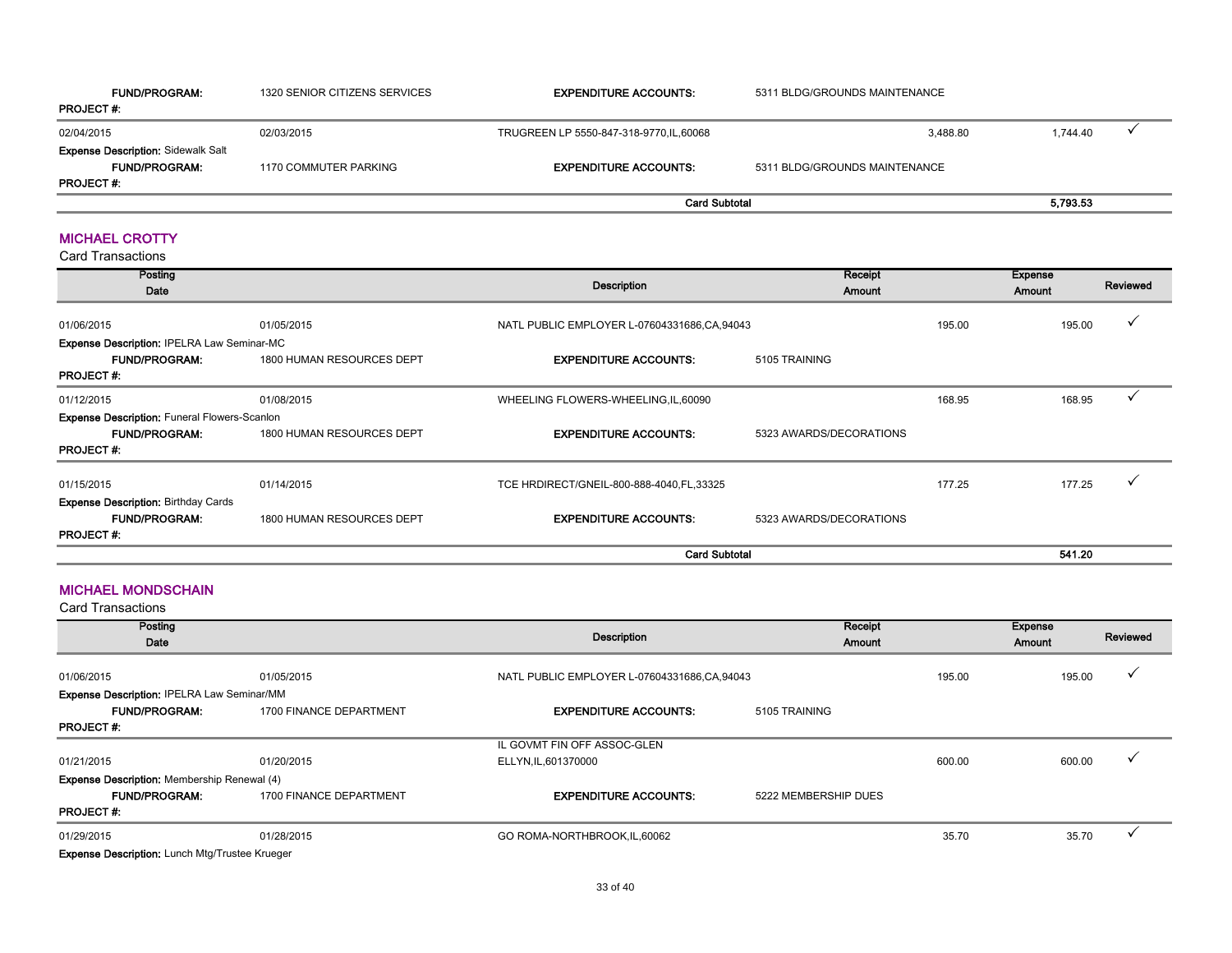#### FUND/PROGRAM: 1700 FINANCE DEPARTMENT **EXPENDITURE ACCOUNTS:** 5105 TRAINING PROJECT #:

Card Subtotal 830.70

#### MICHAEL SCHROEDER

Card Transactions

| Posting                                             |                        |                                          | Receipt                       |        | <b>Expense</b> |          |
|-----------------------------------------------------|------------------------|------------------------------------------|-------------------------------|--------|----------------|----------|
| Date                                                |                        | <b>Description</b>                       | Amount                        |        | Amount         | Reviewed |
|                                                     |                        | MENARDS MOUNT PROSPECT-MT                |                               |        |                |          |
| 01/22/2015                                          | 01/21/2015             | PROSPECT, IL, 60056                      |                               | 90.94  | 41.28          |          |
| <b>Expense Description: Silicone Caulk</b>          |                        |                                          |                               |        |                |          |
| <b>FUND/PROGRAM:</b>                                | 1220 BUILDING SERVICES | <b>EXPENDITURE ACCOUNTS:</b>             | 5303 CHEMICALS                |        |                |          |
| <b>PROJECT#:</b>                                    |                        |                                          |                               |        |                |          |
|                                                     |                        | MENARDS MOUNT PROSPECT-MT                |                               |        |                |          |
| 01/22/2015                                          | 01/21/2015             | PROSPECT, IL, 60056                      |                               | 90.94  | 49.66          |          |
| <b>Expense Description: Electrical Supplies</b>     |                        |                                          |                               |        |                |          |
| <b>FUND/PROGRAM:</b>                                | 1220 BUILDING SERVICES | <b>EXPENDITURE ACCOUNTS:</b>             | 5311 BLDG/GROUNDS MAINTENANCE |        |                |          |
| <b>PROJECT#:</b>                                    |                        |                                          |                               |        |                |          |
|                                                     |                        |                                          |                               |        |                |          |
| 01/29/2015                                          | 01/28/2015             | MENARDS LONG GROVE-LONG GROVE, IL, 60047 |                               | 856.30 | 80.40          |          |
| Expense Description: Ladder & Hose                  |                        |                                          |                               |        |                |          |
| <b>FUND/PROGRAM:</b>                                | 1220 BUILDING SERVICES | <b>EXPENDITURE ACCOUNTS:</b>             | 5315 SMALL TOOLS & EQUIPMENT  |        |                |          |
| <b>PROJECT#:</b>                                    |                        |                                          |                               |        |                |          |
| 01/29/2015                                          | 01/28/2015             | MENARDS LONG GROVE-LONG GROVE, IL, 60047 |                               | 856.30 | 65.78          |          |
| Expense Description: Drain Opener & Cleaner         |                        |                                          |                               |        |                |          |
| <b>FUND/PROGRAM:</b>                                | 1220 BUILDING SERVICES | <b>EXPENDITURE ACCOUNTS:</b>             | 5303 CHEMICALS                |        |                |          |
| <b>PROJECT#:</b>                                    |                        |                                          |                               |        |                |          |
|                                                     |                        |                                          |                               |        |                |          |
| 01/29/2015                                          | 01/28/2015             | MENARDS LONG GROVE-LONG GROVE, IL, 60047 |                               | 856.30 | 103.76         |          |
| <b>Expense Description: Bounty Paper Towels</b>     |                        |                                          |                               |        |                |          |
| <b>FUND/PROGRAM:</b>                                | 1220 BUILDING SERVICES | <b>EXPENDITURE ACCOUNTS:</b>             | 5309 JANITORIAL SUPPLIES      |        |                |          |
| <b>PROJECT#:</b>                                    |                        |                                          |                               |        |                |          |
|                                                     |                        |                                          |                               |        |                |          |
| 01/29/2015                                          | 01/28/2015             | MENARDS LONG GROVE-LONG GROVE, IL, 60047 |                               | 856.30 | 606.36         |          |
| <b>Expense Description: LED Bulbs &amp; Anchors</b> |                        |                                          |                               |        |                |          |
| <b>FUND/PROGRAM:</b>                                | 1220 BUILDING SERVICES | <b>EXPENDITURE ACCOUNTS:</b>             | 5311 BLDG/GROUNDS MAINTENANCE |        |                |          |
| <b>PROJECT#:</b>                                    |                        |                                          |                               |        |                |          |
|                                                     |                        | <b>Card Subtotal</b>                     |                               |        | 947.24         |          |

#### PETER RODGERS

| Posting |             | Receipt | Expense |          |
|---------|-------------|---------|---------|----------|
| Date    | Description | Amount  | Amount  | Reviewed |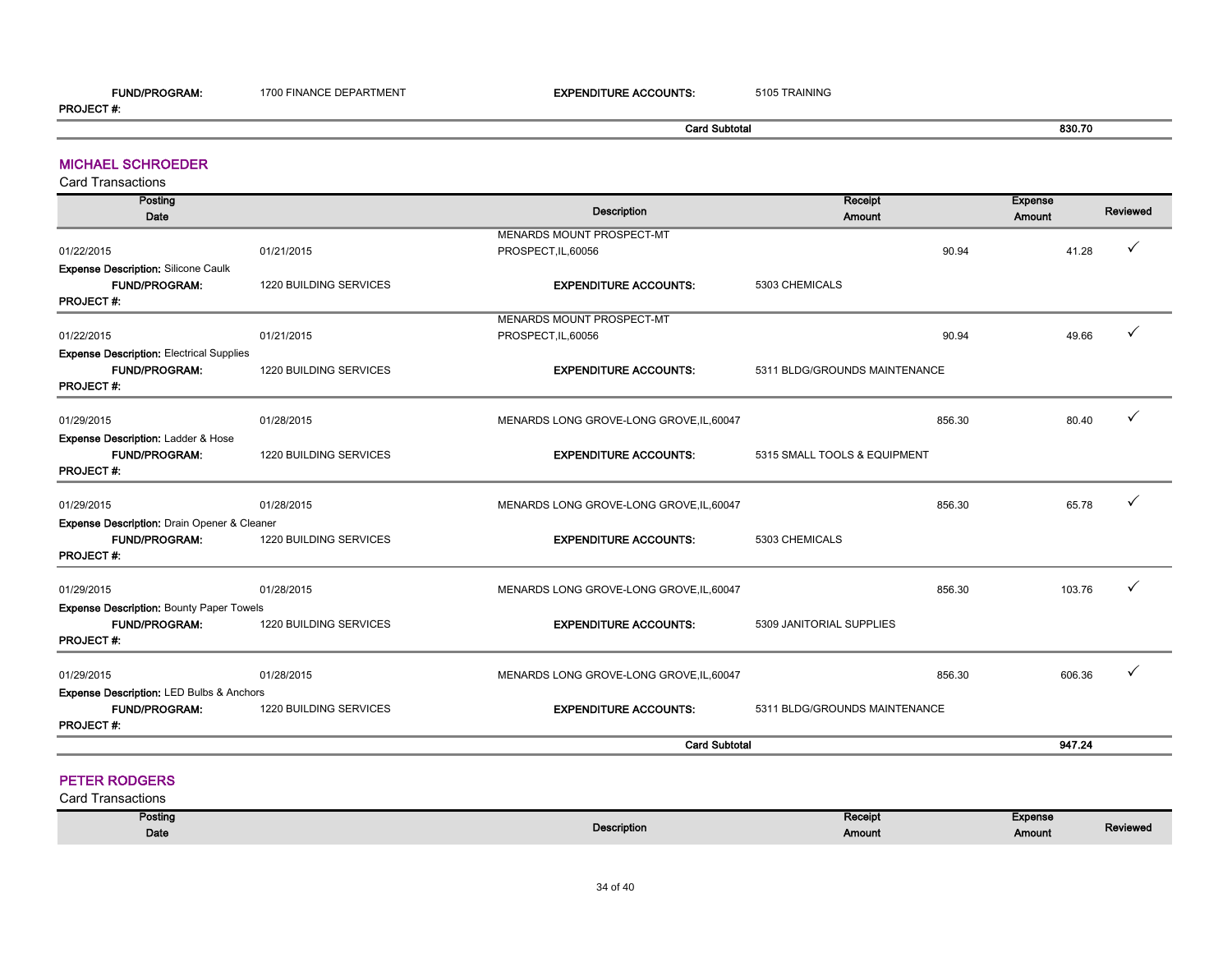|                                                      |                        | SIRCHIE FINGER PRINT L-YOUNGSVILL          |                              |        |          |   |
|------------------------------------------------------|------------------------|--------------------------------------------|------------------------------|--------|----------|---|
| 01/08/2015                                           | 01/05/2015             | <b>NC, NC, 27596</b>                       |                              | 262.32 | 262.32   |   |
| <b>Expense Description: Disposable Masks</b>         |                        |                                            |                              |        |          |   |
| <b>FUND/PROGRAM:</b>                                 | 2100 POLICE DEPARTMENT | <b>EXPENDITURE ACCOUNTS:</b>               | 5317 MISC OPERATING SUPPLIES |        |          |   |
| <b>PROJECT#:</b>                                     |                        |                                            |                              |        |          |   |
|                                                      |                        | PORTER LEE CORPORATION-847-985-            |                              |        |          |   |
| 01/08/2015                                           | 01/08/2015             | 2060, IL, 60193                            |                              | 459.00 | 459.00   |   |
| Expense Description: Barcode Labels & Ribbons        |                        |                                            |                              |        |          |   |
| <b>FUND/PROGRAM:</b>                                 | 2100 POLICE DEPARTMENT | <b>EXPENDITURE ACCOUNTS:</b>               | 5317 MISC OPERATING SUPPLIES |        |          |   |
| <b>PROJECT#:</b>                                     |                        |                                            |                              |        |          |   |
| 01/13/2015                                           | 01/11/2015             | DOJE S FORENSIC SUP-APOPKA, FL, 32703      |                              | 563.93 | 563.93   | ✓ |
| <b>Expense Description: Evidence Supplies</b>        |                        |                                            |                              |        |          |   |
| <b>FUND/PROGRAM:</b>                                 | 2100 POLICE DEPARTMENT | <b>EXPENDITURE ACCOUNTS:</b>               | 5317 MISC OPERATING SUPPLIES |        |          |   |
| <b>PROJECT#:</b>                                     |                        |                                            |                              |        |          |   |
| 01/14/2015                                           | 01/13/2015             | RADIOSHACK COR00164228-WHEELING, IL, 60090 |                              | 13.98  | 13.98    | ✓ |
| <b>Expense Description: Trajectory Laser Battery</b> |                        |                                            |                              |        |          |   |
| <b>FUND/PROGRAM:</b>                                 | 2100 POLICE DEPARTMENT | <b>EXPENDITURE ACCOUNTS:</b>               | 5317 MISC OPERATING SUPPLIES |        |          |   |
| <b>PROJECT#:</b>                                     |                        |                                            |                              |        |          |   |
| 01/16/2015                                           | 01/05/2015             | PEAVEY CORP.-LENEXA, KS, 66214             |                              | 345.20 | 345.20   | ✓ |
| Expense Description: Evidence Tape & Dispenser       |                        |                                            |                              |        |          |   |
| <b>FUND/PROGRAM:</b>                                 | 2100 POLICE DEPARTMENT | <b>EXPENDITURE ACCOUNTS:</b>               | 5317 MISC OPERATING SUPPLIES |        |          |   |
| <b>PROJECT#:</b>                                     |                        |                                            |                              |        |          |   |
|                                                      |                        | CORNERSTONE DETENTION-                     |                              |        |          |   |
| 01/16/2015                                           | 01/15/2015             | 02563552396,AL,35656                       |                              | 876.00 | 876.00   |   |
| <b>Expense Description: Prisoner Mattresses</b>      |                        |                                            |                              |        |          |   |
| <b>FUND/PROGRAM:</b>                                 | 2100 POLICE DEPARTMENT | <b>EXPENDITURE ACCOUNTS:</b>               | 5229 PRISONER WELFARE        |        |          |   |
| <b>PROJECT#:</b>                                     |                        |                                            |                              |        |          |   |
|                                                      |                        | <b>Card Subtotal</b>                       |                              |        | 2.559.27 |   |

#### **SCOTT WILSON**

| Posting                                       |                        |                                | Receipt                  |        | Expense |          |
|-----------------------------------------------|------------------------|--------------------------------|--------------------------|--------|---------|----------|
| Date                                          |                        | Description                    | Amount                   |        | Amount  | Reviewed |
|                                               |                        | EL-COR INDUSTRIES INC-PROSPECT |                          |        |         |          |
| 01/22/2015                                    | 01/20/2015             | <b>HEIG, IL, 60070</b>         |                          | 590.98 | 566.78  |          |
| <b>Expense Description: Squad Setup Parts</b> |                        |                                |                          |        |         |          |
| <b>FUND/PROGRAM:</b>                          | 2100 POLICE DEPARTMENT | <b>EXPENDITURE ACCOUNTS:</b>   | 5310 VEHICLE MAINTENANCE |        |         |          |
| <b>PROJECT#:</b>                              |                        |                                |                          |        |         |          |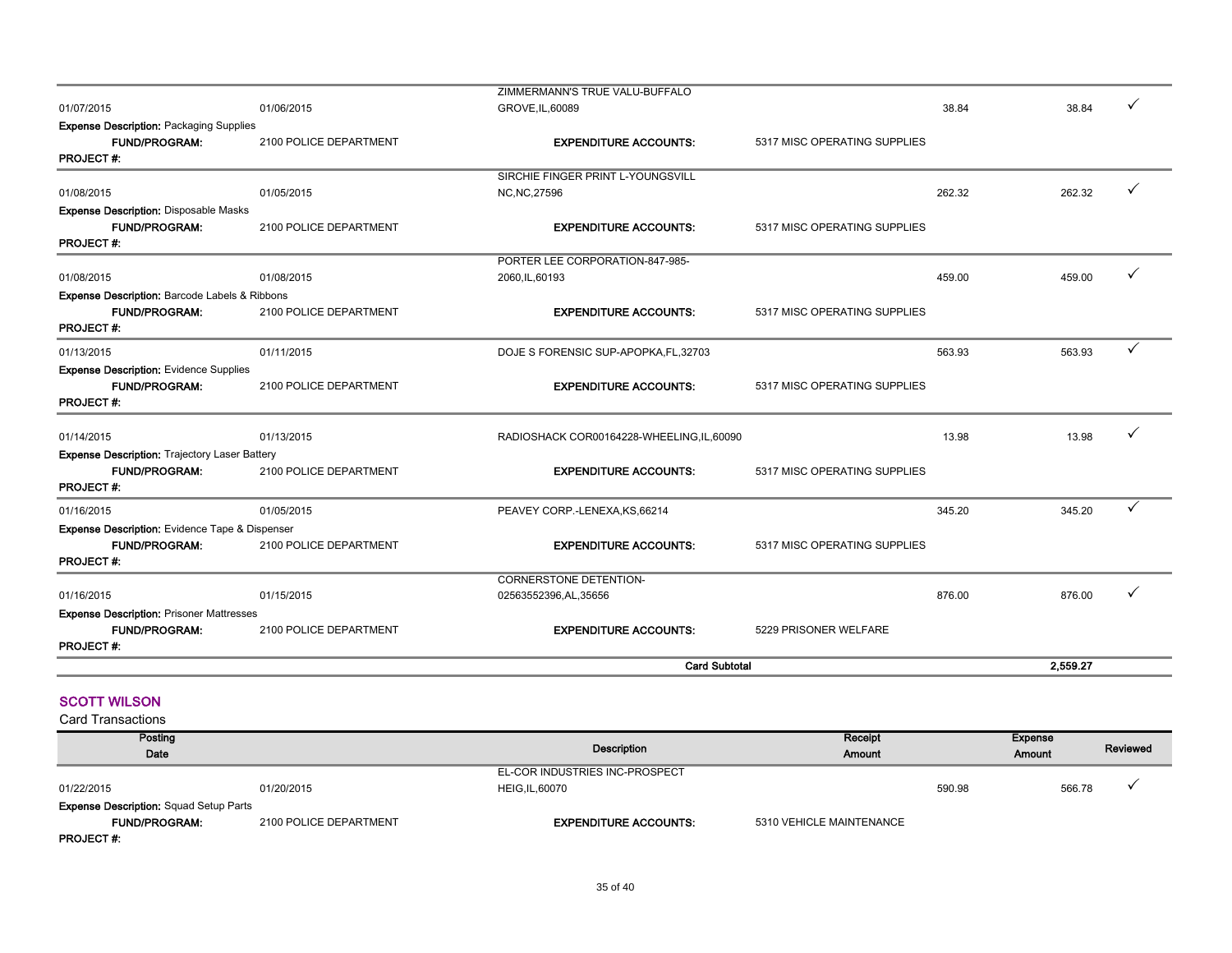|                                              |                        | EL-COR INDUSTRIES INC-PROSPECT |                              |        |        | ✓            |
|----------------------------------------------|------------------------|--------------------------------|------------------------------|--------|--------|--------------|
| 01/22/2015                                   | 01/20/2015             | <b>HEIG, IL, 60070</b>         |                              | 590.98 | 24.20  |              |
| <b>Expense Description: Safety Glasses</b>   |                        |                                |                              |        |        |              |
| <b>FUND/PROGRAM:</b>                         | 1240 FLEET SERVICES    | <b>EXPENDITURE ACCOUNTS:</b>   | 5319 PROTECTIVE CLOTHING     |        |        |              |
| <b>PROJECT#:</b>                             |                        |                                |                              |        |        |              |
|                                              |                        | EL-COR INDUSTRIES INC-PROSPECT |                              |        |        |              |
| 01/22/2015                                   | 01/20/2015             | <b>HEIG, IL, 60070</b>         |                              | 279.69 | 50.45  | ✓            |
| <b>Expense Description: Parts Room Stock</b> |                        |                                |                              |        |        |              |
| <b>FUND/PROGRAM:</b>                         | 1240 FLEET SERVICES    | <b>EXPENDITURE ACCOUNTS:</b>   | 5317 MISC OPERATING SUPPLIES |        |        |              |
| PROJECT#:                                    |                        |                                |                              |        |        |              |
|                                              |                        |                                |                              |        |        |              |
|                                              |                        | EL-COR INDUSTRIES INC-PROSPECT |                              |        |        | $\checkmark$ |
| 01/22/2015                                   | 01/20/2015             | <b>HEIG, IL, 60070</b>         |                              | 279.69 | 229.24 |              |
| Expense Description: Squad Setup Parts       |                        |                                |                              |        |        |              |
| <b>FUND/PROGRAM:</b>                         | 2100 POLICE DEPARTMENT | <b>EXPENDITURE ACCOUNTS:</b>   | 5310 VEHICLE MAINTENANCE     |        |        |              |
| <b>PROJECT#:</b>                             |                        |                                |                              |        |        |              |
|                                              |                        | EL-COR INDUSTRIES INC-PROSPECT |                              |        |        |              |
| 01/22/2015                                   | 01/20/2015             | <b>HEIG, IL, 60070</b>         |                              | 393.46 | 78.69  | ✓            |
| <b>Expense Description: Plow Bolts</b>       |                        |                                |                              |        |        |              |
|                                              |                        |                                |                              |        |        |              |
| <b>FUND/PROGRAM:</b>                         | 1220 BUILDING SERVICES | <b>EXPENDITURE ACCOUNTS:</b>   | 5310 VEHICLE MAINTENANCE     |        |        |              |
| <b>PROJECT#:</b>                             |                        |                                |                              |        |        |              |
|                                              |                        | EL-COR INDUSTRIES INC-PROSPECT |                              |        |        |              |
| 01/22/2015                                   | 01/20/2015             | <b>HEIG, IL, 60070</b>         |                              | 393.46 | 78.69  | $\checkmark$ |
| <b>Expense Description: Plow Bolts</b>       |                        |                                |                              |        |        |              |
| <b>FUND/PROGRAM:</b>                         | 1420 STREETS DIVISION  | <b>EXPENDITURE ACCOUNTS:</b>   | 5310 VEHICLE MAINTENANCE     |        |        |              |
| <b>PROJECT#:</b>                             |                        |                                |                              |        |        |              |
|                                              |                        | EL-COR INDUSTRIES INC-PROSPECT |                              |        |        |              |
| 01/22/2015                                   | 01/20/2015             | <b>HEIG, IL, 60070</b>         |                              | 393.46 | 78.69  | ✓            |
| <b>Expense Description: Plow Bolts</b>       |                        |                                |                              |        |        |              |
| <b>FUND/PROGRAM:</b>                         | 1430 FORESTRY DIVISION | <b>EXPENDITURE ACCOUNTS:</b>   | 5310 VEHICLE MAINTENANCE     |        |        |              |
|                                              |                        |                                |                              |        |        |              |
| <b>PROJECT#:</b>                             |                        |                                |                              |        |        |              |
|                                              |                        | EL-COR INDUSTRIES INC-PROSPECT |                              |        |        |              |
| 01/22/2015                                   | 01/20/2015             | <b>HEIG, IL, 60070</b>         |                              | 393.46 | 78.69  | ✓            |
| <b>Expense Description: Plow Bolts</b>       |                        |                                |                              |        |        |              |
| <b>FUND/PROGRAM:</b>                         | 4100 WATER DIVISION    | <b>EXPENDITURE ACCOUNTS:</b>   | 5310 VEHICLE MAINTENANCE     |        |        |              |
| <b>PROJECT#:</b>                             |                        |                                |                              |        |        |              |
|                                              |                        | EL-COR INDUSTRIES INC-PROSPECT |                              |        |        |              |
| 01/22/2015                                   | 01/20/2015             | <b>HEIG, IL, 60070</b>         |                              | 393.46 | 78.70  | ✓            |
| <b>Expense Description: Plow Bolts</b>       |                        |                                |                              |        |        |              |
|                                              |                        |                                |                              |        |        |              |
| FUND/PROGRAM:                                | 4200 SEWER DIVISION    | <b>EXPENDITURE ACCOUNTS:</b>   | 5310 VEHICLE MAINTENANCE     |        |        |              |
| <b>PROJECT#:</b>                             |                        |                                |                              |        |        |              |
|                                              |                        | EL-COR INDUSTRIES INC-PROSPECT |                              |        |        |              |
| 01/22/2015                                   | 01/20/2015             | <b>HEIG, IL, 60070</b>         |                              | 155.54 | 155.54 |              |
| Expense Description: Parts Room Stock        |                        |                                |                              |        |        |              |
| <b>FUND/PROGRAM:</b>                         | 1240 FLEET SERVICES    | <b>EXPENDITURE ACCOUNTS:</b>   | 5317 MISC OPERATING SUPPLIES |        |        |              |
| <b>PROJECT#:</b>                             |                        |                                |                              |        |        |              |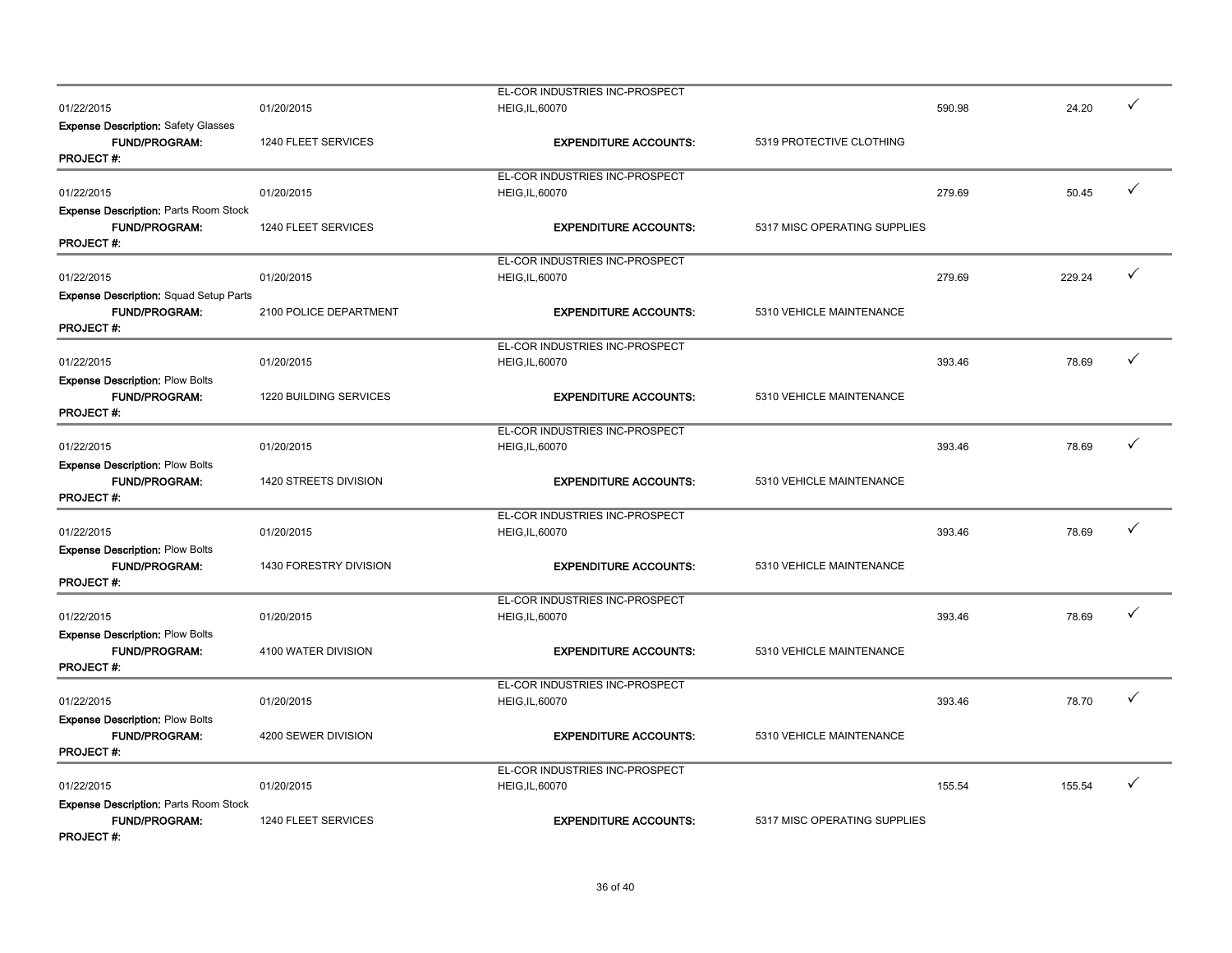|                                                                 |                               | <b>Card Subtotal</b>                           |                          |        | 1.668.38 |  |
|-----------------------------------------------------------------|-------------------------------|------------------------------------------------|--------------------------|--------|----------|--|
| <b>PROJECT#:</b>                                                |                               |                                                |                          |        |          |  |
| <b>FUND/PROGRAM:</b>                                            | <b>1220 BUILDING SERVICES</b> | <b>EXPENDITURE ACCOUNTS:</b>                   | 5310 VEHICLE MAINTENANCE |        |          |  |
| <b>Expense Description: Shift Cable</b>                         |                               |                                                |                          |        |          |  |
| 02/02/2015                                                      | 01/30/2015                    | WOODSTOCK POWERSPORTS-<br>WOODSTOCK, IL, 60098 |                          | 119.99 | 119.99   |  |
| <b>PROJECT#:</b>                                                |                               |                                                |                          |        |          |  |
| <b>FUND/PROGRAM:</b>                                            | 1420 STREETS DIVISION         | <b>EXPENDITURE ACCOUNTS:</b>                   | 5310 VEHICLE MAINTENANCE |        |          |  |
| <b>Expense Description:</b> Strobe Light Box                    |                               |                                                |                          |        |          |  |
| 01/22/2015                                                      | 01/20/2015                    | <b>HEIG, IL, 60070</b>                         |                          | 128.72 | 29.50    |  |
|                                                                 |                               | EL-COR INDUSTRIES INC-PROSPECT                 |                          |        |          |  |
| <b>PROJECT#:</b>                                                |                               |                                                |                          |        |          |  |
| <b>Expense Description: Fuse Panels</b><br><b>FUND/PROGRAM:</b> | 2100 POLICE DEPARTMENT        | <b>EXPENDITURE ACCOUNTS:</b>                   | 5310 VEHICLE MAINTENANCE |        |          |  |
| 01/22/2015                                                      | 01/20/2015                    | <b>HEIG, IL, 60070</b>                         |                          | 128.72 | 99.22    |  |
|                                                                 |                               | EL-COR INDUSTRIES INC-PROSPECT                 |                          |        |          |  |

#### SEAN LINDSAY

| Posting<br>Date                                     |                               | <b>Description</b>                           | Receipt<br>Amount             | <b>Expense</b><br>Amount | Reviewed |
|-----------------------------------------------------|-------------------------------|----------------------------------------------|-------------------------------|--------------------------|----------|
| 01/16/2015                                          | 01/15/2015                    | THE TRANE COMPANY-08888325266, WI, 54601     |                               | 426.00<br>426.00         |          |
| <b>Expense Description: Communication Cable</b>     |                               |                                              |                               |                          |          |
| <b>FUND/PROGRAM:</b>                                | <b>1220 BUILDING SERVICES</b> | <b>EXPENDITURE ACCOUNTS:</b>                 | 5311 BLDG/GROUNDS MAINTENANCE |                          |          |
| <b>PROJECT#:</b>                                    |                               |                                              |                               |                          |          |
| 01/22/2015                                          | 01/21/2015                    | SQ INTERNATIONAL FIRE-LAKE ZURICH, IL, 60047 |                               | 740.00<br>260.00         |          |
| <b>Expense Description: Fire Alarm Test-Collins</b> |                               |                                              |                               |                          |          |
| <b>FUND/PROGRAM:</b>                                | 1220 BUILDING SERVICES        | <b>EXPENDITURE ACCOUNTS:</b>                 | 5220 MAINT OFF/SPEC EQUIPMENT |                          |          |
| <b>PROJECT#:</b>                                    |                               |                                              |                               |                          |          |
| 01/22/2015                                          | 01/21/2015                    | SQ INTERNATIONAL FIRE-LAKE ZURICH, IL, 60047 |                               | 740.00<br>480.00         |          |
| Expense Description: Fire Alarm Test South St       |                               |                                              |                               |                          |          |
| <b>FUND/PROGRAM:</b>                                | 4100 WATER DIVISION           | <b>EXPENDITURE ACCOUNTS:</b>                 | 5345 WATER STORAGE MAINT      |                          |          |
| <b>PROJECT#:</b>                                    |                               |                                              |                               |                          |          |
| 01/28/2015                                          | 01/27/2015                    | WW GRAINGER-877-2022594, PA, 15201-1416      |                               | 165.78<br>165.78         | ✓        |
| <b>Expense Description: Boiler Jet Pump Motor</b>   |                               |                                              |                               |                          |          |
| <b>FUND/PROGRAM:</b>                                | 1220 BUILDING SERVICES        | <b>EXPENDITURE ACCOUNTS:</b>                 | 5311 BLDG/GROUNDS MAINTENANCE |                          |          |
| <b>PROJECT#:</b>                                    |                               |                                              |                               |                          |          |
|                                                     |                               | LAYSTROM-BUESCHER INC-                       |                               |                          |          |
| 01/29/2015                                          | 01/28/2015                    | WHEELING, IL, 600900000                      |                               | 218.00<br>218.00         |          |
| <b>Expense Description: Lock Cores</b>              |                               |                                              |                               |                          |          |
| <b>FUND/PROGRAM:</b>                                | <b>1220 BUILDING SERVICES</b> | <b>EXPENDITURE ACCOUNTS:</b>                 | 5311 BLDG/GROUNDS MAINTENANCE |                          |          |
| <b>PROJECT#:</b>                                    |                               |                                              |                               |                          |          |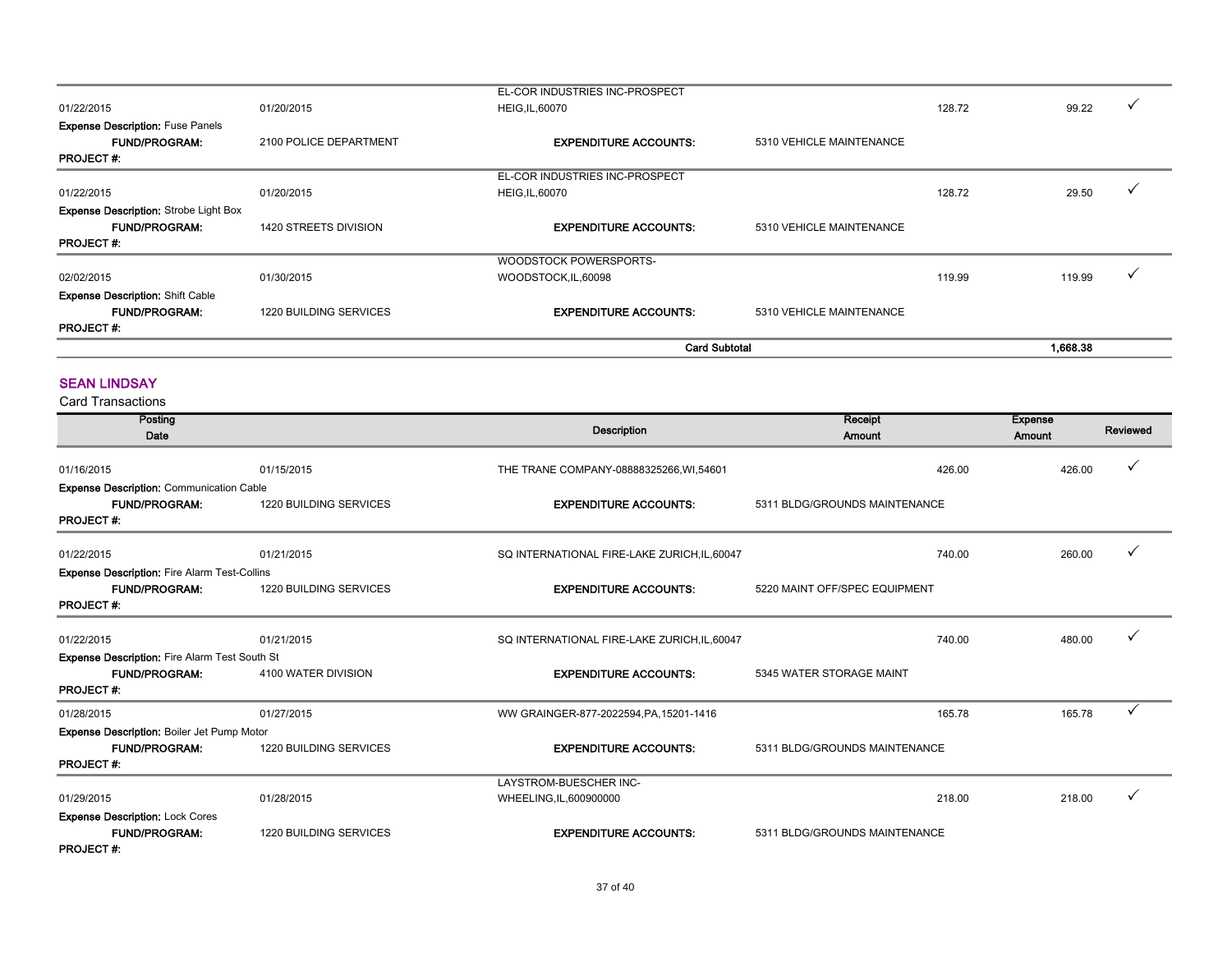| 01/30/2015                                        | 01/29/2015             | WW GRAINGER-877-2022594, PA, 15201-1416 | 67.10                         |          |  |
|---------------------------------------------------|------------------------|-----------------------------------------|-------------------------------|----------|--|
| <b>Expense Description: Pressure Washer Parts</b> |                        |                                         |                               |          |  |
| <b>FUND/PROGRAM:</b>                              | 1220 BUILDING SERVICES | <b>EXPENDITURE ACCOUNTS:</b>            | 5311 BLDG/GROUNDS MAINTENANCE |          |  |
| <b>PROJECT #.</b>                                 |                        |                                         |                               |          |  |
|                                                   |                        | <b>Card Subtotal</b>                    |                               | 1,616.88 |  |
|                                                   |                        |                                         |                               |          |  |

#### SHARI MATTHEWS HUIZAR

Card Transactions

| Posting<br>Date                                       |                               | Receipt<br>Description<br>Amount             |                              |        | <b>Expense</b><br>Amount | Reviewed |
|-------------------------------------------------------|-------------------------------|----------------------------------------------|------------------------------|--------|--------------------------|----------|
| 01/08/2015                                            | 01/07/2015                    | TUNDRA SPECIALTIES INC-03034404142,CO,80301  |                              | 61.63  | 61.63                    | ν        |
| <b>Expense Description: Digital Food Thermometers</b> |                               |                                              |                              |        |                          |          |
| <b>FUND/PROGRAM:</b>                                  | 1320 SENIOR CITIZENS SERVICES | <b>EXPENDITURE ACCOUNTS:</b>                 | 5317 MISC OPERATING SUPPLIES |        |                          |          |
| <b>PROJECT#:</b>                                      |                               |                                              |                              |        |                          |          |
| 01/22/2015                                            | 01/21/2015                    | TUNDRA SPECIALTIES INC-03034404142,CO,80301  |                              | 35.20  | 35.20                    |          |
| <b>Expense Description: Kitchen Cutlery</b>           |                               |                                              |                              |        |                          |          |
| <b>FUND/PROGRAM:</b>                                  | 1320 SENIOR CITIZENS SERVICES | <b>EXPENDITURE ACCOUNTS:</b>                 | 5318 OFFICE SUPPLIES         |        |                          |          |
| <b>PROJECT#:</b>                                      |                               |                                              |                              |        |                          |          |
| 01/27/2015                                            | 01/26/2015                    | PAT DEEGAN PHD & ASSOC-9782394393, MA, 01922 |                              | 360.00 | 360.00                   |          |
| <b>Expense Description: Distressing Voices Toolkt</b> |                               |                                              |                              |        |                          |          |
| <b>FUND/PROGRAM:</b>                                  | 1315 SOCIAL SERVICES          | <b>EXPENDITURE ACCOUNTS:</b>                 | 5317 MISC OPERATING SUPPLIES |        |                          |          |
| <b>PROJECT#:</b>                                      |                               |                                              |                              |        |                          |          |
|                                                       |                               | <b>Card Subtotal</b>                         |                              |        | 456.83                   |          |

#### SUSAN GORDON

| Posting                                           |                                       |                                            | Receipt              |        | <b>Expense</b> |          |
|---------------------------------------------------|---------------------------------------|--------------------------------------------|----------------------|--------|----------------|----------|
| Date                                              |                                       | <b>Description</b>                         | Amount               |        | Amount         | Reviewed |
| 01/05/2015                                        | 01/02/2015                            | OFFICE DEPOT #1105-800-463-3768, IL, 60188 |                      | 2.70   | 2.70           |          |
| <b>Expense Description: Desk Pad Calendar</b>     |                                       |                                            |                      |        |                |          |
| <b>FUND/PROGRAM:</b>                              | <b>1500 PUBLIC WORKS ADMINISTRATI</b> | <b>EXPENDITURE ACCOUNTS:</b>               | 5318 OFFICE SUPPLIES |        |                |          |
| <b>PROJECT#:</b>                                  |                                       |                                            |                      |        |                |          |
| 01/07/2015                                        | 01/05/2015                            | QUILL CORPORATION-08007898965, IL, 60069   |                      | 31.85  | 31.85          |          |
| <b>Expense Description: Verbatim Thumb Drives</b> |                                       |                                            |                      |        |                |          |
| <b>FUND/PROGRAM:</b>                              | <b>1500 PUBLIC WORKS ADMINISTRATI</b> | <b>EXPENDITURE ACCOUNTS:</b>               | 5318 OFFICE SUPPLIES |        |                |          |
| <b>PROJECT#:</b>                                  |                                       |                                            |                      |        |                |          |
| 01/13/2015                                        | 01/12/2015                            | QUILL CORPORATION-08007898965, IL, 60069   |                      | (1.87) | (1.87)         |          |
| <b>Expense Description: Refund Sales Tax</b>      |                                       |                                            |                      |        |                |          |
| <b>FUND/PROGRAM:</b>                              | <b>1500 PUBLIC WORKS ADMINISTRATI</b> | <b>EXPENDITURE ACCOUNTS:</b>               | 5318 OFFICE SUPPLIES |        |                |          |
| <b>PROJECT#:</b>                                  |                                       |                                            |                      |        |                |          |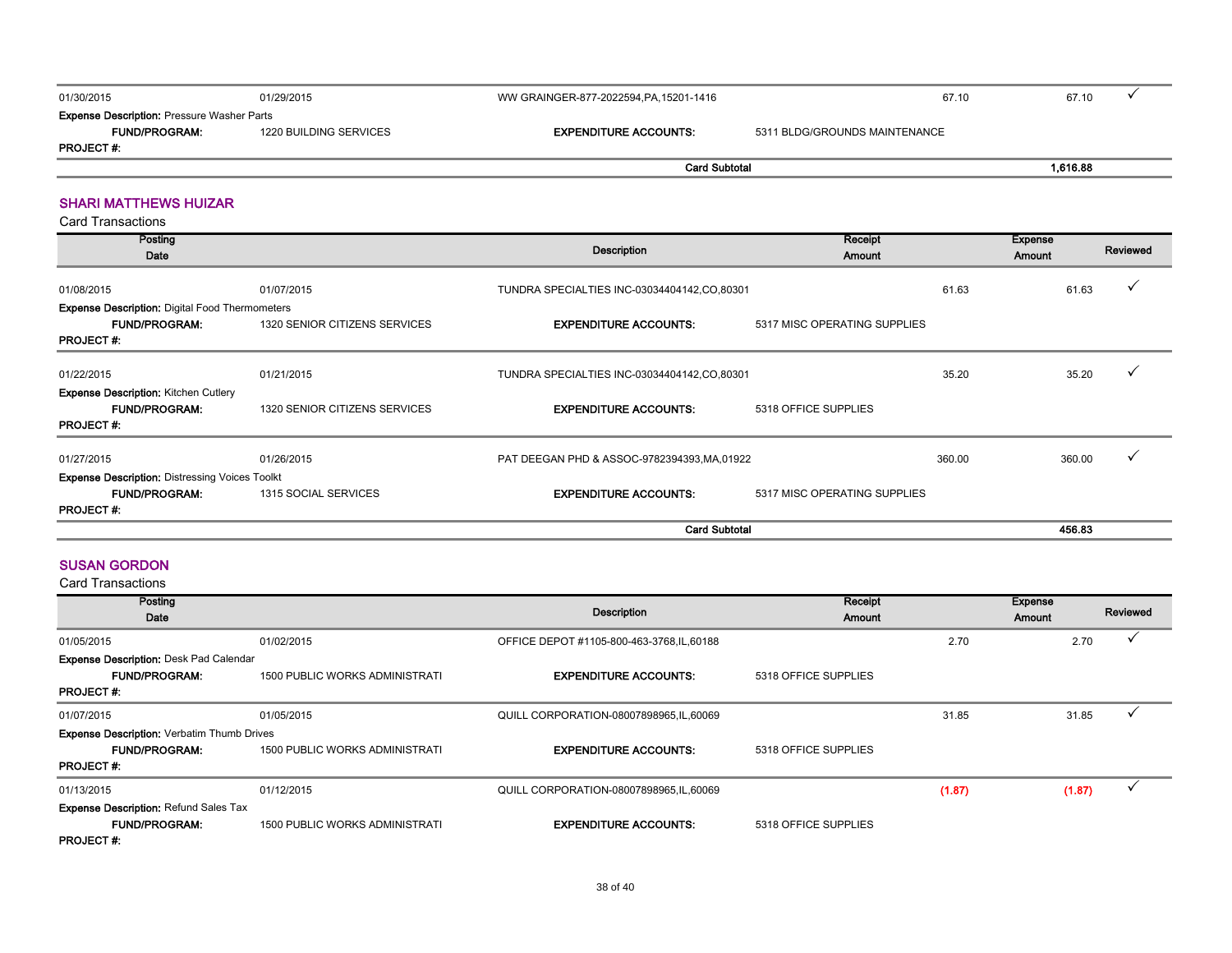| 01/16/2015                                        | 01/15/2015                            | NATL PUBLIC EMPLOYER L-07604331686,CA,94043 |                      | 175.00 | 175.00 |  |
|---------------------------------------------------|---------------------------------------|---------------------------------------------|----------------------|--------|--------|--|
| <b>Expense Description: IPELRA Law Seminar-CB</b> |                                       |                                             |                      |        |        |  |
| <b>FUND/PROGRAM:</b>                              | <b>1500 PUBLIC WORKS ADMINISTRATI</b> | <b>EXPENDITURE ACCOUNTS:</b>                | 5105 TRAINING        |        |        |  |
| <b>PROJECT#:</b>                                  |                                       |                                             |                      |        |        |  |
| 01/16/2015                                        | 01/15/2015                            | NATL PUBLIC EMPLOYER L-07604331686,CA,94043 |                      | 195.00 | 195.00 |  |
| <b>Expense Description: IPELRA Law Seminar</b>    |                                       |                                             |                      |        |        |  |
| <b>FUND/PROGRAM:</b>                              | 1240 FLEET SERVICES                   | <b>EXPENDITURE ACCOUNTS:</b>                | 5105 TRAINING        |        |        |  |
| <b>PROJECT#:</b>                                  |                                       |                                             |                      |        |        |  |
| 02/02/2015                                        | 01/31/2015                            | STAPLS7131095273000001-877-8267755,MI,48375 |                      | 58.99  | 58.99  |  |
| <b>Expense Description: Printer Cartridges</b>    |                                       |                                             |                      |        |        |  |
| <b>FUND/PROGRAM:</b>                              | <b>1500 PUBLIC WORKS ADMINISTRATI</b> | <b>EXPENDITURE ACCOUNTS:</b>                | 5318 OFFICE SUPPLIES |        |        |  |
| <b>PROJECT#:</b>                                  |                                       |                                             |                      |        |        |  |
|                                                   |                                       | <b>Card Subtotal</b>                        |                      |        | 461.67 |  |

#### THOMAS LUEDERS

Card Transactions

| Posting<br>Date                             |                       | Description                       | Receipt<br>Amount             | <b>Expense</b><br>Amount |        | Reviewed |
|---------------------------------------------|-----------------------|-----------------------------------|-------------------------------|--------------------------|--------|----------|
| 01/12/2015                                  | 01/09/2015            | FULLIFE SAFETY-ROSELLE, IL, 60172 | 913.86                        |                          | 913.86 |          |
| <b>Expense Description: Reflective Tape</b> |                       |                                   |                               |                          |        |          |
| <b>FUND/PROGRAM:</b>                        | 1420 STREETS DIVISION | <b>EXPENDITURE ACCOUNTS:</b>      | 5320 STREET SIGNS             |                          |        |          |
| <b>PROJECT#:</b>                            |                       |                                   |                               |                          |        |          |
|                                             |                       | ZIMMERMANN'S TRUE VALU-BUFFALO    |                               |                          |        |          |
| 01/22/2015                                  | 01/21/2015            | GROVE, IL, 60089                  |                               | 2.49                     | 2.49   |          |
| <b>Expense Description: AB Filterscrews</b> |                       |                                   |                               |                          |        |          |
| <b>FUND/PROGRAM:</b>                        | 4100 WATER DIVISION   | <b>EXPENDITURE ACCOUNTS:</b>      | 5311 BLDG/GROUNDS MAINTENANCE |                          |        |          |
| <b>PROJECT#:</b>                            |                       |                                   |                               |                          |        |          |
|                                             |                       | <b>Card Subtotal</b>              |                               |                          | 916.35 |          |

#### TODD WOLFF

Card Transactions

| Posting<br>Date                                       |                                    | Receipt<br>Description<br><b>Amount</b> |                              |       | <b>Expense</b><br><b>Amount</b> | Reviewed |
|-------------------------------------------------------|------------------------------------|-----------------------------------------|------------------------------|-------|---------------------------------|----------|
| 01/12/2015                                            | 01/11/2015                         | DUNKIN #349692 Q35-WHEELING, IL, 60090  |                              | 18.89 | 18.89                           |          |
| <b>Expense Description:</b> Mtg w/DesPlaines-Dispatch |                                    |                                         |                              |       |                                 |          |
| <b>FUND/PROGRAM:</b>                                  | 0015 EMERGENCY TELEPHONE SYS (911) | <b>EXPENDITURE ACCOUNTS:</b>            | 5317 MISC OPERATING SUPPLIES |       |                                 |          |
| <b>PROJECT#:</b>                                      |                                    |                                         |                              |       |                                 |          |
|                                                       |                                    | <b>Card Subtotal</b>                    |                              |       | 18.89                           |          |

#### TY JOHNSON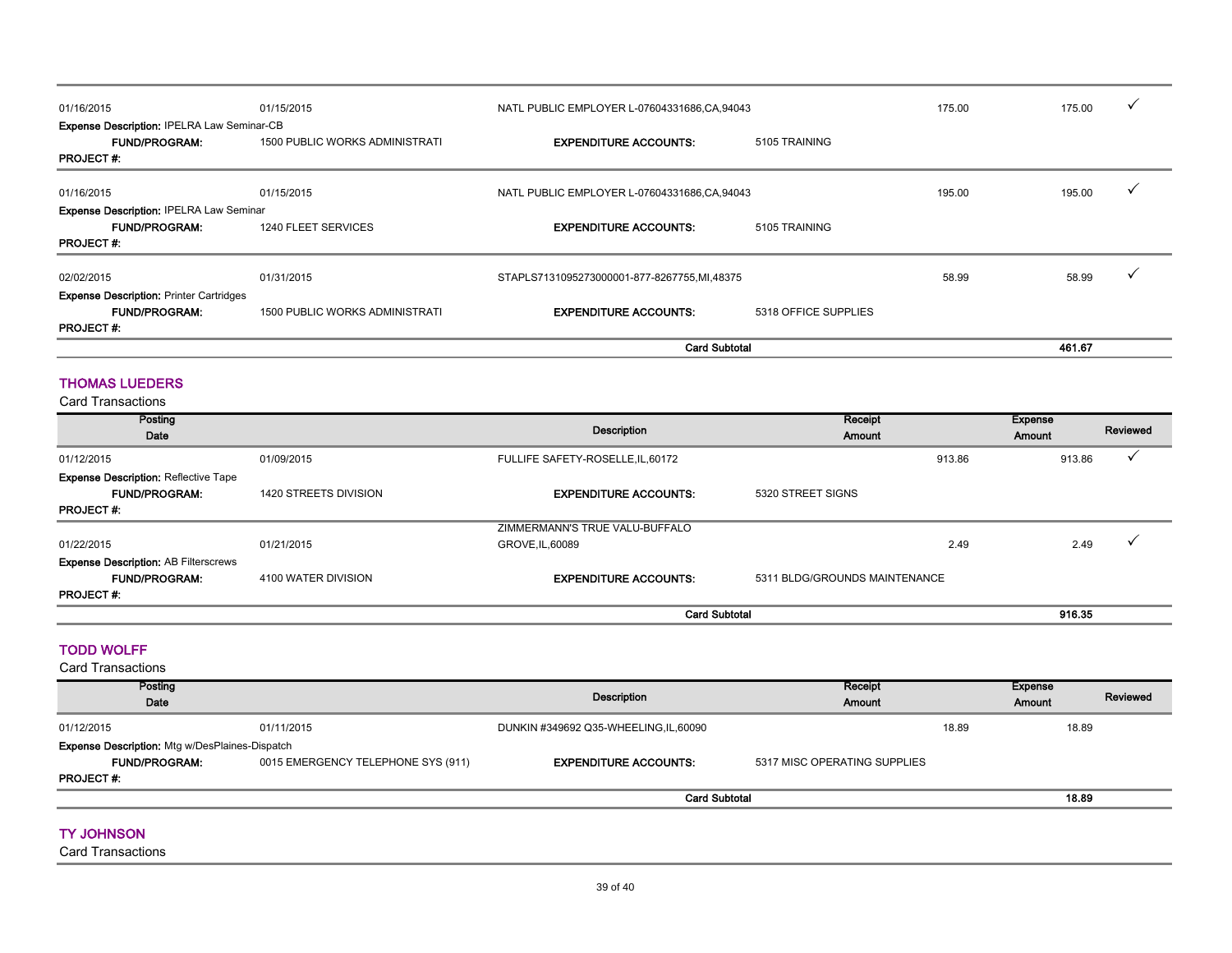| Posting                                        |                               | Description                          | Receipt                       | <b>Expense</b> | Reviewed |
|------------------------------------------------|-------------------------------|--------------------------------------|-------------------------------|----------------|----------|
| Date                                           |                               |                                      | Amount                        | <b>Amount</b>  |          |
| 01/12/2015                                     | 01/09/2015                    | MUNCHS SUPPLY 1-WHEELING, IL, 60090  | 260.92                        | 260.92         |          |
| <b>Expense Description: HVAC Motor</b>         |                               |                                      |                               |                |          |
| <b>FUND/PROGRAM:</b>                           | <b>1220 BUILDING SERVICES</b> | <b>EXPENDITURE ACCOUNTS:</b>         | 5311 BLDG/GROUNDS MAINTENANCE |                |          |
| <b>PROJECT#:</b>                               |                               |                                      |                               |                |          |
| 01/13/2015                                     | 01/12/2015                    | ECOMELECTRO-7185047348,NY,11220      | 88.00                         | 88.00          | ✓        |
| <b>Expense Description: FA Batteries</b>       |                               |                                      |                               |                |          |
| <b>FUND/PROGRAM:</b>                           | <b>1220 BUILDING SERVICES</b> | <b>EXPENDITURE ACCOUNTS:</b>         | 5317 MISC OPERATING SUPPLIES  |                |          |
| <b>PROJECT#:</b>                               |                               |                                      |                               |                |          |
|                                                |                               | BANNER PLUMBING SUPPLY-BUFFALO       |                               |                |          |
| 01/22/2015                                     | 01/20/2015                    | GROVE, IL, 60089                     | 7.78                          | 7.78           |          |
| <b>Expense Description: Drain Cover</b>        |                               |                                      |                               |                |          |
| <b>FUND/PROGRAM:</b>                           | 1220 BUILDING SERVICES        | <b>EXPENDITURE ACCOUNTS:</b>         | 5311 BLDG/GROUNDS MAINTENANCE |                |          |
| <b>PROJECT#:</b>                               |                               |                                      |                               |                |          |
| 01/28/2015                                     | 01/27/2015                    | ZIP SPECIALTIES-08005267861,IL,60090 | 485.00                        | 485.00         |          |
| <b>Expense Description: Plaque Refurbished</b> |                               |                                      |                               |                |          |
| <b>FUND/PROGRAM:</b>                           | 1420 STREETS DIVISION         | <b>EXPENDITURE ACCOUNTS:</b>         | 5311 BLDG/GROUNDS MAINTENANCE |                |          |
| <b>PROJECT#:</b>                               |                               |                                      |                               |                |          |
|                                                |                               | <b>Card Subtotal</b>                 |                               | 841.70         |          |

#### VINCENT HOFFMAN

Card Transactions

| Posting<br>Date                                         |                        | Description                                  | Receipt<br>Amount             | <b>Expense</b><br>Amount | Reviewed |
|---------------------------------------------------------|------------------------|----------------------------------------------|-------------------------------|--------------------------|----------|
|                                                         |                        | THE HOME DEPOT 1913-MT                       |                               |                          |          |
| 01/09/2015                                              | 01/07/2015             | PROSPECT, IL, 600560000                      | 40.56                         | 40.56                    |          |
| <b>Expense Description: Fittings &amp; Box for Pump</b> |                        |                                              |                               |                          |          |
| <b>FUND/PROGRAM:</b>                                    | 1420 STREETS DIVISION  | <b>EXPENDITURE ACCOUNTS:</b>                 | 5315 SMALL TOOLS & EQUIPMENT  |                          |          |
| <b>PROJECT#:</b>                                        |                        |                                              |                               |                          |          |
| 01/09/2015                                              | 01/08/2015             | INDELCO PLASTICS CORPO-9529255075, MN, 55426 | 217.20                        | 217.20                   |          |
| <b>Expense Description: Small Pump</b>                  |                        |                                              |                               |                          |          |
| <b>FUND/PROGRAM:</b>                                    | 1420 STREETS DIVISION  | <b>EXPENDITURE ACCOUNTS:</b>                 | 5315 SMALL TOOLS & EQUIPMENT  |                          |          |
| <b>PROJECT#:</b>                                        |                        |                                              |                               |                          |          |
| 01/15/2015                                              | 01/14/2015             | WW GRAINGER-877-2022594, PA, 15201-1416      | 140.52                        | 140.52                   |          |
| <b>Expense Description:</b> Zip Ties for Banners        |                        |                                              |                               |                          |          |
| <b>FUND/PROGRAM:</b>                                    | 1430 FORESTRY DIVISION | <b>EXPENDITURE ACCOUNTS:</b>                 | 5311 BLDG/GROUNDS MAINTENANCE |                          |          |
| <b>PROJECT#:</b>                                        |                        |                                              |                               |                          |          |
|                                                         |                        | <b>Card Subtotal</b>                         |                               | 398.28                   |          |

Report Run By: Nancy Hoppe (NHOPPE, Company Program Administrator) © 1994-2015. MasterCard. All rights reserved.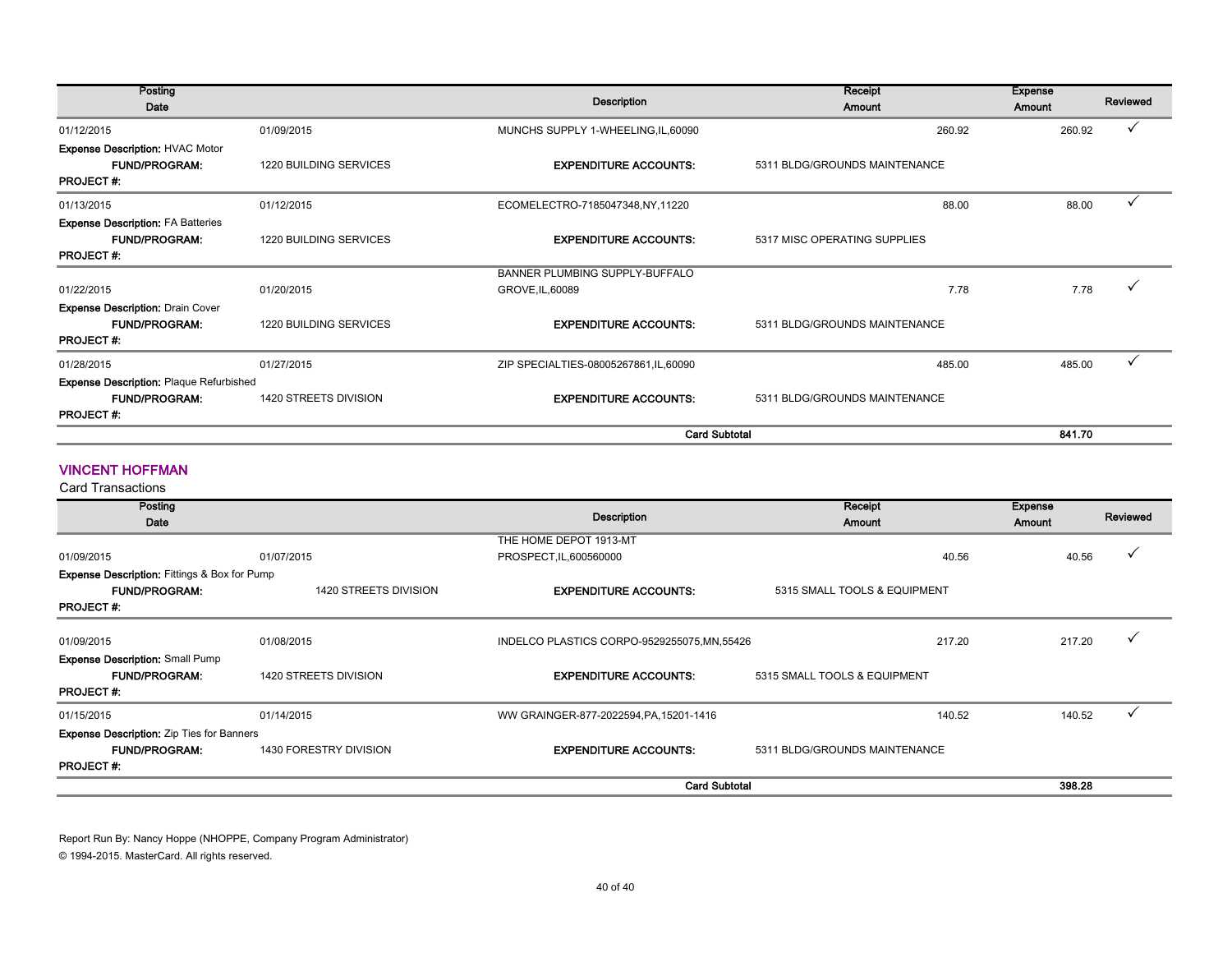# **Village of Wheeling Payroll Summary**

# **Pay Period Ended 02/27/2015**

| <b>Fund Number</b> | Fund                            | <b>Salaries</b> | <b>Benefits</b> | <b>Total Payroll</b> |
|--------------------|---------------------------------|-----------------|-----------------|----------------------|
|                    |                                 |                 |                 |                      |
| 01                 | <b>General Fund</b>             | 764,573.56      | 328,969.24      | 1,093,542.80         |
| 31                 | <b>Crossroad TIF</b>            | 631.72          | 297.48          | 929.20               |
| 32                 | South 2 TIF                     | 631.72          | 297.48          | 929.20               |
| 35                 | <b>Town Center 2 TIF</b>        | 631.72          | 297.48          | 929.20               |
| 36                 | Southeast 2 TIF                 | 631.72          | 297.48          | 929.20               |
| 39                 | North TIF                       | 631.70          | 297.49          | 929.19               |
| 40                 | Water & Sewer Fund              | 55,766.34       | 33,802.50       | 89,568.84            |
| 55                 | <b>Grant Fund</b>               | 2,944.22        | 2,257.82        | 5,202.04             |
|                    |                                 |                 |                 |                      |
|                    | <b>Total Gross Payroll</b>      | 826,442.70      | 366,516.97      | 1,192,959.67         |
|                    |                                 |                 |                 |                      |
|                    | <b>Total Payroll Deductions</b> | 309,730.49      | 366,516.97      | 676,247.46           |
|                    |                                 |                 |                 |                      |
|                    | <b>Total Net Payroll</b>        | 516,712.21      | 0.00            | 516,712.21           |
|                    |                                 |                 |                 |                      |
|                    |                                 |                 |                 |                      |
|                    | <b>Payroll Checks</b>           | 0.00            |                 |                      |
|                    |                                 |                 |                 |                      |
|                    | <b>Direct Deposits</b>          | 516,712.21      |                 |                      |
|                    |                                 |                 |                 |                      |
|                    | <b>Total Net Payroll</b>        | 516,712.21      |                 |                      |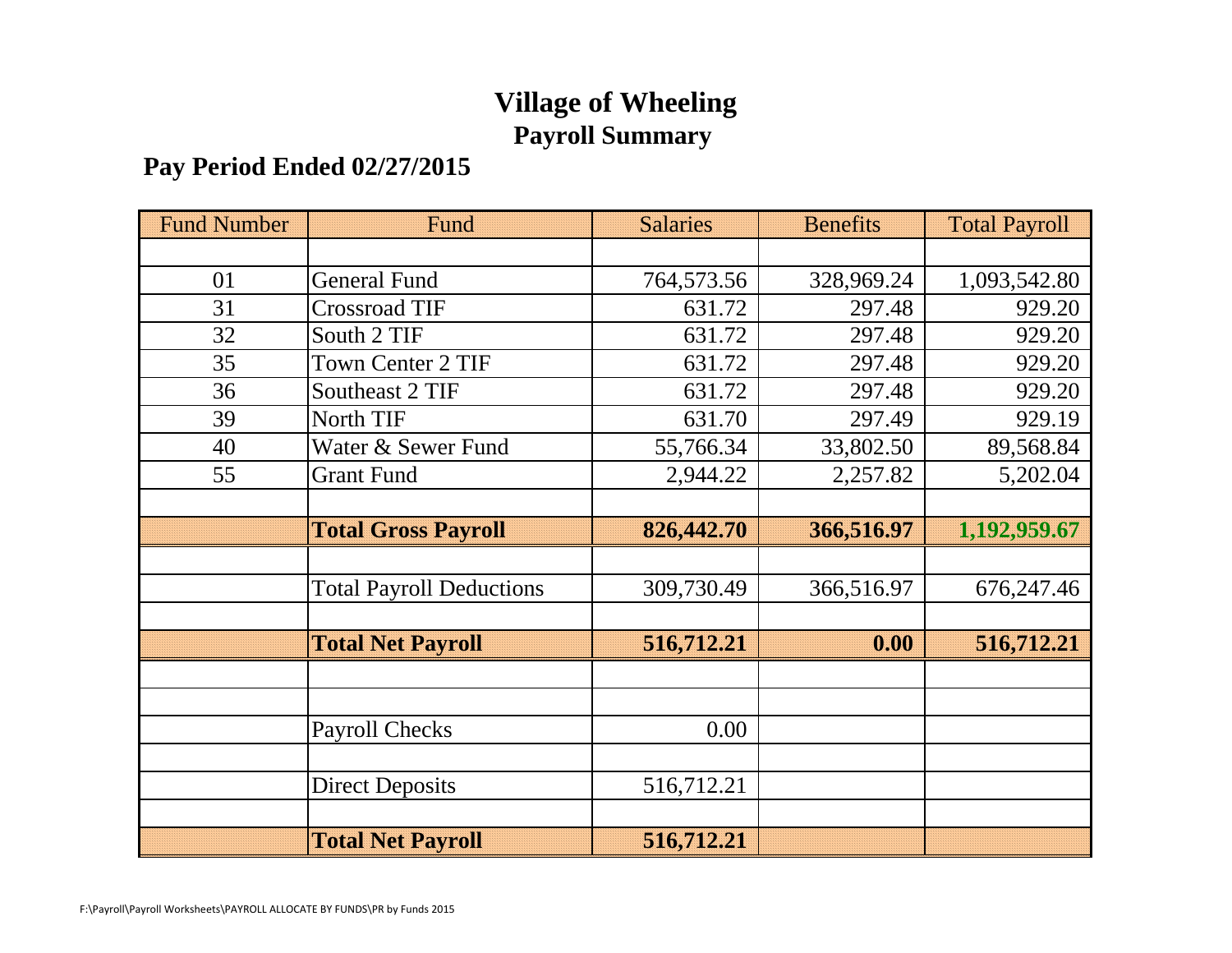SUNGARD PENTAMATION PAGE NUMBER: 1DATE: 03/11/2015 VILLAGE OF WHEELING ACCTPA51TIME: 12:46:48 CASH REQUIREMENTS − CHECK FORMAT − DUE DATE: 03/17/2015 SELECTION CRITERIA: payable.batch='AMM03/17'

ACCOUNTING PERIOD: 3/15

| VENDOR                                            | <b>ORGANIZATION</b>          | <b>ACCOUNT</b>               | PURCHASE OR INVOICE                          |                                                      | <b>AMOUNT</b>                                      | DESCRIPTION                                                                              |
|---------------------------------------------------|------------------------------|------------------------------|----------------------------------------------|------------------------------------------------------|----------------------------------------------------|------------------------------------------------------------------------------------------|
| 9236<br>ABSOLUTE VENDING SERVICE                  | 1300<br>1600<br>1700         | 5317<br>5317<br>5317         | 15000594<br>15000594<br>15000594             | 14666<br>14666<br>14666                              | 70.00<br>140.00<br>70.00                           | WATER COOLER RENTAL<br>WATER COOLER RENTAL<br>WATER COOLER RENTAL                        |
| TOTAL CHECK                                       |                              |                              |                                              |                                                      | 280.00                                             |                                                                                          |
| 50<br>ACCURATE TANK TECHNOLOGIES<br>TOTAL CHECK   | 1240                         | 5206                         | 15000572                                     | 23596                                                | 690.00<br>690.00                                   | AM RADIO REPLACEMENT                                                                     |
| 8727<br>AEREX PEST CONTROL                        | 1300                         | 5210                         | 15000605                                     | 974037                                               | 445.00                                             | PEST CONTROL-FEB.                                                                        |
| TOTAL CHECK                                       |                              |                              |                                              |                                                      | 445.00                                             |                                                                                          |
| 84<br>AIR ONE EQUIPMENT, INC<br>TOTAL CHECK       | 2200<br>2200                 | 5220<br>5220                 | 15000563<br>15000562                         | 101650<br>101723                                     | 135.00<br>420.00<br>555.00                         | BREATHING AIR TEST<br>GAS MONITOR CALIBRATION                                            |
| 136<br>AMERICAN CHARGE SERVICE                    | 1320                         | 5231                         | 15000618                                     | 96092                                                | 6.00                                               | SENIOR TAXI PROGRAM                                                                      |
| TOTAL CHECK                                       |                              |                              |                                              |                                                      | 6.00                                               |                                                                                          |
| 8035<br>AMERICAN WELDING & GAS INC<br>TOTAL CHECK | 2200                         | 5220                         | 15000628                                     | 03143291                                             | 199.66<br>199.66                                   | CYLINDER RENTALS                                                                         |
|                                                   |                              |                              |                                              |                                                      |                                                    |                                                                                          |
| 4175<br>ARLINGTON HEIGHTS FORD<br>TOTAL CHECK     | 2100<br>2100                 | 5310<br>5310                 | 15000509<br>15000518                         | 709676<br>710715/852                                 | 85.09<br>319.49<br>404.58                          | <b>BUCKLE ASSEMBLY</b><br>AUTO PARTS                                                     |
| 211<br>ARLINGTON POWER EOUIPMENT<br>TOTAL CHECK   | 1220                         | 5310                         | 15000538                                     | 628624                                               | 40.80<br>40.80                                     | STARTER REWIND                                                                           |
|                                                   |                              |                              |                                              |                                                      |                                                    |                                                                                          |
| 7417<br>ARTISTIC FRAMING INC<br>TOTAL CHECK       | 1600                         | 5323                         | 15000593                                     |                                                      | 65.00<br>65.00                                     | HEER PROCLAMATION FRAME                                                                  |
| 5092<br>BONNELL INDUSTRIES INC<br>TOTAL CHECK     | 1220<br>1420<br>4100<br>4200 | 5310<br>5310<br>5310<br>5310 | 15000512<br>15000512<br>15000512<br>15000512 | 0160639-IN<br>0160639-IN<br>0160639-IN<br>0160639-IN | 149.94<br>1,178.10<br>621.18<br>192.78<br>2,142.00 | <b>CUTTING EDGE</b><br><b>CUTTING EDGE</b><br><b>CUTTING EDGE</b><br><b>CUTTING EDGE</b> |
|                                                   |                              |                              |                                              |                                                      |                                                    |                                                                                          |
| 8034<br>JOEL BORAK<br>TOTAL CHECK                 | 01                           | 4470                         | 15000612                                     | 2109                                                 | 57.00<br>57.00                                     | PROGRAM REFUND                                                                           |
| 4277<br>BROWN TRAFFIC PRODUCTS                    | 51                           | 5272                         | 15000221                                     | 204527                                               | 489.60                                             | OPTICOM REPLACEMENTS                                                                     |
| TOTAL CHECK                                       |                              |                              |                                              |                                                      | 489.60                                             |                                                                                          |
| 385<br>BURRIS EQUIPMENT COMPANY                   | 51                           | 5272                         | 15000536                                     | PI47483                                              | 1,330.52                                           | AUTO PARTS                                                                               |
| TOTAL CHECK                                       |                              |                              |                                              |                                                      | 1,330.52                                           |                                                                                          |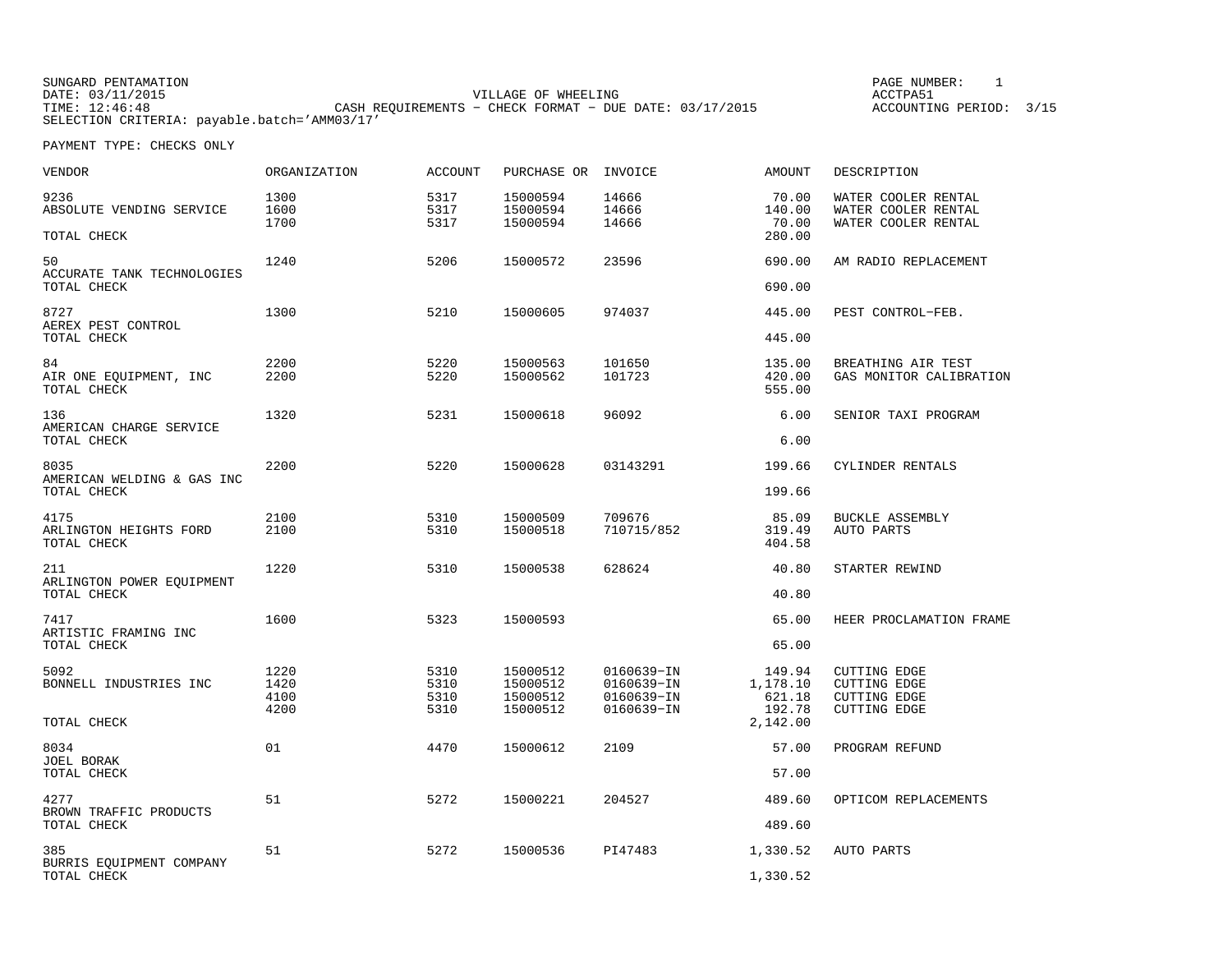SUNGARD PENTAMATION PAGE NUMBER: 2DATE: 03/11/2015 VILLAGE OF WHEELING ACCTPA51TIME: 12:46:48 CASH REQUIREMENTS − CHECK FORMAT − DUE DATE: 03/17/2015 SELECTION CRITERIA: payable.batch='AMM03/17'

ACCOUNTING PERIOD: 3/15

| VENDOR                                            | ORGANIZATION | <b>ACCOUNT</b> | PURCHASE OR          | INVOICE        | AMOUNT                             | DESCRIPTION                                          |
|---------------------------------------------------|--------------|----------------|----------------------|----------------|------------------------------------|------------------------------------------------------|
| 6560<br>CAMIC JOHNSON, LTD<br>TOTAL CHECK         | 1900<br>1900 | 5218<br>5218   | 15000638<br>15000639 | 122<br>123     | 630.00<br>630.00<br>1,260.00       | ADMIN HEARING OFFICER --<br>ADMIN HEARING OFFICER -- |
| 7740<br>CATHOLIC CHARITIES                        | 5500         | 5299           | 15000596             | 5              | 1,597.95                           | CONGREGATE MEALS-FEB.                                |
| TOTAL CHECK                                       |              |                |                      |                | 1,597.95                           |                                                      |
| 456<br>CERTIFIED FLEET SERVICES INC               | 2200         | 5310           | 15000573             | S14915         | 1,307.47                           | REPAIR PARTS                                         |
| TOTAL CHECK                                       |              |                |                      |                | 1,307.47                           |                                                      |
| 483<br>CHICAGO COMMUNICATIONS LLC<br>TOTAL CHECK  | 15           | 5221           | 15000644             | 269526         | 60.00<br>60.00                     | RADIO REPAIRS                                        |
|                                                   |              |                |                      |                |                                    |                                                      |
| 7259<br>CLARK BAIRD SMITH LLP<br>TOTAL CHECK      | 1900         | 5218           | 15000637             |                | 315.00                             | LABOR LEGAL FEES-JAN.                                |
|                                                   |              |                |                      |                | 315.00                             |                                                      |
| 5842<br>COOK COUNTY RECORDER OF DEED              | 1900         | 5230           | 15000541             | 3491312015     | 138.00                             | RECORDING FEES                                       |
| TOTAL CHECK                                       |              |                |                      |                | 138.00                             |                                                      |
| 7502<br>CUSTOM MAILING SERVICE INC<br>TOTAL CHECK | 1600<br>1320 | 5227<br>5227   | 15000655<br>15000654 | 18509<br>18510 | 1,670.55<br>199.41<br>1,869.96     | FEB. MAIL/POSTAGE<br>SENIOR NEWSLETTER               |
| 678<br>DELL COMPUTER CORPORATION<br>TOTAL CHECK   | 2100<br>2200 | 5313<br>5313   | 15000318<br>15000270 | XJMW47KT6      | 13,997.80<br>9,505.12<br>23,502.92 | DESKTOP COMPUTERS<br>REPLACEMENT LAPTOPS             |
| 744                                               | 2100         | 5310           | 15000635             | 45846          | 739.50                             | FEB. CAR WASHES                                      |
| DUNDEE AND WOLF AUTOMOTIVE                        | 1300<br>1400 | 5310<br>5310   | 15000634<br>15000634 | 45849<br>45849 | 65.25<br>29.00                     | FEB. CAR WASHES<br>FEB. CAR WASHES                   |
| TOTAL CHECK                                       |              |                |                      |                | 833.75                             |                                                      |
| 756<br>E J EOUIPMENT                              | 4200         | 5310           | 15000530             | 0067369        | 57.91                              | <b>AUTO SUPPLIES</b>                                 |
| TOTAL CHECK                                       |              |                |                      |                | 57.91                              |                                                      |
| 3004<br>EMERALD PRINTING & PROMOTION              | 2100         | 5228           | 15000588             | 16803          | 1,083.05                           | PRINTING COURT JACKETS                               |
| TOTAL CHECK                                       |              |                |                      |                | 1,083.05                           |                                                      |
| 801<br>EMERY & ASSOCIATES INC                     | 2200         | 5205           | 15000641             |                | 2,170.00                           | HAZ MAT CONFERENCE                                   |
| TOTAL CHECK                                       |              |                |                      |                | 2,170.00                           |                                                      |
| 4984<br>FOSTER COACH SALES INC                    | 2200         | 5310           | 15000517             | 5935           | 201.89                             | BATTERY DRAWER SLIDES                                |
| TOTAL CHECK                                       |              |                |                      |                | 201.89                             |                                                      |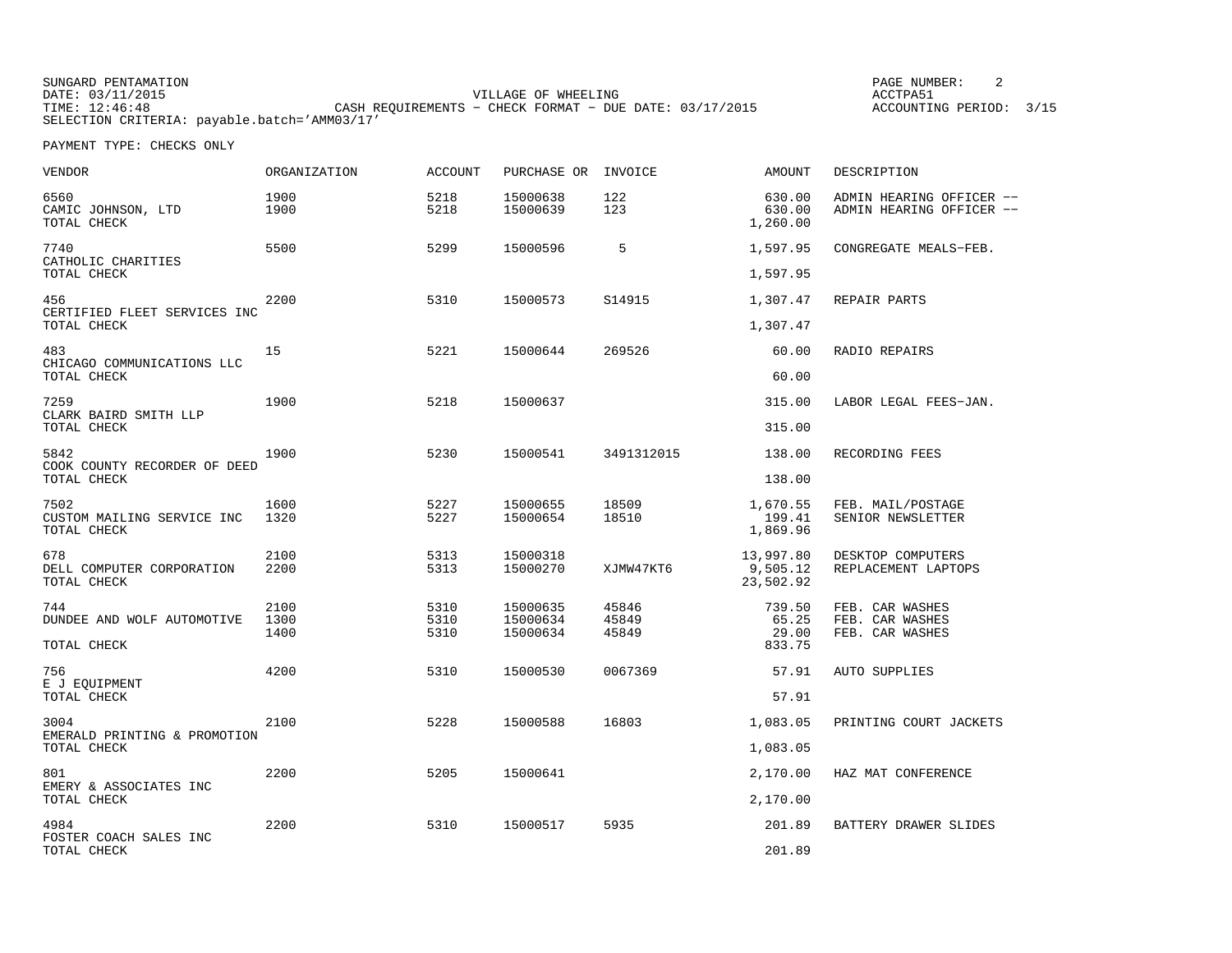SUNGARD PENTAMATION PAGE NUMBER: 3DATE: 03/11/2015 VILLAGE OF WHEELING ACCTPA51TIME: 12:46:48 CASH REQUIREMENTS − CHECK FORMAT − DUE DATE: 03/17/2015 SELECTION CRITERIA: payable.batch='AMM03/17'

ACCOUNTING PERIOD: 3/15

| <b>VENDOR</b>                                            | ORGANIZATION                                 | <b>ACCOUNT</b>                               | PURCHASE OR                                                          | INVOICE                                                              | <b>AMOUNT</b>                                                        | DESCRIPTION                                                                                                                |
|----------------------------------------------------------|----------------------------------------------|----------------------------------------------|----------------------------------------------------------------------|----------------------------------------------------------------------|----------------------------------------------------------------------|----------------------------------------------------------------------------------------------------------------------------|
| 5704<br>FUELMAN                                          | 4100                                         | 5301                                         | 15000623                                                             | NP43731248                                                           | 40.40                                                                | <b>FUEL</b>                                                                                                                |
| TOTAL CHECK                                              |                                              |                                              |                                                                      |                                                                      | 40.40                                                                |                                                                                                                            |
| 944<br>GENE'S VILLAGE TOWING<br>TOTAL CHECK              | 1420                                         | 5310                                         | 15000565                                                             | T5842                                                                | 250.00<br>250.00                                                     | TOW FRONTEND LOADER                                                                                                        |
| 961<br>GLEDHILL ROAD MACHINERY CO<br>TOTAL CHECK         | 1420<br>4100<br>4200<br>1420<br>4100<br>4200 | 5310<br>5310<br>5310<br>5310<br>5310<br>5310 | 15000510<br>15000510<br>15000510<br>15000519<br>15000519<br>15000519 | 157182/282<br>157182/282<br>157182/282<br>157381<br>157381<br>157381 | 1,055.51<br>491.36<br>272.97<br>180.06<br>75.96<br>25.33<br>2,101.19 | REPLACEMENT PARTS<br>REPLACEMENT PARTS<br>REPLACEMENT PARTS<br>REPLACEMENT PARTS<br>REPLACEMENT PARTS<br>REPLACEMENT PARTS |
| 2752<br>GRAINGER                                         | 1240                                         | 5319                                         | 15000511                                                             |                                                                      | 58.07                                                                | FACESHIELD ASSEMBLY                                                                                                        |
| TOTAL CHECK                                              |                                              |                                              |                                                                      |                                                                      | 58.07                                                                |                                                                                                                            |
| 6418<br>GROUP C MEDIA INC                                | 1600                                         | 5333                                         | 15000452                                                             | 21276                                                                | 1,000.00                                                             | HEADLINE ENEWS SPNSR AD                                                                                                    |
| TOTAL CHECK                                              |                                              |                                              |                                                                      |                                                                      | 1,000.00                                                             |                                                                                                                            |
| 2460<br>STEVEN J HANDLER                                 | 1900                                         | 5218                                         | 15000640                                                             |                                                                      | 212.50                                                               | LEGAL SERVICES                                                                                                             |
| TOTAL CHECK                                              |                                              |                                              |                                                                      |                                                                      | 212.50                                                               |                                                                                                                            |
| 5284<br>HD SUPPLY WATERWORKS LTD                         | 4100                                         | 5341                                         | 15000671                                                             | D528520                                                              | 14, 163.98                                                           | METERS FOR NORTHGATE                                                                                                       |
| TOTAL CHECK                                              |                                              |                                              |                                                                      |                                                                      | 14, 163. 98                                                          |                                                                                                                            |
| 6946<br>ICCI                                             | 1300                                         | 5206                                         | 15000580                                                             | 20150202                                                             | 300.00                                                               | FIRE SUPRESSION REVIEW AN                                                                                                  |
| TOTAL CHECK                                              |                                              |                                              |                                                                      |                                                                      | 300.00                                                               |                                                                                                                            |
| 4419<br>ILEETA                                           | 2100                                         | 5205                                         | 15000547                                                             | 0011                                                                 | 1,835.00                                                             | CONF. REGISTRATION                                                                                                         |
| TOTAL CHECK                                              |                                              |                                              |                                                                      |                                                                      | 1,835.00                                                             |                                                                                                                            |
| 1193                                                     | 2200                                         | 5222                                         | 15000559                                                             | $15 - 179$                                                           | 450.00                                                               | MEMBERSHIP DUES                                                                                                            |
| ILLINOIS FIRE CHIEFS ASSOCIA<br>TOTAL CHECK              |                                              |                                              |                                                                      |                                                                      | 450.00                                                               |                                                                                                                            |
| 1268                                                     | 2200                                         | 5310                                         | 15000526                                                             | 23010109                                                             | 223.90                                                               | <b>BATTERIES</b>                                                                                                           |
| INTERSTATE BATTERY<br>TOTAL CHECK                        |                                              |                                              |                                                                      |                                                                      | 223.90                                                               |                                                                                                                            |
| 9256<br>INTERSTATE BILLING SERVICE I 1420<br>TOTAL CHECK | 1420                                         | 5310<br>5310                                 | 15000571<br>15000601                                                 | 96919256<br>96935562                                                 | 139.50<br>91.68<br>231.18                                            | LIGHTS/SCREW/SPRINGS<br>AUTO SUPPLIES                                                                                      |
| 8133<br>JUMP START WEB SOLUTIONS INC                     | 01                                           | 2206                                         | 15000524                                                             | 150214                                                               | 6,000.00                                                             | SOFTWARE AGREEMENT                                                                                                         |
| TOTAL CHECK                                              |                                              |                                              |                                                                      |                                                                      | 6.000.00                                                             |                                                                                                                            |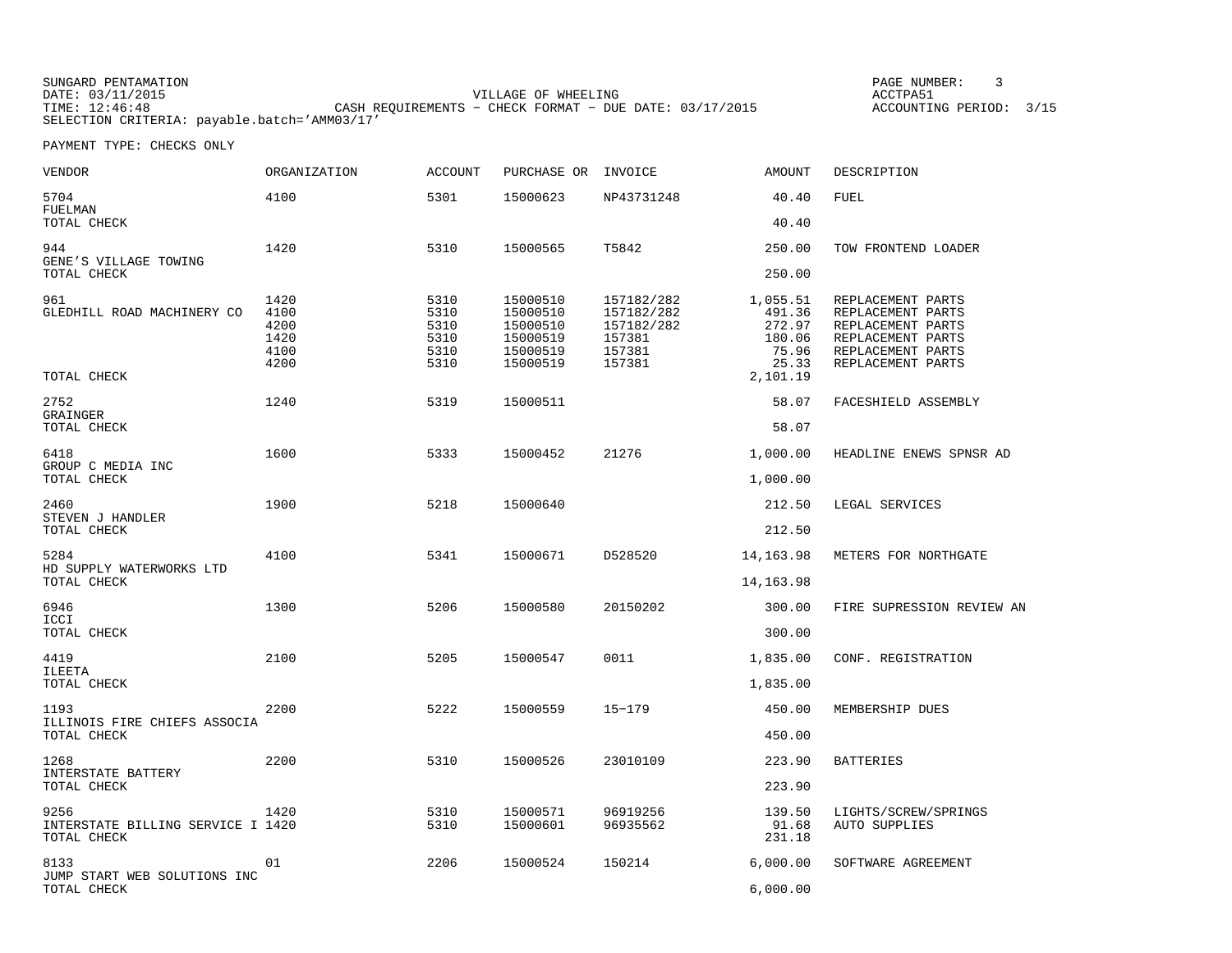SUNGARD PENTAMATION PAGE NUMBER: 4DATE: 03/11/2015 VILLAGE OF WHEELING ACCTPA51TIME: 12:46:48 CASH REQUIREMENTS − CHECK FORMAT − DUE DATE: 03/17/2015 SELECTION CRITERIA: payable.batch='AMM03/17'

ACCOUNTING PERIOD: 3/15

| <b>VENDOR</b>                                            | ORGANIZATION         | <b>ACCOUNT</b>       | PURCHASE OR                      | INVOICE                    | <b>AMOUNT</b>                    | DESCRIPTION                                                 |
|----------------------------------------------------------|----------------------|----------------------|----------------------------------|----------------------------|----------------------------------|-------------------------------------------------------------|
| 4379<br>KANZLER LANDSCAPE CONTRACTOR                     | 4100                 | 5208                 | 15000533                         | 2176                       | 750.00                           | DEBRIS DUMP FEES                                            |
| TOTAL CHECK                                              |                      |                      |                                  |                            | 750.00                           |                                                             |
| 6502<br>KIESLER'S POLICE SUPPLY INC<br>TOTAL CHECK       | 2100<br>2100         | 5316<br>5316         | 15000548<br>15000550             | 0747011<br>0749901         | 1,545.00<br>7,669.35<br>9,214.35 | RANGE SUPPLIES<br>RANGE AMMUNITION                          |
| 9274<br><b>GWEN KUKLA</b>                                | 01                   | 4470                 | 15000579                         | 2073                       | 65.00                            | PROGRAM REFUND                                              |
| TOTAL CHECK                                              |                      |                      |                                  |                            | 65.00                            |                                                             |
| 1468<br>KUSSMAUL ELECTRONICS CO INC<br>TOTAL CHECK       | 2200                 | 5310                 | 15000568                         | 0000047390                 | 97.53<br>97.53                   | WEATHERPROOF COVER                                          |
| 9273<br>CAROLE MARCHI                                    | 01                   | 4470                 | 15000578                         | 751                        | 65.00                            | PROGRAM REFUND                                              |
| TOTAL CHECK                                              |                      |                      |                                  |                            | 65.00                            |                                                             |
| 6373<br>MATIS EQUIPMENT<br>TOTAL CHECK                   | 2200                 | 5310                 | 15000600                         | 1695                       | 770.00<br>770.00                 | AMBULANCE SEAT                                              |
|                                                          |                      |                      |                                  |                            |                                  |                                                             |
| 1676<br>MEADE ELECTRIC CO INC<br>TOTAL CHECK             | 51                   | 5272                 | 15000558                         | 668359                     | 407.10<br>407.10                 | OPTICOM REPAIRS                                             |
| 1703<br>METROPOLITAN FIRE CHIEFS ASS                     | 2200                 | 5222                 | 15000564                         |                            | 40.00                            | MEMBERSHIP DUES                                             |
| TOTAL CHECK                                              |                      |                      |                                  |                            | 40.00                            |                                                             |
| 1704<br>METROPOLITAN INDUSTRIES                          | 4340                 | 5502                 | 15000586                         | 0000294579                 | 8,722.00                         | REPLACEMENT PUMP                                            |
| TOTAL CHECK                                              |                      |                      |                                  |                            | 8,722.00                         |                                                             |
| 5989<br>MGP INC                                          | 1600<br>4100<br>4200 | 5207<br>5207<br>5207 | 15000317<br>15000317<br>15000317 | 2491<br>2491<br>2491       | 5,497.76<br>2,748.87<br>2,748.87 | FEB. GIS STAFFING<br>FEB. GIS STAFFING<br>FEB. GIS STAFFING |
| TOTAL CHECK                                              |                      |                      |                                  |                            | 10,995.50                        |                                                             |
| 8659<br>MINUTEMAN PRESS OF DEERFIELD 1300                | 1300<br>1300         | 5228<br>5228<br>5228 | 15000523<br>15000606<br>15000619 | 4352<br>4369<br>4387       | 128.37<br>46.35<br>167.05        | INSPECTION REPORTS<br>BUSINESS CARDS<br>PRINT ENVELOPES     |
| TOTAL CHECK                                              |                      |                      |                                  |                            | 341.77                           |                                                             |
| 1783<br>MONROE TRUCK EOUIPMENT<br>TOTAL CHECK            | 1420                 | 5310                 | 15000513                         | 307776                     | 516.32<br>516.32                 | SNOW CATCHER                                                |
|                                                          |                      |                      |                                  |                            |                                  |                                                             |
| 1788<br>MORTON GROVE AUTOMOTIVE WEST 4100<br>TOTAL CHECK | 1220                 | 5310<br>5310         | 15000531<br>15000531             | 54923/54924<br>54923/54924 | 90.00<br>285.00<br>375.00        | WESTERN PLOW MOTOR<br>WESTERN PLOW MOTOR                    |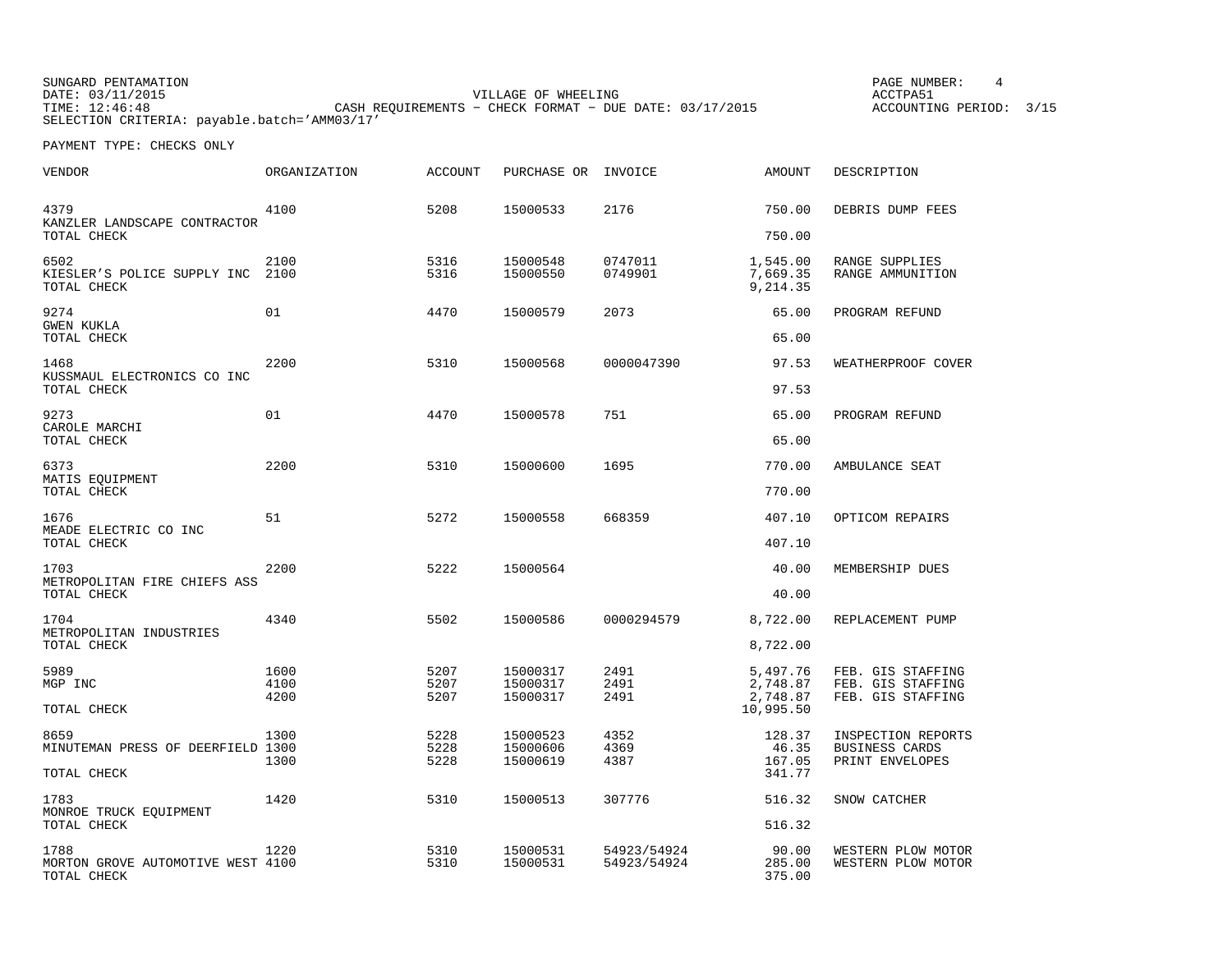| SUNGARD PENTAMATION                          |                                                         | PAGE NUMBER:            |
|----------------------------------------------|---------------------------------------------------------|-------------------------|
| DATE: 03/11/2015                             | VILLAGE OF WHEELING                                     | ACCTPA51                |
| TIME: 12:46:48                               | CASH REOUIREMENTS - CHECK FORMAT - DUE DATE: 03/17/2015 | ACCOUNTING PERIOD: 3/15 |
| SELECTION CRITERIA: payable.batch='AMM03/17' |                                                         |                         |

| <b>VENDOR</b>                                 | <b>ORGANIZATION</b>                                                  | <b>ACCOUNT</b>                                                       | PURCHASE OR                                                                                              | INVOICE                                                                                | AMOUNT                                                                                | DESCRIPTION                                                                                                              |
|-----------------------------------------------|----------------------------------------------------------------------|----------------------------------------------------------------------|----------------------------------------------------------------------------------------------------------|----------------------------------------------------------------------------------------|---------------------------------------------------------------------------------------|--------------------------------------------------------------------------------------------------------------------------|
| 1805<br>MUNICIPAL ELECTRONICS INC             | 2100                                                                 | 5324                                                                 | 15000584                                                                                                 | 062171                                                                                 | 112.01                                                                                | RADAR CERTIFICATION                                                                                                      |
| TOTAL CHECK                                   |                                                                      |                                                                      |                                                                                                          |                                                                                        | 112.01                                                                                |                                                                                                                          |
| 5927<br>NICOR GAS<br>TOTAL CHECK              | 1170<br>1600<br>3420<br>4100<br>4200                                 | 5209<br>5209<br>5209<br>5209<br>5209                                 | 15000652<br>15000652<br>15000652<br>15000652<br>15000652                                                 |                                                                                        | 284.52<br>19.91<br>6,002.17<br>887.76<br>248.42<br>7,442.78                           | GAS SERVICE<br>GAS SERVICE<br>GAS SERVICE<br>GAS SERVICE<br>GAS SERVICE                                                  |
| 1915<br>NORTH EAST MULTI REGIONAL TR          | 2100                                                                 | 5105                                                                 | 15000589                                                                                                 | 192501                                                                                 | 200.00                                                                                | TRAINING                                                                                                                 |
| TOTAL CHECK                                   |                                                                      |                                                                      |                                                                                                          |                                                                                        | 200.00                                                                                |                                                                                                                          |
| 1917<br>NORTH REGIONAL MAJOR CRIMES           | 2100                                                                 | 5231                                                                 | 15000582                                                                                                 | $15 - 011$                                                                             | 4,100.00                                                                              | ANNUAL ASSESSMENT                                                                                                        |
| TOTAL CHECK                                   |                                                                      |                                                                      |                                                                                                          |                                                                                        | 4,100.00                                                                              |                                                                                                                          |
| 3294<br>NORTHEASTERN IL PUBLIC SAFET          | 2200                                                                 | 5105                                                                 | 15000570                                                                                                 | 13715                                                                                  | 450.00                                                                                | TRAINING                                                                                                                 |
| TOTAL CHECK                                   |                                                                      |                                                                      |                                                                                                          |                                                                                        | 450.00                                                                                |                                                                                                                          |
| 3092<br>OFFICE DEPOT                          | 1600<br>1320<br>1320                                                 | 5318<br>5318<br>5318                                                 | 15000592<br>15000616<br>15000617                                                                         | 755307971001<br>756224687001<br>756225561001                                           | 76.06<br>19.58<br>53.31                                                               | OFFICE SUPPLIES<br>OFFICE SUPPLIES<br>OFFICE SUPPLIES                                                                    |
| TOTAL CHECK                                   |                                                                      |                                                                      |                                                                                                          |                                                                                        | 148.95                                                                                |                                                                                                                          |
| 8336<br>PALATINE OIL CO                       | 01                                                                   | 1551                                                                 | 15000607                                                                                                 | 7050422/423                                                                            | 15,062.24                                                                             | FUEL FOR FLEET                                                                                                           |
| TOTAL CHECK                                   |                                                                      |                                                                      |                                                                                                          |                                                                                        | 15,062.24                                                                             |                                                                                                                          |
| 5892<br>PARENT PETROLEUM INC                  | 2200<br>1220<br>1300<br>1400<br>1420<br>2100<br>2200<br>4100<br>4200 | 5301<br>5301<br>5301<br>5301<br>5301<br>5301<br>5301<br>5301<br>5301 | 15000669<br>15000622<br>15000622<br>15000622<br>15000622<br>15000622<br>15000622<br>15000622<br>15000622 | 874247<br>878122<br>878122<br>878122<br>878122<br>878122<br>878122<br>878122<br>878122 | 454.31<br>73.20<br>155.55<br>64.05<br>194.85<br>905.85<br>2,250.21<br>309.96<br>30.98 | KEROSENE<br>ENGINE OIL<br>ENGINE OIL<br>ENGINE OIL<br>ENGINE OIL<br>ENGINE OIL<br>ENGINE OIL<br>ENGINE OIL<br>ENGINE OIL |
| TOTAL CHECK                                   |                                                                      |                                                                      |                                                                                                          |                                                                                        | 4,438.96                                                                              |                                                                                                                          |
| 7020<br>PELEMAN INDUSTRIES INC<br>TOTAL CHECK | 1400                                                                 | 5317                                                                 | 15000587                                                                                                 | 402844                                                                                 | 96.00<br>96.00                                                                        | UNIBIND SUPPLIES                                                                                                         |
| 3884<br>POMP'S TIRE SERVICE INC               | 4100                                                                 | 5310                                                                 | 15000535                                                                                                 | 280040194                                                                              | 973.50                                                                                | AUTO PARTS                                                                                                               |
| TOTAL CHECK                                   |                                                                      |                                                                      |                                                                                                          |                                                                                        | 973.50                                                                                |                                                                                                                          |
| 2139<br><b>QBM MAINTENANCE</b>                | 1220                                                                 | 5215                                                                 | 15000672                                                                                                 | 38882/38883                                                                            | 10,760.00                                                                             | JANITORIAL SERVICES                                                                                                      |
| TOTAL CHECK                                   |                                                                      |                                                                      |                                                                                                          |                                                                                        | 10,760.00                                                                             |                                                                                                                          |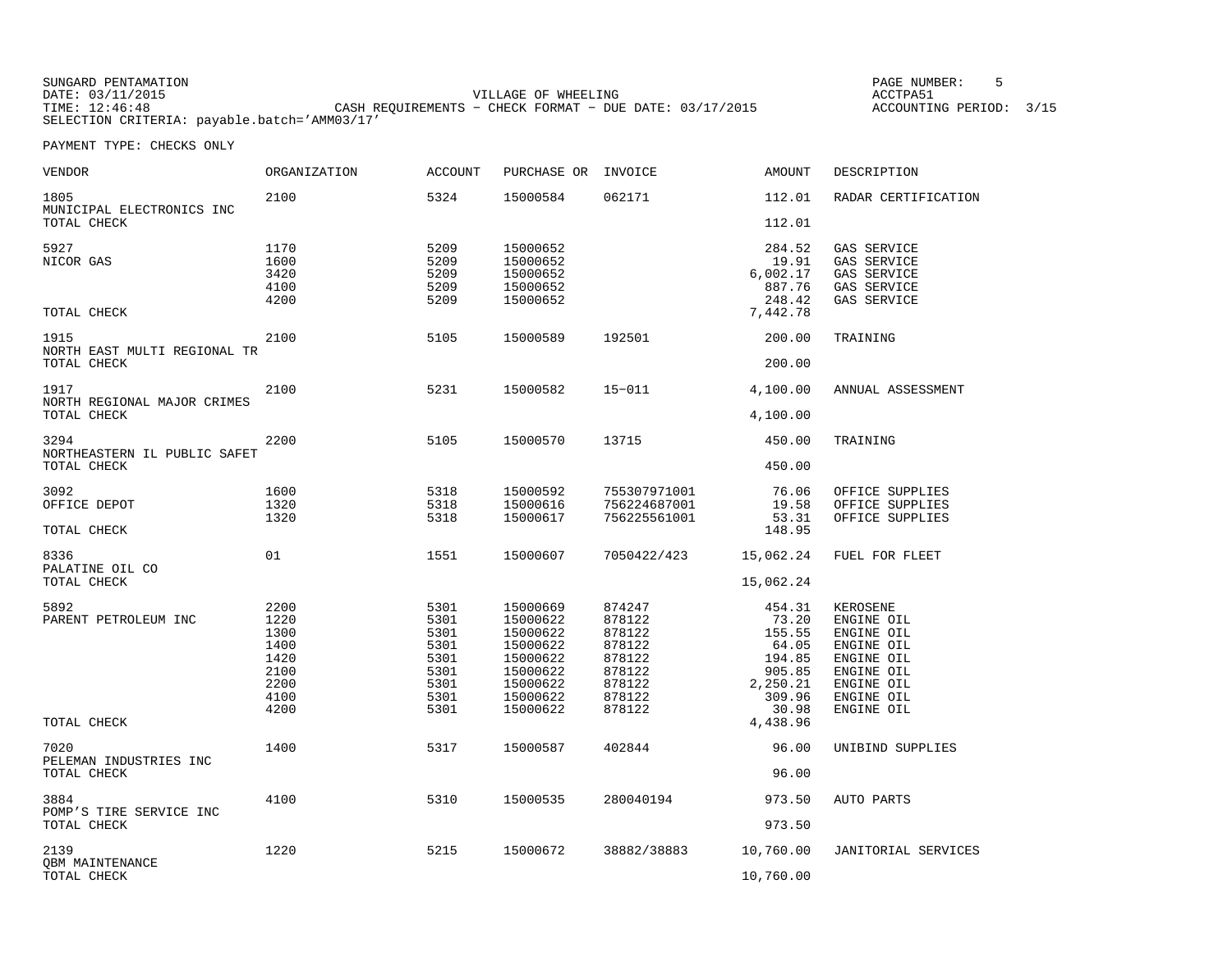SUNGARD PENTAMATION PAGE NUMBER: 6DATE: 03/11/2015 VILLAGE OF WHEELING ACCTPA51ACCOUNTING PERIOD: 3/15 TIME: 12:46:48 CASH REQUIREMENTS − CHECK FORMAT − DUE DATE: 03/17/2015 SELECTION CRITERIA: payable.batch='AMM03/17'

| VENDOR                                       | ORGANIZATION                                                                         | <b>ACCOUNT</b>                                                                       | PURCHASE OR INVOICE                                                                                                              |                                                                                                                                  | AMOUNT                                                                                     | DESCRIPTION                                                                                                                                                                                                                                                                                |
|----------------------------------------------|--------------------------------------------------------------------------------------|--------------------------------------------------------------------------------------|----------------------------------------------------------------------------------------------------------------------------------|----------------------------------------------------------------------------------------------------------------------------------|--------------------------------------------------------------------------------------------|--------------------------------------------------------------------------------------------------------------------------------------------------------------------------------------------------------------------------------------------------------------------------------------------|
| 2145<br>QUILL CORP                           | 1700                                                                                 | 5318                                                                                 | 15000633                                                                                                                         |                                                                                                                                  | 212.88                                                                                     | OFFICE SUPPLIES                                                                                                                                                                                                                                                                            |
| TOTAL CHECK                                  |                                                                                      |                                                                                      |                                                                                                                                  |                                                                                                                                  | 212.88                                                                                     |                                                                                                                                                                                                                                                                                            |
| 8934<br>REVERSE SPIN LLC                     | 1600                                                                                 | 5317                                                                                 | 15000591                                                                                                                         | $2015 - WH - 2$                                                                                                                  | 2,500.00                                                                                   | PUBLIC AFFAIRS CONSULTING                                                                                                                                                                                                                                                                  |
| TOTAL CHECK                                  |                                                                                      |                                                                                      |                                                                                                                                  |                                                                                                                                  | 2,500.00                                                                                   |                                                                                                                                                                                                                                                                                            |
| 4129<br>RONDOUT SERVICE CENTER               | 1420<br>1430<br>4100<br>4200                                                         | 5310<br>5310<br>5310<br>5310                                                         | 15000529<br>15000529<br>15000529<br>15000529                                                                                     | 3608/09/10<br>3608/09/10<br>3608/09/10<br>3608/09/10                                                                             | 23.50<br>23.50<br>82.00<br>47.00                                                           | SAFETY INSPECTIONS<br>SAFETY INSPECTIONS<br>SAFETY INSPECTIONS<br>SAFETY INSPECTIONS                                                                                                                                                                                                       |
| TOTAL CHECK                                  |                                                                                      |                                                                                      |                                                                                                                                  |                                                                                                                                  | 176.00                                                                                     |                                                                                                                                                                                                                                                                                            |
| 9271<br>RUSSO HARDWARE<br>TOTAL CHECK        | 4100<br>4200                                                                         | 5315<br>5315                                                                         | 15000645<br>15000645                                                                                                             | 2293356<br>2293356                                                                                                               | 1,169.99<br>1,170.00<br>2,339.99                                                           | STONE COMPACTOR<br>STONE COMPACTOR                                                                                                                                                                                                                                                         |
| 2286<br>SAFETY-KLEEN SYSTEMS                 | 1220<br>1240<br>1300<br>1400<br>1420<br>1430<br>1500<br>2100<br>2200<br>4100<br>4200 | 5310<br>5310<br>5310<br>5310<br>5310<br>5310<br>5310<br>5310<br>5310<br>5310<br>5310 | 15000515<br>15000515<br>15000515<br>15000515<br>15000515<br>15000515<br>15000515<br>15000515<br>15000515<br>15000515<br>15000515 | 66120468<br>66120468<br>66120468<br>66120468<br>66120468<br>66120468<br>66120468<br>66120468<br>66120468<br>66120468<br>66120468 | 9.17<br>3.67<br>14.67<br>7.34<br>29.35<br>5.50<br>1.83<br>49.53<br>27.51<br>23.85<br>11.01 | WINSHIELD WASHER FLUID<br>WINSHIELD WASHER FLUID<br>WINSHIELD WASHER FLUID<br>WINSHIELD WASHER FLUID<br>WINSHIELD WASHER FLUID<br>WINSHIELD WASHER FLUID<br>WINSHIELD WASHER FLUID<br>WINSHIELD WASHER FLUID<br>WINSHIELD WASHER FLUID<br>WINSHIELD WASHER FLUID<br>WINSHIELD WASHER FLUID |
| TOTAL CHECK                                  |                                                                                      |                                                                                      |                                                                                                                                  |                                                                                                                                  | 183.43                                                                                     |                                                                                                                                                                                                                                                                                            |
| 2338<br>SECRETARY OF STATE                   | 2100                                                                                 | 5310                                                                                 | 15000657                                                                                                                         |                                                                                                                                  | 202.00                                                                                     | REGISTRATION RENEWAL U-58                                                                                                                                                                                                                                                                  |
| TOTAL CHECK                                  |                                                                                      |                                                                                      |                                                                                                                                  |                                                                                                                                  | 202.00                                                                                     |                                                                                                                                                                                                                                                                                            |
| 8815<br>SENSUS USA                           | 4100                                                                                 | 5207                                                                                 | 15000670                                                                                                                         | FS15000228                                                                                                                       | 10,218.63                                                                                  | METER SUPPORT                                                                                                                                                                                                                                                                              |
| TOTAL CHECK                                  |                                                                                      |                                                                                      |                                                                                                                                  |                                                                                                                                  | 10,218.63                                                                                  |                                                                                                                                                                                                                                                                                            |
| 5415<br><b>STAPLES</b>                       | 2100                                                                                 | 5318                                                                                 | 15000544                                                                                                                         | 8033201211                                                                                                                       | 163.10                                                                                     | OFFICE SUPPLIES                                                                                                                                                                                                                                                                            |
| TOTAL CHECK                                  |                                                                                      |                                                                                      |                                                                                                                                  |                                                                                                                                  | 163.10                                                                                     |                                                                                                                                                                                                                                                                                            |
| 320<br>BILL STASEK CHEVROLET                 | 51                                                                                   | 5272                                                                                 | 15000602                                                                                                                         |                                                                                                                                  | 6,101.38                                                                                   | BODY DAMAGE REPAIRS                                                                                                                                                                                                                                                                        |
| TOTAL CHECK                                  |                                                                                      |                                                                                      |                                                                                                                                  |                                                                                                                                  | 6,101.38                                                                                   |                                                                                                                                                                                                                                                                                            |
| 2456<br>STERICYCLE INC                       | 2100                                                                                 | 5317                                                                                 | 15000585                                                                                                                         | 4005387657                                                                                                                       | 644.40                                                                                     | HAZARD WASTE REMOVAL                                                                                                                                                                                                                                                                       |
| TOTAL CHECK                                  |                                                                                      |                                                                                      |                                                                                                                                  |                                                                                                                                  | 644.40                                                                                     |                                                                                                                                                                                                                                                                                            |
| 2477<br>SUBURBAN ACCENTS, INC<br>TOTAL CHECK | 2100<br>2100                                                                         | 5310<br>5310                                                                         | 15000514<br>15000516                                                                                                             | 21912<br>21935                                                                                                                   | 654.40<br>47.00<br>701.40                                                                  | POLICE DECALS<br>LETTERING FOR T-65                                                                                                                                                                                                                                                        |